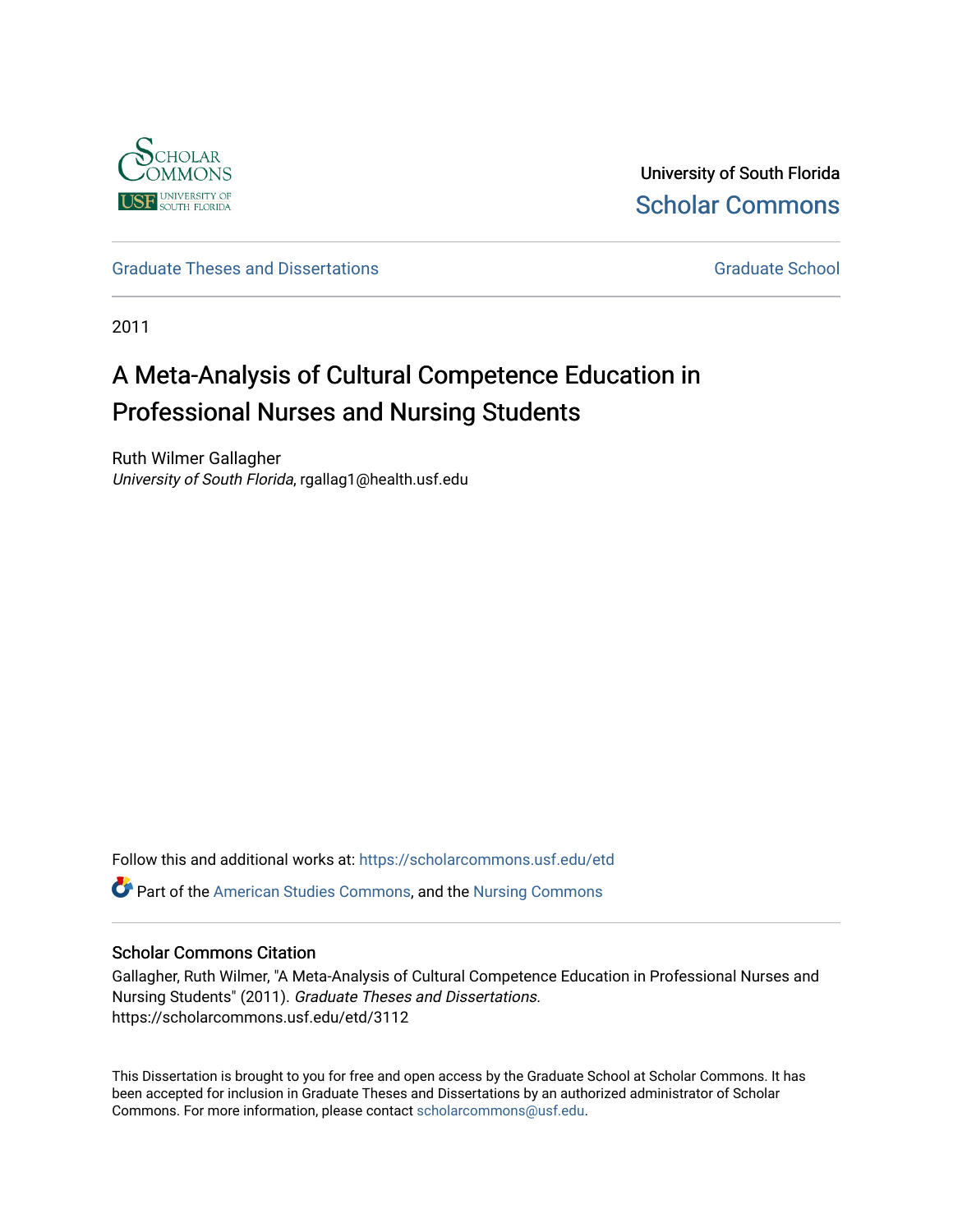A Meta-Analysis of Cultural Competence Education in

Professional Nurses and Nursing Students

by

Ruth Wilmer Gallagher

A dissertation submitted in partial fulfillment of the requirements for the degree of Doctor of Philosophy College of Nursing University of South Florida

Co-Major Professor: Barbara A. Redding, RN, Ed. D, CNE, Co-Major Professor: Mary E. Evans, Ph.D., RN, FAAN Laura Gonzalez, MS, ARNP, Ph.D. Roger Boothroyd, Ph.D.

> Date of Approval: November 8, 2011

Keywords: Evaluation, Measures, Learning Interventions, Theory, Culture

Copyright © 2011, Ruth W. Gallagher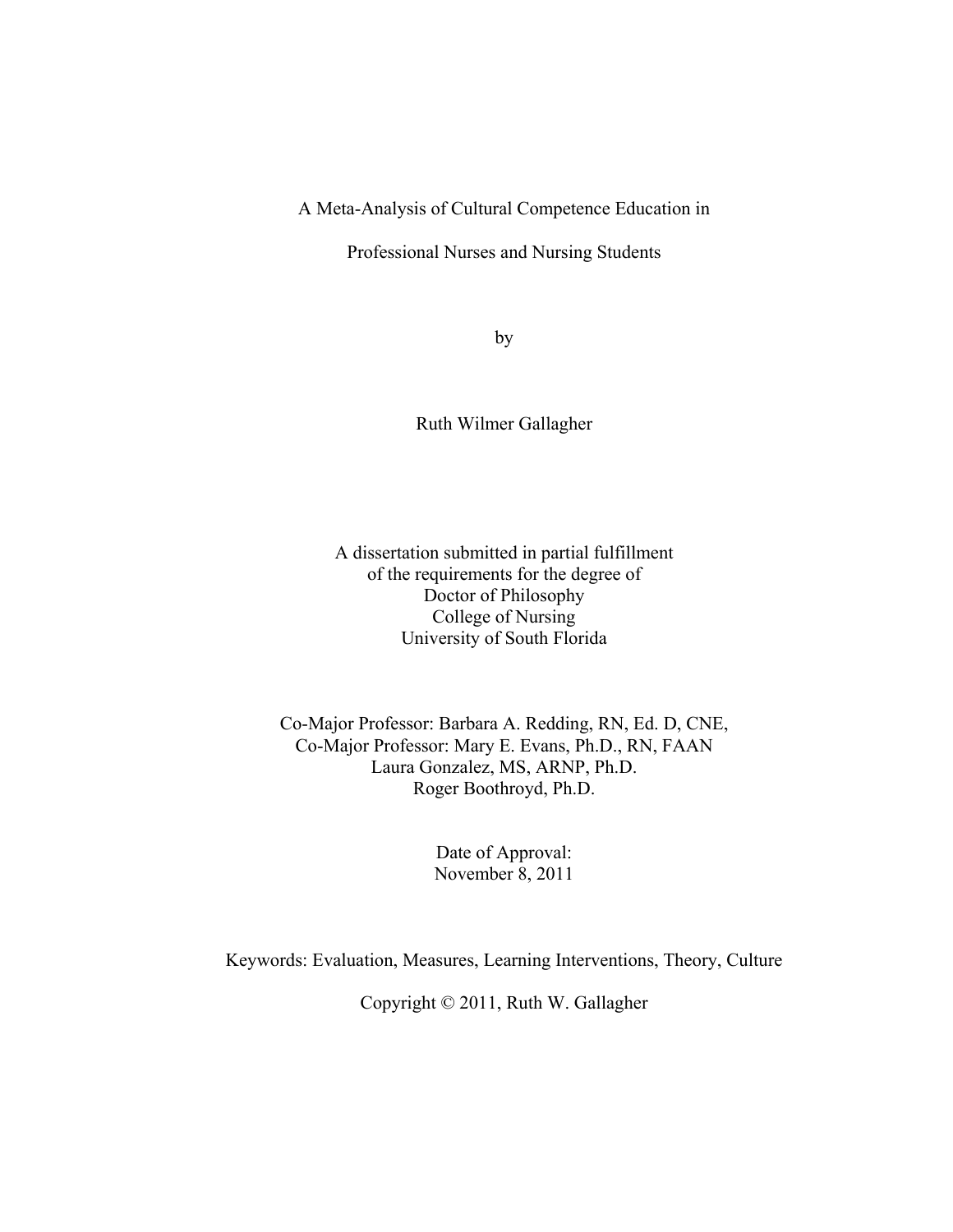# Acknowledgments

I would like to acknowledge the support provided by Dr. Mary Evans and Dr. Barbara Redding. I am deeply grateful for the guidance they provided throughout the program.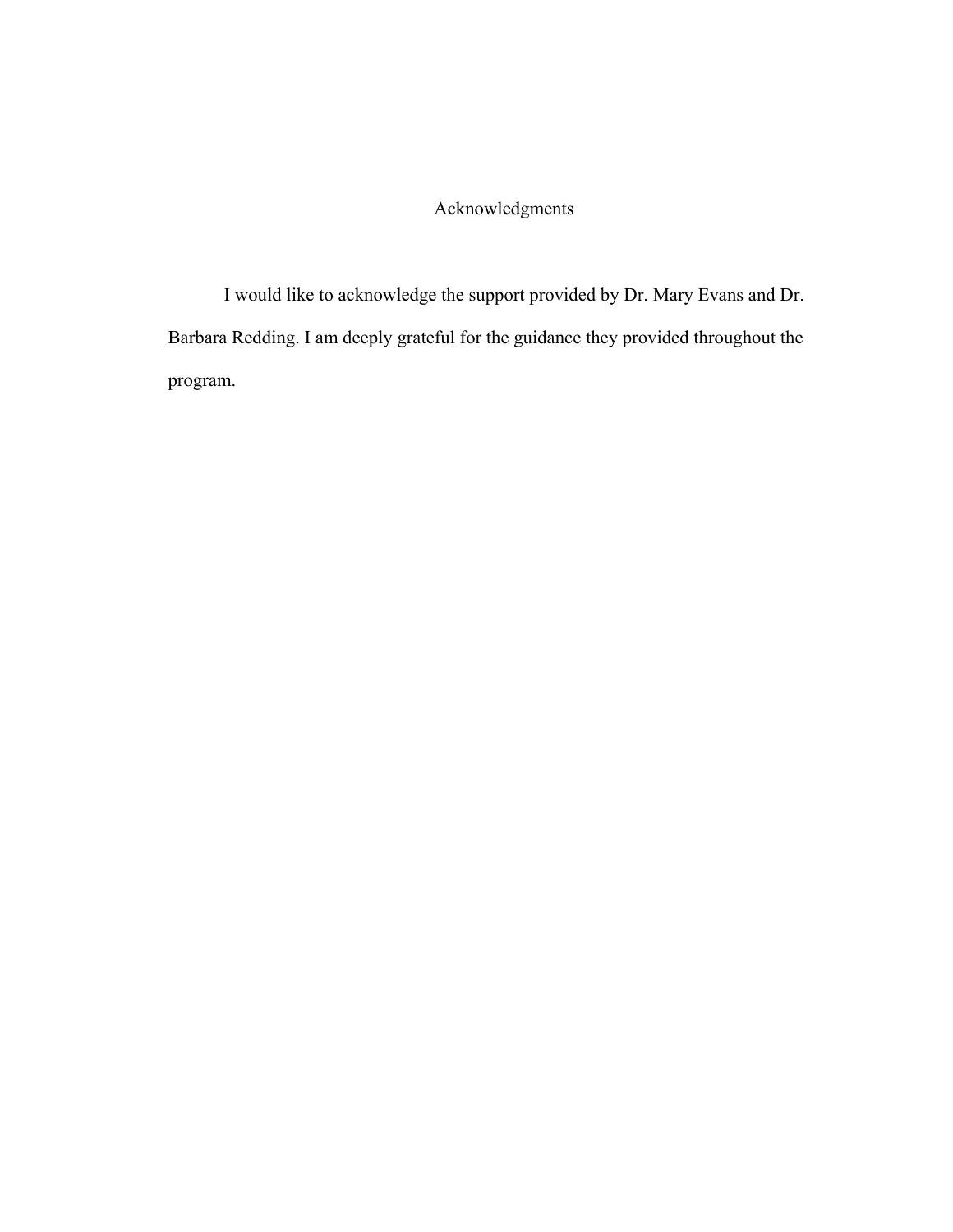# **Table of Contents**

| Giger and Davidhizar Transcultural Assessment Model 25           |  |
|------------------------------------------------------------------|--|
|                                                                  |  |
| Cultural Competence Models: Nurse Attitudes, Knowledge and       |  |
|                                                                  |  |
|                                                                  |  |
| The Process of Cultural Competence in the Delivery of            |  |
|                                                                  |  |
|                                                                  |  |
|                                                                  |  |
|                                                                  |  |
| Inventory for Assessing the Process of Cultural Competence among |  |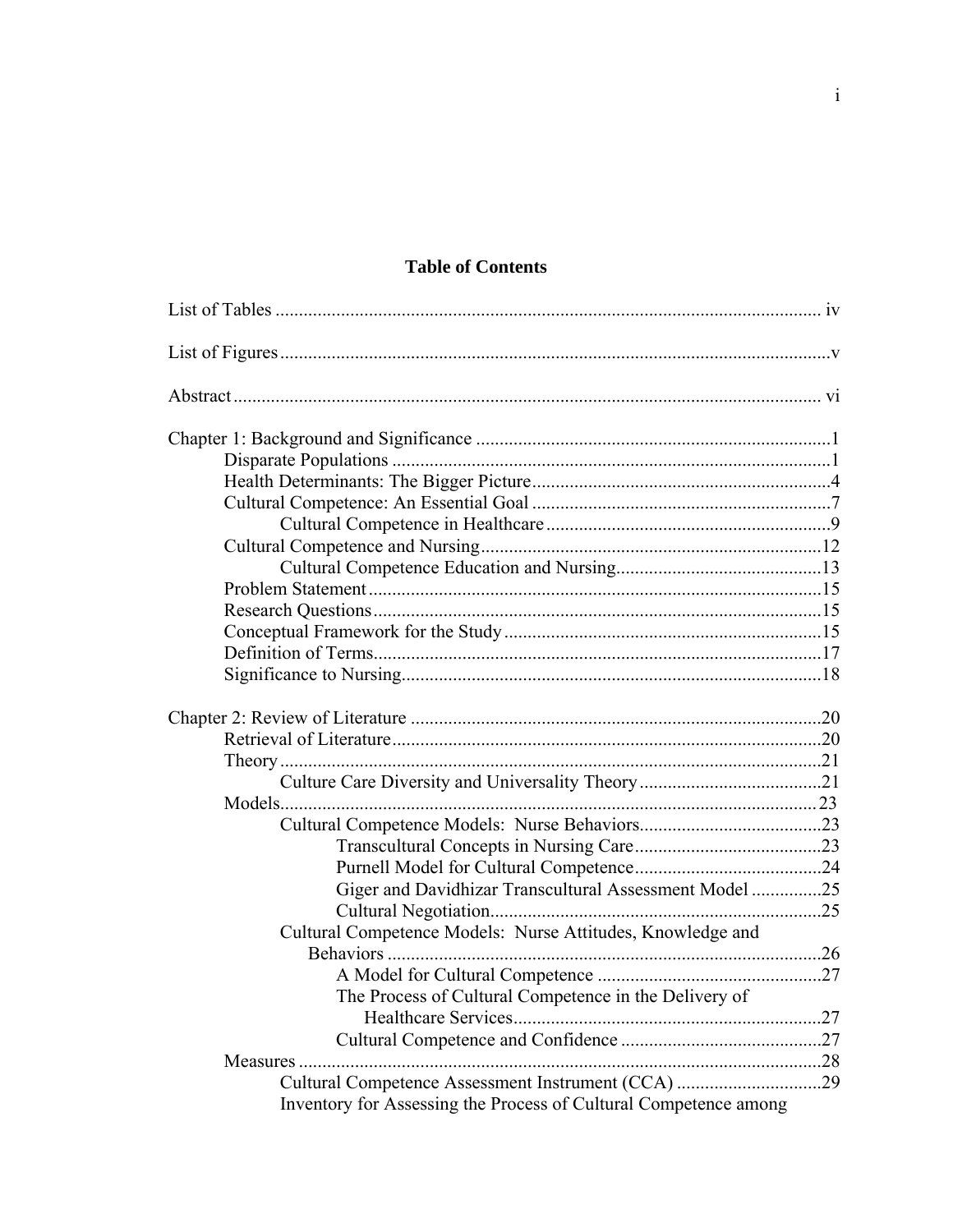| Healthcare Professionals-Student Version (IAPCC-SV)31   |  |
|---------------------------------------------------------|--|
|                                                         |  |
|                                                         |  |
| Caffrey Cultural Competence Healthcare Scale (CCCHS) 37 |  |
|                                                         |  |
|                                                         |  |
|                                                         |  |
|                                                         |  |
|                                                         |  |
|                                                         |  |
|                                                         |  |
|                                                         |  |
|                                                         |  |
|                                                         |  |
|                                                         |  |
|                                                         |  |
|                                                         |  |
|                                                         |  |
|                                                         |  |
|                                                         |  |
|                                                         |  |
|                                                         |  |
|                                                         |  |
| Professional Nurse and Nursing Student Moderators51     |  |
|                                                         |  |
|                                                         |  |
|                                                         |  |
|                                                         |  |
|                                                         |  |
|                                                         |  |
|                                                         |  |
|                                                         |  |
|                                                         |  |
|                                                         |  |
|                                                         |  |
|                                                         |  |
|                                                         |  |
|                                                         |  |
|                                                         |  |
|                                                         |  |
|                                                         |  |
|                                                         |  |
|                                                         |  |
|                                                         |  |
|                                                         |  |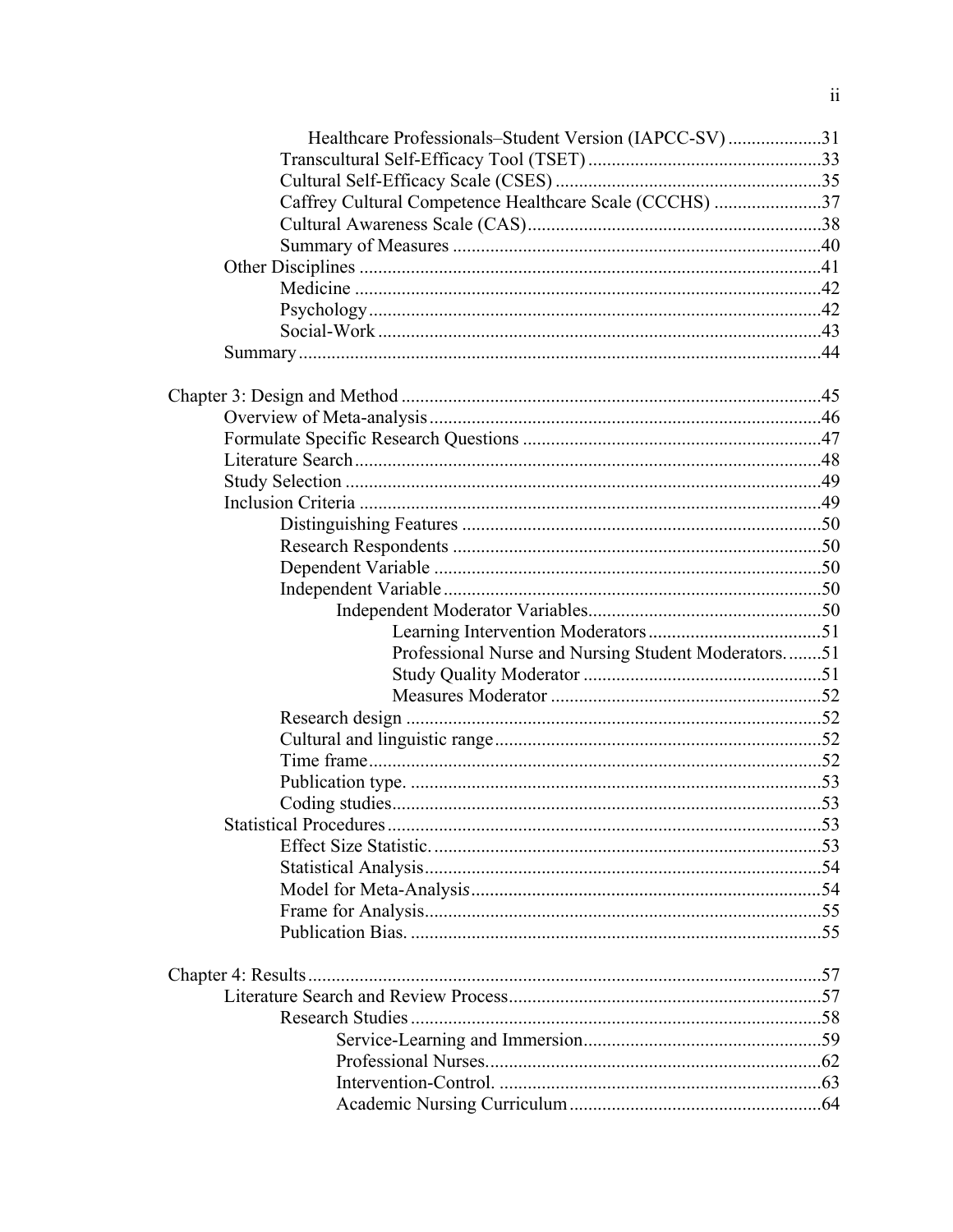| Learning Interventions and Participant Characteristics 90 |  |
|-----------------------------------------------------------|--|
|                                                           |  |
|                                                           |  |
|                                                           |  |
|                                                           |  |
|                                                           |  |
|                                                           |  |
|                                                           |  |
|                                                           |  |
|                                                           |  |
|                                                           |  |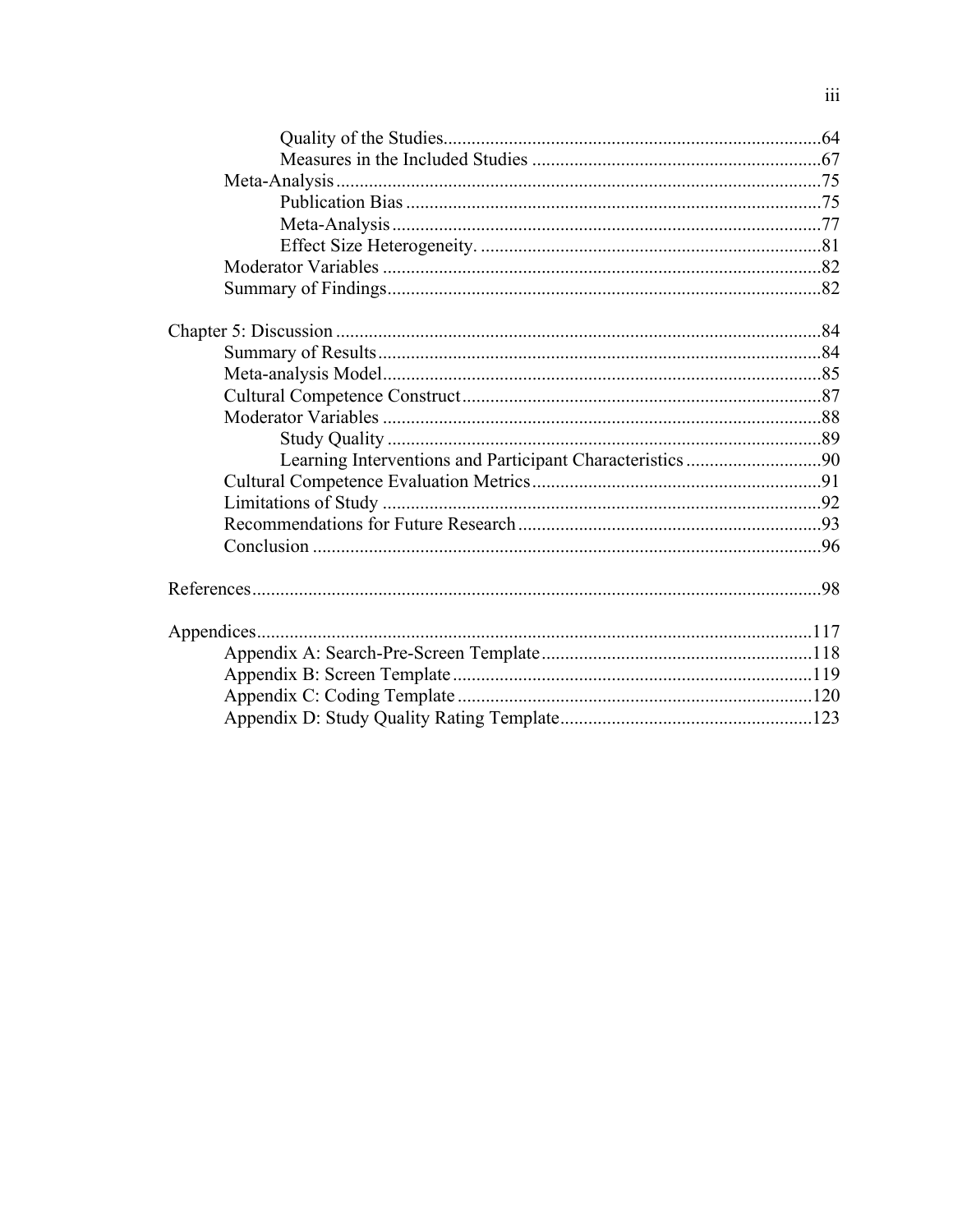# **List of Tables**

| TABLE 7: Description of 13 Studies Evaluating Interventions to Improve Cultural |  |
|---------------------------------------------------------------------------------|--|
| TABLE 8: Summary of 13 Studies Evaluating Interventions to Improve Cultural     |  |
|                                                                                 |  |
|                                                                                 |  |
|                                                                                 |  |
|                                                                                 |  |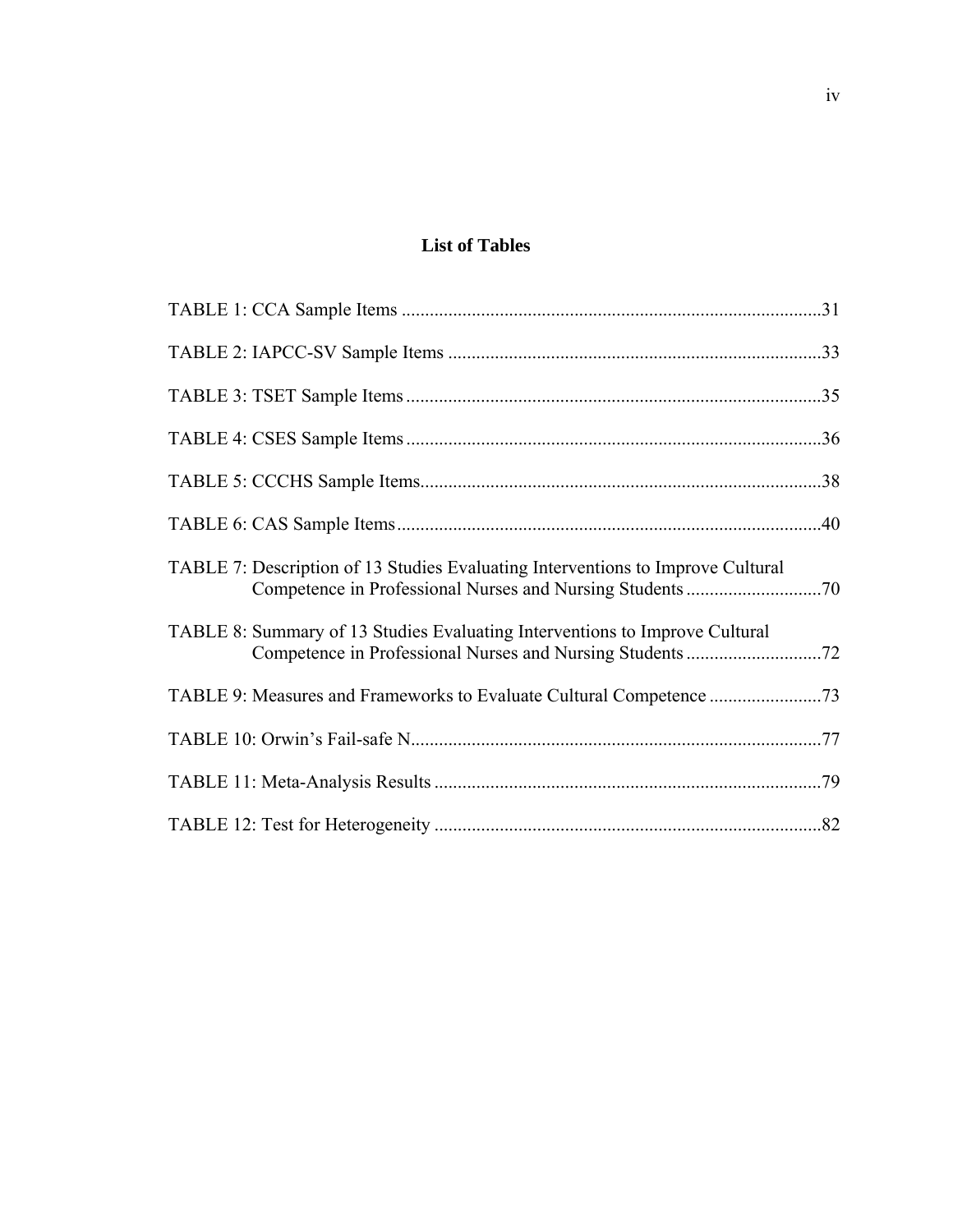# **List of Figures**

| FIGURE 5: Forest Plot of Effects of Learning Interventions on Cultural Competence80 |  |
|-------------------------------------------------------------------------------------|--|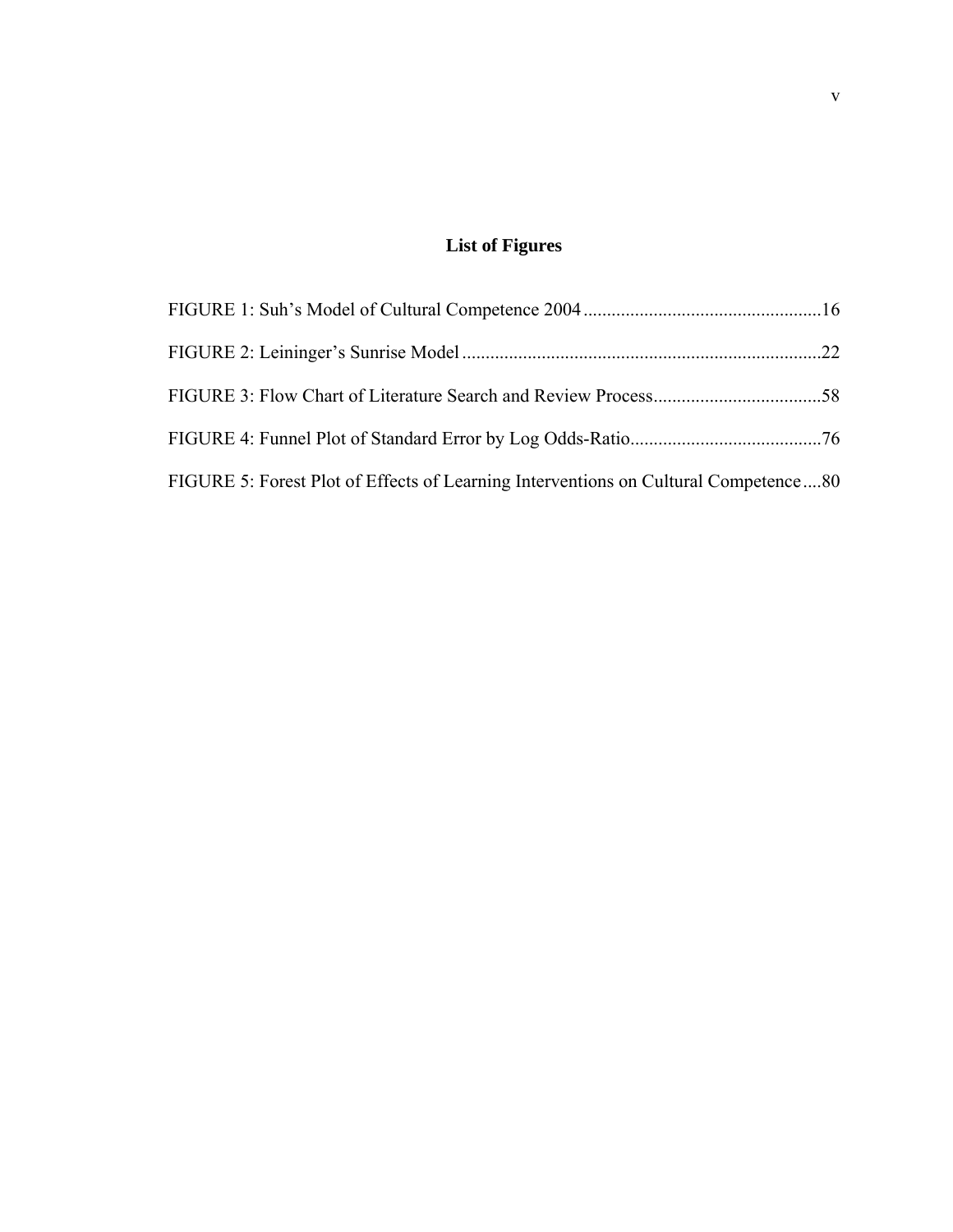#### **Abstract**

Cultural competence learning interventions have been suggested to positively improve knowledge, attitudes, and behaviors in both professional nurses and nursing students. A meta-analysis was used to examine the effectiveness of learning interventions designed to increase the cultural competence in professional nurses and nursing students. This is the first known meta-analysis of studies on cultural competence learning interventions in professional nurses and nursing students.

The meta-analysis was done using 13 research studies on cultural competence educational interventions from 1999 to 2010 that were published peer-reviewed literature found in electronic databases. Analyses were computed using a fixed-effect model and effect size data reported in terms of odds-ratio. The Comprehensive Meta-Analysis [Version 2] statistical software was used for the meta-analysis. Results of Orwin's failsafe *N*, funnel plot and Duval and Tweedie's Trim and Fill revealed no evidence of publication bias. The meta-analysis demonstrated that seven of the 13 studies' individual educational interventions had a significant positive effect (odds-ratio  $= 4.2$ ) on improving cultural competency of nursing students and professional nurses.

The study was able to determine from the meta-analysis literature that overall, learning interventions of cultural competence in nurses and nursing students significantly translates to a positive effect on the self-perceived cultural competency of nurses and nursing students in terms of knowledge, skills, attitudes, and self-efficacy regardless of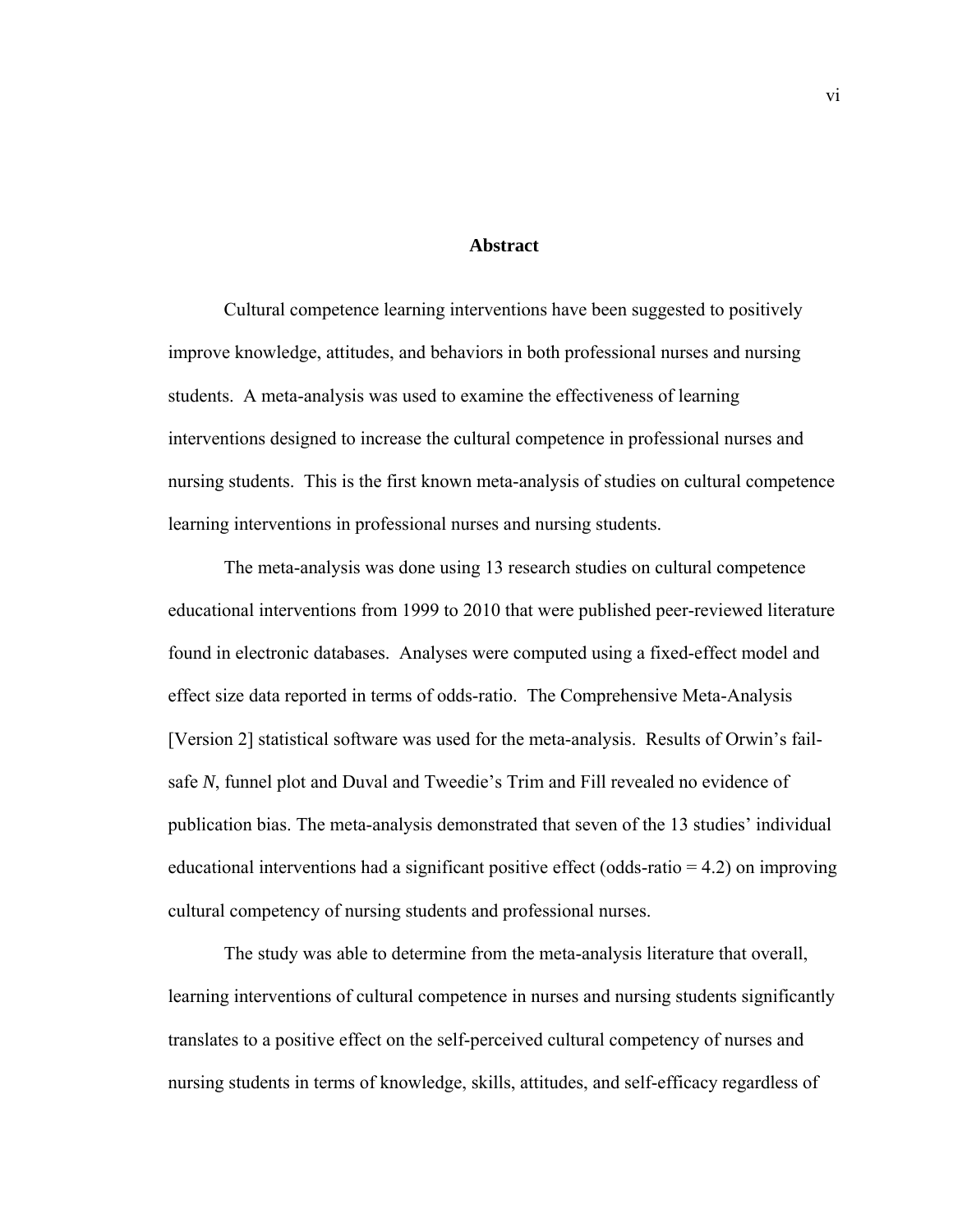intervention type and contact time. However, there is insufficient empirical evidence to support the argument that education and training in cultural competence translates into culturally competent care or that it leads to improved client health outcomes, particularly in nurses and nursing students. The results of this study should be interpreted with caution. Limitations of the study and recommendations for future research are discussed.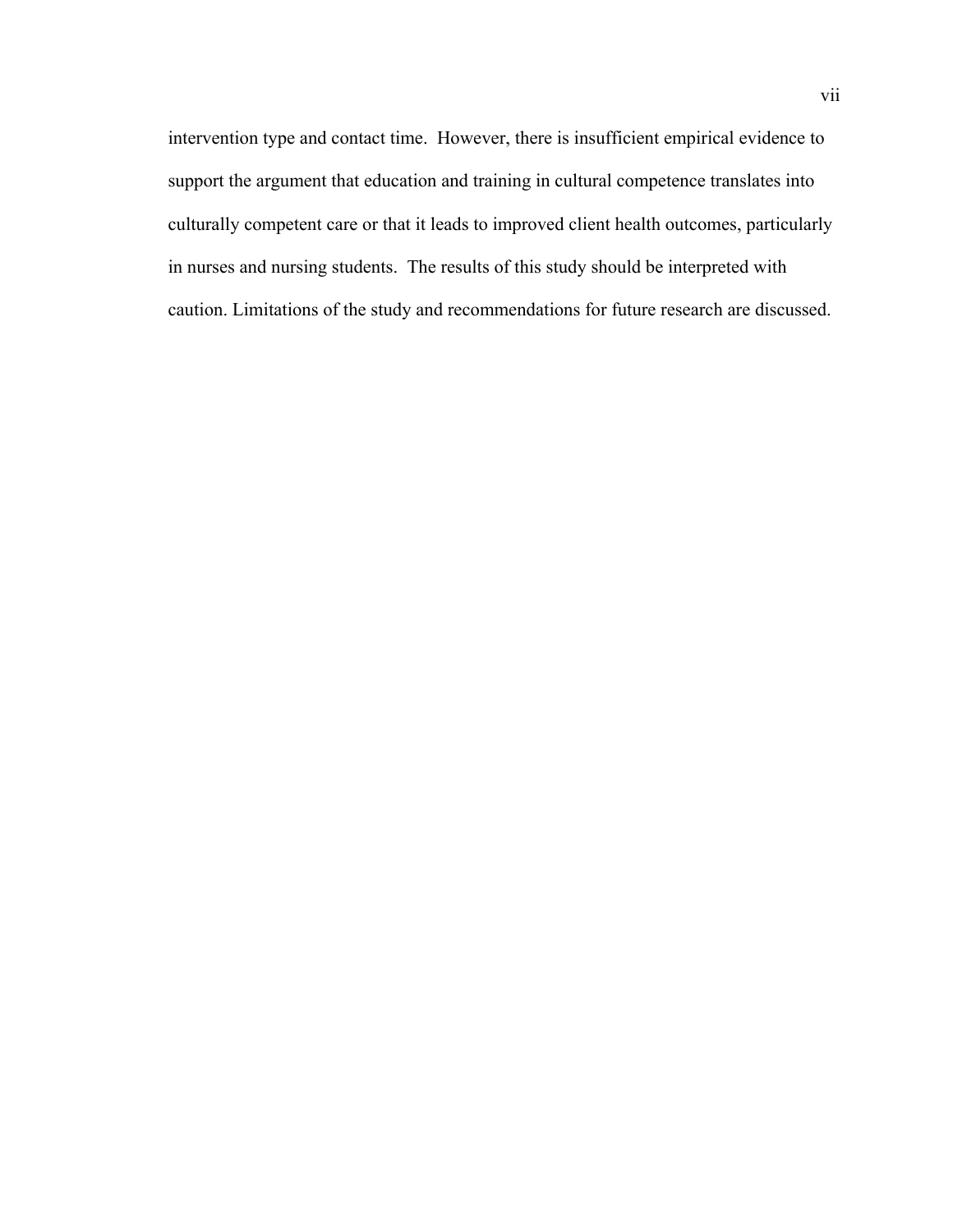#### **Chapter 1: Background and Significance**

Vulnerable groups in the United States (U.S.) today experience poorer health and healthcare than does the overall population. These health and healthcare inequities, or disparities, are national problems that have existed for decades and continue to persist in the twenty-first century (Institute of Medicine [IOM], 2003, 2004, 2006; U.S. Department of Health & Human Services [USDHHS], 2011b, 2011e). Certainly, these health-related disparities are a serious problem and concern for affected individuals. But in addition, the resulting social and economic liabilities created for the nation as a whole are extensive (USDHHS, 2011b, 2011e).

#### **Disparate Populations**

Based on a number of scientifically researched standards of care, *The 2010 National Healthcare Disparities Report* (2011) identified numerous disparities in health and healthcare among vulnerable populations, especially racial and ethnic minority groups. Among the disparities:

- Blacks had significantly higher rates of colorectal cancer diagnosed at advanced stages than did whites.
- The rate at which Hispanic and black adults with diabetes received recommended services and care was significantly lower than for non-Hispanic whites.
- The percentage of Asian adults age 65 and over who had ever received pneumococcal vaccination was significantly lower compared to whites.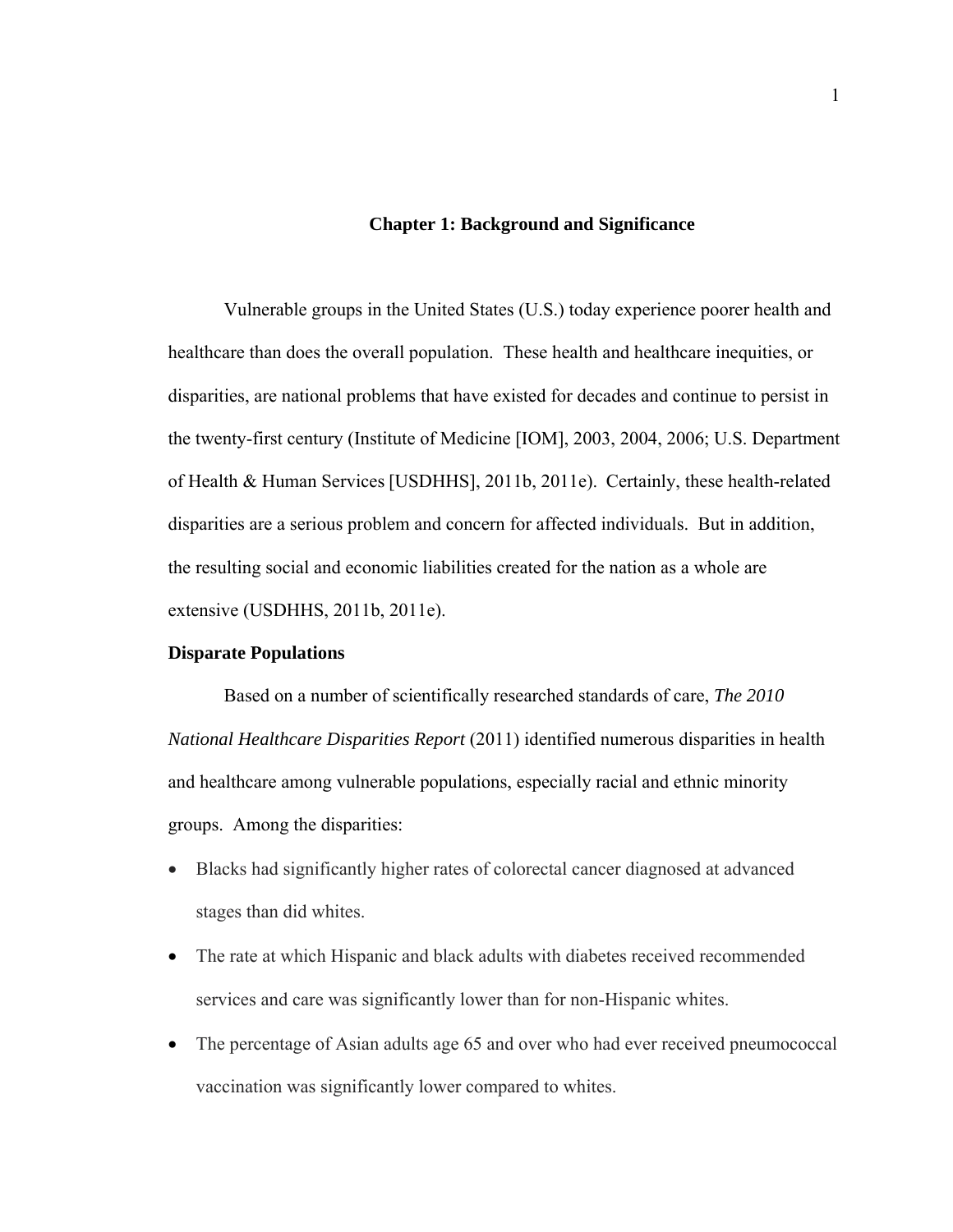- The percentage of American Indian and Alaskan Native hospice patients who received the correct amount of medication for pain was lower than that of whites.
- American Indian or Alaskan Native patients in community hospitals had significantly fewer admissions for uncontrolled diabetes than did white patients.

Thus, a person who is white is likely to have better health and better healthcare than one who is not. For racial and ethnic minorities, health-related disparities are undeniable (USDHHS, 2011a, 2011b, 2011d, 2011e).

In fact, not only is inadequate progress being made to eliminate many of these healthcare disparities, some are getting worse (USDHHS, 2011a, 2011b, 2011c, 2011e). For example, between 2002 and 2007:

- Blacks had significantly more admissions for uncontrolled diabetes than all other groups.
- The percentage of poor Hispanic adults diagnosed with diabetes who received HbA1c measurement in the calendar year decreased.
- The percentage of American Indian and Alaskan Native adults age 50 and over who received colorectal cancer screening decreased in comparison to the percentage for white adults in the same age group.
- The percentage of Hispanics who received appropriate timing of antibiotics for surgery decreased in comparison to that for whites.

Many of these health-related inequities are increasingly problematic. Therefore, ". . . urgent attention is warranted to ensure improvements in quality and progress on reducing disparities" (USDHHS, 2011b, p. 8).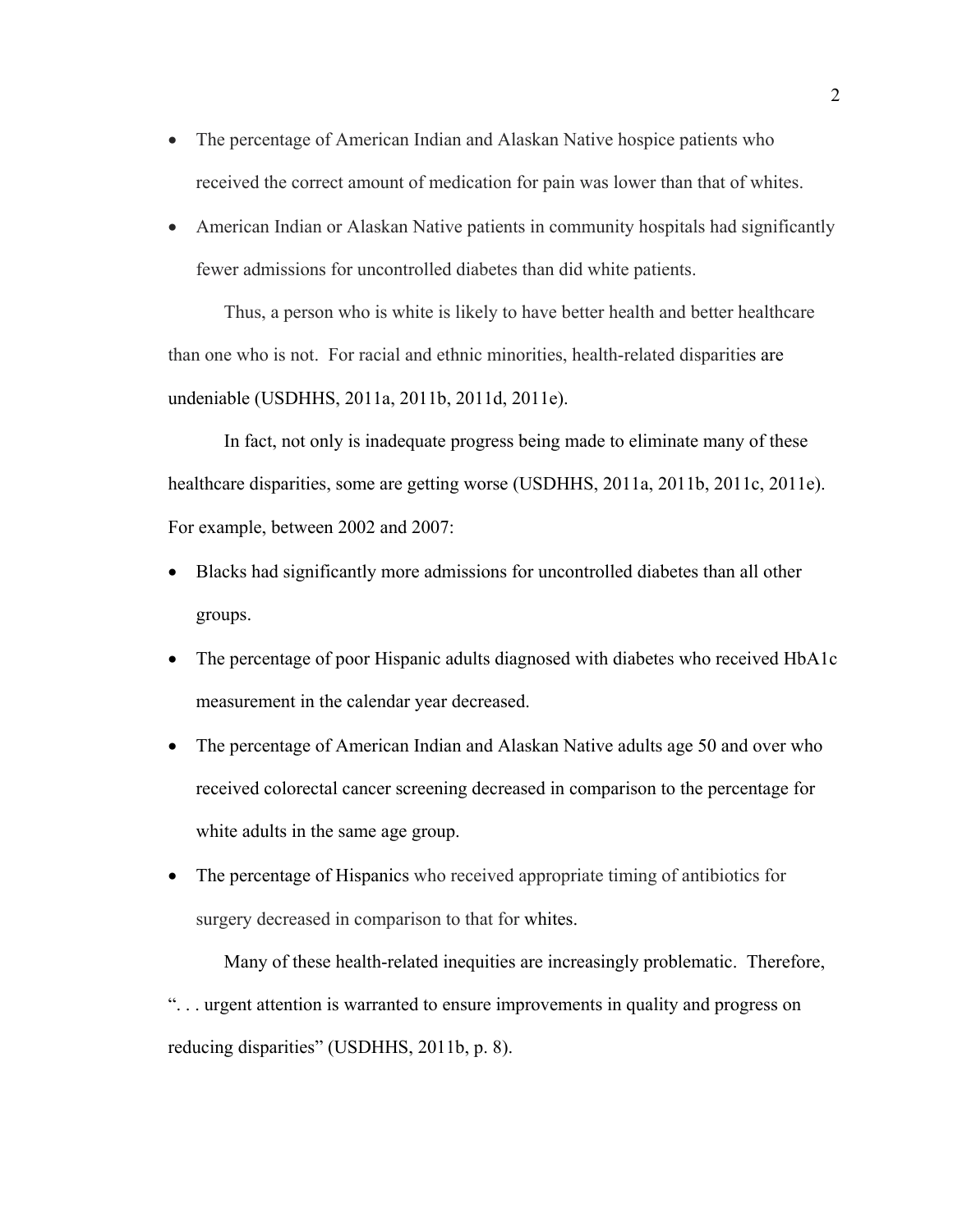Both the types of diverse populations and the numbers of individuals they represent continue to rise in the United States. Consequently, it is likely that an increasing number of health-related disparities will not only continue but have the potential to worsen.

This increasing population diversity can be seen in the results of the 2010 U.S. Census. According to those results, approximately 72 percent of the U.S. population is white alone; 13 percent black or African American alone; 1 percent American Indian and Alaska native alone; 5 percent Asian alone; less than 1 percent native Hawaiian and other Pacific Islander alone; 6 percent other unidentified race alone; and 3 percent two or more races. In addition, 16 percent of the nation's population is Hispanic or Latino of any race (U.S. Census Bureau, 2011).

A comparison with statistics from the 2000 Census shows clear evidence of the significant growth in populations still considered as minorities. As just two examples, the fastest-growing group, "Asian alone," expanded by more than 43 percent and the group identified as having Hispanic or Latino origins increased by 43 percent (U.S. Census Bureau, 2011).

The 2010 Census data does not include estimates of the 2050 population, but in 2009, when slightly different reporting categories were used, it was estimated that by 2050 less than 53 percent of the population will be white; 16 percent will be black; 25 percent will be Hispanic or Latino; 10 percent will be Asian and Pacific Islander; and about 1 percent will be American Indian, Eskimo, and Aleut (U.S. Census Bureau, 2009). These projections have not been negated by the 2010 statistics, which support the necessity of focusing on issues of disparity in the health of the nation.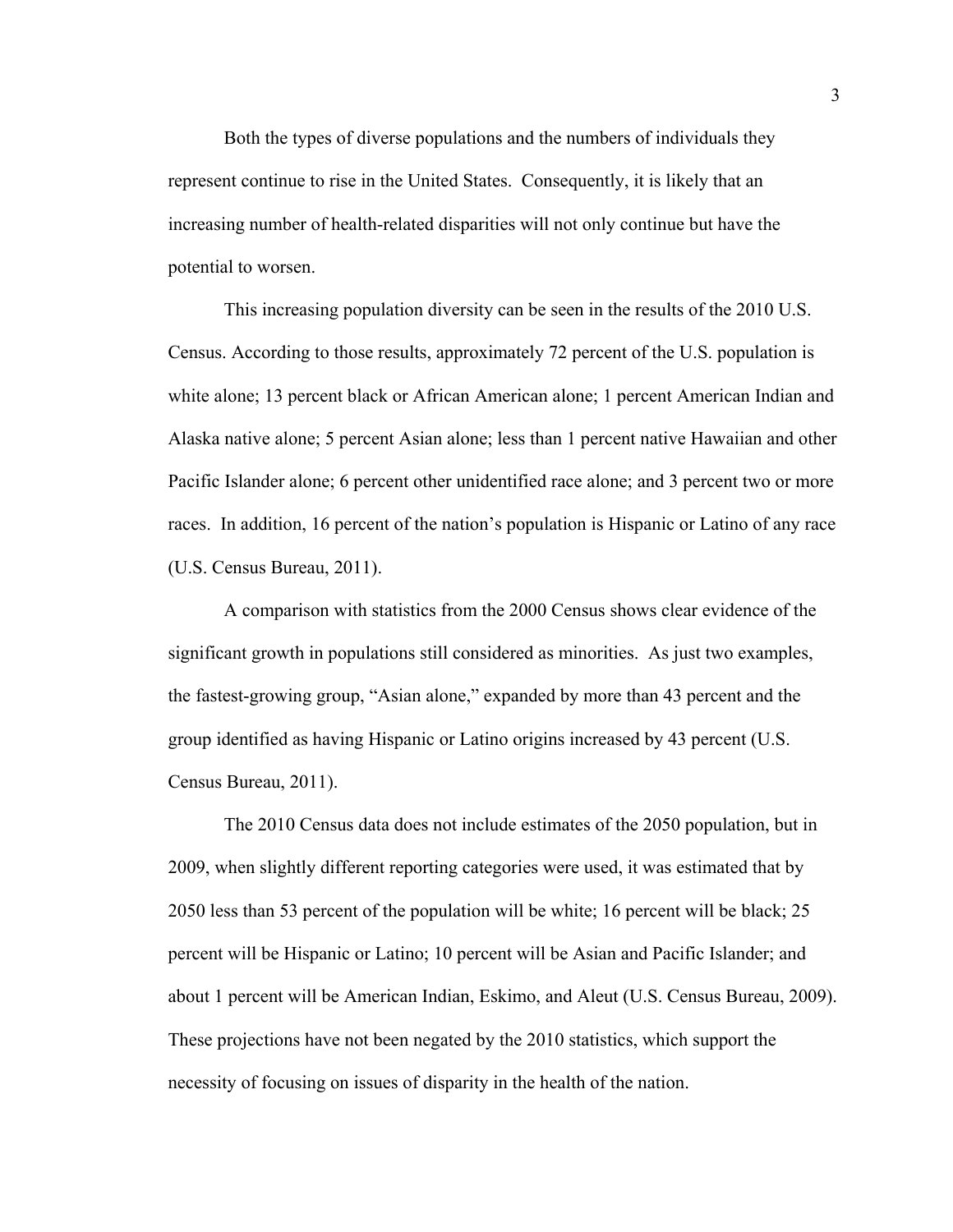Equally important to emphasize is the fact that minority groups vulnerable to health-related inequalities extend beyond race and ethnicity. Other minority groups that experience health and healthcare disparities can be identified by below-average socioeconomic status (SES), gender, literacy level, sexual orientation or gender identity, disability status, geography, and age (IOM, 2006, USDHHS, 2011d, 2011e). Examples of these disparities are readily available:

- Women in the lesbian, gay, bisexual, and transgender community receive routine preventive breast cancer and Pap smear screening less frequently than other women despite evidence showing their risk of developing breast and cervical cancer.
- Less than 40 percent of children ages 12–17 who had a major depressive episode in 2007 received treatment.
- Rural residents are more likely to have chronic health conditions than are their urban counterparts.
- Children from poor families were less likely to receive all recommended vaccines in 2007 than were children from high-income families.

More than ever, both an ethical and a social demand exist to eliminate these healthrelated disparities.

# **Health Determinants: The Bigger Picture**

Health-related inequalities are not explained by vulnerable minority status alone. In fact, explanations of disparities are far more complex and result from interactions between different and powerful connections or determinants of health (USDHHS, 2011e). Generally, the determinants of health can be grouped into four general categories: social, behavioral, environmental, and biological (IOM, 2006; USDHHS, 2011c, 2011d, 2011e).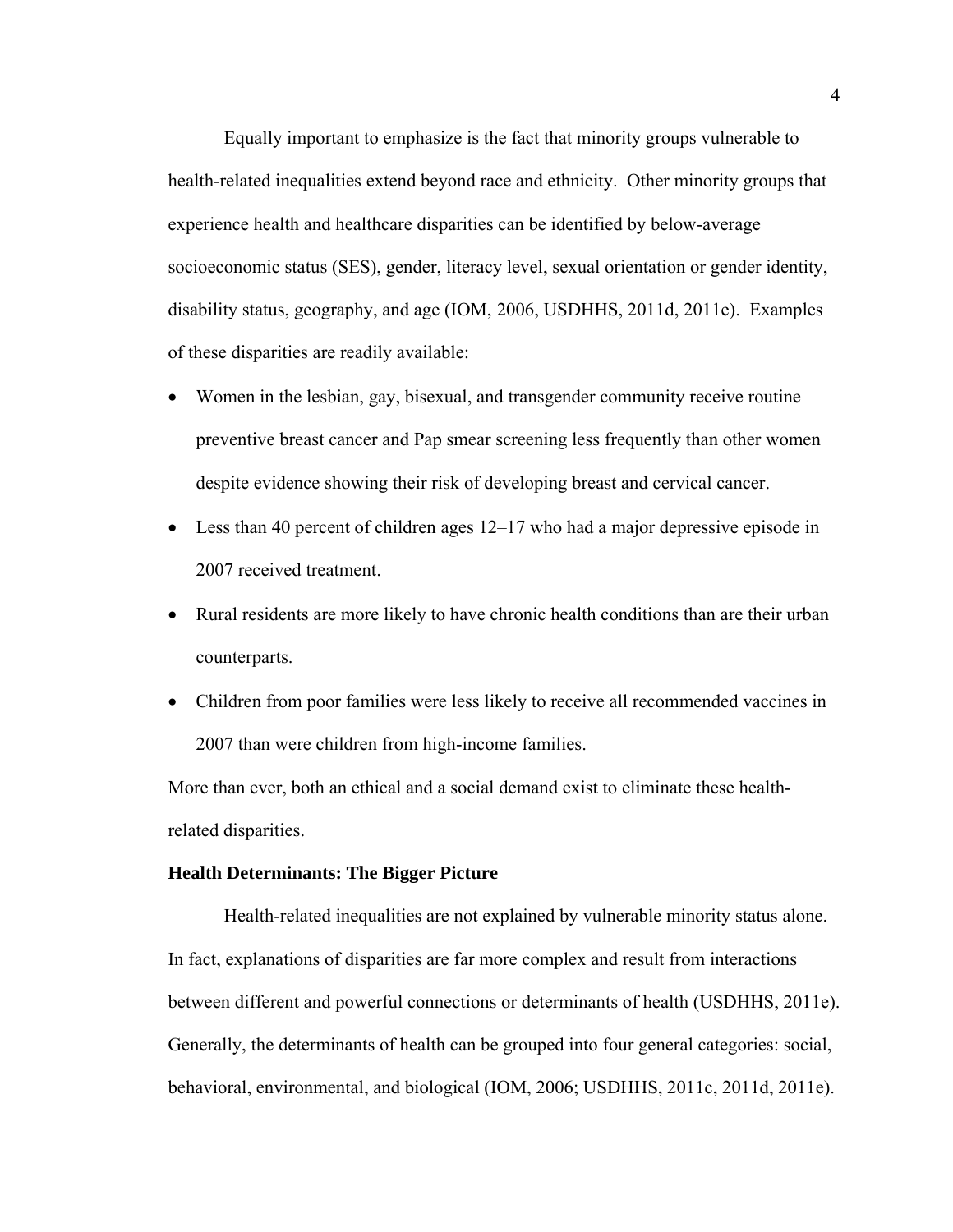Several social factors that affect health include food security status, racism, housing, and health system access and quality. For example, safe and affordable housing can be inaccessible for families of low socioeconomic status. Unsafe conditions such as leadpoisoning, overcrowding, and structural features of a home that can cause injuries are more likely to result in health problems. Behavioral determinants that affect health include patterns of overweight and obesity and use of tobacco and alcohol. For example, binge alcohol use is more common in younger age groups, males, and American Indians and Alaskan Natives. Alcohol abuse can lead to unintended death and long-term chronic diseases. Environmental determinants involve polluted living conditions or workplace safety factors. Occupational injuries are more likely to lead to long-term disability in minorities due to inadequate pain management. Biological factors take account of family history of heart or kidney disease and inherited conditions such as hemophilia and cystic fibrosis. Genetic predisposition for early-onset hypertension has been identified in the African-American population. Thus, the potential to decrease and even eliminate healthrelated inequities by developing and implementing strategies based on social, behavioral, environmental, and biological health determinants seems obvious. In other words, the ideal is to prevent the health problems before they occur (IOM, 2006; USDHHS, 2011b, 2011c, 2011d, 2011e).

Health disparities do have economic consequences (USDHHS, 2011c, 2011e). The American Public Health Association [APHA] (2008) recognizes increased competition for resources, lost labor productivity, and greater spending burdens on all taxpayers. A report by Leveist, Gaskin, and Richard (2009) estimates that between 2003 and 2006 the combined costs of health inequalities and premature death in the United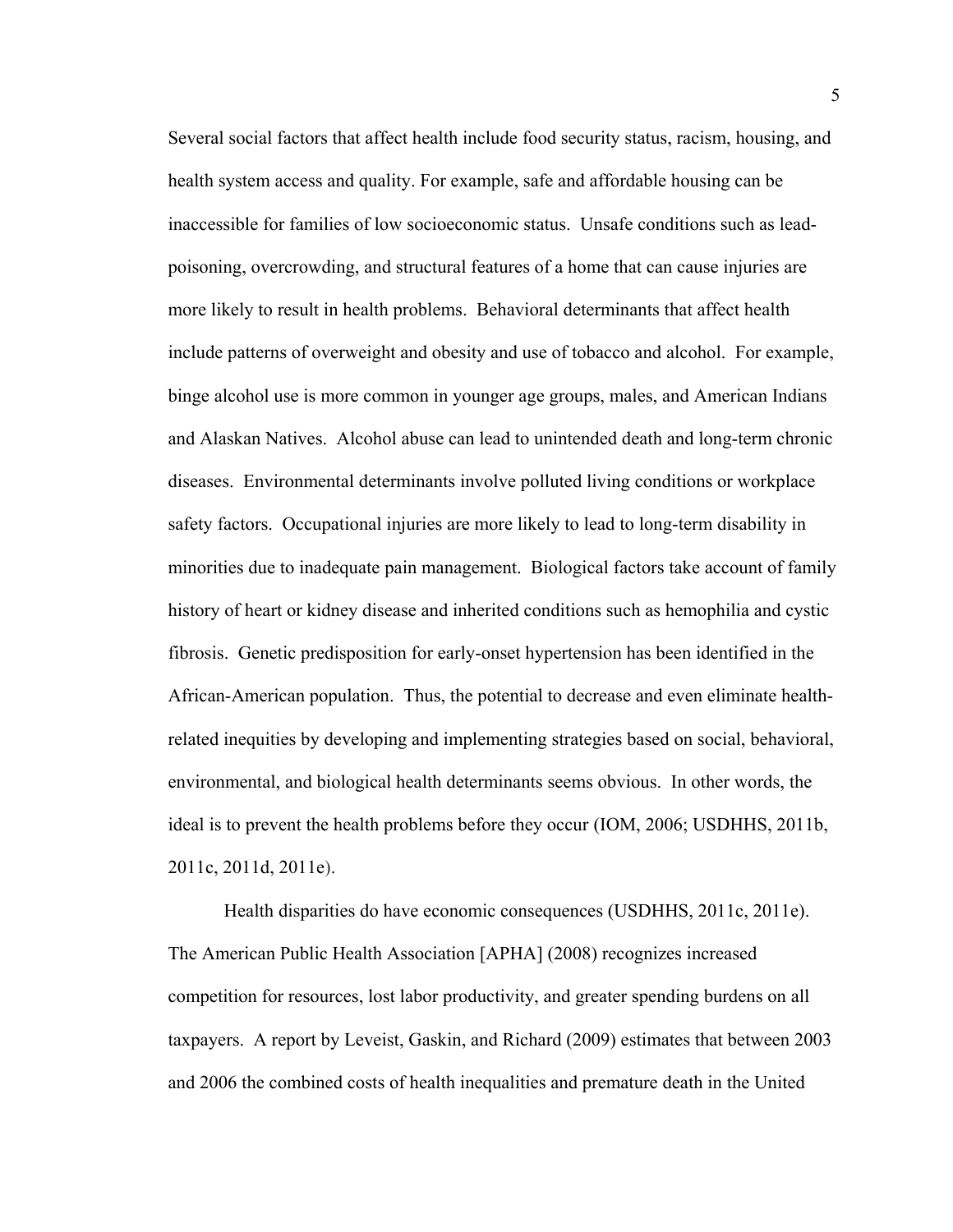States were \$1.24 trillion. Similarly, Waidmann (2009) calculated that disparities experienced by African Americans, Hispanics and non-Hispanic whites cost the healthcare system \$23.9 billion in 2009, with Medicare financing \$15.6 billion and private health insurers covering \$5.1 billion. In addition, Leveist and colleagues (2009) assert that if health inequalities had been eliminated, the indirect costs associated with illness and premature death could have been reduced by more than one trillion dollars between 2003 and 2006. Ultimately, persistent health disparities create a far-reaching economic and social yoke.

Results of research studies provide readily available data to support the persistence of health and healthcare disparities relating to minority groups (IOM, 2006; USDHHS, 2011b). An accurate and consistent measurement and reporting is necessary to identify health-related inequalities. What is important is that in many cases data have been incomplete due to inconsistent and lack of routine collection of additional determinants of health in conjunction with minorities (Truman et al. 2011; USDHHS, 2011e). Further complicating the health-related disparities issue is the lack of a clear definition of health and healthcare disparities. Carter-Pokras and Baquet (2002) identified 11 different definitions of health-related disparities used by different public and private agencies responsible for collecting and reporting disparity data. If health disparities information is "compromised due to misleading or unavailable data, there is a corresponding lost opportunity to focus on prevention, health care, research, and other efforts" (USDHHS, 2011e, p. 32). However, within the past few years a concerted effort has been mounted to standardize collection of information that should result in more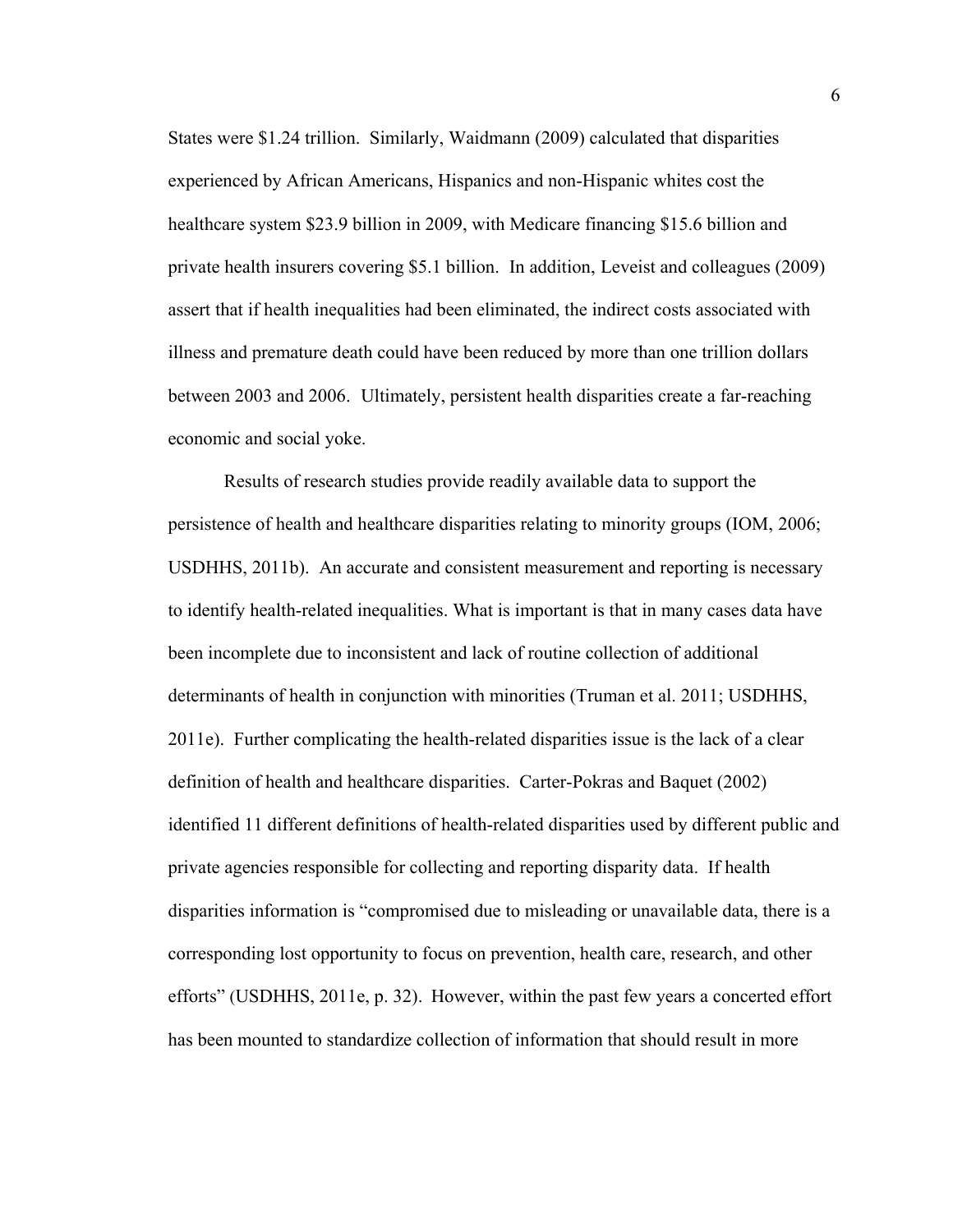robust data to guide development of interventions and goals to eliminate health-related inequalities (IOM, 2006; USDHHS, 2011c, 2011d, 2011e).

The problem of health-related inequalities in the context of a burgeoning diverse mosaic generates a compelling need to close the gap and realize national health equities. Decreasing or eliminating health and healthcare disparities is an imperative for the health and well-being of everyone in the nation.

#### **Cultural Competence: An Essential Goal**

Given the complexity of health-related disparities, it seems obvious that no single tactic alone can solve the problem. In fact, multifaceted objectives have been identified through research and collaboration with local communities, public and private sectors, governmental agencies, and other groups affected by health-related disparities (IOM, 2006; USDHHS, 2011b, 2011c, 2011d, 2011e). A summary of essential objectives would include transforming the healthcare system to assure quality and accessibility, increasing awareness of health disparities, strengthening current leadership and developing future leaders, and promoting research (IOM, 2006; USDHHS, 2011c, 2011e). In addition, *cultural competence* in healthcare is considered an essential goal to eliminate health-related disparities by these local communities, public and private sectors, governmental agencies, and other groups affected by health-related disparities (IOM, 2006; USDHHS, 2001a, 2004, 2011c, 2011e). Regardless of the specific vulnerable population experiencing inequities in health and healthcare, cultural competence is considered an important objective in the quest to minimize and even eliminate health and healthcare disparities in all diverse patient groups (IOM, 2003, 2006; USDHHS, 2011c, 2011d, 2011e).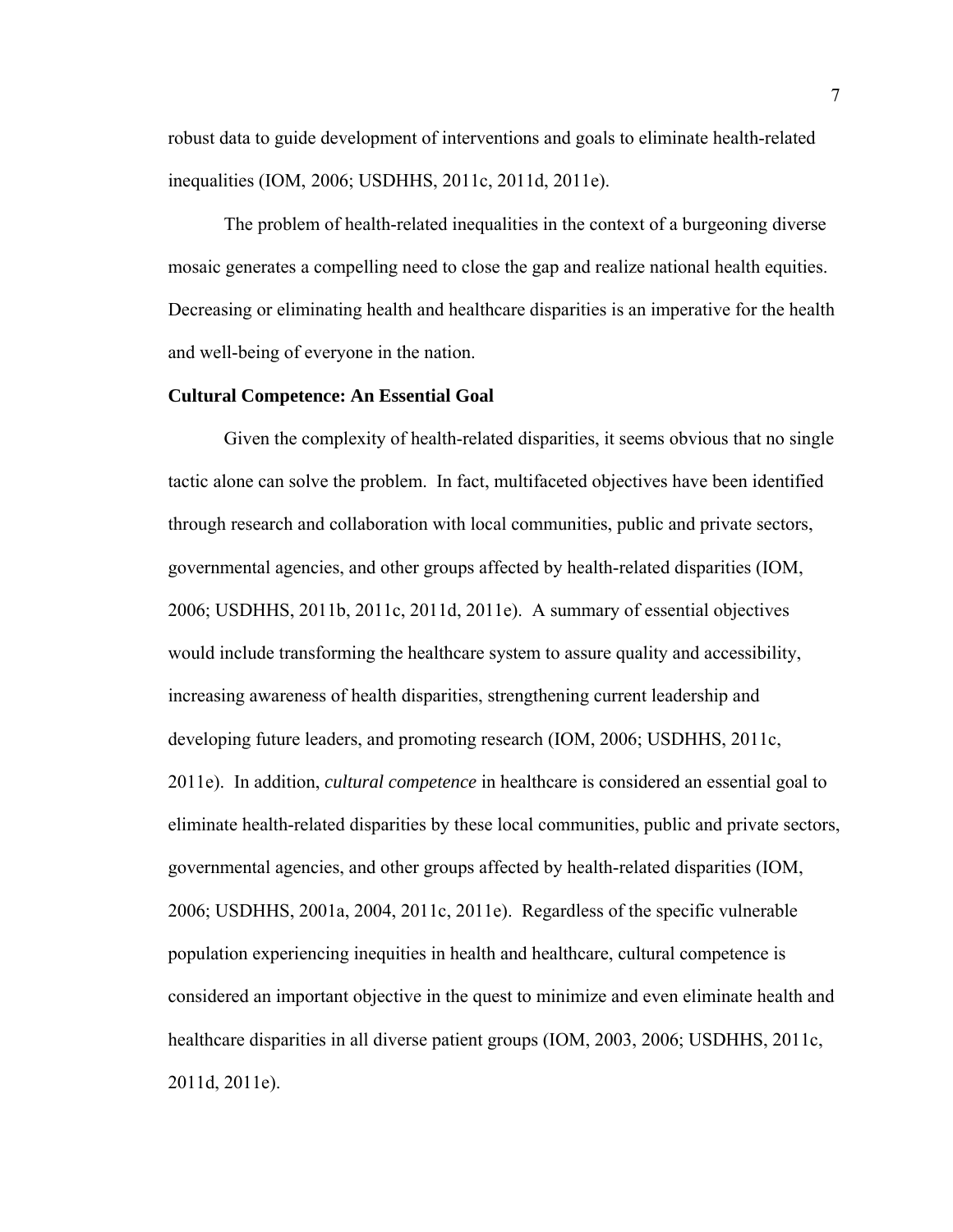The Office of Minority Health [OMH] (2005) maintains that managing health and healthcare from a cultural perspective is fundamental to erasing these disparities and improving minority health and healthcare. Depending on the context, culture can be defined and described in a variety of ways. The OMH (2005) describes culture in the context of how healthcare information is received and interpreted by individuals or groups, thus presenting healthcare as a cultural construct. For example, an individual's culture dictates what is regarded as a health problem, what the appropriate treatment is, and who should provide the treatment. Thus, the OMH (2005) defines culture as a function of thoughts, communications, actions, customs, and institutions of racial, ethnic, religious, or social groups, thus making cultural issues central to the delivery of healthcare treatment and preventive interventions (USDHHS, 2005). Leininger (2004) offers another description, indicating that culture is interconnected with being human and that it unrelentingly permeates all aspects of life, particularly health. In addition, Jeffreys (2006) takes it a step further in relating culture to health: "Culture is a factor that can make the greatest difference in promoting wellness, preventing illness, restoring health and enhancing quality of life for all individuals" (p. xiii).

Cultural competence is the process and ability of an individual or organization to function effectively within different cultural situations (Betancourt, Green & Carillo et al., 2003; Capell, Veenstra & Dean, 2007; Cross, Bazron, Dennis & Isaacs, 1989). Cultural competence combines a set of congruent behaviors with attitudes and knowledge that facilitate an individual or a system to work successfully in various cultural contexts other than their own culture. It stands to reason that cultural competence should result in positive health and healthcare outcomes in people of different cultures (Betancourt et al.,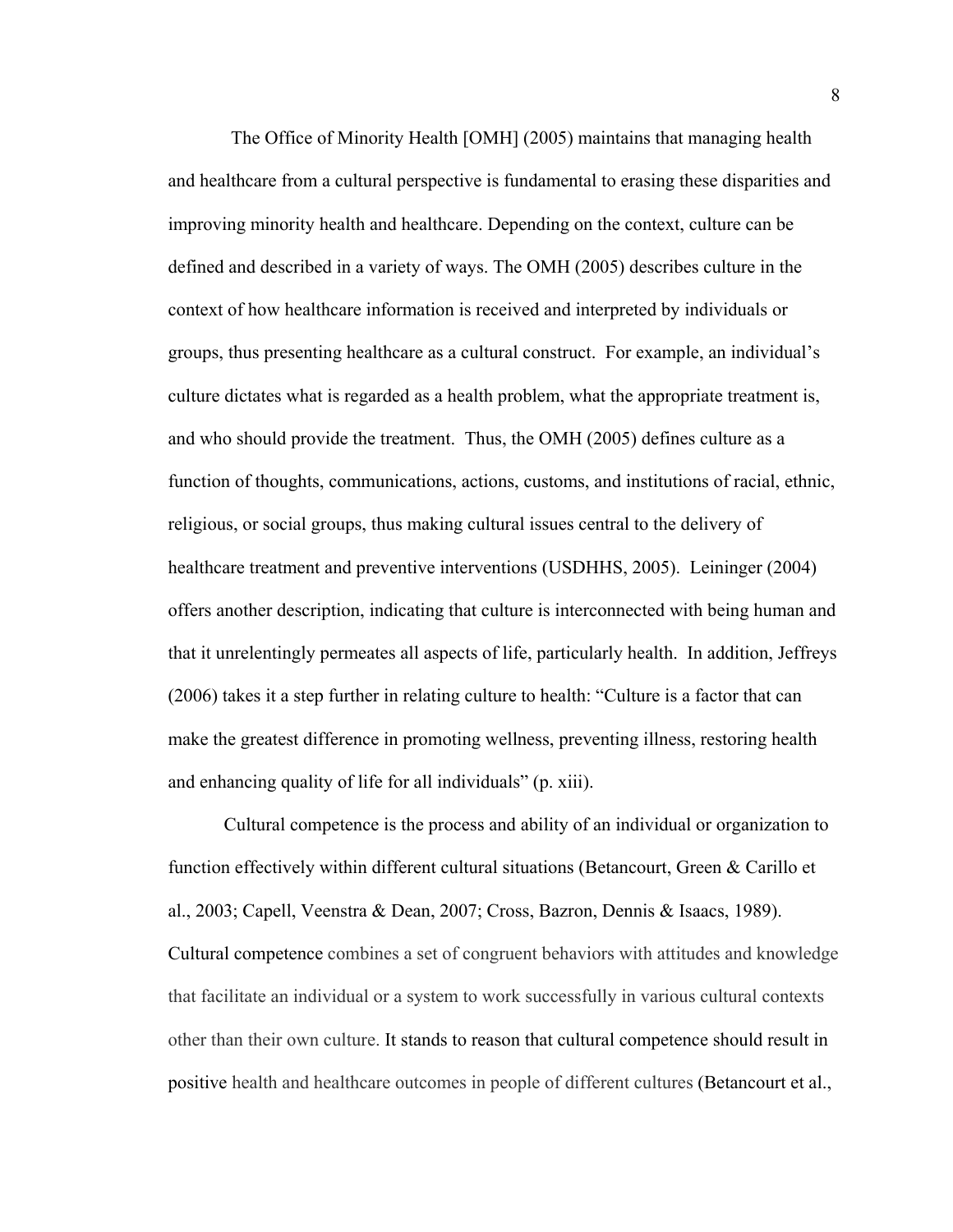2003; Capell et al., 2007; Cross et al., 1989). Separately and as a whole, all of these descriptions express and support the premise that culture plays a fundamental role in health and healthcare.

**Cultural competence in healthcare.** The **c**ultural competence in healthcare paradigm obliges healthcare organizations, institutions, and professionals to understand and respect cultural differences and tailor their care accordingly resulting in positive patient health outcomes*.* Consequently, the overarching concept of cultural competence in healthcare integrates three fundamental components: linguistic competence, workforce diversity, and workforce cultural competence (Baldwin, 2003; IOM, 2003, 2004, 2006; USDHHS, 2011b, 2011c, 2011e). Linguistic competence necessitates, at the minimum, communication in the patient's native tongue. Workforce diversity emphasizes the need to recruit and retain vulnerable minorities in the healthcare workforce. Cultural competence in the workforce requires the healthcare labor force to provide healthcare in the context of the patient's culture. Separately and combined, the three fundamental components should result in appreciable improvements in effective care, positive patient health outcomes, and decreased health-related disparities (IOM, 2003, 2004, 2006; USDHHS, 2011b, 2011c, 2011e).

To facilitate the realization of linguistic competency in healthcare at the organizational and institutional level, government agencies and professional organizations have issued standards, regulations, and guidelines. For example, the Office of Minority Health in 2001 issued standards for culturally and linguistically appropriate services (CLAS) in healthcare, mainly directed at organizations and institutions (USDHHS, 2001a, 2011c, 2011e). These standards mandate that healthcare

9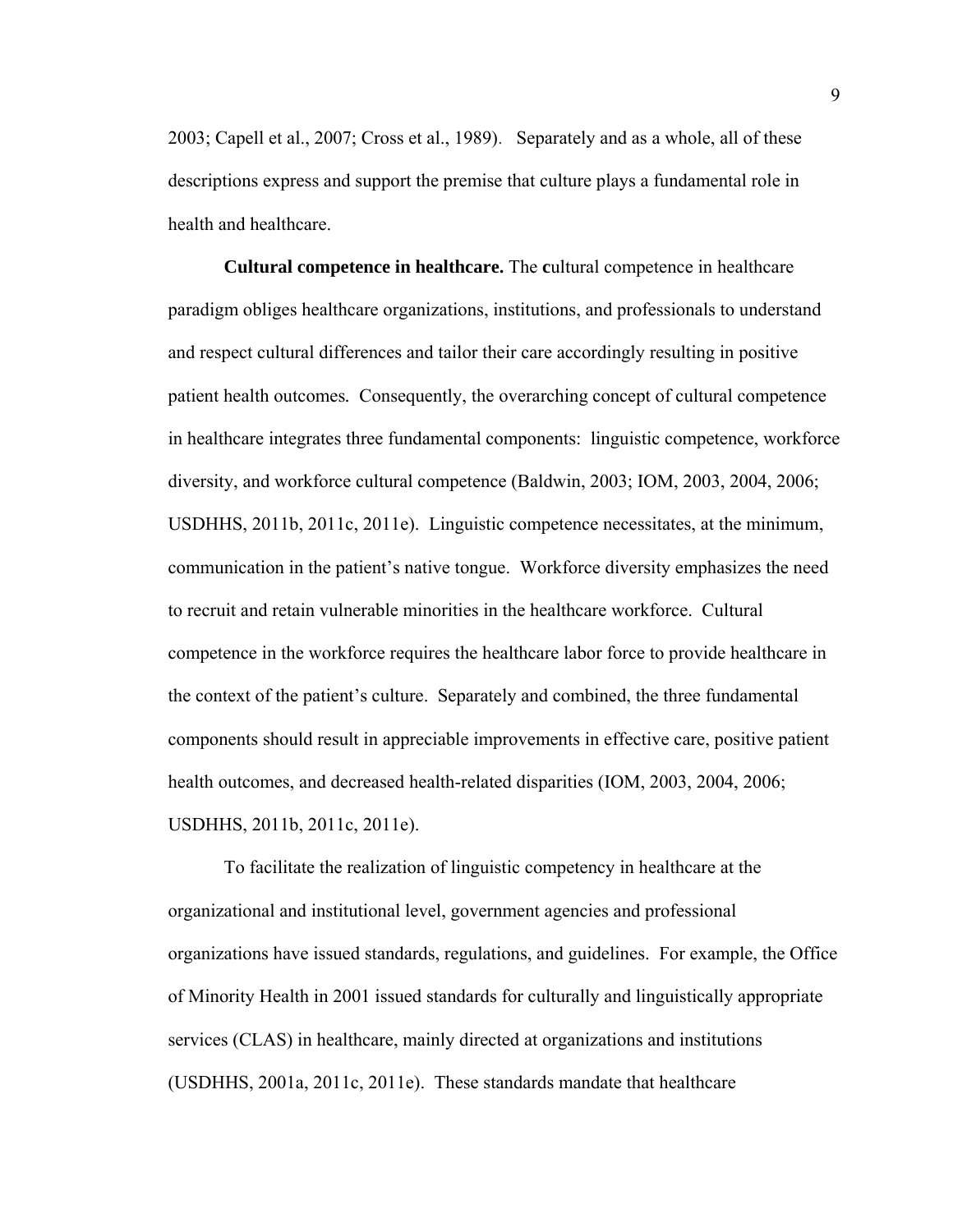organizations provide language assistance services both verbally and written in the patient's preferred language at all points of patient contact. Dreher and McNaughton (2002) note that "The Joint Commission mandates language assistance and written notice of patients' rights and patient and family education that is guided by culture and language" (p. 182). Accordingly, achieving linguistic competency has translated into a few improvements. For example, communicating with a patient in his or her preferred language results in a decrease in "frequency of repeat appointments, extra time spent rectifying misdiagnoses, unnecessary emergency room visits, longer hospital stays, and canceled diagnostic or surgical procedures" (USDHHS, 2001b, p. xiii).

A racially and ethnically diverse workforce among health professionals is another component that is integral to the cultural competence in the healthcare paradigm. Likewise, to assist in the achievement of a diverse workforce, the CLAS standards direct that "health care organizations should implement strategies to recruit, retain, and promote at all levels of the organization a diverse staff and leadership that are representative of the demographic characteristics of the service area" (USDHHS, 2001a, p.8). In addition, educational institutions that prepare students for the health professions can "improve admissions policies and reduce barriers to underrepresented minority students" (IOM, 2004, p. 2). Consequently, increasing diversity in the healthcare workforce has improved some patient outcomes. According to the IOM (2004), there has been improvement in access to care for vulnerable minorities, increased patient satisfaction, and greater patient care choices.

Cultural competence of the individual healthcare professional is necessary to complement the cultural competence in the healthcare paradigm. However, achieving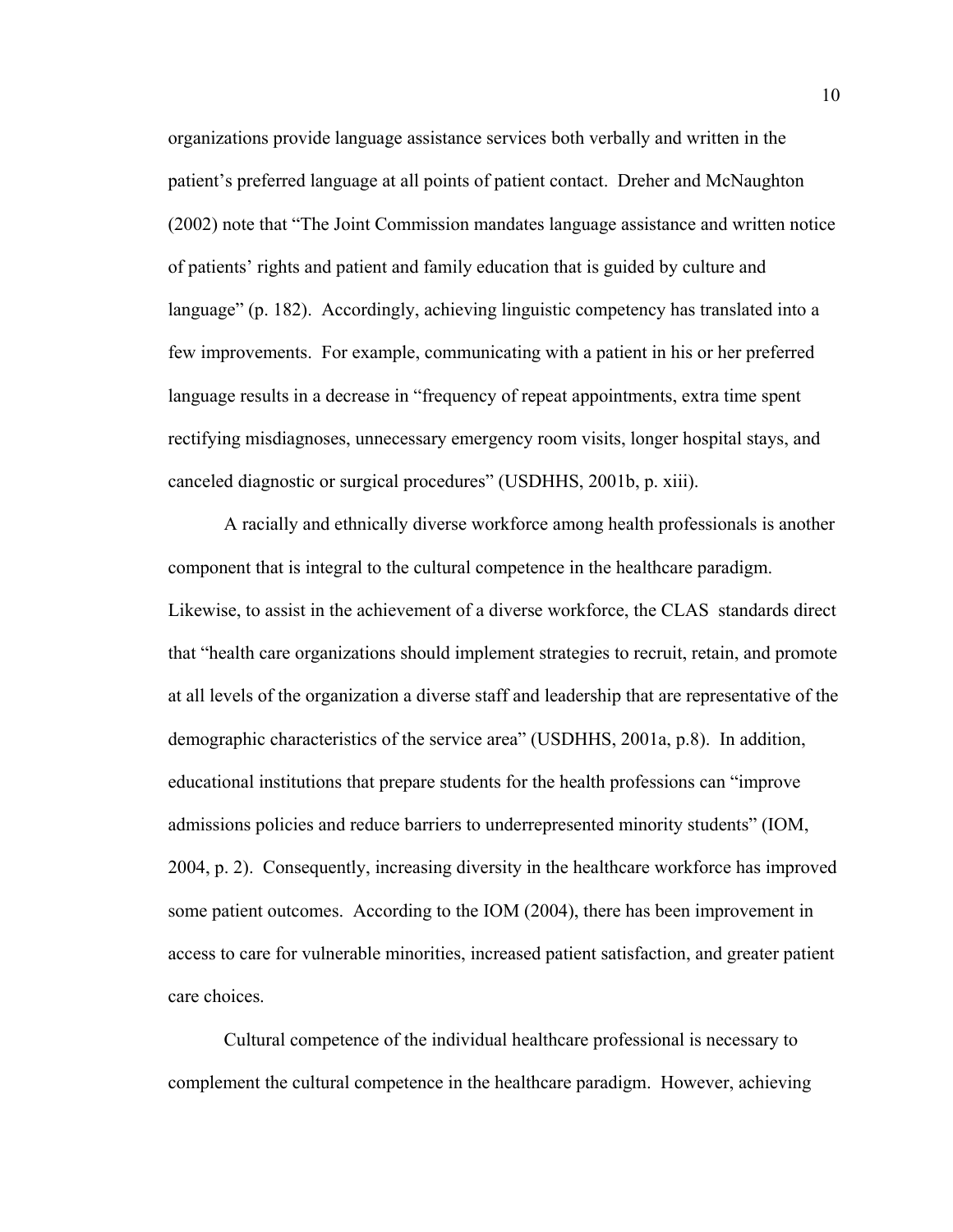cultural competence for individual healthcare professionals has proven to be complex and problematic (USDHHS, 2011c, 2011e). The healthcare provider is bound by the requisite organizational, institutional, and governmental standards, regulations and guidelines to achieve cultural competency. Moreover, the healthcare professional and student are expected or even required to engage in a variety of education and training programs designed to increase cultural competence that results in delivery of culturally competent care that ultimately improves patient health outcomes (IOM, 2003; USDHHS, 2011c, 2011e).

In the academic setting, cultural competence learning strategies for healthcare programs are designed to foster cultural awareness, sensitivity, knowledge and skills. These strategies are integrated throughout years of formal education and vary in terms of specific objectives, curricula, learning interventions and evaluations (Barzansky, Jonas, & Etzel, 2000; Betancourt & Green, 2010; IOM, 2003; Kligler et al., 2004; Lipson & Desantis, 2007; USDHHS, 2004). For the licensed professional healthcare provider in the clinical setting, learning strategies also vary and are designed to promote cultural awareness, sensitivity, knowledge and skills (IOM, 2003; USDHHS, 2004). Compared with the academic setting, these learning strategies for the healthcare professional are usually developed to be implemented over a shorter time period (2- 16 hours). However, unlike linguistic competence and workforce diversity, there is deficient empirical evidence to support the premise that cultural competence education and training decrease the health-related disparities gap (Gozu et al. 2007). Lie, Lee-Ray, Gomez, Bereknyei & Braddock (2011) systematically reviewed the published studies that determined whether learning strategies to improve the cultural competence of health professionals are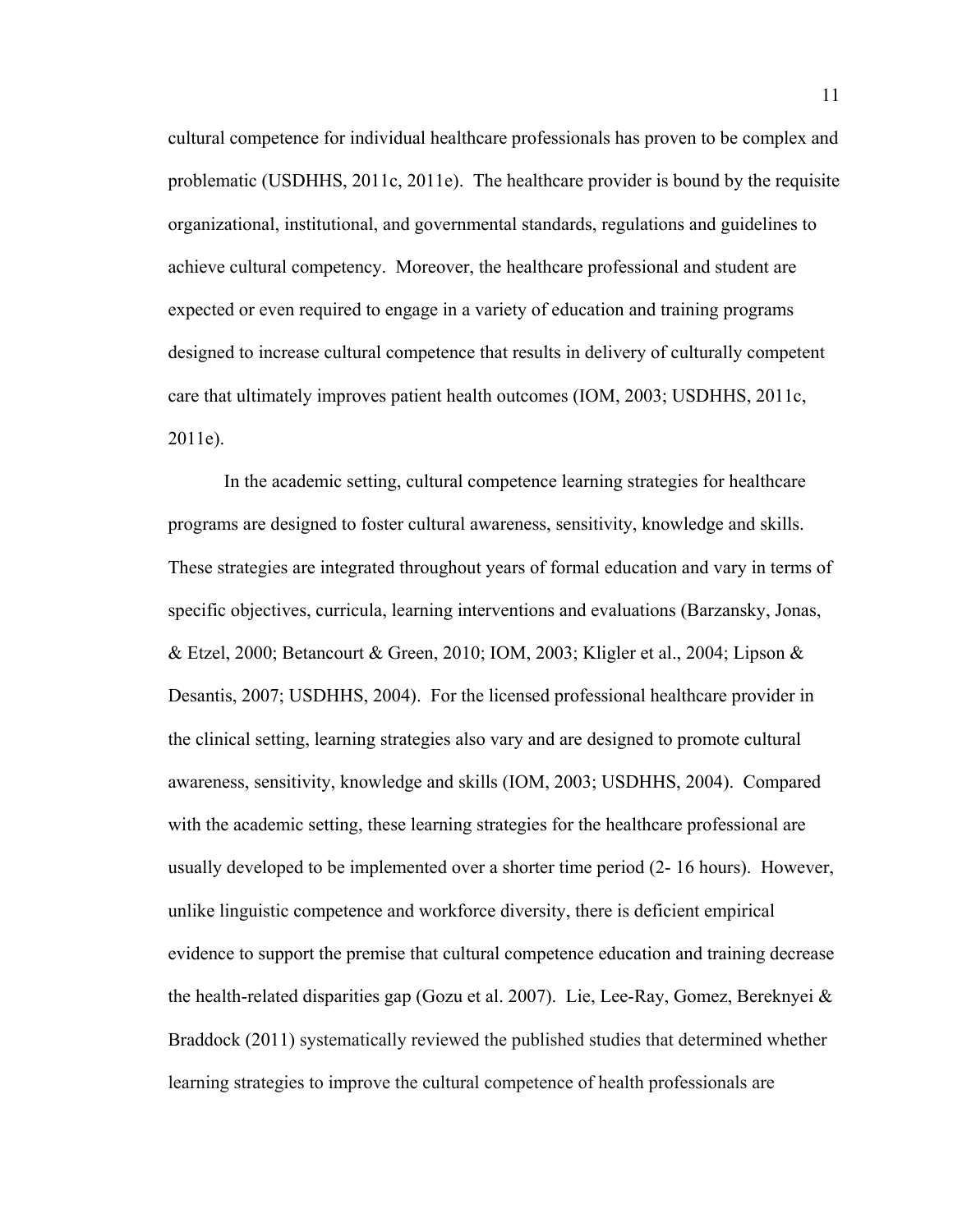associated with improved patient outcomes. Patient outcome measures included patient satisfaction, self-care behaviors, patient trust, and, specifically for black patients, hemoglobin A1c (HbA1c) and low density lipoprotein (LDL) plasma levels. The results demonstrate that by and large, studies' qualities were weak and the overall effectiveness of educational programs was not clear. The many different learning strategies seen in cultural competence education makes it difficult to determine which learning strategy might best promote cultural competence in healthcare providers and consequently improve patient outcomes.

Despite the proliferation of government mandates, organizational guidelines, and educational and training programs designed to assist the healthcare professional in meeting the needs of an increasingly diverse patient population, achieving culturally competent care is still elusive (USDHHS, 2011c).

#### **Cultural Competence and Nursing**

Thus far the discussion of cultural competence in the context of healthcare has taken a fairly broad approach, considering the overall healthcare workforce. However, cultural competency is particularly germane to the nursing profession because nurses spend more time in direct patient care than do any other healthcare professionals (Han  $\&$ Arnold, 2001; Rudy, Davidson, Daly, Clochesy, Sereika, & Baldisseri, 1998; Zupancic & Richardson, 2002). Nursing practice is patient-centered; therefore, providing culturally competent nursing care is fundamental if that care is to be appropriate and successful (Green-Hernandez, Quinn, Denman-Vitale, Falkenstern, & Judge-Ellis, 2004). It follows then that understanding the patient's culture will, or should, ultimately serve to direct nursing practice. As Dreher and MacNaughton (2002) note, "the manifestation,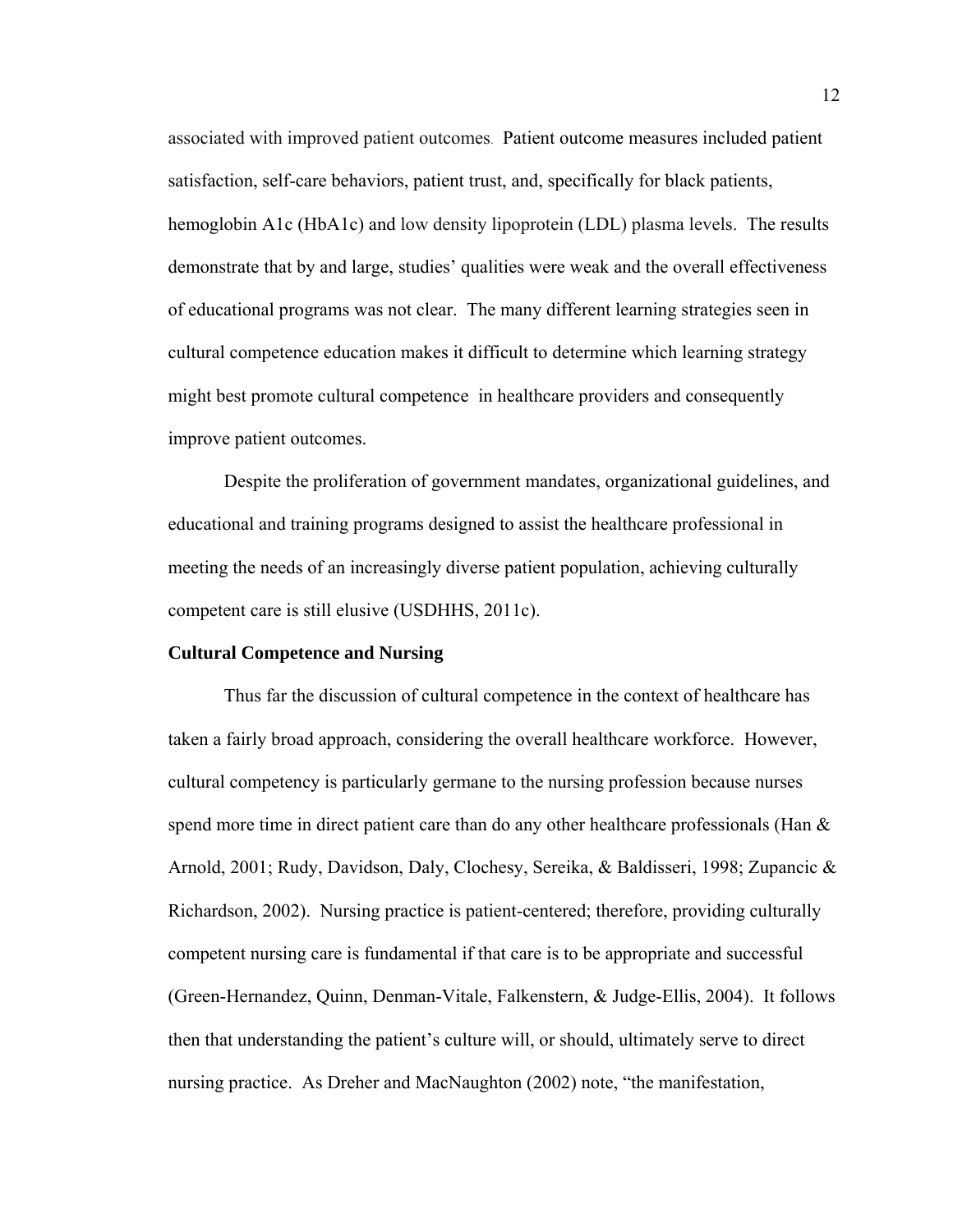acknowledgment, and management of even the most basic physiologic responses are firmly embedded in the cultural context of the patients" (p. 183).

In theory, nurses providing culturally competent nursing care have the potential to increase access, improve the quality of care, and improve patient satisfaction, leading to better health outcomes for culturally diverse groups (Ervin, Bickes & Schim, 2006; USDHHS, 2004; Waite & Calmaro, 2010). Nurses must be able to tailor delivery of culturally competent nursing care services in accordance with an individual patient's cultural values, behaviors, and needs in order to bring about positive health outcomes (Jones, 2005; Krainovich-Miller et al., 2008; Siantz & Meleis, 2007; USDHHS, 2004, 2005). For example, according to Green-Hernandez et al. (2004), cultural competency in nursing includes respecting the dignity and uniqueness of each patient, accepting the rights of an individual to participate in or refuse care, acknowledging personal bias, and preventing the interference of this bias in patient care. Therefore, professional nurses and nursing students must understand cultural issues and act with cultural sensitivity when dealing with clients (Green-Hernandez et al. 2004).

**Cultural competence education and nursing.** Now more than ever, there is a fervent call for nursing education and training that includes cultural, ethnic, and socially diverse concepts (American Academy of Nursing [AAN], 2008; IOM, 2010, National League for Nursing [NLN], 2005; USDHHS, 2011c, 2011e). In general, prior to the mid-1980s, nursing organizations did not actually address the need for cultural competency curricula. However, since that time national nursing organizations have made recommendations and developed standards for cultural competency learning strategies to be included in academic course content (American Association of Colleges of Nursing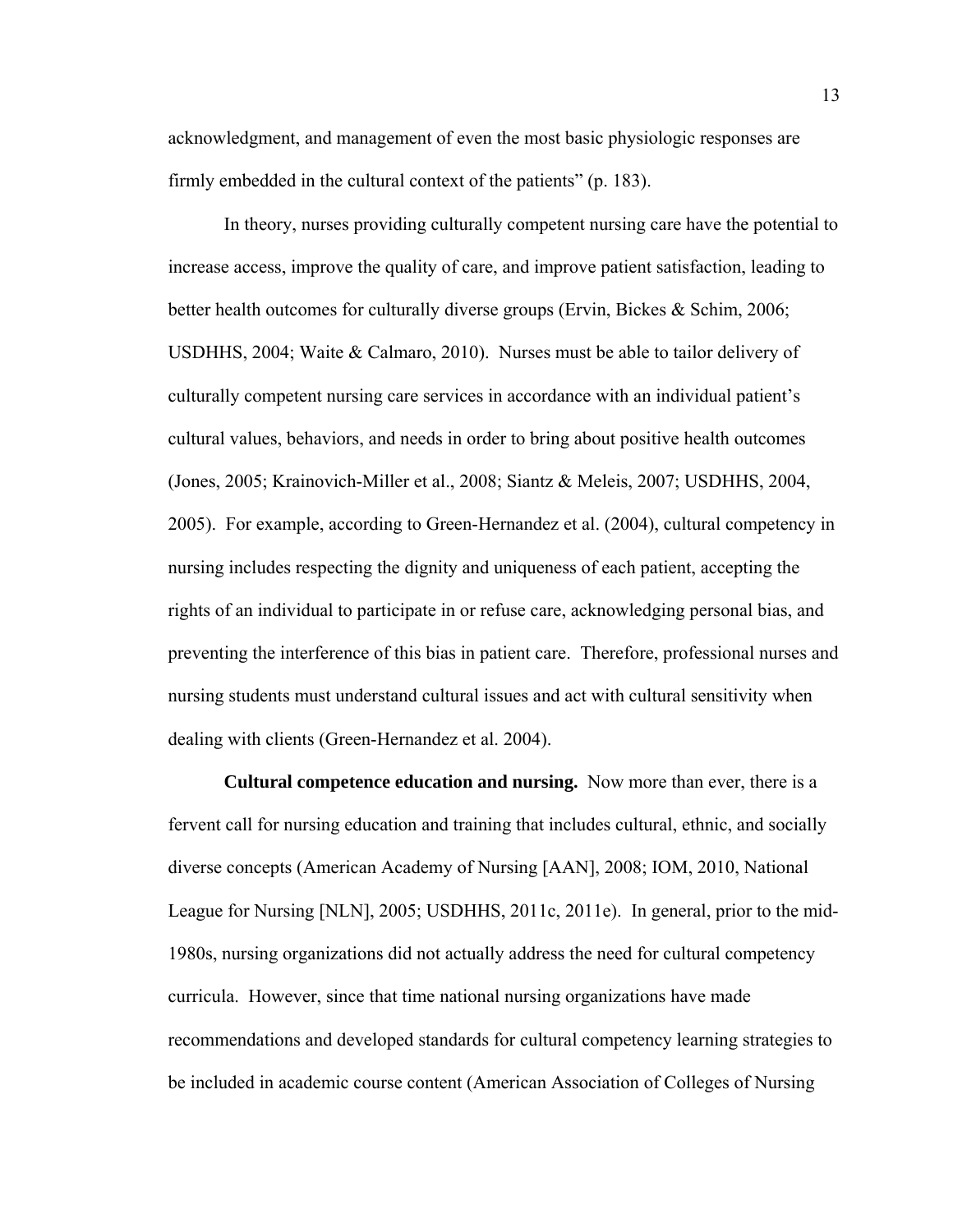[AACN], 2008; National League for Nursing Accreditation Committee [NLNAC] accreditation manual [NLNAC], 2011). The U.S. National Advisory Council on Nurse Education and Practice (2001c, 2008, 2010) has issued national reports on the nursing workforce to federal agencies and Congress regarding racial and ethnic diversity in which it addressed the significance of cultural competence in nursing education and continuing professional education. In addition, the Nurse Reinvestment Act of 2002 provided funding for nursing education to promote cultural competencies (AACN, 2005).

The recommendations and standards for cultural competence in nursing education and training in professional nurses and students are broad in nature. Currently, cultural competency learning strategies in nursing are based on three general concepts: cultural sensitivity/awareness, cultural knowledge, and cultural skills/behaviors (Cooper-Braithwaite, 2006; Hughes & Hood, 2007; Hunt & Swiggum, 2007; Jeffreys, 1999, 2000, 2006; Lipson & Desantis, 2007; Upvall & Bost, 2007). Types of cultural competence learning interventions for professional nurses and nursing students include didactics, simulated patients, community immersions, problem-based learning, videos, reflections, case-based discussions, and formal academic courses (Beach, Price, Gary & Robinson, 2005; Caffrey, Neander, Markle, & Stewart, 2005; Fahrenwald, Boysen, Fischer, & Maurer, 2001; Jones, 2005; Lee, Anderson, & Hill, 2006; Rutledge, Barham, Wiles, & Benjamin, 2008). The effectiveness of these interventions has also been evaluated utilizing Likert-like self-report metrics and qualitative measures including journals, focus groups and formal written papers (Krainovich-Miller et al., 2008; Majumdar, Browne, Roberts, & Carpio, 2004; Reeves & Fogg, 2006; Schim, Doorenbos, & Borse 2005, 2006). Generally, the literature supports the postulation that cultural competence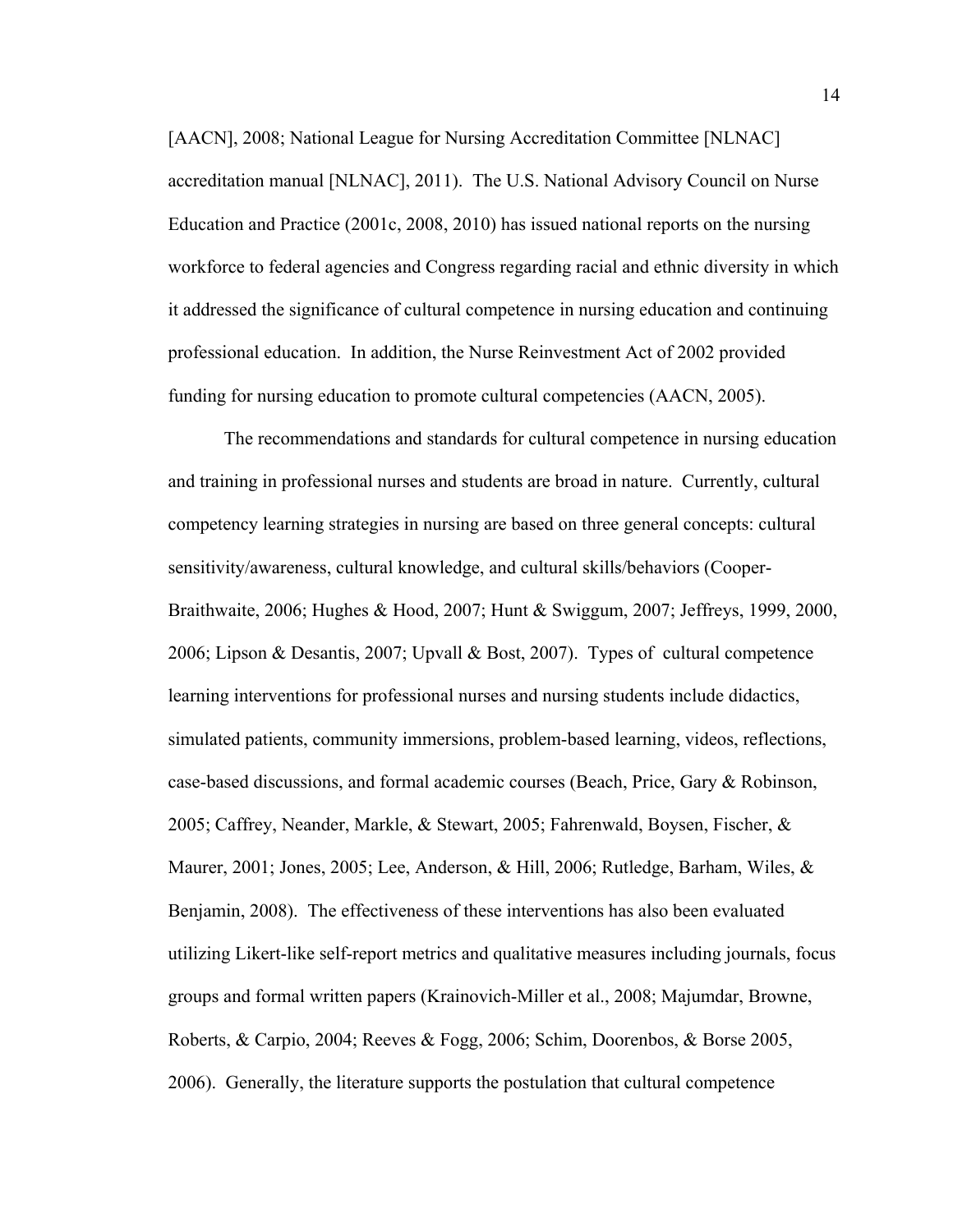education has a positive impact on the knowledge, skills and attitudes of both professional nurses and nursing students (Amerson, 2010; Campbell-Heider, Rejman, Austin-Ketch, Sackett, 2006; Gozu et al., 2007; Grant & Letzring, 2003; Liu, Mao, & Barnes-Willis, 2008; Rutledge et al. 2008).

Although there is evidence that cultural competence learning interventions improve knowledge, attitudes, and behaviors in both professional nurses and nursing students, further research needs to be conducted to determine which learning interventions are most effective.

# **Problem Statement**

Research needs to be conducted to determine the presence, direction and magnitude of any effects related to learning interventions that promote cultural competence in professional nurses and nursing students. Consequently, a meta-analysis of cultural competence learning interventions effects may yield data to determine the overall effect of cultural competence education and which learning interventions are most effective along with any moderating variables.

### **Research Questions**

- 1. To what extent do cultural competence learning interventions increase cultural competence in professional nurses and nursing students?
- 2. To what extent is there variation in cultural competence learning interventions outcomes?
- 3. What moderating variables contribute to the effectiveness of cultural competence learning interventions?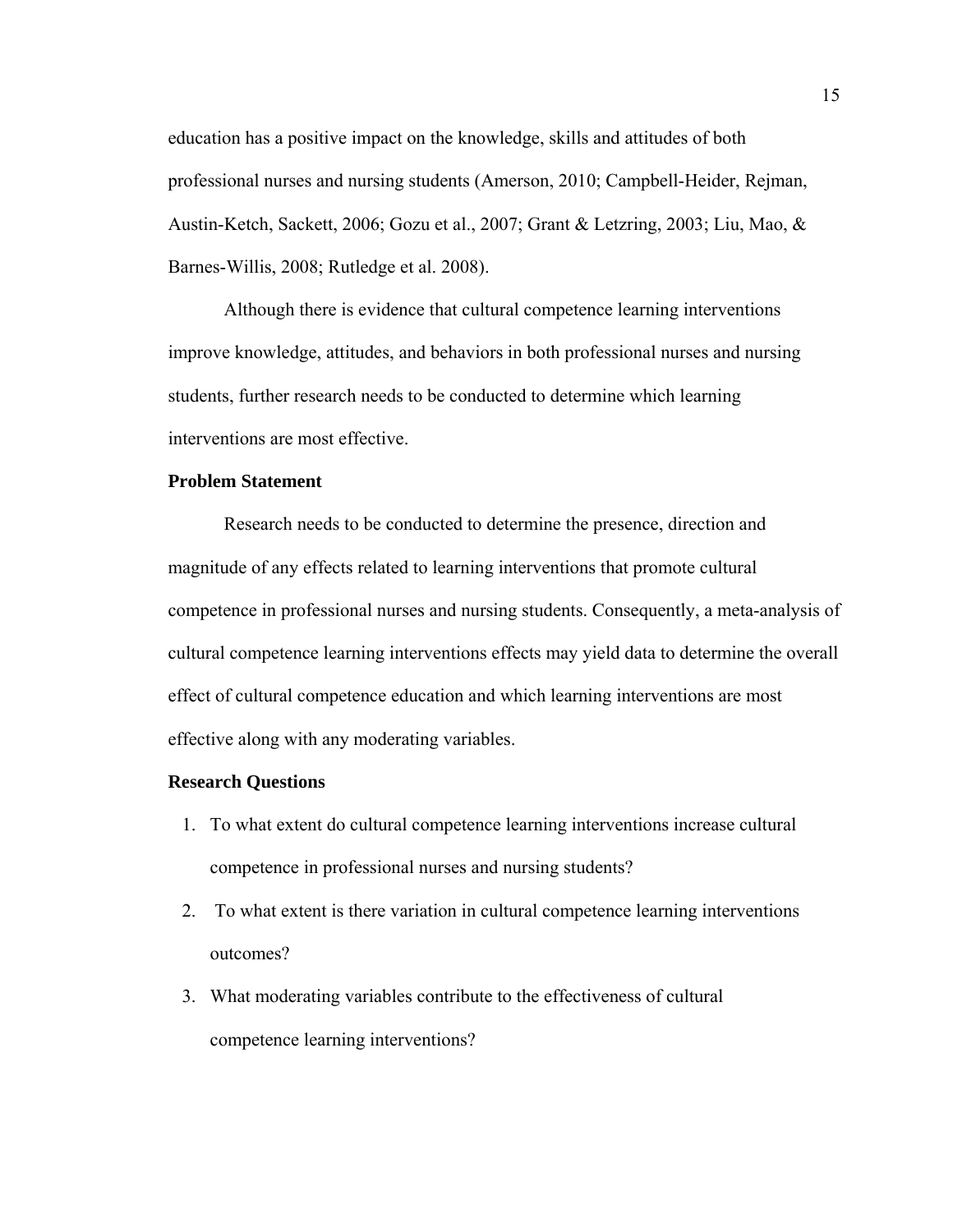#### **Conceptual Framework for the Study**

The framework chosen for this research study is Suh's model of cultural competence (2004), shown in Figure 1. Based on an extensive literature review, it appears to be the most comprehensive developed to date. The model includes definitions, attributes, antecedents, and consequences related to cultural competence (Capell, Veenstra, & Dean, 2007).



*Figure 1.* Suh's Model of Cultural Competence 2004

Suh's model of cultural competence was developed based on concept analysis of cultural competence as viewed by the fields of nursing, medicine, psychology, education, and social work. The model initially identifies three attributes of cultural competence: ability, openness, and flexibility. These attributes are essential constructs generally connected with the concept of cultural competence but separate from the concept's antecedents and consequences. For example, the attribute of ability is evident in the nurse's ability to effectively care for diverse clients. A culturally competent nurse has the ability to "resolve cultural disparity between patients and healthcare professionals" (Suh, 2004, p. 97).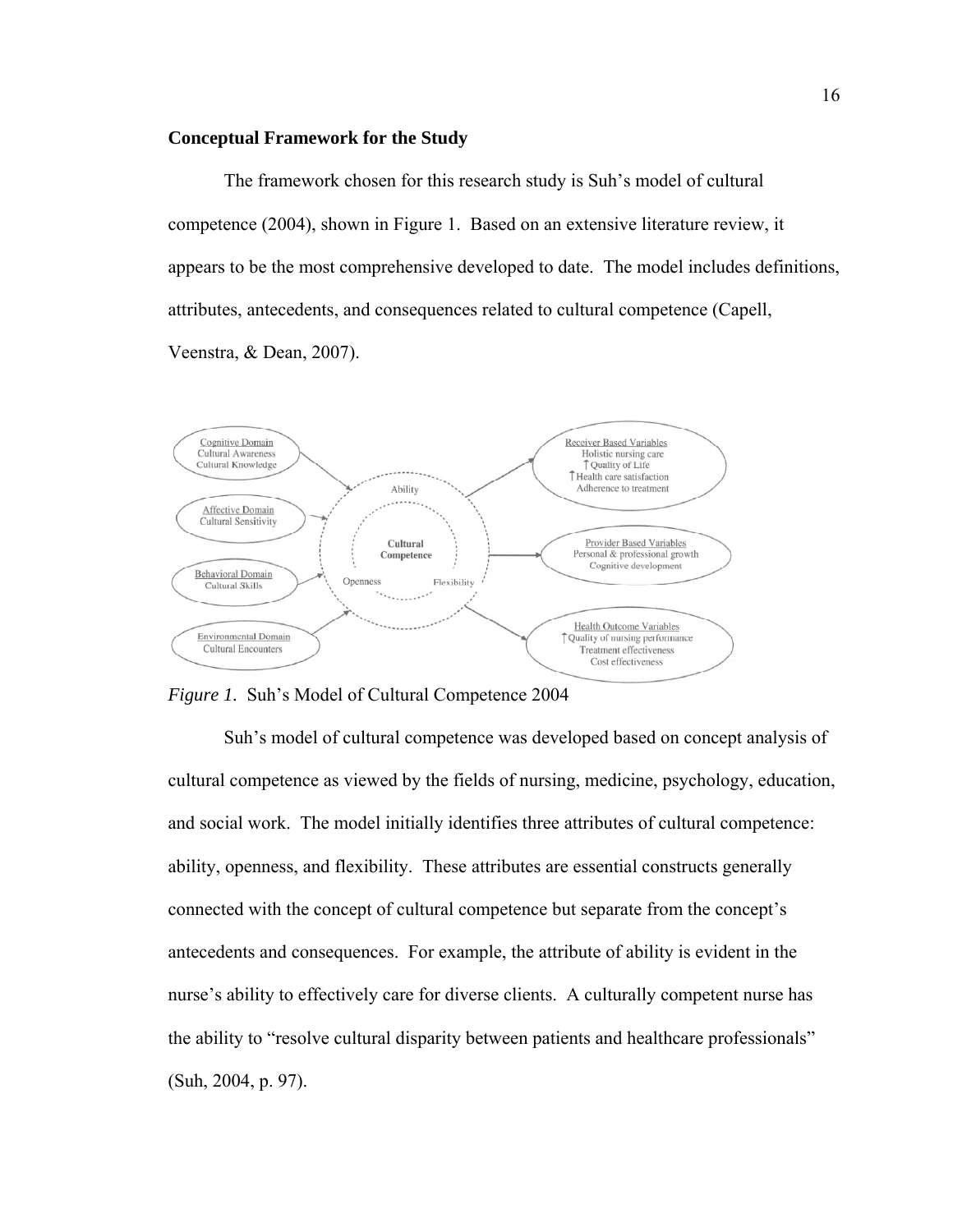Antecedents are integral components of a concept. Suh describes antecedents as "events or incidents that must precede the occurrence of the concept" (p. 97). Suh's model categorizes the antecedents based on cognitive, affective, behavioral, and environmental domains. An example within the affective domain is that of cultural sensitivity. Cultural sensitivity is "viewed as an intentional and affective perception of cultural diversity . . .it denotes respect for different cultures and an accepting attitude" (p. 98).

Consequences follow as a result of attributes and antecedents of cultural competence. These consequences are classified into receiver-based variables, providerbased variables, and health outcome variables. Receiver-based variables "include the patient's subjective experience when he or she receives culturally competent nursing care" (Suh, 2004, p. 98). Provider-based variables are explained as what is potentially gained by the healthcare provider when culturally competent nursing care is delivered, for example, cognitive development and personal and professional growth in communication and nursing practice (p. 98). The health outcome consequences of delivery of culturally competent care are identified as increased quality of care, providerpatient rapport, and treatment effectiveness and decreased health disparities.

#### **Definitions of Terms**

The following definitions are used within the context of this study:

 *Nursing student:* A nursing student in the process of being educated at the following levels of nursing education: associate degree (ADN) in nursing, bachelor of science in nursing (BSN) degree, or higher.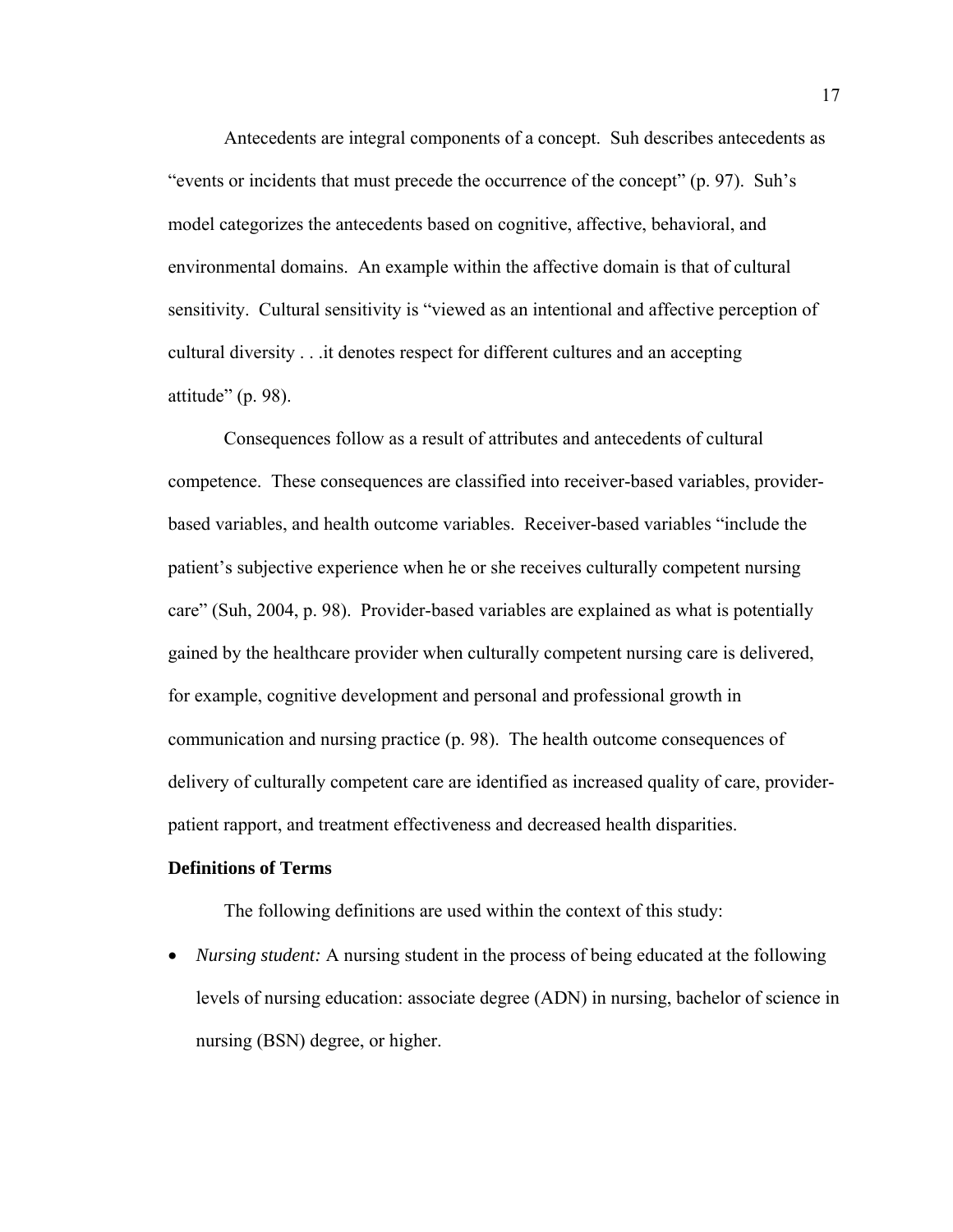- *Professional nurse*: A licensed registered nurse educated at the associate degree in nursing (ADN), bachelor of science in nursing (BSN) degree, or higher.
- *Cultural competence:* Cultural competence reflects a continuous integration of optimal levels of knowledge, attitudes, and behaviors that are needed to provide care to patients of diverse groups so as to result in positive health and healthcare outcomes (Campinha-Bacote, 2003b; Gozu et al., 2007; Suh, 2004; USDHHS, 2005).
- *Cultural competence learning strategies:* The process by which cultural competence is conveyed to the professional nurse and nursing student learner. The process results in an increase of cultural competence knowledge, skills/behaviors and attitudes of the professional nurse and nursing student learner. Cultural competence learning strategies include learning objectives, curricula, information presentation, learning interventions and evaluation (Ekwensi, Moranski, & Townsend-Sweet, 2006).
- *Cultural competence learning interventions:* Specific methods or activities used to promote cultural competence in professional nurses and nursing students. Examples of cultural competence learning interventions are poster presentations, care planning, role-play, games, immersion, service-learning, reading, lecture and case studies.

# **Significance to Nursing**

Cultural competence has been identified as an essential component of nursing practice. Potentially, culturally competent nurses can improve patient health and healthcare outcomes. However, becoming culturally competent and providing effective, evidence-based culturally competent nursing care that results in positive patient health outcomes continues to present challenges.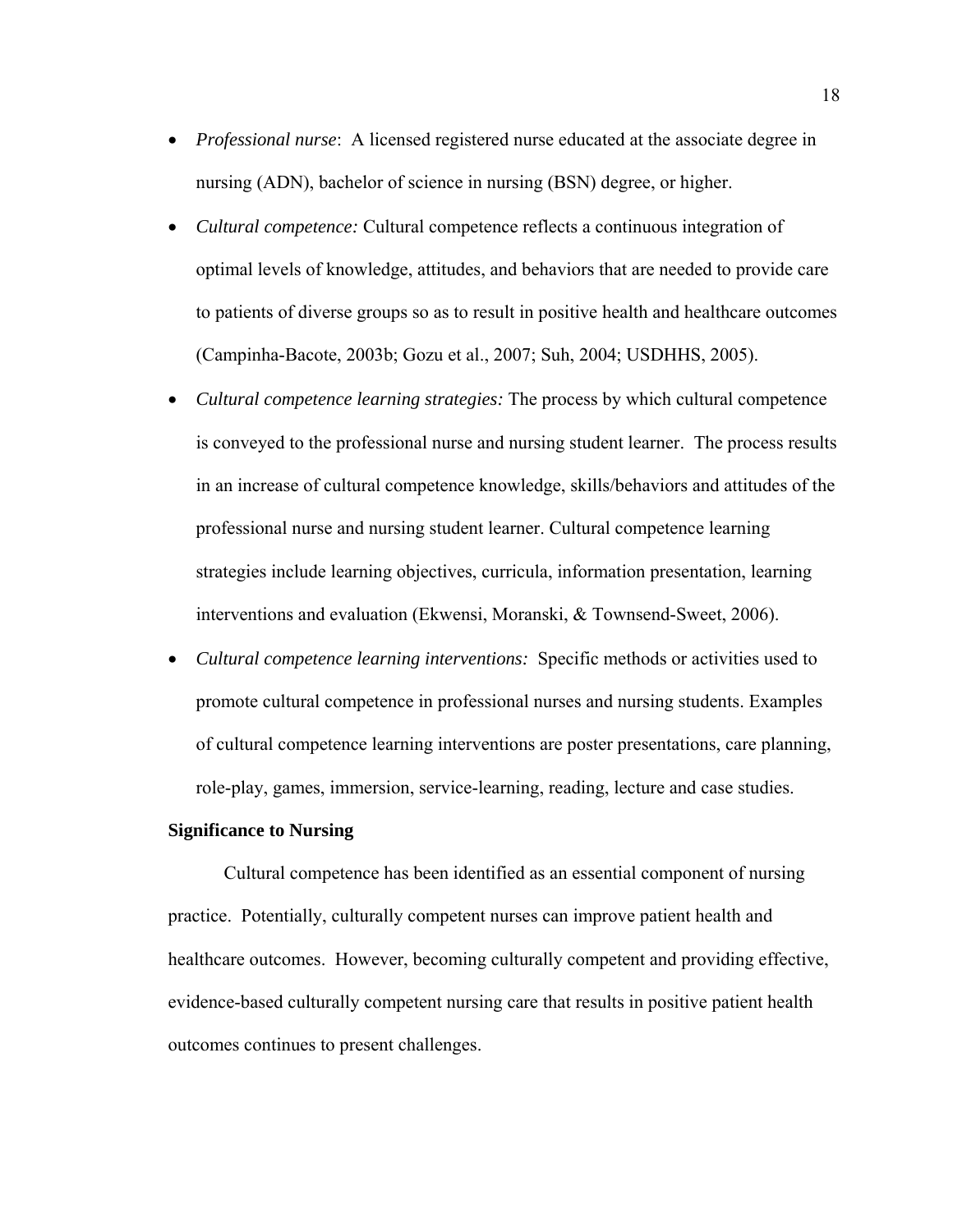Meta-analysis is a rigorous statistical alternative to a narrative discussion of integrating data from multiple research studies (Rudner, Glass, Everett & Emery, 2002). The overall benefit is improved accuracy and statistical power as a result of merging the large sample sizes from the multiple studies on cultural competence. Results of metaanalysis will be more objective than a qualitative systematic literature review. In addition, requisite components of cultural competence in nursing are measures that evaluate curricular interventions. Psychometric evidence for these measures is important to assure that cultural competence is being adequately measured and that the instruments are sound. Thus, quality measures are essential components to achieving cultural competence among nurses and improving patient outcomes.

Utilization of valid and reliable research data will provide findings to direct nursing practice. Findings from this study will contribute to clinical knowledge in nursing by identifying appropriate utilization, strengths, weaknesses, and data interpretation of these multiple research studies. This project will contribute to the profession of nursing by expanding the understanding of cultural competence as it relates to nursing.

Chapter 2 contains a review of the cultural competence literature to support this study. The literature review is divided into two sections: (a) theories, models, and measures germane to cultural competence and nursing, and (b) cultural competence in disciplines that are closely related to nursing.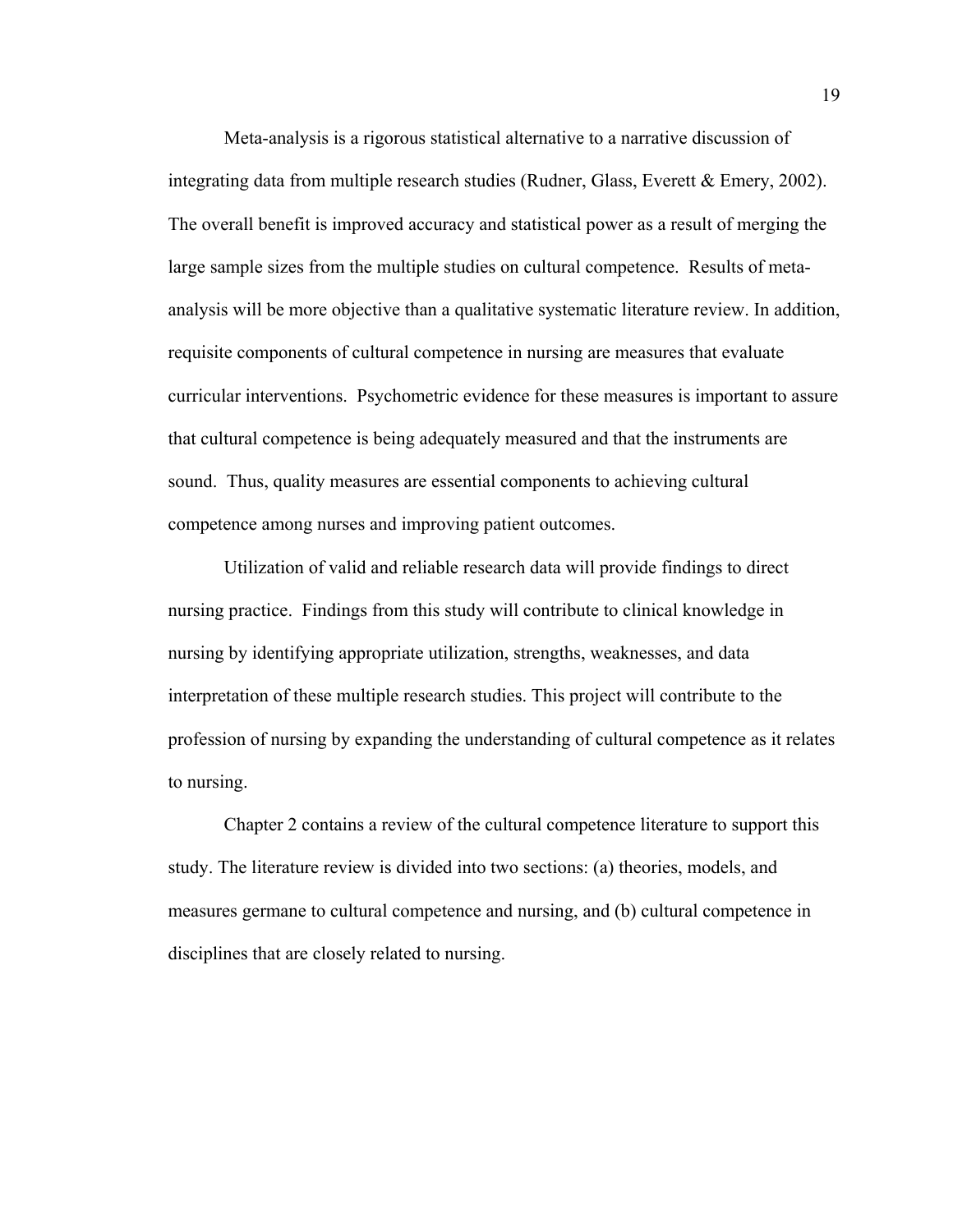#### **Chapter 2: Review of Literature**

Research focused on cultural competence education in healthcare is described with increasing frequency in both the nursing and healthcare literature. Chapter 2 contains a review of the cultural competence literature to support this study. The literature review is divided into two sections: (a) theories, models, and measures germane to cultural competence and nursing, and (b) cultural competence in disciplines closely related to nursing.

# **Retrieval of Literature**

Electronic databases were searched for literature dating from 1980 through 2011 using the specific terms of theories and models in conjunction with combinations of the following key terms and then merging the results: *theory, model, framework, cultural sensitivity, transcultural, cross-cultural, cultural awareness, measures, evaluation, cultural diversity, multicultural, cultural competence, nurses, nursing care, culturally congruent care,* and *healthcare.* Six databases were searched: CINAHL, ERIC, MEDLINE, PsycINFO, PubMed, and Sociological Abstracts*.* Inclusion criteria were all available theoretical literature and scientific research concerned with cultural competence. Excluded from this review were articles devoid of theories, models, and frameworks related to cultural competence.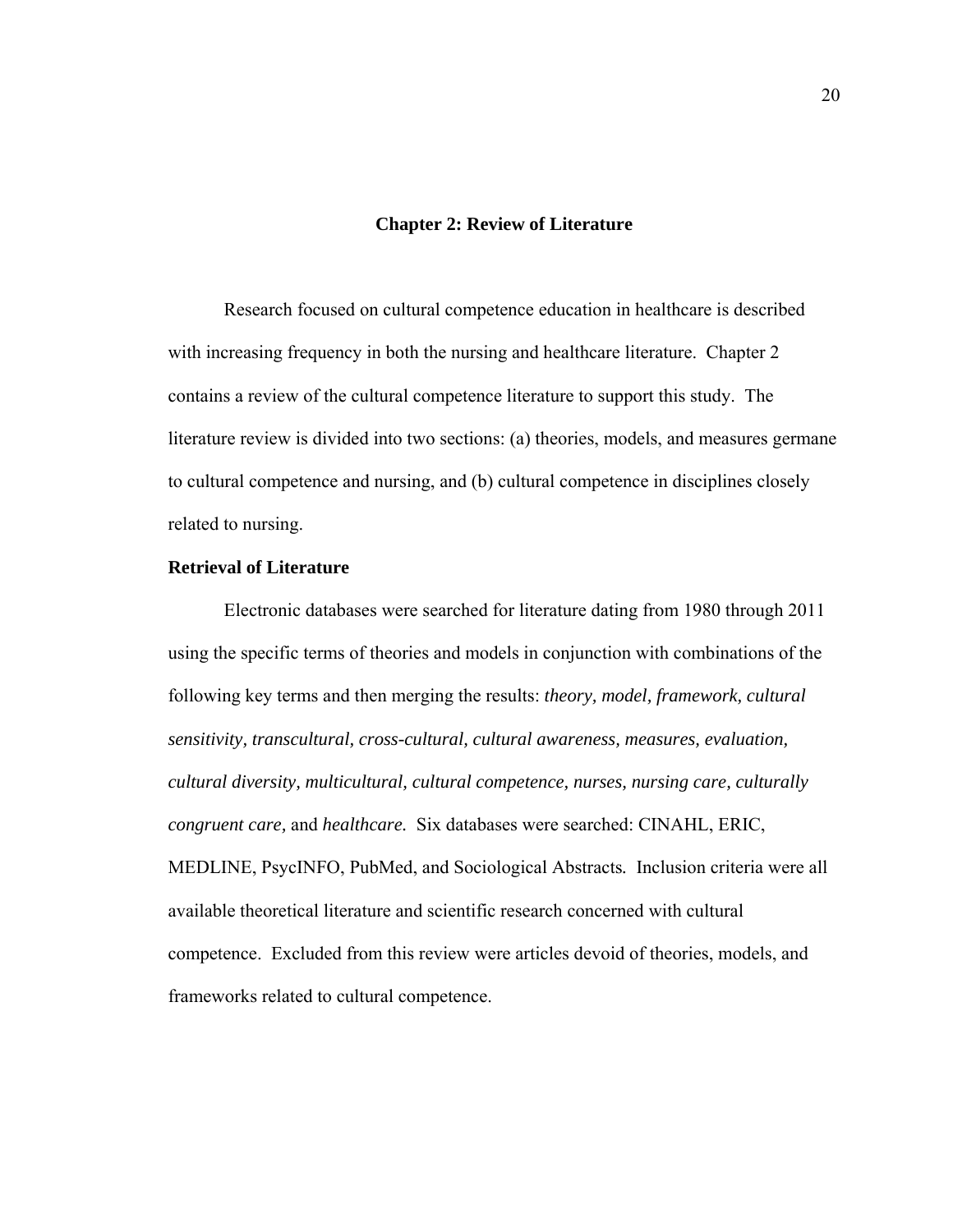### **Theory**

Nursing theory and nursing practice are fundamentally interconnected. Nursing theories are used to describe, develop, disseminate, and use present knowledge in nursing and provide a framework for nurses to systematize their nursing actions (Chitty  $\&$  Black, 2010). Theories direct nurses what to ask, what to observe, what to focus on, and what to think about (Chitty  $\&$  Black, 2010). Therefore, a sound theory of cultural competence is necessary to define commonalities of the variables in a stated field of inquiry, guide nursing research and actions, predict practice outcomes, and predict client response (Chitty  $& Black, 2010$ ).

**Culture Care Diversity and Universality Theory.** The theory of cultural competence in nursing originated with Madeleine Leininger in 1978. To date, it is the only nursing theory to explain culture in the context of nursing. Leininger developed the Culture Care Diversity and Universality Theory as an attempt to explain and understand the cultural forces that shape the nurse-client relationship. This middle-range theory coined the term *culturally congruent care* that may be considered a precursor to the term *cultural competence*. Culture care would contribute to the health and well-being of clients through the delivery of culturally congruent care (Suh, 2004). The theory's objective was to discover, document, interpret, and explain the predicted and multiple factors influencing and explaining care from a cultural holistic perspective. Some of the essential concepts of the theory include kinships, technology, and economics, while some of the constructs include social and religious values, beliefs, norms, and practices. Leininger (2001) has formulated several theoretical assumptions and definitions in her culture care theory to guide nurses in their discovery of culture care phenomena. For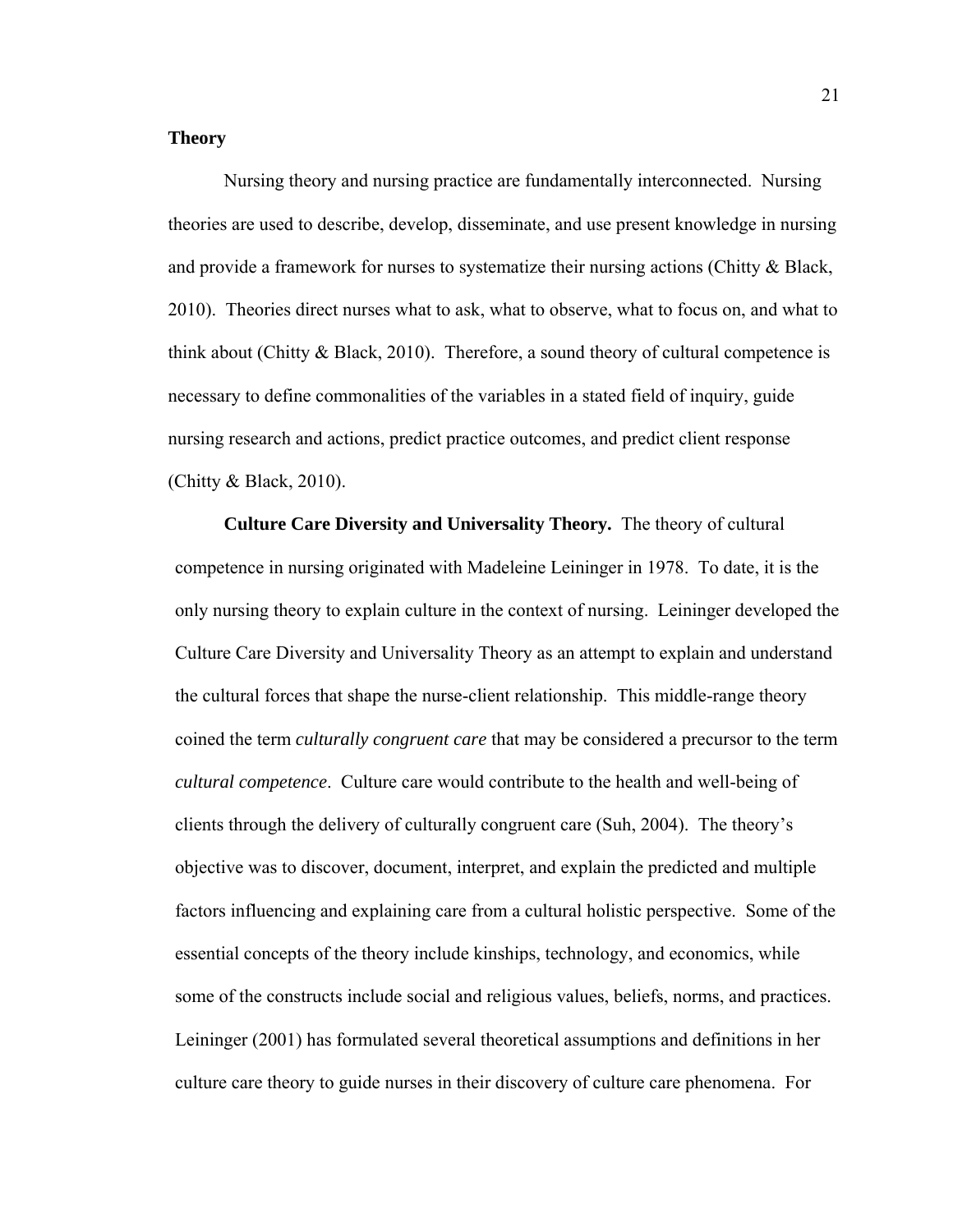example, a client who experiences nursing care that fails to be reasonably congruent with his/her beliefs, values, norms, and practices will show signs of cultural conflict, noncompliance, stress, and ethical or moral concern.

To visually demonstrate the essential concepts and constructs of the Culture Care Diversity and Universality Theory, Leininger developed the Sunrise Model. Figure 2 presents the visual representation of the model. The Sunrise model was developed to orient and present the related dimensions of her theory of culture care.



*Figure 2*. Leininger's Sunrise Model.

Theory makes it possible to identify, explain, and shape nursing practice. Nursing education is the integral connection for sustaining and solidifying the nursing theorypractice relationship. The task of delivering culturally competent education belongs to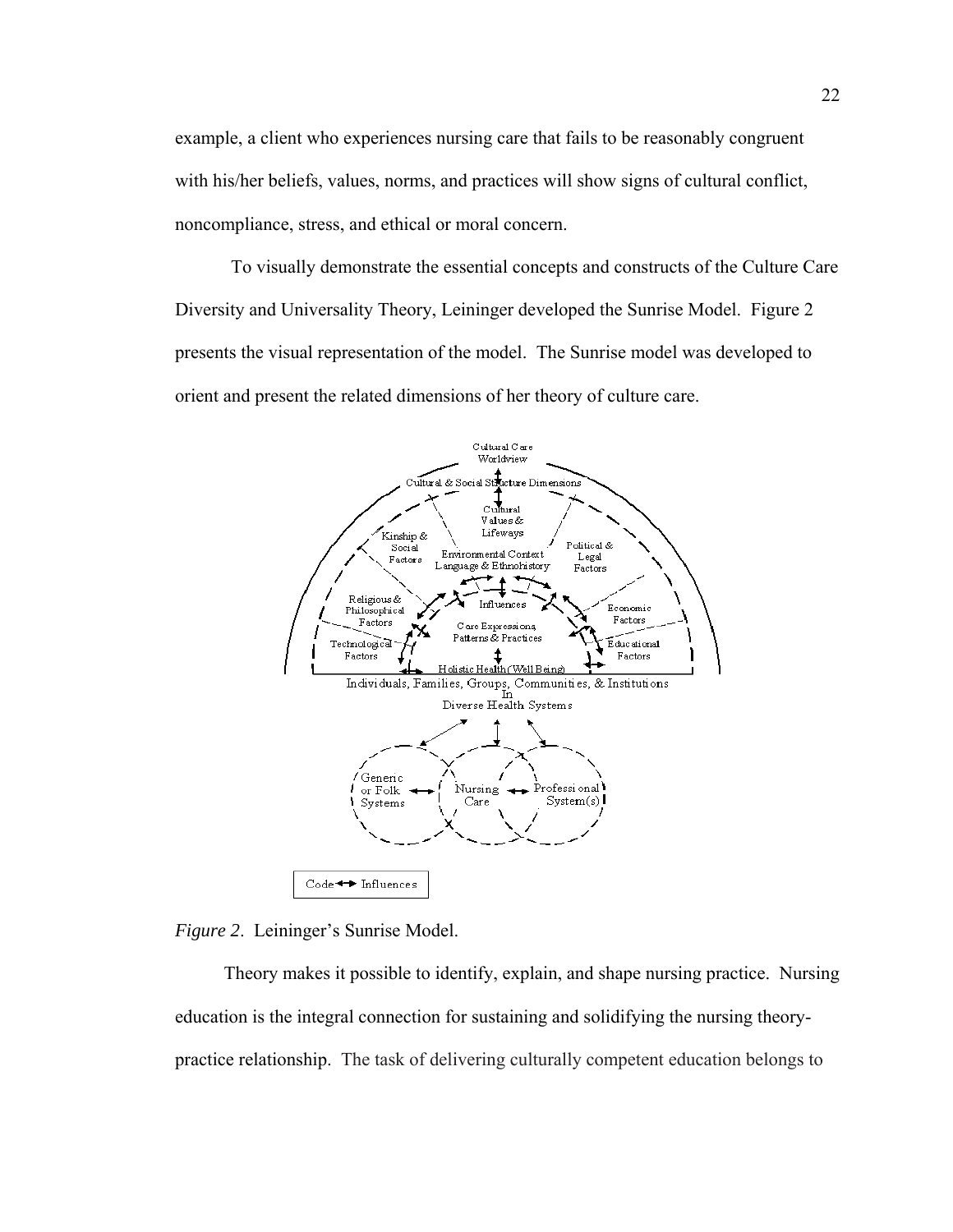nursing faculty (Rew, Becker, Cookston, Khousopour, & Martinez, 2003). Leininger's theory provides a framework to develop new and validate current knowledge.

### **Models**

Models are not intended to describe or predict all of the attributes or constructs of cultural competence as are theories. However, the importance of cultural competence nursing models is that these models demonstrate interrelated concepts that provide direction for nursing practice, research, and education.

 **Cultural competence models: nurse behaviors.** These cultural competence models provide structure for metric and skill development to facilitate cultural competence. They focus on cultural assessment, interviewing, and communication frameworks that should result in culturally competent care and positive patient health outcomes.

*Transcultural concepts in nursing care.* Andrews and Boyle (2002) created a model for transcultural nursing practice integrating theories, models, and research concepts from Leininger's Theory of Culture Care Diversity and Universality and the natural and behavioral sciences applicable to nursing practice. The concept of cultural competence is somewhat problematic for the authors within the framework. The authors stress lack of agreement and precision in cultural terminology among nurse researchers. For example, Camphina-Bacote (2003b) and Jeffreys (2006) use the term *cultural competence*. The Office of Minority Health uses the term *cultural and linguistic competence,* and Leininger (2001) uses the term *culturally congruent care*. Thus, Andrews and Boyle shift the focus from cultural competence to emphasizing the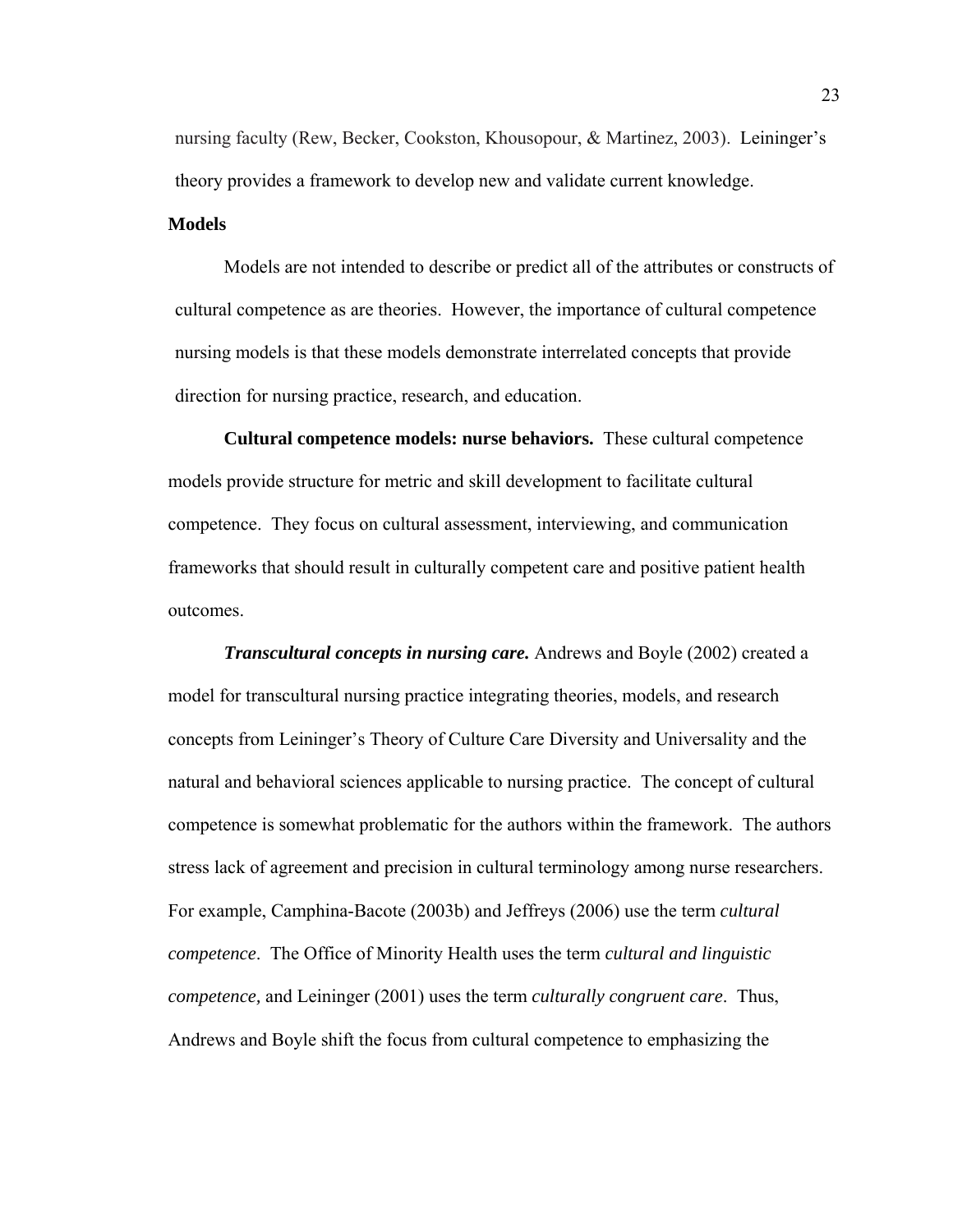possibility of "mastering the knowledge and skills of a cultural assessment along with learning some of the cultural dimensions of care for diverse groups" (p. 16).

The framework does call attention to a comprehensive cultural assessment, *The Nursing Assessment Guide,* as the foundation for culturally competent nursing care (Andrews & Boyle, 2002). The *Nursing Assessment Guide* is valuable for relevant cultural data and information-gathering concerning clients. There are 12 domains necessary for a comprehensive cultural assessment, and the guide identifies necessary information to be collected in each one. The 12 domains are biocultural variations and cultural aspects of disease incidence, communication, cultural affiliation, cultural sanctions and restrictions, developmental considerations, economics, educational background, health-related beliefs and practices, kinship and social networks, nutrition, religion and spirituality, and values orientation. The guide can be used in the clinical setting to develop specific cultural assessment tools to meet the varied needs of nurseclient interactions. The guide can also be used in academia to develop learning strategy frameworks

*Purnell Model for Cultural Competence.* The Purnell Model for Cultural Competence was initially created from an organizing structure for student nurses to use as a clinical tool (Purnell, 2002). The model was subsequently conceptualized based on multiple theories and research. As in the *Nursing Assessment Guide*, there are 12 cultural domains (constructs) that relate and interact with one another: overview/heritage, communication, family roles/organization, workforce issues, biocultural ecology, highrisk behaviors, nutrition, pregnancy and childbirth practices, death rituals, spirituality, healthcare practice, and healthcare practitioner. Purnell (2002) maintains that a culturally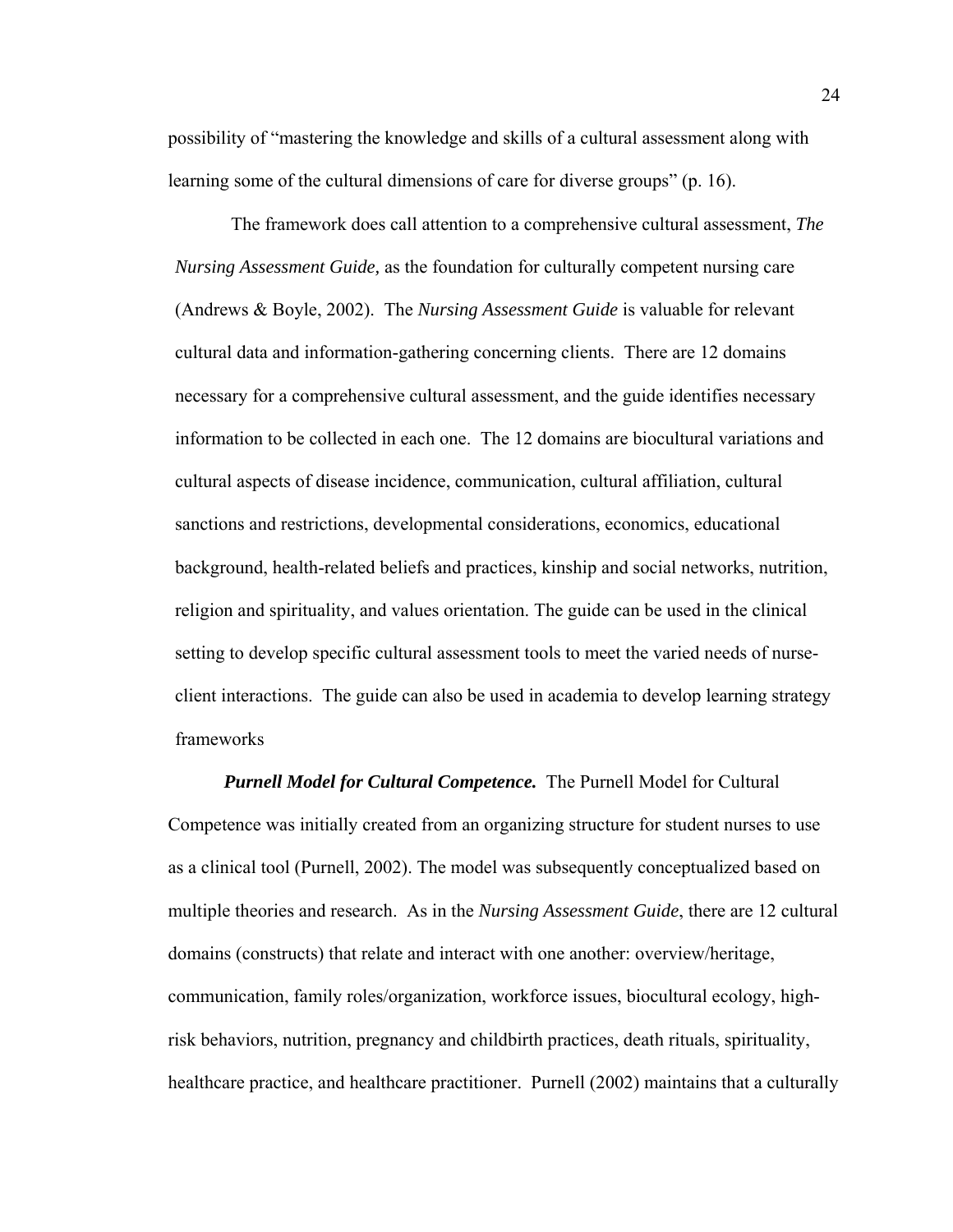competent healthcare provider develops an awareness of his or her existence, sensations, thoughts, and environment without letting these factors have an undue effect on those for whom care is provided. Thus, cultural competence is the adaptation of care that is consistent with the culture of the client and is a conscious process and nonlinear. Much like Andrews and Boyle's comprehensive transcultural assessment, Purnell's model can serve as a framework in both the clinical and academic settings to guide appropriate patient cultural assessment.

*Giger and Davidhizar Transcultural Assessment Model.* Similar to the models created by Andrews and Boyle (2002) and Purnell (2002), Giger and Davidhizar's Transcultural Assessment Model was developed out of a need for a practical assessment tool for evaluating cultural variables and their effects on health and illness behaviors. This assessment model provides a structure and theoretical basis for culturally competent care (Giger & Davidhizar, 2008). Nurses must vary their approach to each client, taking into account each individual's unique cultural identity (Giger & Davidhizar, 2008). In this model, nursing assessment evaluates six unique cultural phenomena or dimensions: communication, space, social organization, time, environmental control, and biological variation. Giger and Davidhizar's model can also serve as an academic and clinical framework for developing cultural competence.

*Cultural Negotiation.* Engebretson and Littleton (2001) developed the Cultural Negotiation model based on the epistemology of constructivism. According to the model, the client and nurse establish a relationship described as *cultural negotiation.* Culturally competent care is a result of working through the negotiated model. This model is unique in that the construct of cultural competence is inextricably placed within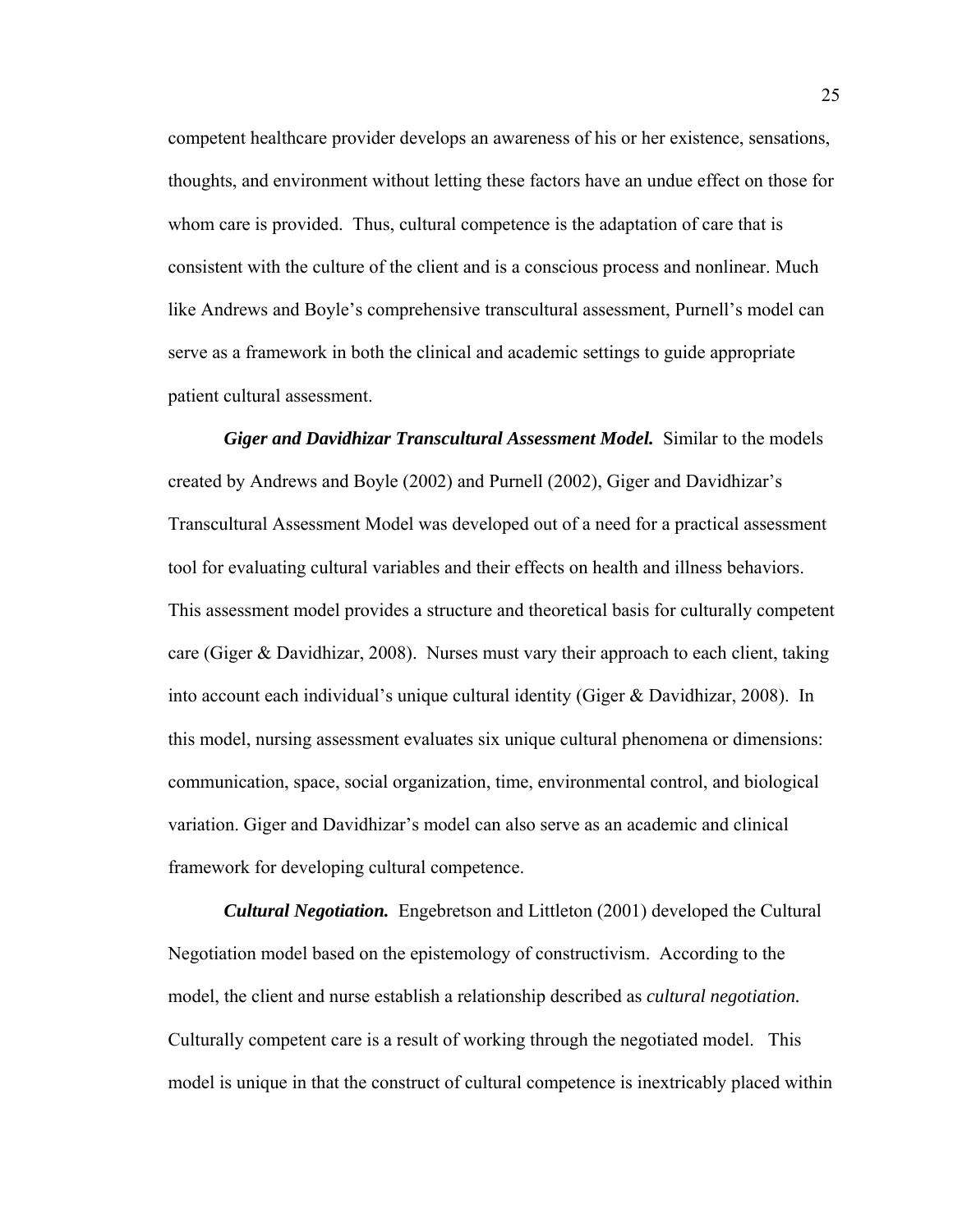the context of the entire nursing process. Through the nursing process, nurse-client interactions develop into a professional, therapeutic relationship. This model reworks the nursing process to more deliberately depict the interdependence of client-nurse interactions and the collaboration relationship between the nurse and client. The researchers postulate that "the nursing process is situated in the context of the cultural worlds of the nurse, client, and health care system and in the greater social context" (p. 226). For example, the *nursing assessment* in the traditional model is further refined to *exchange of expert knowledge* in the negotiated model. The nurse and the client both bring their *expert knowledge* (cultures, formal/informal education and knowledge) to the interaction. The professional, therapeutic relationship develops from the negotiation and information exchange. Thus, "the process of assessment is an exchange of expert knowledge, with the patient as expert on him(her)self" (Engebretson, 2011, p.153). The major constructs of the model include: nursing process, nurse, client/family, and healthcare system.The Cultural Negotiation model can also serve as an academic and clinical framework for developing cultural competence learning strategies and clinical tools.

**Cultural competence models: nurse attitudes, knowledge and behaviors.** The following cultural competence models provide structure to facilitate development of cultural competence learning strategies. These models identify and combine the affective, cognitive and behavioral components of cultural competence.

*A model for cultural competence.* Burchum (2002) identified the essential attributes/constructs and dimensions of cultural competence: cultural awareness, cultural knowledge, cultural understanding, cultural sensitivity, cultural interaction, cultural skill,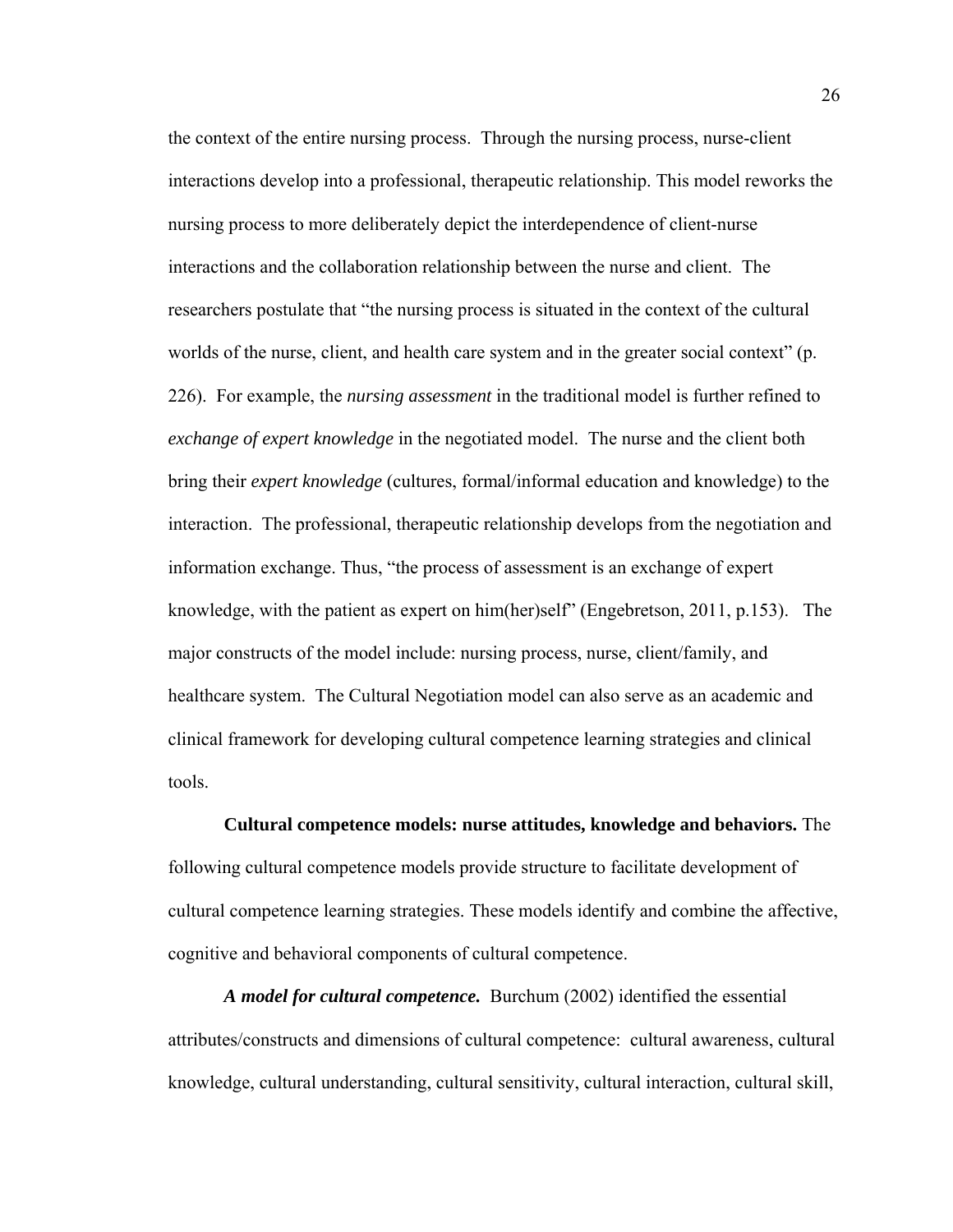and cultural proficiency. Burchum's model was developed through detailed concept analyses reviewing the nursing literature as well as the literature from the behavioral sciences, anthropology, education, and medicine. Cultural competence is represented as a nonlinear and continuous dynamic process. Cultural knowledge and skill development facilitate continuous increases in cultural awareness, knowledge, understanding, sensitivity, interaction, and skill. Burchum emphasizes that the attributes of cultural competence are common to most other models. However, depending on the model, the description or dimension of each attribute may be explained differently.

# *The Process of Cultural Competence in the Delivery of Healthcare Services.* Camphina-Bacote (2010) developed a model of care that defines cultural competence as "the process in which the healthcare professional continually strives to achieve the ability and availability to effectively work within the cultural context of a client" (p.14). The current model of cultural competence is the result of a process that has been ongoing since 1991. Like Burchum's model, Camphina-Bacote's model is a dynamic process and identifies five constructs or attributes of cultural competence: cultural awareness, cultural knowledge, cultural skill, cultural desire and cultural encounters. In contrast to Burchum, cultural encounters are the catalyst for increasing cultural awareness, knowledge, skill, and desire. Implicit in this model is the expectation of constant and continuous selfassessment of the five constructs by the healthcare provider.

*Cultural Competence and Confidence.* Analogous to the models of Burchum and Camphina-Bacote, Jeffreys (2006) describes cultural competence in terms of the cognitive, behavioral and affective dimensions. However, Jeffreys expands the cultural competence model and adds the concept of *transcultural self-efficacy* (TSE). The TSE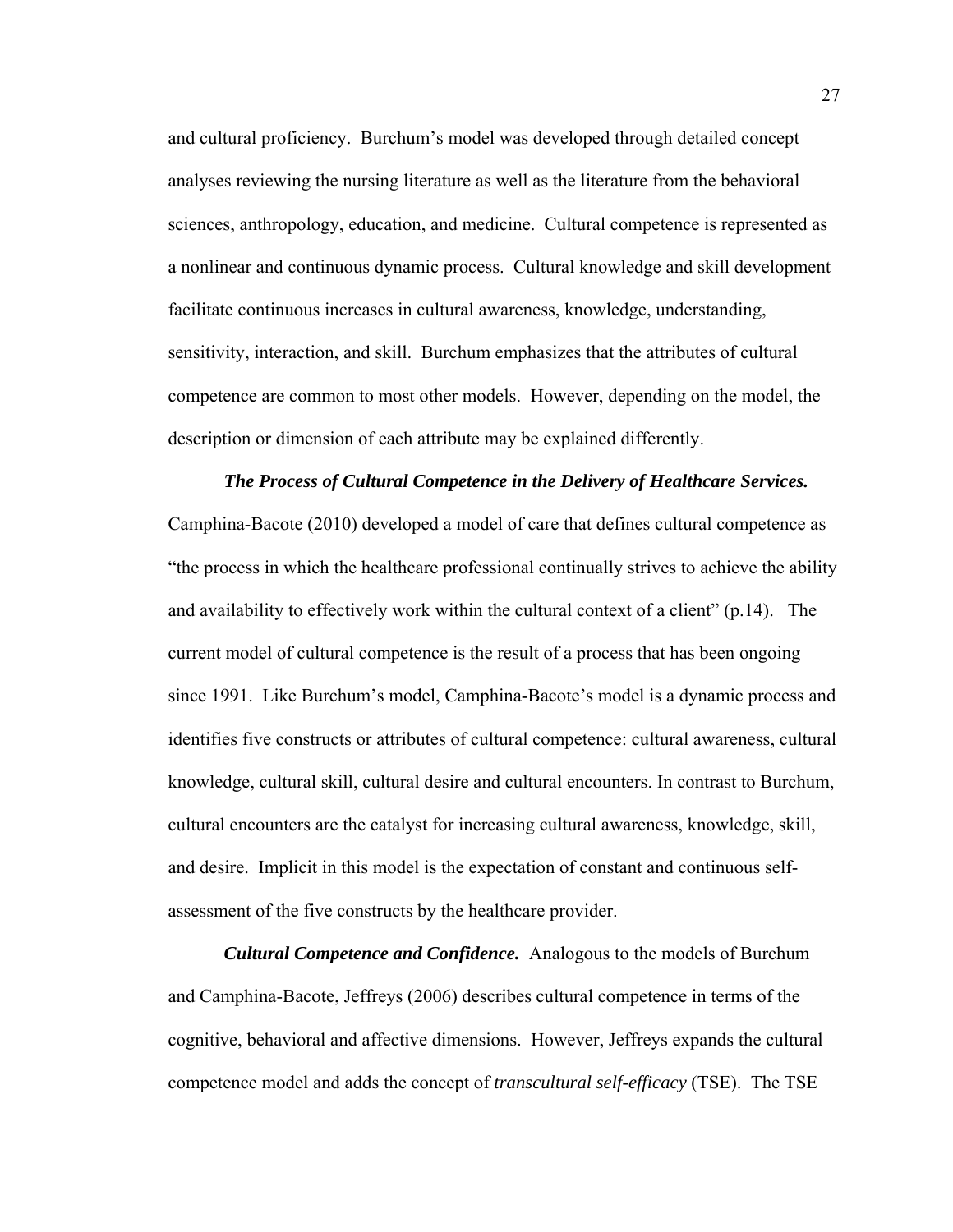model is based on the Bandura's research in self-efficacy. In general, TSE is an individual's perceived confidence in performing or learning the cognitive, practical and affective dimensions of cultural competence (Jeffreys, 2006). Unlike the models of Burchum and Camphina-Bacote, the TSE model focuses on the *learning process* of the cognitive, behavioral and affective dimensions of cultural competence. Self-efficacy is considered indispensable to the construct of cultural competence. Implicit in this model is that "transcultural self-efficacy and cultural skill development can change over time as a result of education" (Jeffreys, 2006, p. 25).

These models present organizing frameworks for the nursing profession to consider the many facets of the cognitive, behavioral and affective components of cultural competence. In addition, the models can direct the development of original and effective learning strategies and facilitate both educational and clinical research.

## **Measures**

Various measures have been designed to evaluate cultural competence in healthcare students and licensed healthcare personnel. The Excellence Initiatives outlined by the National League for Nursing ([NLN], 2011) call for research that supports selection of evaluation strategies that are evidenced-based and that facilitate learning (NLN, 2011). Measuring and understanding cultural competence is a fundamental step toward evaluating cultural competence learning strategies, achieving cultural competence among nurses and improving patient outcomes for an increasingly diverse population.

Nurse researchers have developed measures to evaluate knowledge, skills and attitudes related to cultural competence. The following section will describe six metrics used to evaluate cultural competence in professional nurses and nursing students (Gozu et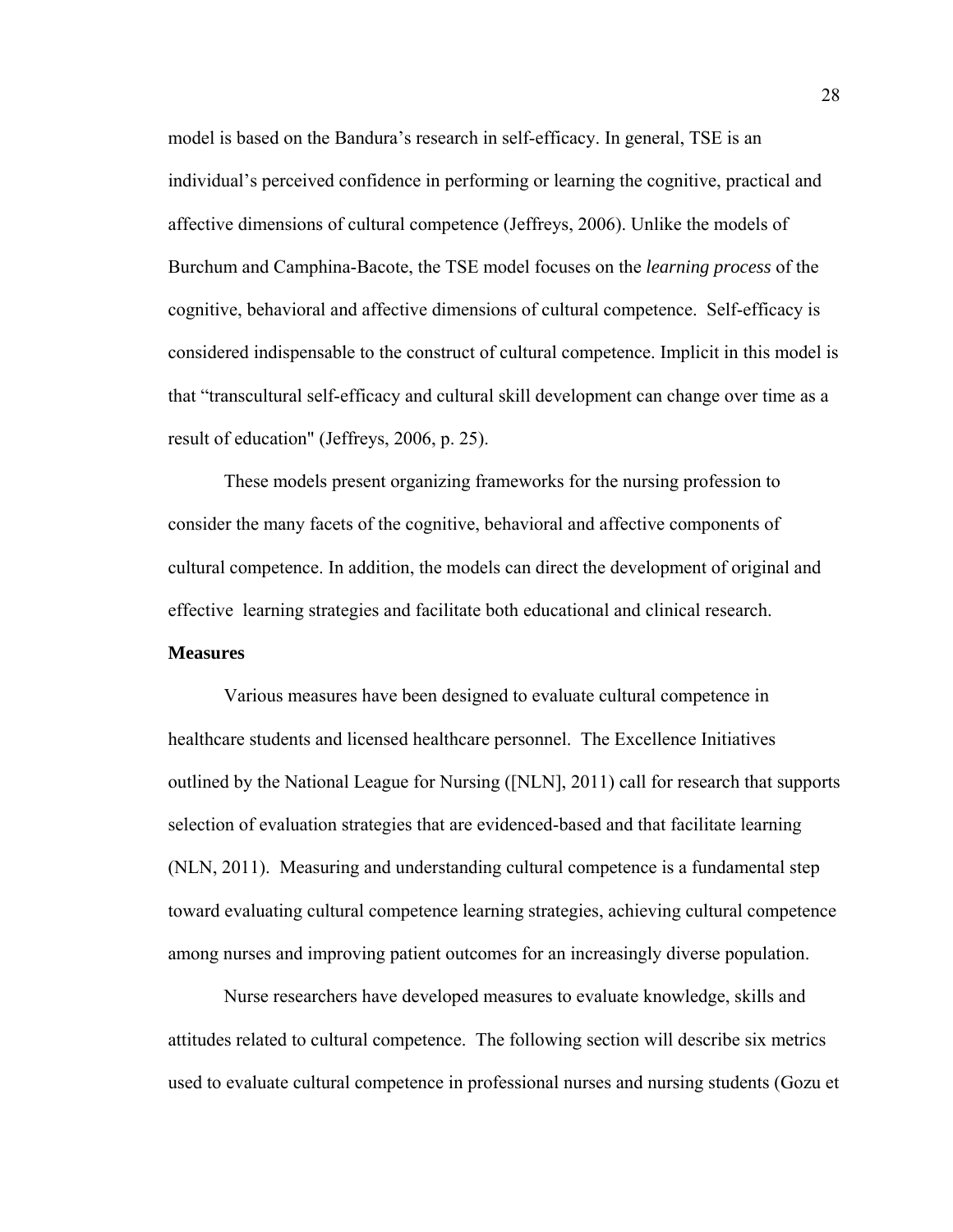al. 2007). To date, all the measures are self-reported perceptions or behaviors using a Likert-type format. In general, the metrics have limited reliability and validity data. The measures presented include the Cultural Competence Assessment Instrument (CCA); the Inventory for Assessing the Process of Cultural Competence among Healthcare Professionals–Student Version (IAPCC-SV); the Transcultural Self-Efficacy Tool (TSET); the Cultural Self-Efficacy Scale (CSES); the Caffrey Cultural Competence Healthcare Scale (CCCHS); and the Cultural Awareness Scale (CAS).

#### **Cultural Competence Assessment Instrument (CCA).** The Cultural

Competence Assessment Instrument (CCA) was developed by Schim, Doorenbos, Miller, and Benkert (2003). The instrument was designed to measure cultural diversity experience, awareness and sensitivity, and cultural competence behaviors (Schim, Borse, & Doorenbos, 2006). The measure's intended use is to evaluate cultural sensitivity in healthcare professionals and provide evidence of cultural competence among healthcare providers and staff (Schim et al., 2003). The CCA was developed based on a conceptual model that describes cultural competence components of knowledge, attitude, and behavior (Schim et al., 2003).

The measure is written in English, has 38 items, and takes respondents 30 minutes to complete. Cultural diversity experience is a single question asking respondents to count the number of interactions with various groups over the past 12 months; a higher number indicates greater diversity experience.

There are two subscales of the CCA. Cultural awareness (knowledge) and sensitivity (attitude) are combined and evaluated in the cultural awareness subscale (CAS). The CAS uses a 5-point Likert-like response set that ranges from "strongly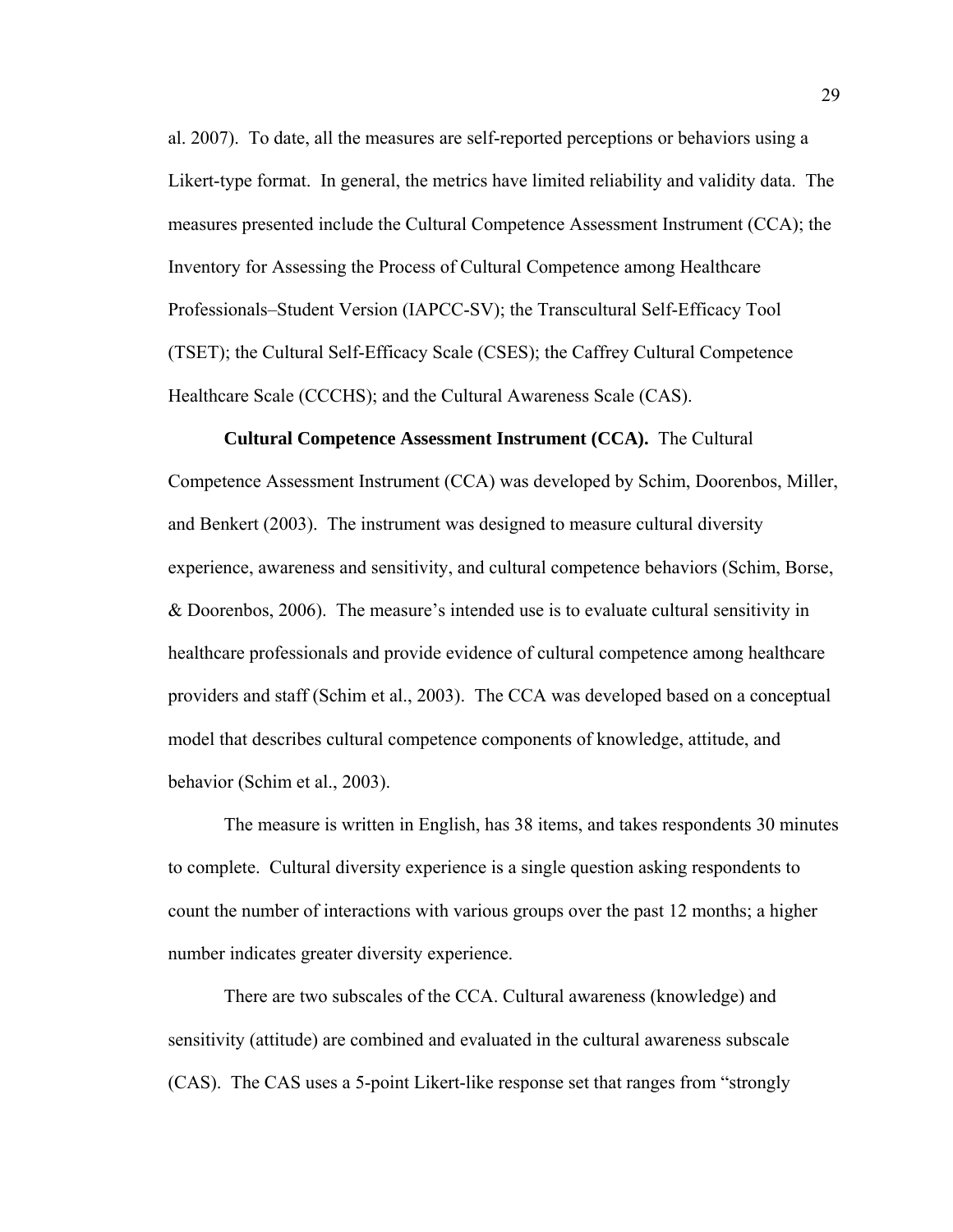agree" to "strongly disagree," with "no opinion" being a midpoint. The subscale for cultural competence behavior (CCB) has response categories that range from "always" to "never," with "not sure," being the midpoint. The items can be summed for each subscale; higher scores show higher levels of cultural knowledge, more positive cultural attitudes, and increased rates of cultural competence behaviors (Schim et al., 2006).

The cultural competence content areas measured include knowledge, attitude, and behavior (Schim et al., 2003). Demographic items on this scale include questions about age, prior cultural diversity training (with a *yes* or *no* response), race or ethnicity, and level of educational attainment or degree (Schim et al., 2006).

Schim et al. (2003) stated that content and face validity were supported with an expert panel review, subject feedback, and field-testing. In addition, construct validity was supported with a significant correlation to the Inventory for Assessing the Process of Cultural Competence Among Healthcare Professionals–Revised (Schim et al., 2003). Doorenbos, Schim, Bendkert, and Borse (2005) reported findings from a study using the CCA among hospice providers demonstrating construct validity. Construct validity was supported with principal axis factor analysis that showed two factors with item loadings over .40, which explained 56% of the variance. These researchers also reported findings of test-retest reliability of .85 ( $p = .002$ ) over four months. Internal consistency reliability was .89 overall and .91 and .75 for the two subscales, CAS and CCB respectively. Schim et al. (2006) again reported internal consistency reliability for the CCA as over 0.80 (CAS subscale reliability was shown to be 0.72 and the CCB subscale reliability 0.88) and concluded that construct, content, face validity, and test-retest reliability had been established.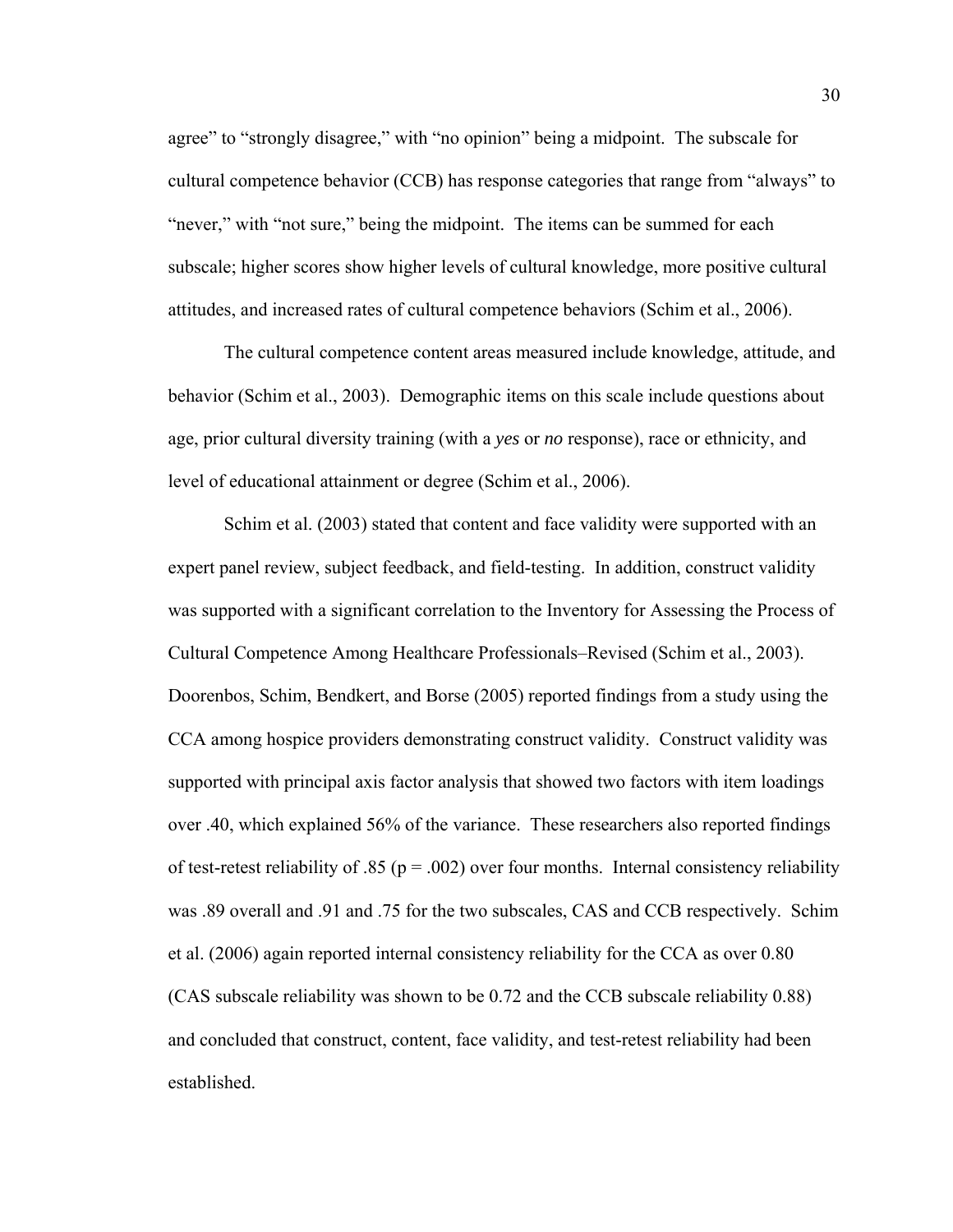The CCA is intended to be used as a pre and post learning evaluation measure. The strength of this measure is the potential use to evaluate cultural competence for a variety of healthcare provider populations of different educational levels. The major limitations include: only one index to assess respondents' experiences with diverse groups; concepts within the questions may not be understood without formal instruction; and self-report evaluation format that may produce socially desirable answers. Table 1 includes sample items from the CCA.

Table 1

*CCA Sample Items* 

#### **Items**

I act to remove obstacles for people of different cultures when clients and families identify such obstacles to me.

I welcome feedback from clients about how I relate to others with different cultures.

I avoid using generalizations to stereotype groups of people.

I find ways to adapt my services to client and family cultural preferences.

I recognize potential barriers to service that might be encountered by different people.

#### **Inventory for Assessing the Process of Cultural Competence Among**

**Healthcare Professionals–Student Version (IAPCC-SV).** The Inventory for Assessing the Process of Cultural Competence Among Healthcare Professionals–Student Version (IAPCC-SV) was developed by Campinha-Bacote based on the Inventory for Assessing the Process of Cultural Competence-Revised (IAPCC-R) and The Process of Cultural Competence in the Delivery of Healthcare Services model (Camphina-Bacote, 2007). The Process of Cultural Competence in the Delivery of Healthcare Services model is explained in the preceding section. The Inventory for Assessing the Process of Cultural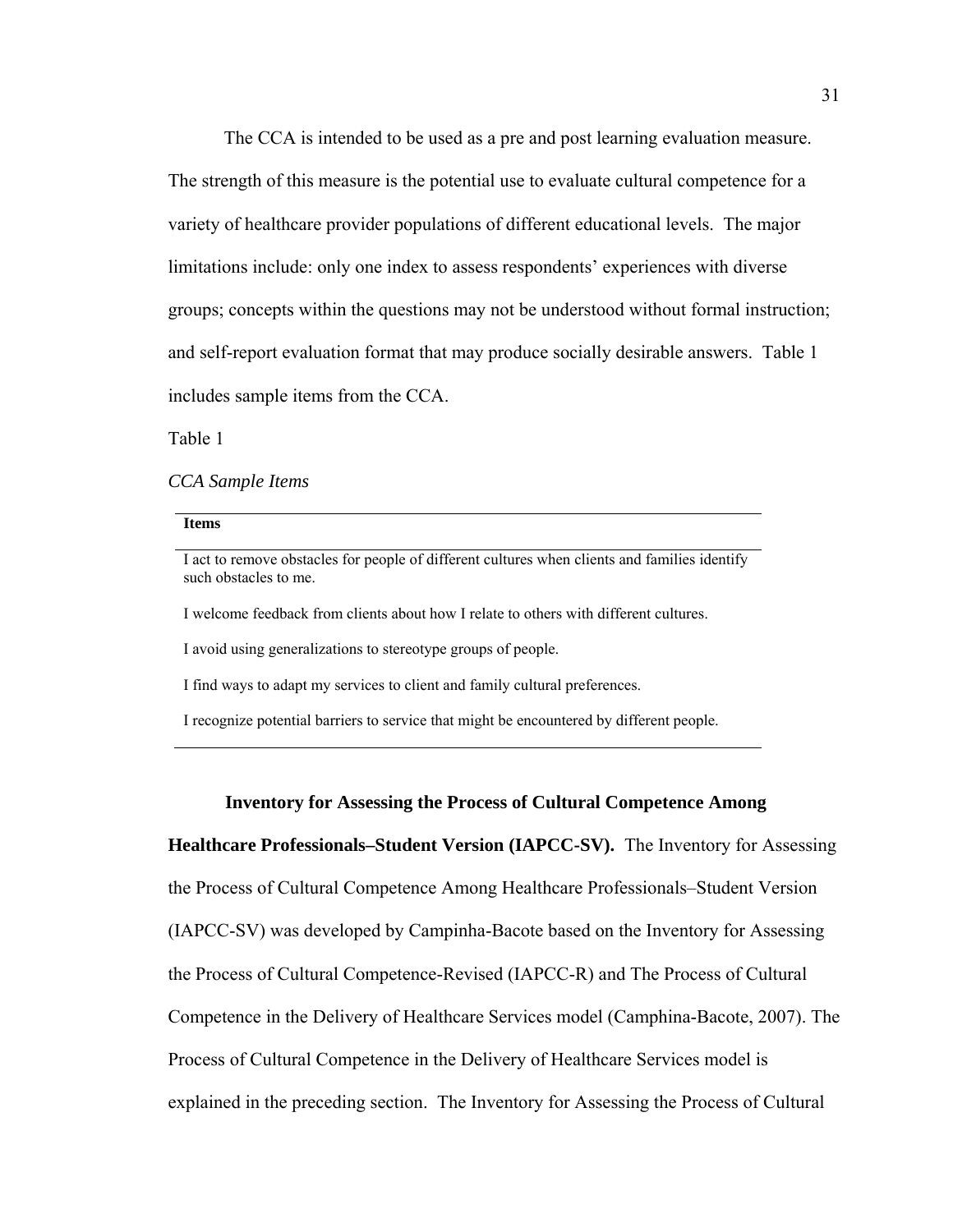Competence among Healthcare Professionals-Revised (IAPCC-R) is a pencil/paper tool used to assess levels of cultural competence in professional healthcare providers. The survey includes 25 items that measure desire, awareness, skill, knowledge, and encounters (five cultural constructs). The response format is four-point Likert-type scales with response categories of *strongly agree, agree, disagree,* and *strongly disagree.*  Higher total scores reflect higher levels of cultural competence (Camphina-Bacote, 2011a).

The IAPCC-SV was designed to measure levels of cultural competence among students in health professions including nursing students, physician-assistant students, medical students and residents, dental students, pharmacy students, and physical therapy students (Camphina-Bacote, 2011b). The instrument is an English-only, paper and pencil or computer-based self-assessment. The IAPCC-SV has 20 items and takes 10–15 minutes to complete. Five cultural constructs are measured: desire, awareness, knowledge, skill, and encounters with four items in each of the five content areas. The response format is four-point Likert-type scales with response categories of *strongly agree, agree, disagree,* and *strongly disagree*. Scores range from 20–80 and indicate whether a student is operating at a level of cultural proficiency, cultural competence, cultural awareness, or cultural incompetence. Higher scores depict a higher level of cultural competence (Camphina-Bacote, 2011b).

The IAPCC-R and IAPPC-SV have been used frequently in research studies as well as evaluating pre- and post-learning interventions. Validity and reliability of both metric's scores have been repeatedly established (Camphina-Bacote, 2011a, b). The strengths of the IAPCC-SV are its extensive use and the reported reliability and validity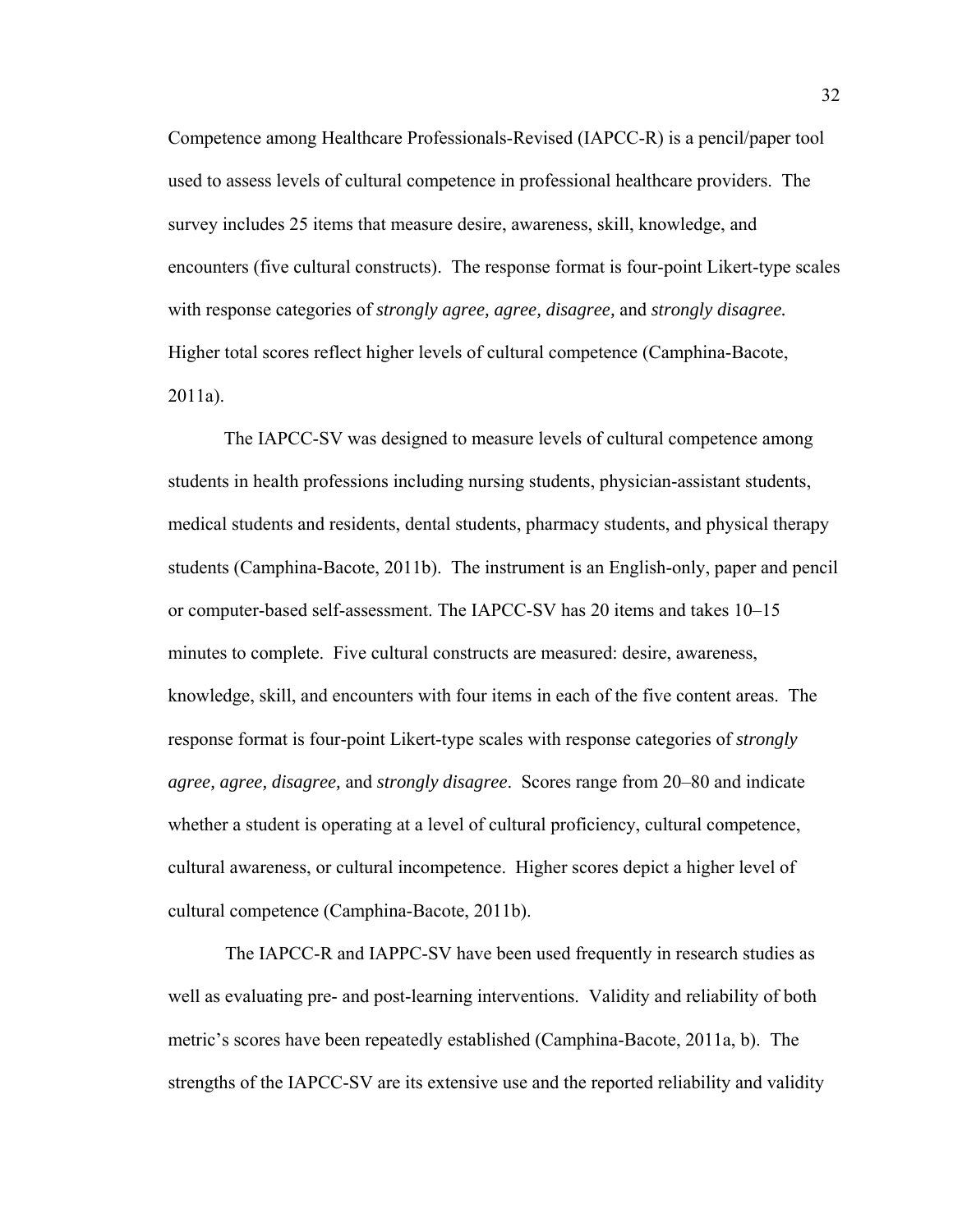data. However, there are limitations of the metric that include: the questionable ability of the tool to adequately measure cultural competency with 20 items and a 4-point Likerttype scale, the self-report evaluation format, and the fact that concepts within the items may not be understood without a formal class. Table 2 includes sample items from the

IAPCC-SV.

Table 2

#### *IAPCC-SV Sample Items*

#### **Items**

I believe that one must "want to" become culturally competent if cultural competence is to be achieved.

I believe that there are more differences within cultural groups than across cultural groups.

I have a passion for caring for clients from culturally/ethnically diverse groups.

I recognize the limits of my competence when interacting with culturally/ethnically diverse clients.

I am aware of at least 2 institutional barriers that prevent cultural/ethnic groups from seeking healthcare services.

I seek out education, consultation, and/or training experiences to enhance my understanding and effectiveness with culturally and ethnically diverse clients.

I am willing to learn from others as cultural informants.

I am aware of the cultural limitations of existing assessment tools that are used with ethnic groups.

# **Transcultural Self-Efficacy Tool (TSET).** The Transcultural Self-Efficacy Tool

(TSET) was developed by Jeffreys and Smodlaka (1999b). The metric was based on the TSE model explained in the preceding section. This instrument measures student transcultural self-efficacy perceptions related to the performing of general transcultural nursing skills in a diverse client population. The TSET was designed to be used as a diagnostic tool with healthcare professionals and healthcare students and to assess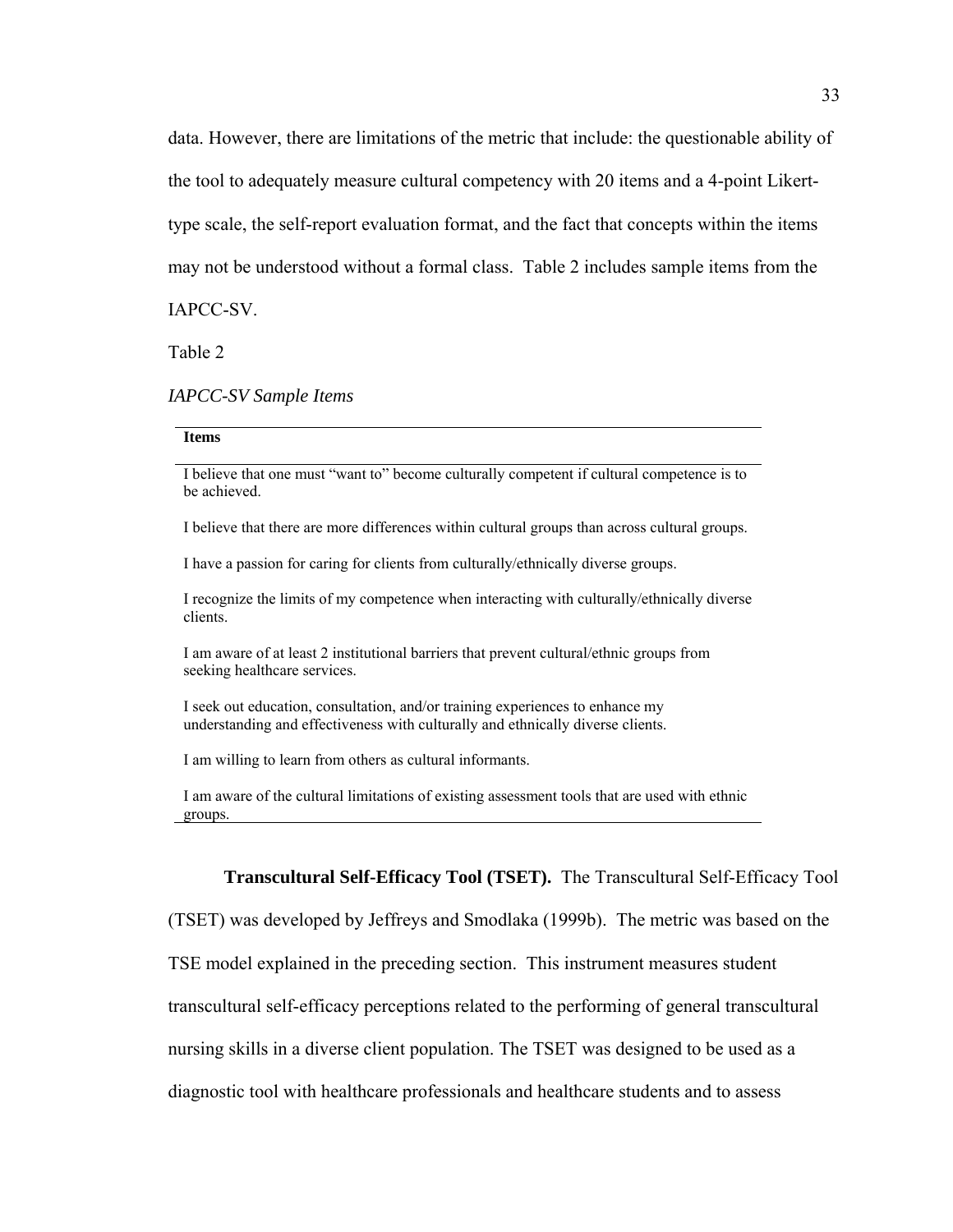changes in students regarding their levels of self-efficacy following related training (Jeffreys, 1999, 2000).

The measure consists of 83 items and takes 30 to 40 minutes to complete. The response format is a Likert-type scale ranging from 1 (not confident) to 10 (totally confident) (Jeffreys, 1999). The content areas evaluated include three subscales: cognitive, with 25 items; practical, 28 items; and affective, 30 items (Jeffreys, 1999).

Content validity was established for this instrument with a six-member expert panel review that included doctorally prepared nurses who were certified in transcultural nursing (Jeffreys, 1999, 2000). According to Jeffreys (1999), construct validity has been supported by studies that demonstrated the construct of transcultural self-efficacy was as conceptualized in the framework and a contrasted group approach was used to support scale sensitivity to differences between student groups. Jeffreys and Smodlaka (1999b) used the TSET with a group of 566 nursing students to support construct validation. The findings revealed that students with low, medium, and high self-efficacy scores were influenced by time in the nursing school, indicating that the scale measures changes over time and the influence of healthcare experience and education. The measure also demonstrated high levels of predictive validity.

Internal consistency reliability was supported with alpha coefficients for the total test ranging from .97 to .98 and coefficients for subscales ranging from .92 to .97 for pretest and posttest data sets (Jeffreys, 1999). Four studies showed that the TSET measured the transcultural self-efficacy construct with high degrees of accuracy. Testretest with a two-week interval showed correlation coefficients ranging from .63 to .75 (Jeffreys, 2000).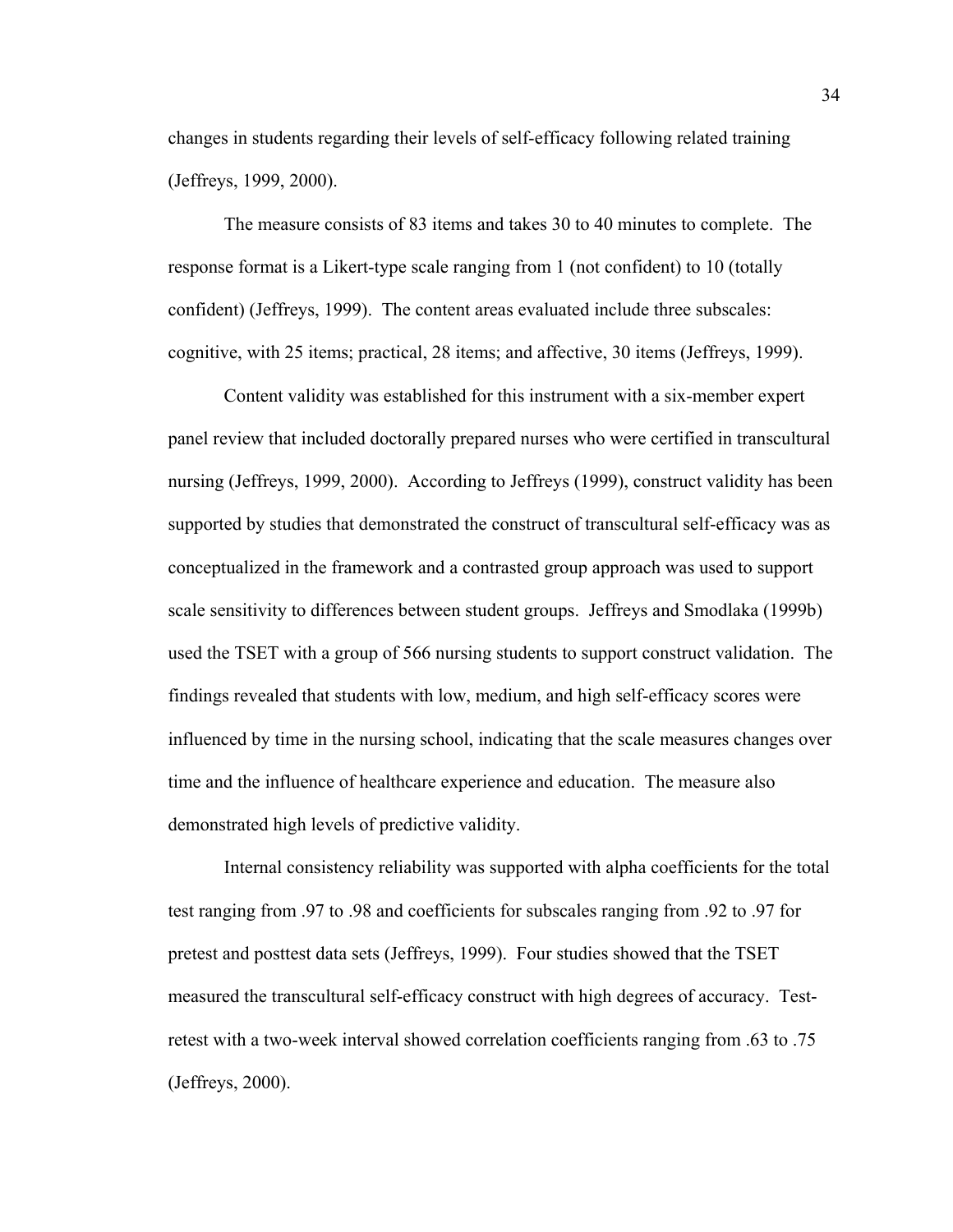The TSET can be used as a pre- and post-learning evaluation measure. The strength of this instrument is that it shows changes in students over time, which allows evaluation of program outcomes. It is also useful for schools of nursing to evaluate cultural competence in students and faculty. The limitations include: concepts within the items may not be understood without formal instruction; self-report evaluation format that may produce socially desirable answers; and the number of items (83) in the metric. Table 3 includes sample items from the TSET.

Table 3

*TSET Sample Items* 

**Items** 

You know and understand the ways cultural factors may influence nursing care in the following areas: pregnancy, aging, and illness prevention.

Among clients of different cultural backgrounds, you recognize the importance of home remedies and folk medicine.

Among clients of different cultural backgrounds, you recognize the meanings of space and touch and role of family during illness.

**Cultural Self- Efficacy Scale (CSES)***.* The Cultural Self-Efficacy Scale (CSES)

was developed by Bernal and Froman (1987). The instrument was developed based on transcultural and anthropological literature findings representing concepts in cultural nursing care, cultural knowledge, cultural skills and Bandura's construct of self-efficacy. The CSES was designed to measure the level of confidence (self-efficacy) regarding the care of specific ethnic groups (Middle East/Arab; Hispanic; African American; Native American; and Asian Pacific Islander) (Hagman, 2004, 2006 ).

The self-report measure is available in English and Spanish versions and includes 30 statements developed from the transcultural nursing literature representing key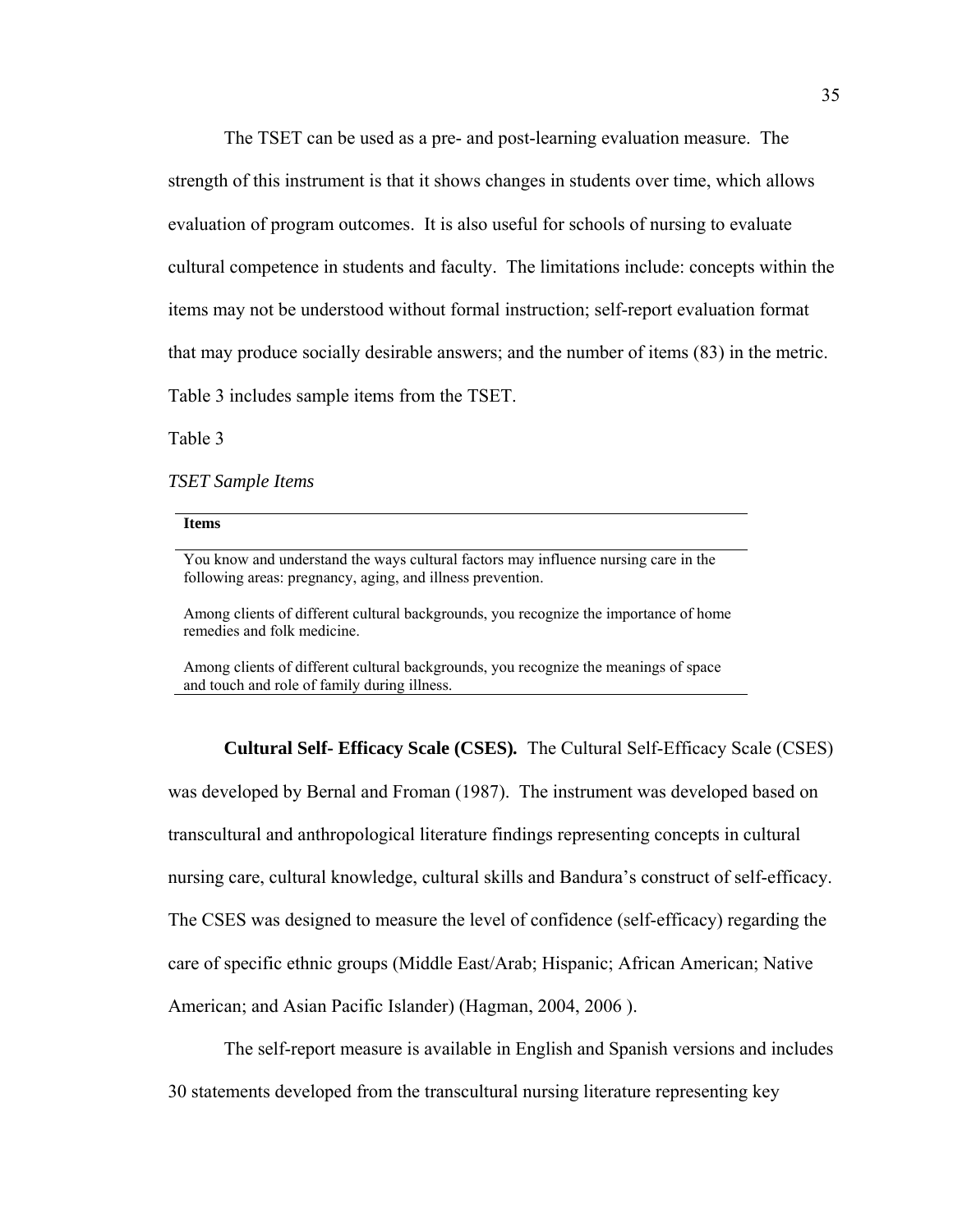concepts, knowledge, and skills in transcultural nursing care. Scale items were grouped into three sections: 1) knowledge of cultural concepts, 2) knowledge of cultural patterns, and 3) skills in performing key transcultural nursing functions. The scale contains 16 behavioral statements for which respondents are asked to rate their feelings of self efficacy within a 5-point Likert-type rating scale ranging from 1 (very little confidence) to 5 (quite a lot of confidence). High ratings show high levels of confidence and comfort that should translate into an increased likelihood for culturally competent care of patients in these groups (Hagman, 2006, 2004).

Hagman (2006) reported that study findings with 1000 licensed RNs showed reliability across cultural concepts, with a Cronbach's alpha of .86. The reliability coefficient for nursing skills was .87, and reliability scores for life patterns for the five ethnic groups ranged from .97 to .99 (type of reliability not discussed). Coffman, Shellman, and Bernal (2004) investigated uses of the CSES in the literature and found that 26 studies led to the conclusion that the measure produces Cronbach's alpha coefficients ranging from .86 to .98. These researchers report that further utilization of this metric is needed using "consistent reporting practices and sufficient predictor variables to draw further conclusions regarding the scales psychometric properties" (p. 180). The intended use of the CSES is pre- and post-learning interventions. Table 4 includes sample items from the TSET.

Table 4

*CSES Sample Items* 

#### **Items**

Indicate your confidence rating regarding (family organization, beliefs about health, beliefs towards modesty, etc.) for each of the following ethnic/racial groups: (African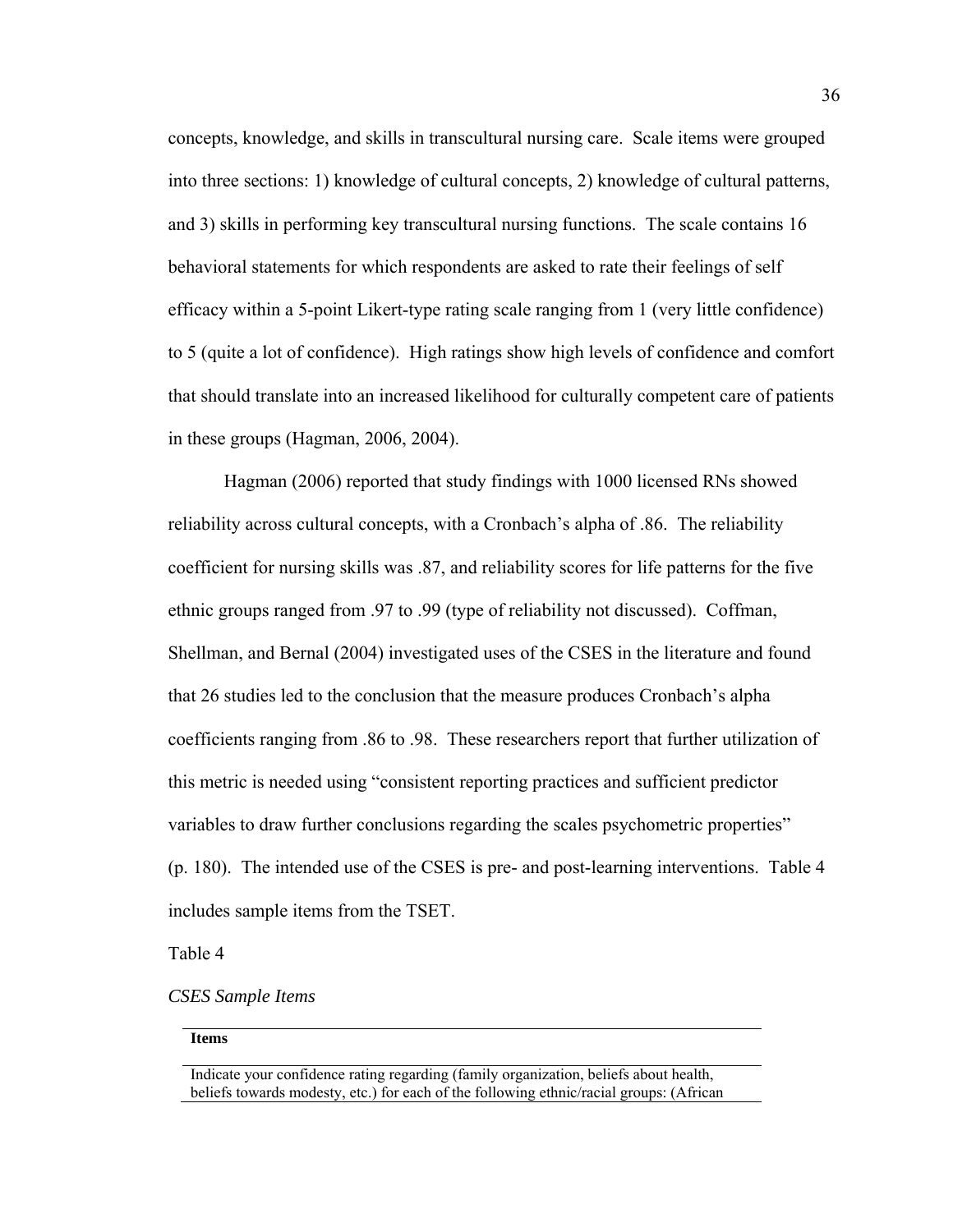American, Hispanic, Asian, Native American). "I am skilled at . . . for each of the following ethnic/racial groups: (African American, Hispanic, Asian, Native American)." "I am comfortable with each of the following ethnic/racial groups: (African American, Hispanic, Asian, Native American)."

# **Caffrey Cultural Competence Healthcare Scale (CCCHS).** The Caffrey

Cultural Competence Healthcare Scale (CCCHS) was developed by Caffrey, Neander, Markle, and Stewart (2005). This instrument was designed to measure self-perceived knowledge, self-awareness, and comfort with skills of cultural competence. The model used to construct items was a rating scale of self-perceived knowledge, self-awareness, and comfort with skills of cultural competence (Caffrey et al.).

There are 28 items with self-rating on a Likert-type scale ranging from 1 (not comfortable or not knowledgeable or not aware) to 5 (very comfortable). The time required for completion was not noted. The overall score averages the 28 items. The content and category areas measured in the measure include: knowledge about healthcare beliefs and practices of a cultural group other than one's own; knowledge of and comfort with the cultural assessment process; comfort with one's ability to work with a translator, clients' family members, or folk healers; knowledge of another cultural groups' practices around death and dying, organ donation, and pregnancy and childbirth; awareness of one's own limitations related to cultural competence; willingness and ability to work as a team member with or supervise diverse staff; and awareness of national policies affecting culturally diverse populations and perceived ability to advocate on their behalf (Caffrey et al., 2005).

Study findings demonstrated Cronbach's alpha of .93 on the pretest with 44 students and .97 on the posttest with 32 students. Of the 28 items, 22 showed significant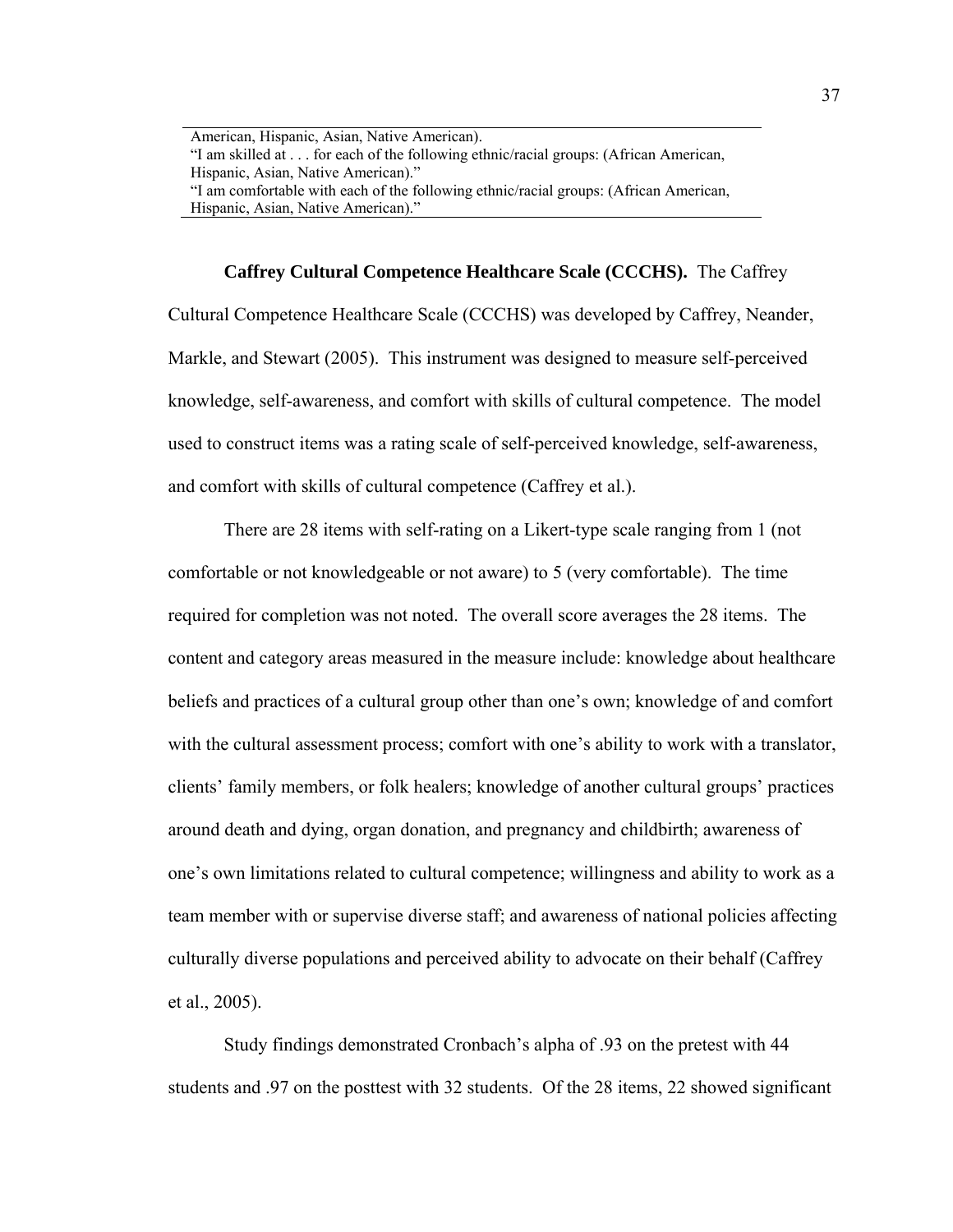improvement with Cronbach's alpha of .94 on pretest with 14 students and .90 on posttest with 14 students. Thus, the scale shows ability and sensitivity in evaluating improvements in students. Findings were consistent with another study by Wells, who also used the scale to evaluate students in 2000 (as cited in Caffrey et al.).

The intended use of the CCCHS is with pre- and post-learning interventions. The strength of the CCCHS is its ability to show student improvements over time; a limitation is the lack of ability to show the relation of findings to actual or simulated experience.

Table 5 includes sample items from the CCCHS.

Table 5

#### *CCCHS Sample Items*

#### **Items**

How much contact have you had with health care workers from a culture other than your own?

How comfortable are you in interacting socially with members of a cultural group other than your own?

How knowledgeable are you about the healthcare beliefs of a cultural group other than your own?

How comfortable are you in doing a comprehensive cultural assessment on a client from a cultural group other than your own?

**Cultural Awareness Scale (CAS)**. The Cultural Awareness Scale (CAS) was

developed by Rew, Becker, Cookston, Khosropour, and Martinez (2003). This

instrument was designed to measure cultural knowledge of healthcare professionals and

to determine an institution's ways of addressing cultural diversity. The instrument was

developed based on a review of the literature on cultural awareness, cultural competence,

cultural sensitivity, nursing clinical practice, and nursing education (Rew et al.).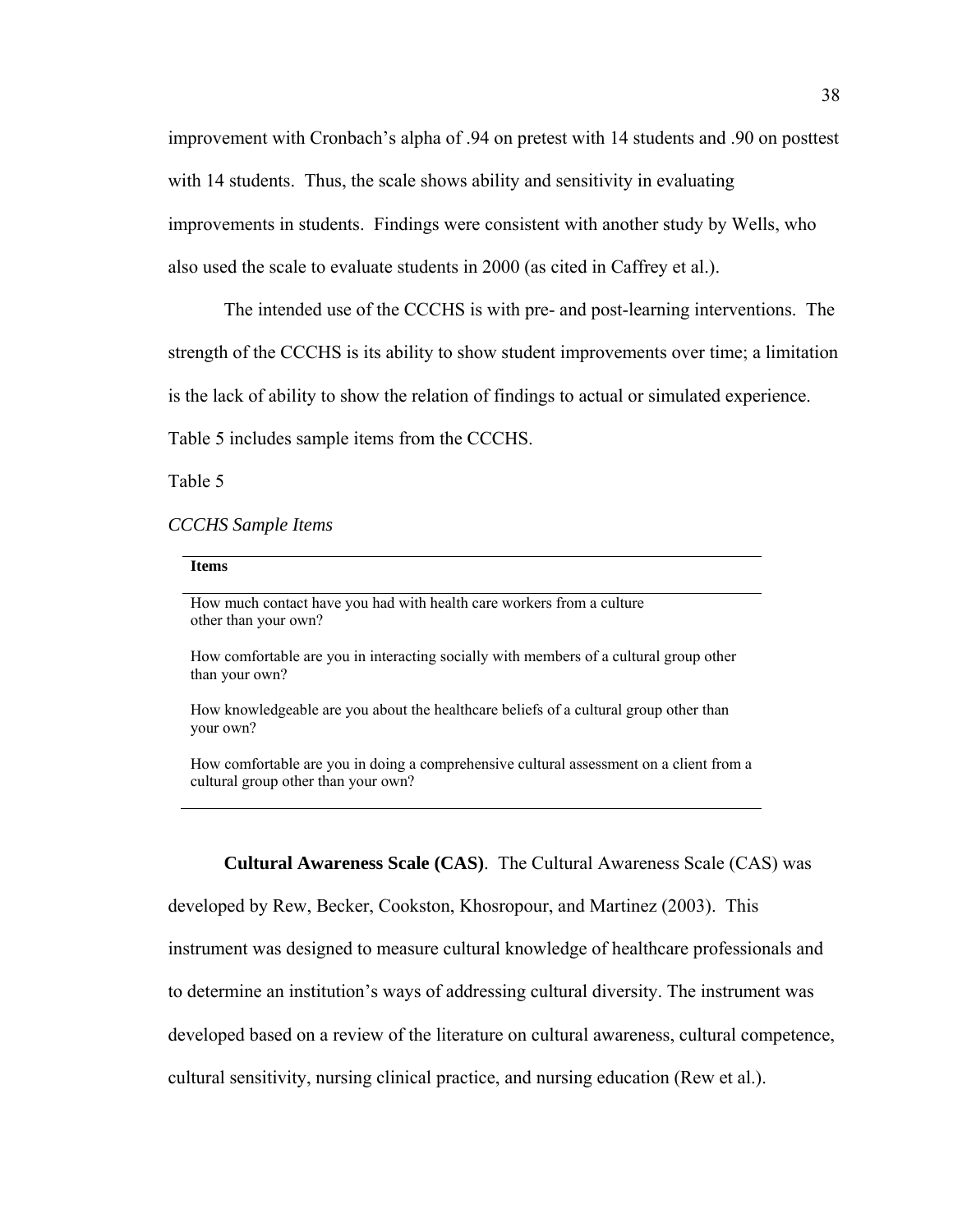Five key categories identified reflected the multidimensional nature of cultural awareness: general educational experiences; awareness of attitudes; classroom and clinical instruction; research issues; and clinical practice (Rew et al., 2003). The initial scale included 37 items on a 7-point Likert-type scale ranging from "strongly disagree" to "strongly agree".

Reliability estimates showed internal consistency findings for the five key categories identified: general educational experiences (.83); awareness of attitudes (.66); classroom and clinical instruction (.81); research issues (.88); and clinical practice (.88). A total scale reliability estimate of .91 was also found. Average item scores and Cronbach's alpha reliabilities for the five key categories identified: general educational experiences (.85); awareness of attitudes (.79); classroom and clinical instruction (.94); research issues (.71); and clinical practice (.77). A total scale reliability estimate of .82 was also found.

A study of 72 student nurses showed a reliability coefficient of .91. The instrument was then presented to a panel of experts in nursing and culture and a content validity index of .88 was calculated. The total number of items for the scale was then reduced to 36. This 36-item scale was then given to 118 nursing students After factor analysis it was deemed to support construct validity; Cronbach's alpha was reported as 0.82 (Rew et al. ,2003).

Krainovich-Miller et al. (2008) reported findings from a pilot study that was designed to measure nursing students' level of cultural awareness using the CAS. The Cronbach's alpha for the CAS total instrument was shown to be 0.86, with subscale scores ranging from 0.68 to 0.90. The strength of the scale is its ability to measure a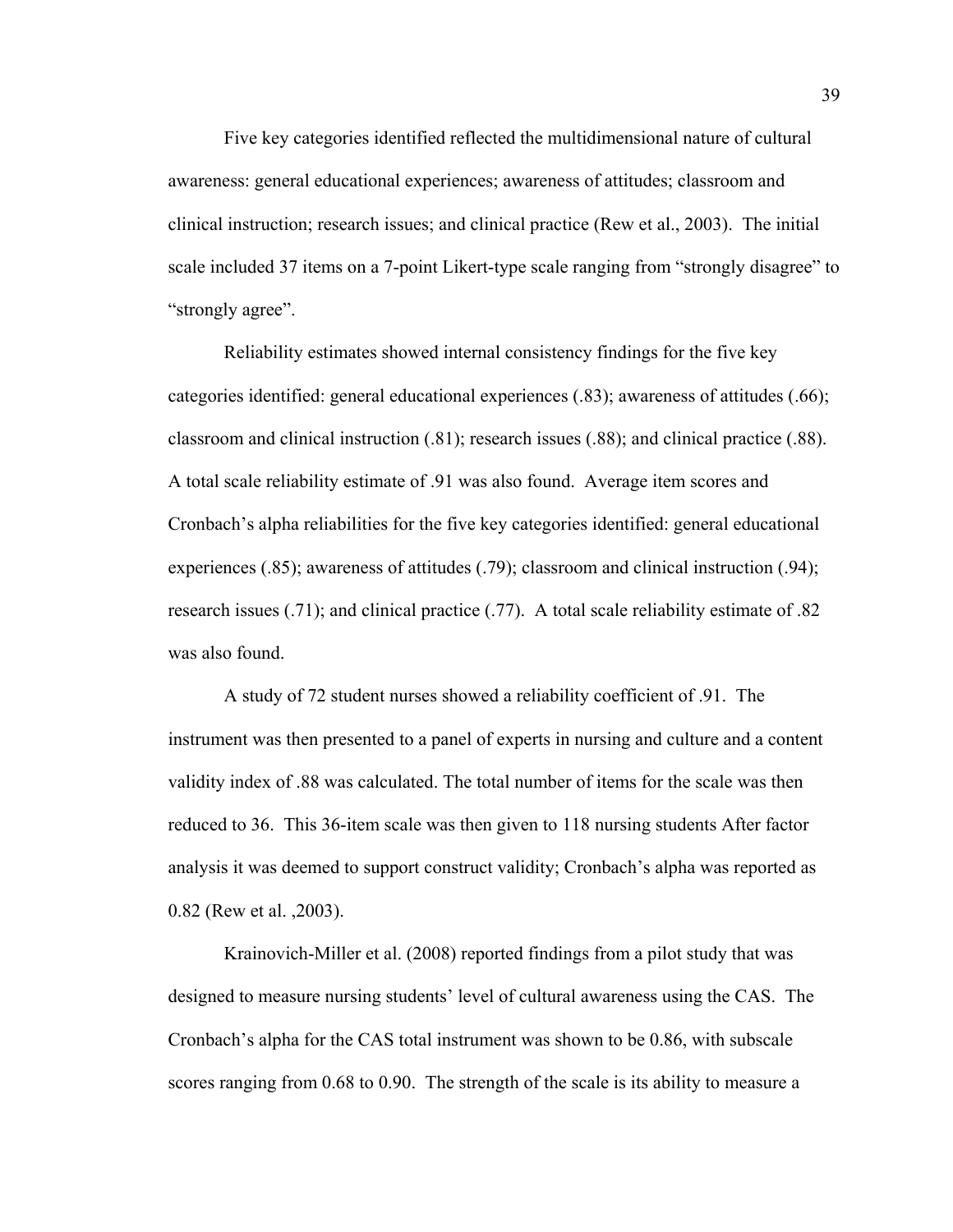nursing student's level of cultural awareness; the weakness is its inability to show how specific program components led to outcomes. Table 6 includes sample items from the CAS.

Table 6

*CAS Sample Items* 

| <b>Items</b>                                                        |
|---------------------------------------------------------------------|
| I think my beliefs and attitudes are influenced by my culture.      |
| I am less patient with individuals of certain cultural backgrounds. |
| I feel more comfortable working with patients of all ethnic groups. |
|                                                                     |

I think the cultural values of the nursing instructors influence their behaviors in the clinical setting.

**Summary of measures.** The measures reviewed purport to measure cultural competency in professional nurses and nursing students. Appropriate selection of a cultural competence metric depends on the intended use as well as the population being assessed. The CCCHS is intended for use in evaluating nursing students once they complete a baccalaureate nursing program, while the CCA provides evidence of cultural competence among healthcare providers and staff.

It should be noted that these metrics are based on different cultural competence models, frameworks, and theories. However, many of the frameworks and theories do share similar concepts and constructs. Both the TSET and IAPCC-SV consider cultural competence a process and identify cultural awareness, knowledge, skills, and encounters as essential components. The concept of self-efficacy, a critical component of cultural competence is identified with the CSES and TSET. The metrics also claim to evaluate cultural competence as a function of cultural knowledge, cultural attitude, and cultural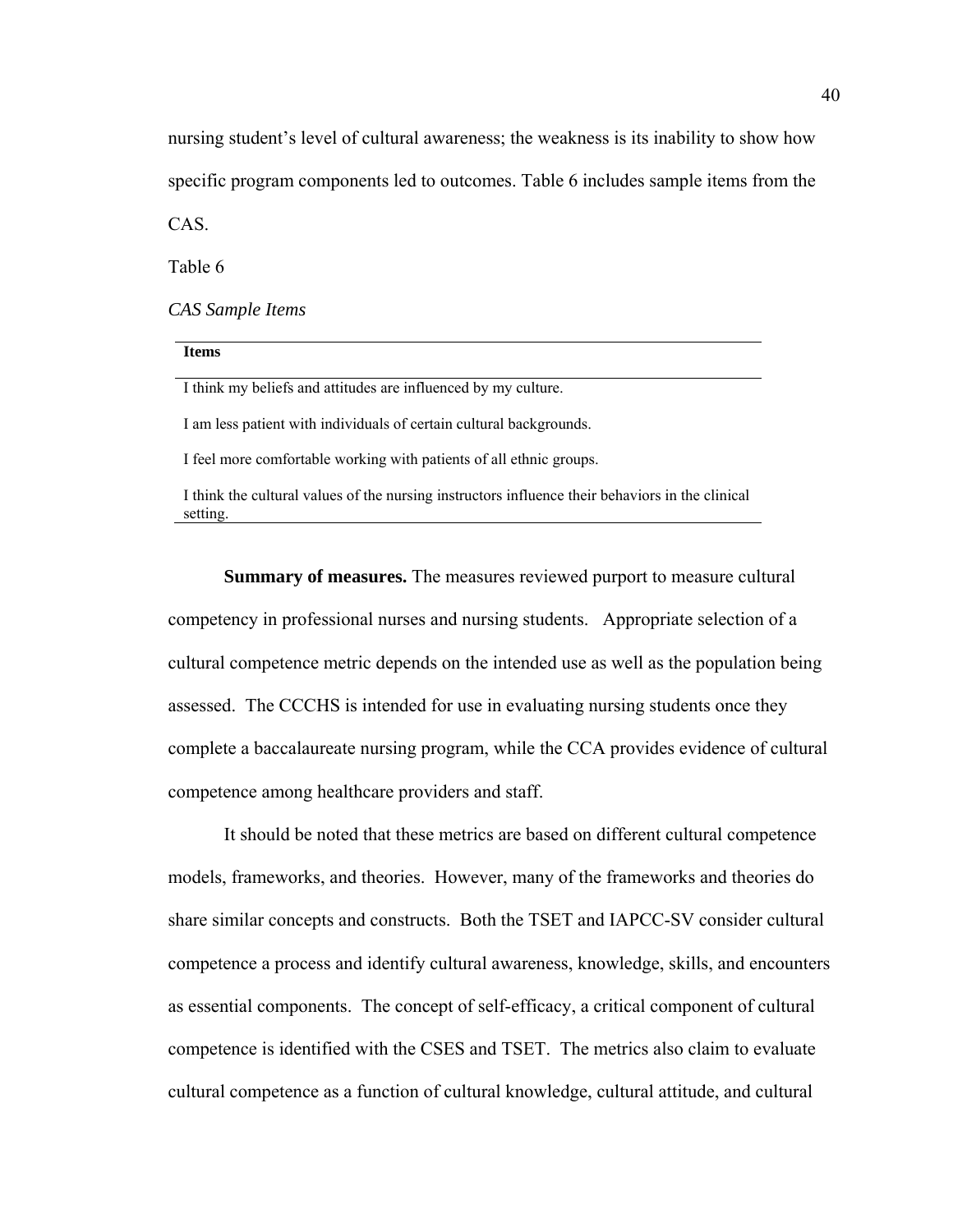behavior. Definitions of these concepts also share many similarities but there is no consensus among researchers as to the essential defining characteristics of knowledge, attitude, and behavior of cultural competence.

Another important concern is the loss of objectivity due to the self-report nature of the tools, especially in the context of evaluation of skills or behaviors (Kuman-Tan, Beagan, Loppie, McLeod & Frank, 2007). Self-report evaluation format may produce socially desirable answers. Gozu et al. (2007) note that "a high rating of confidence in oneself may be based on arrogance or lack of awareness of one's limitations rather than on actual ability" (p. 187). More importantly, it is unclear as to whether attitudes may or may not result in culturally competent behavior. Gozu et al. (2007) point out that the behaviors being measured may be correlates of cultural competence as opposed to actual indicators. This brings into question whether cultural competence is being adequately measured (Harper, 2008; Lie et al. 2011).

Robust evaluation metrics that result in valid and reliable data are central to assessing effectiveness of learning strategies. The existing cultural competence measures are useful as catalysts to continue metric development with an increased emphasis on objectively evaluating professional nurse and nursing student behavior. These measures should include client evaluations that would indicate effects of culturally competent care.

#### **Other Disciplines**

Cultural competence nursing theories, models, concepts, constructs and framework have been developed in conjunction with disciplines associated with nursing. Medicine, psychology, and social work have all been affected by the changing demographics of American society. These disciplines have experienced the same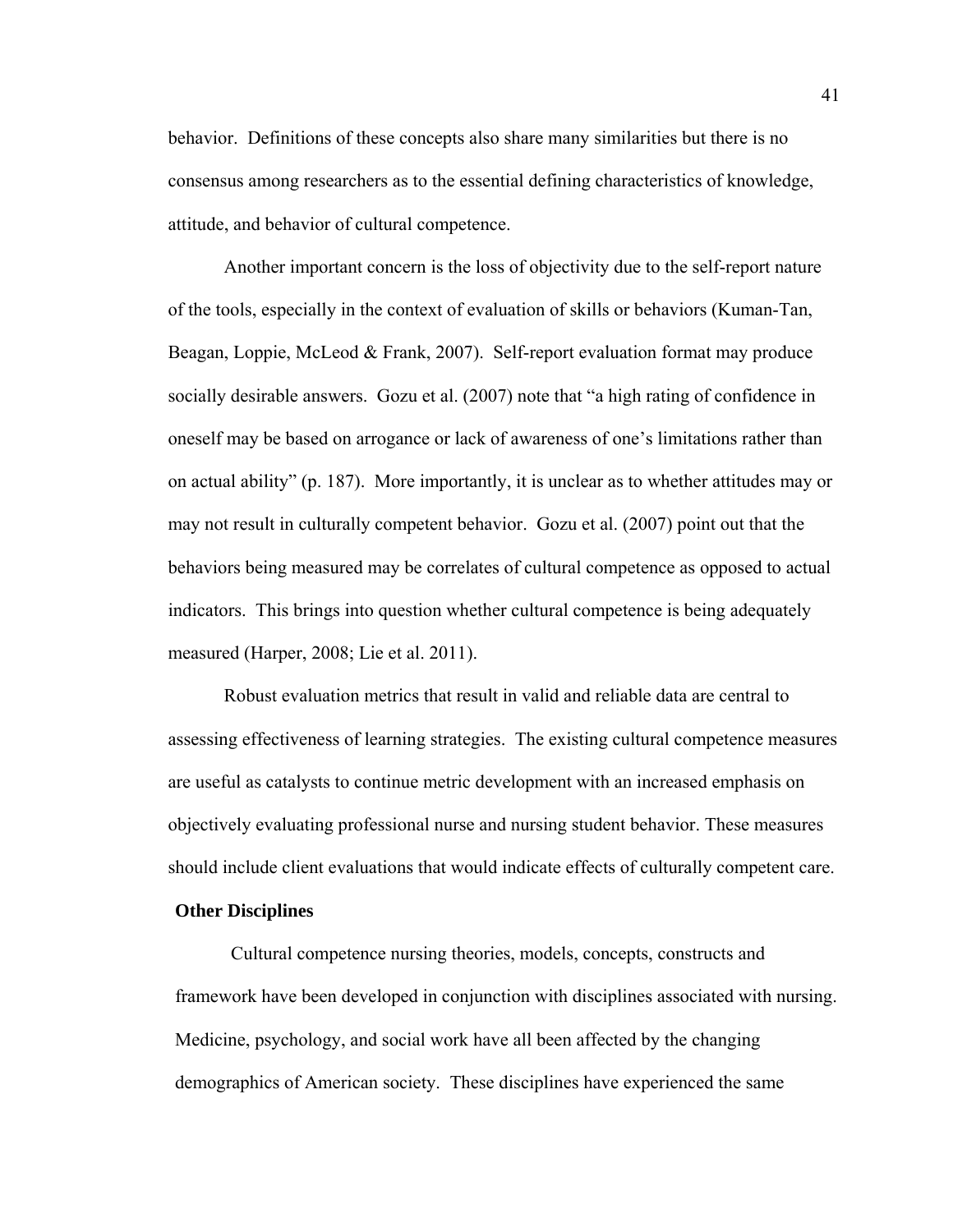increased emphasis on the importance of cultural competence as an essential component for improving delivery of services and care to diverse individuals and groups.

**Medicine***.* Historically, medicine has focused on cultural competence since the 1960s (Suh, 2004). However, cultural competence in medicine is still in its infancy, and the field has yet to adequately define cultural competence (Genao, Bussey-Jones, Brady, Branch & Corbie-Smith, 2003). Like nursing, medicine struggles with defining, educating for, and implementing cultural competence within the profession. According to Suh (2004), little attention has been given to patients' cultural, social, or individual attributes due to the overwhelming focus on physical processes such as pathology, biochemistry, and physiology of a disease.

Within the past two decades, likely due to the identified potential for cultural and ethnic friction between physicians and patients, along with national mandated guidelines for medical school training programs, cultural competence has gained higher priority (Genao et al., 2003; IOM, 2003; Smith, Betancourt, Wynia, Bussey-Jones, Stone & Bowles, 2007). Medicine now focuses on elucidating key teaching principles, learning strategies to engage clinicians in the area of education, and development of frameworks for evaluation of its impact on healthcare outcomes (Betancourt & Green, 2010; IOM 2003).

**Psychology.** The literature of psychology has identified culture concepts for more than 50 years (Bennett  $&$  Finger, 2000). By the mid-1990s the discipline of psychology was aggressively calling for psychologists to become culturally competent (Yali & Revenson, 2004). Psychology struggles with defining the concept of cultural competence. Like nursing and medicine, psychology defines cultural competence in the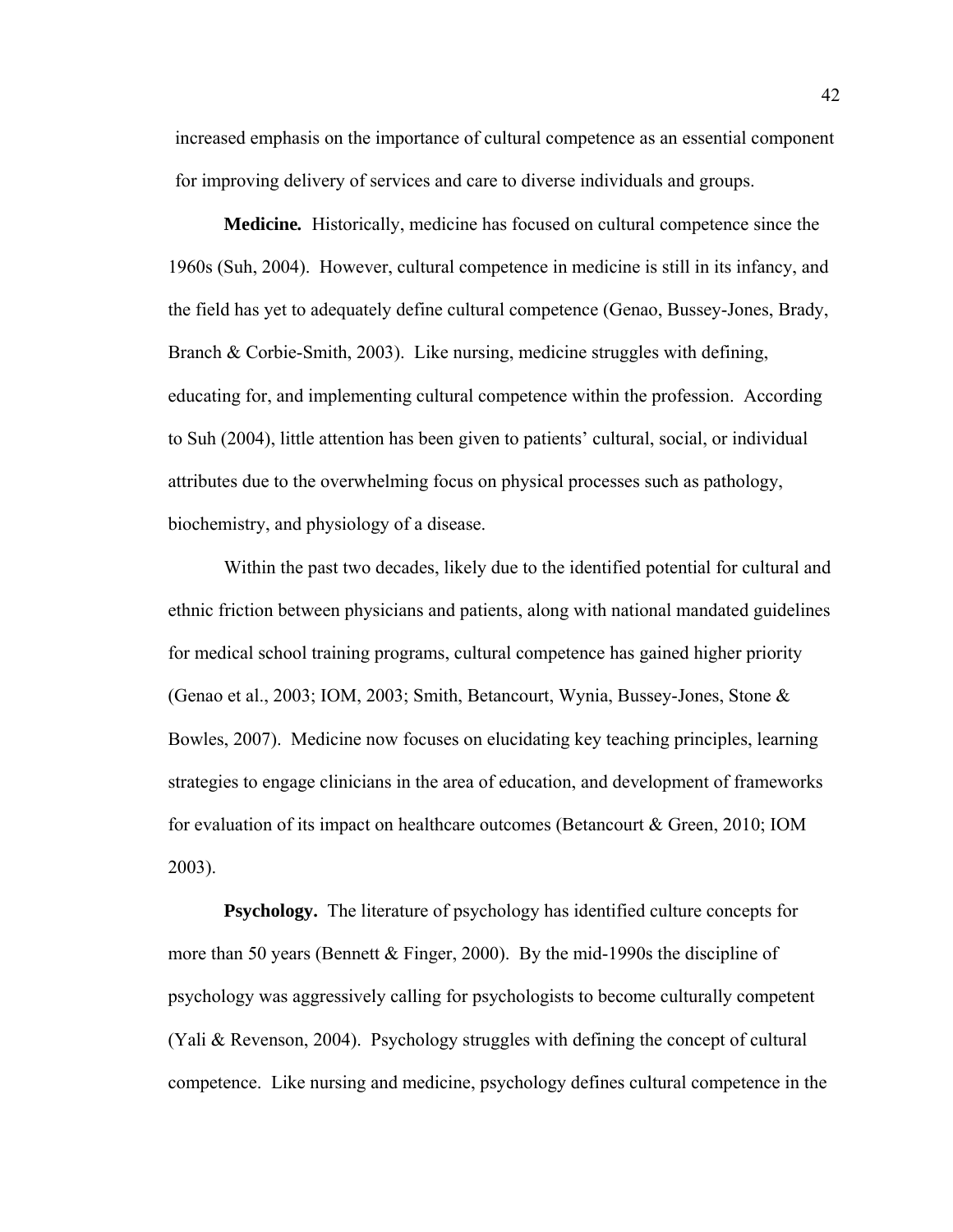affective, cognitive, and behavioral domains of the healthcare provider (Suh, 2004). In addition, the psychology literature reflects a growing trend of linking models of cultural competence with models and theories from other disciplines. For example, theories of constructivism, behaviorism, and social learning theories have been cited in the recent psychology literature related to cultural competence (Fouad &Arrodondo, 2006).

The American Psychological Association (2002) developed *The Guidelines on Multicultural Education, Training, Research, Practice, and Organizational Change for Psychologists.* These guidelines reflect both the changes in society at large and emerging data about the different needs of particular individuals and groups historically marginalized by psychology based on their ethnic/racial heritage and social group identity or membership (American Psychological Association, 2002).

**Social work***.* Cultural competence in social work reflects that of nursing, medicine, and psychology. Social work's scope of practice overlaps that of mental health care, nursing, and medical care (Suh, 2004). In general, cultural competence is considered as a process that integrates affective, cognitive, and behavioral domains in the social worker (Boyle & Springer, 2001). Philosophically, cultural competence is approached within a social justice perspective that addresses the roles of social power, context, diversity (e.g., ethnicity, class, age, gender, disability, and sexual orientation), the multiple dimensions of social relationships and empowerment (Rothman, 2007). Cultural competence is defined as processes that promote effective interactions with individuals of all cultures based on curiosity and respect about difference related to language, class, ethnicity (race), and religion (Rothman). This perspective affirms the dignity of individuals, families, and communities and informs practice with individuals,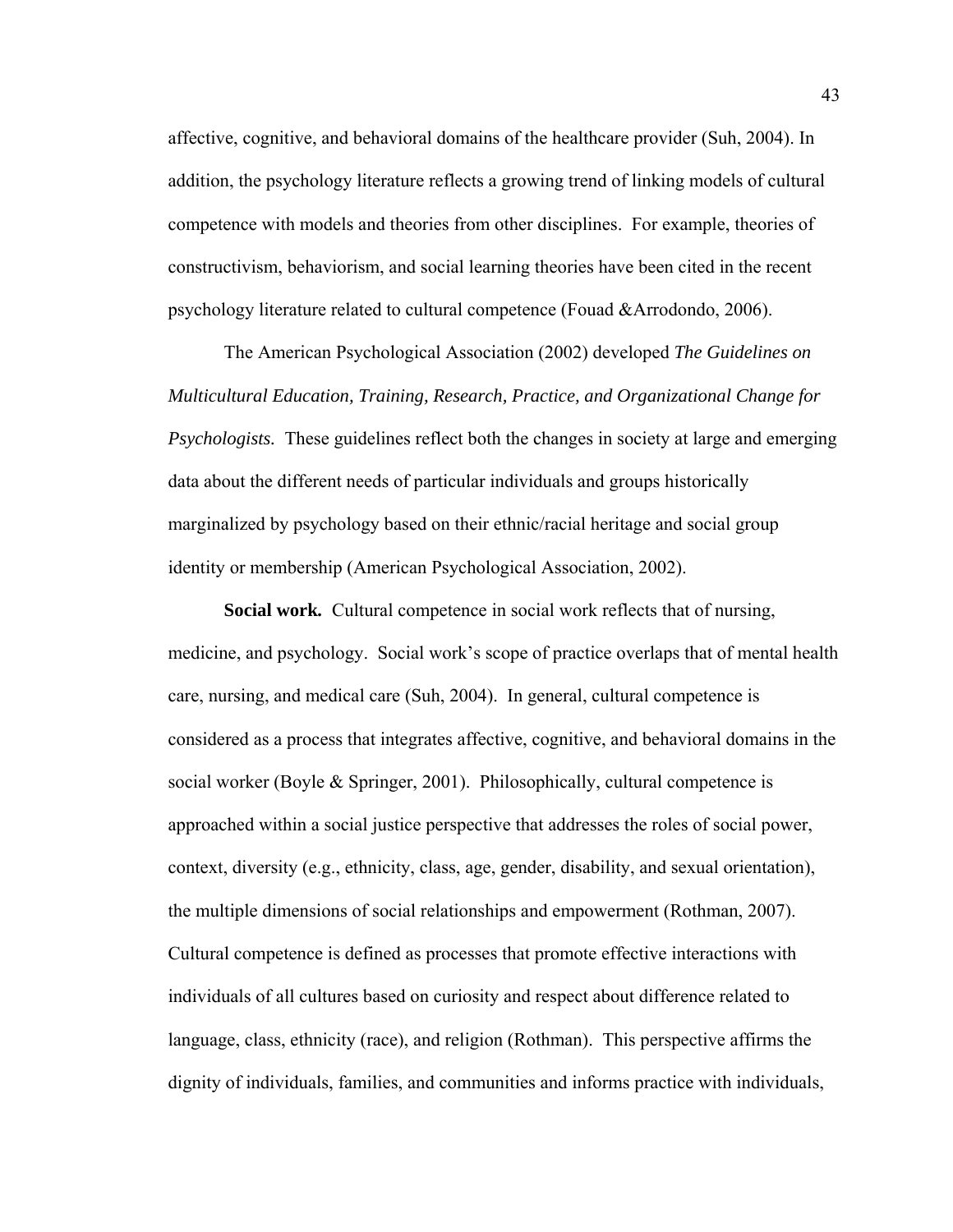families, groups, communities, and organizations in roles that include direct service providers, administrators, and change agents (National Association of Social Workers Standards for Cultural Competence in Social Work Practice, 2001; Rothman).

## **Summary**

A universally agreed-upon, clear model, theory, measure, or definition of culturally competence in nursing or other related disciplines remains elusive. Some nurse researchers use the term *cultural competenc*e with trepidation, citing the unclear/varied definitions, while others forge definitions based on theory and research. Nonetheless, most of the models, frameworks, and theories that are the basis for current cultural research in healthcare fields do share common factors essential to the concept of cultural competence. These essential concepts common to all definitions include cultural awareness, cultural knowledge, and cultural skills of the healthcare provider.

Chapter 3 explains in detail the design and method for this research study and provides an overview of meta-analysis. In addition, the chapter delineates the systematic proposed search, coding, and statistical analysis for the meta-analysis used in this study.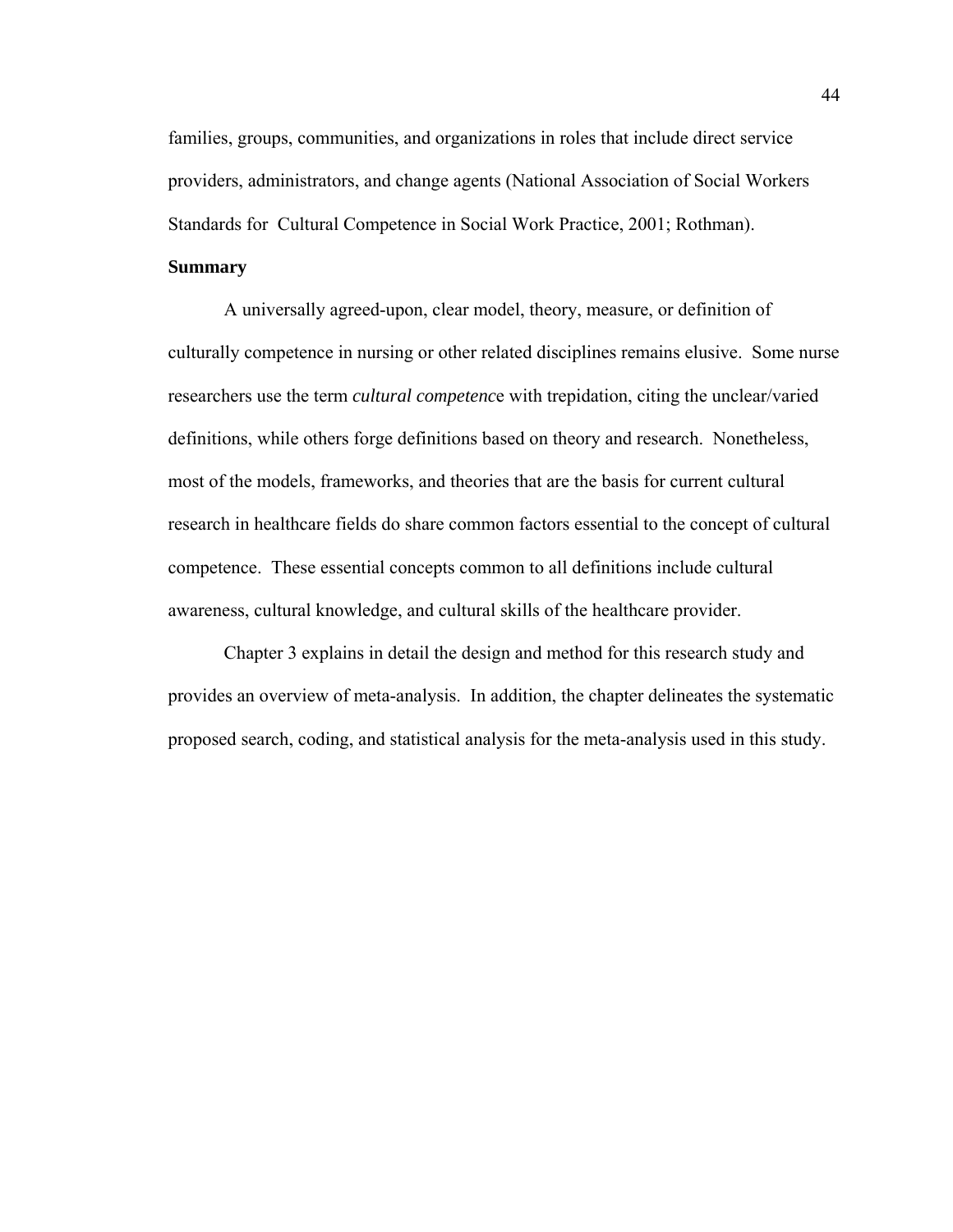#### **Chapter 3: Design and Method**

Evidence-based learning strategies for cultural competence necessitate the utilization of research findings to guide nursing practice. There are a variety of methods available to evaluate the effectiveness of an intervention and to identify the moderators that influence its effectiveness. A meta-analytic approach is one such evaluation method. The push to provide effective and evidence-based learning strategies has increased the importance of investigating cultural competence using a meta-analytic approach. This study utilized meta-analytical design to examine the effectiveness of learning interventions designed to increase cultural competence in professional nurses and nursing students and the moderating variables that contribute to their effectiveness.

A meta-analysis is a statistical analysis of a large collection of analysis results for the purpose of integrating the findings (Borenstein, Hedges, Higgins, & Rothstein, 2009; Glass, 1976). DeCoster (2004) notes that the basic purpose of meta-analysis is to provide the same methodological rigor to a literature review that is required of experimental research. More specifically, a stringently guided meta-analysis can identify relevant research studies using a defined method and protocol, statistically test study heterogeneity, investigate moderator variables, and statistically summarize results to obtain an overall estimate of size of the treatment effect (Borenstein et al., 2009). By identifying the presence of an effect size for different individual study outcomes, it is then possible to identify the direction of the effect (positive or negative) and the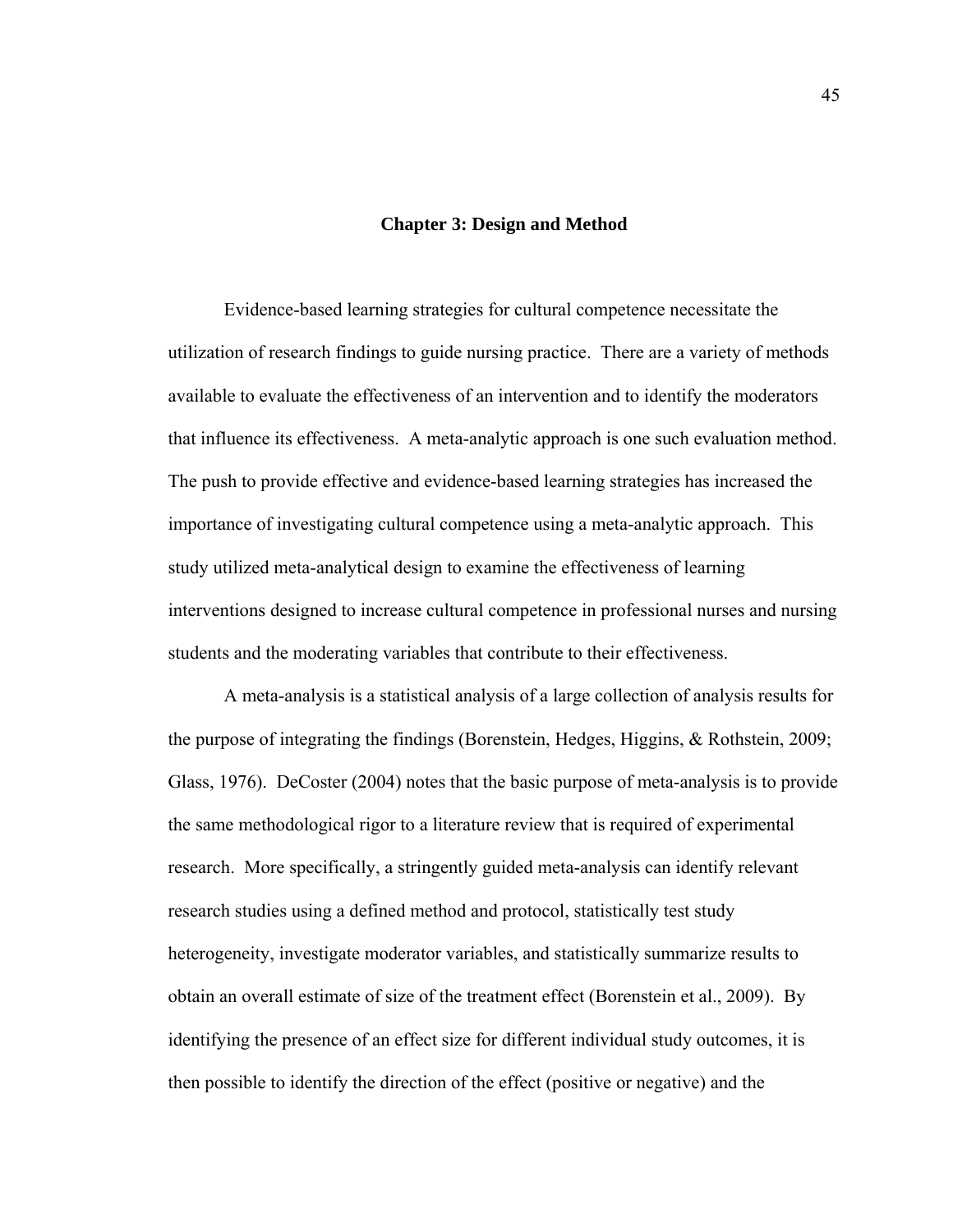magnitude of that effect on research participants. In addition, moderating variables might be identified that can perhaps explain the size of the effect. The results from this metaanalysis may lead to identification, development and implementation of effective learning strategies for cultural competence in professional nurses and nursing students.

This chapter explains the systematic proposed search, coding, and statistical analysis for the meta-analysis to be used in this study. There are many research studies on cultural competence learning strategies in nurses. These studies mainly vary by learning interventions and evaluation measures, thus complicating the ability to interpret important variables that contribute to an effective learning strategy. The benefit of a meta-analysis is its capacity to combine the results of various studies and statistically analyze various intervention components. This meta-analysis was designed to yield answers to the main research questions.

#### **Overview of Meta-Analysis**

Before the specific methodology to be used in this study is outlined, it is necessary to present an overview of a meta-analysis (Borenstein et al., 2009; Cooper & Hedges, 1994; Lipsey & Wilson, 2001). A meta-analysis is a systematic review of literature to date to address the direction and magnitude of a given effect of a treatment. An effect size refers to the direction and magnitude of the effect or the strength of the intervention (Borenstein et al., 2009). In other words, it indicates whether a particular treatment or intervention has a positive or negative effect and the strength of the resulting outcome. Meta-analysis combines quantitative results from independent primary studies that share a similar focus. The research provides information about the studied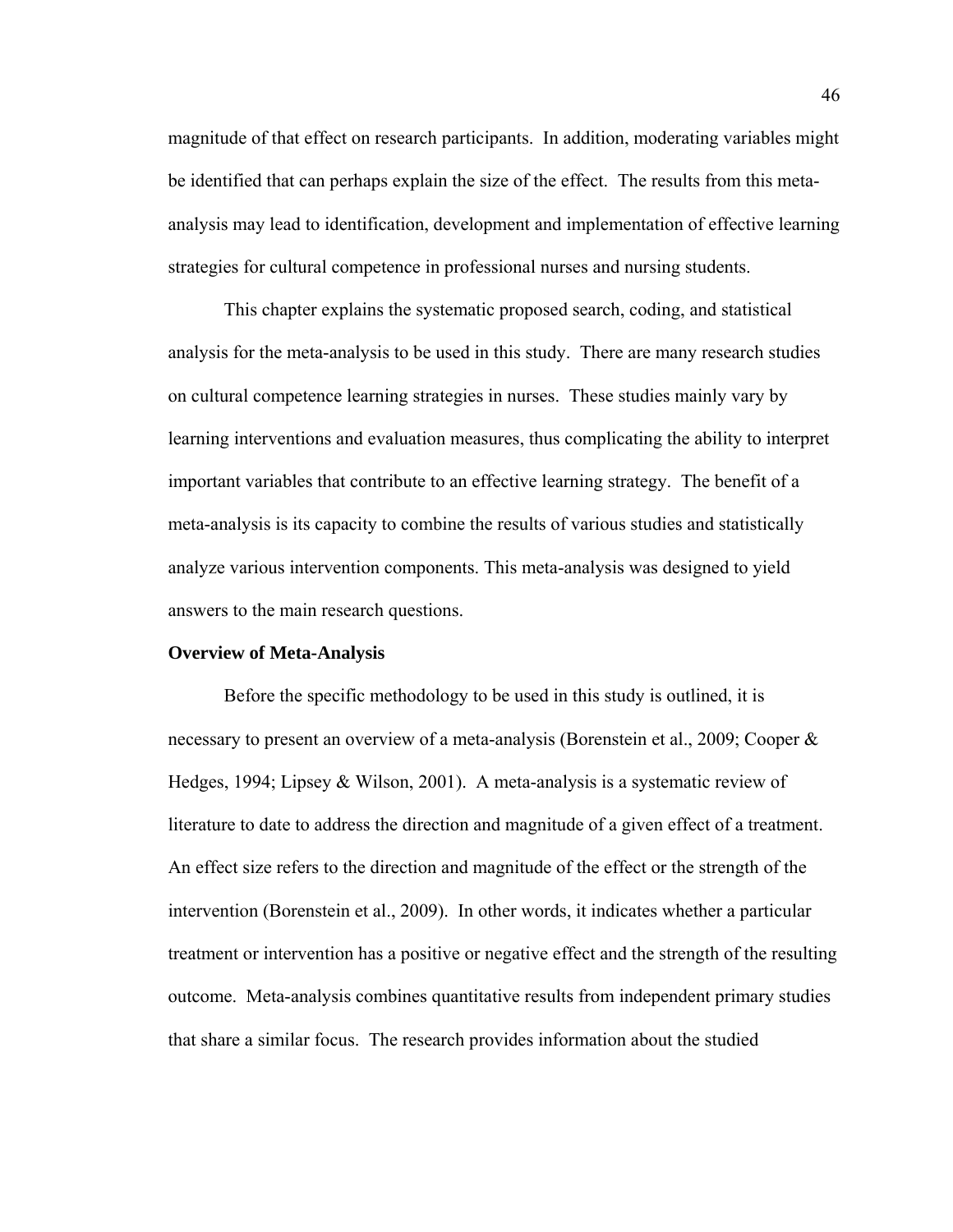populations, interventions used, and evaluation measures. A meta-analysis combines the effect sizes from a number of identified studies to give an overall mean effect size.

Ensuring scientific integrity, transparency, and replicability is central to any scientific inquiry including meta-analyses (Kerlinger & Lee, 2000). Therefore, the metaanalysis for this study followed the structured methodology identified by Durlak and Lipsey (1991). The steps are as follows: (1) formulate specific research questions, (2) search the literature systematically and sort the articles for inclusion, (3) code the studies, (4) calculate the index of effect sizes in the studies, (5) select the appropriate statistical test and conduct the analysis, and (6) report conclusions and findings of the study. Using Durlak and Lipsey's framework as the guide, the following sections provide additional detail regarding the steps required to complete this study.

## **Formulate Specific Research Questions**

An essential component of any scientific inquiry is to formulate research questions a priori to ensure that the study will have specifically identified parameters. The research questions are as follows:

- 1. To what extent do cultural competence learning interventions increase cultural competence in professional nurses and nursing students?
- 2. To what extent is there variation in cultural competence learning interventions outcomes?
- 3. What moderating variables contribute to the effectiveness of cultural competence learning interventions?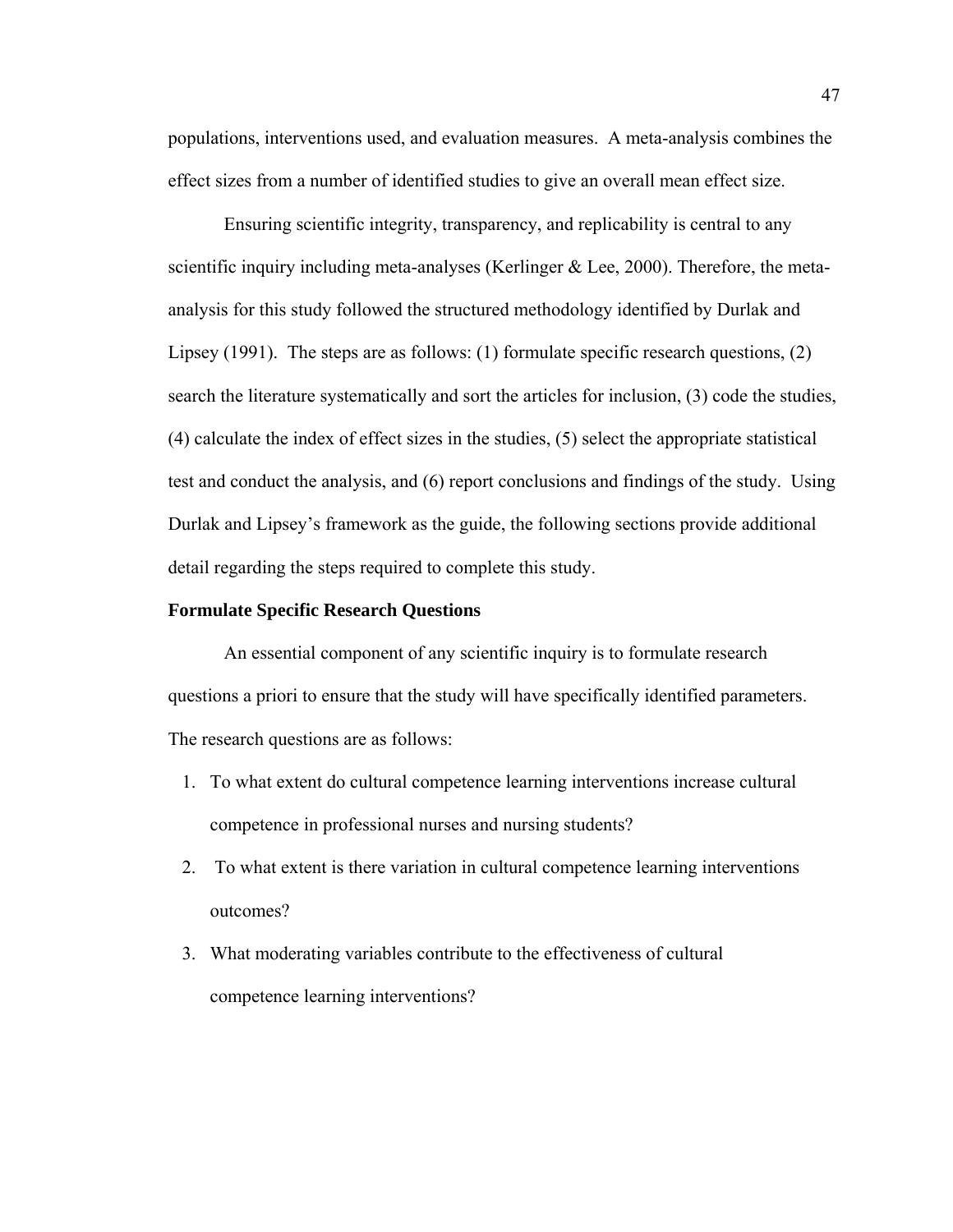# **Literature Search**

A clearly defined search process was used to identify potential studies for inclusion in the analysis. To identify potential articles, a literature search of major electronic databases was conducted using the search terms *cultural competence* and *(train\** or *interven\** or *treat\** or *educ\** or *program\** or *measure\*).* The asterisk is a Boolean truncation symbol that captures various versions of the root word, e.g., *training, trainer, trained,* etc. The electronic databases searched included: CINAHL, ERIC, MEDLINE, PsychINFO, and Social Work Abstracts*.*

The initial search strategy was broad to retrieve a wide range of the professional literature on cultural competence. Following this search, more specific limiters were applied to the search strategy, and only studies using some form of comparison and yielding adequate statistical information were included. By performing a broad literature search of cultural competence studies followed by a more restricted search, a wellrepresented sample of published literature on cultural competence educational interventions was generated.

Articles for inclusion were peer-reviewed published literature found in electronic databases, as published peer-reviewed studies are more likely to be robust. However, in a meta-analysis, the exclusion of unpublished reports has the potential to introduce a *file drawer* bias and artificially inflate the overall effect size (Rothstein, Sutton, & Borenstein, 2005). Epstein (2004) suggests that studies yielding a positive result are more likely to be published in peer-reviewed journals while those yielding lesssignificant results are more likely to end up in the researcher's file drawer (Epstein). Once the studies were identified, they were then evaluated based on inclusion criteria to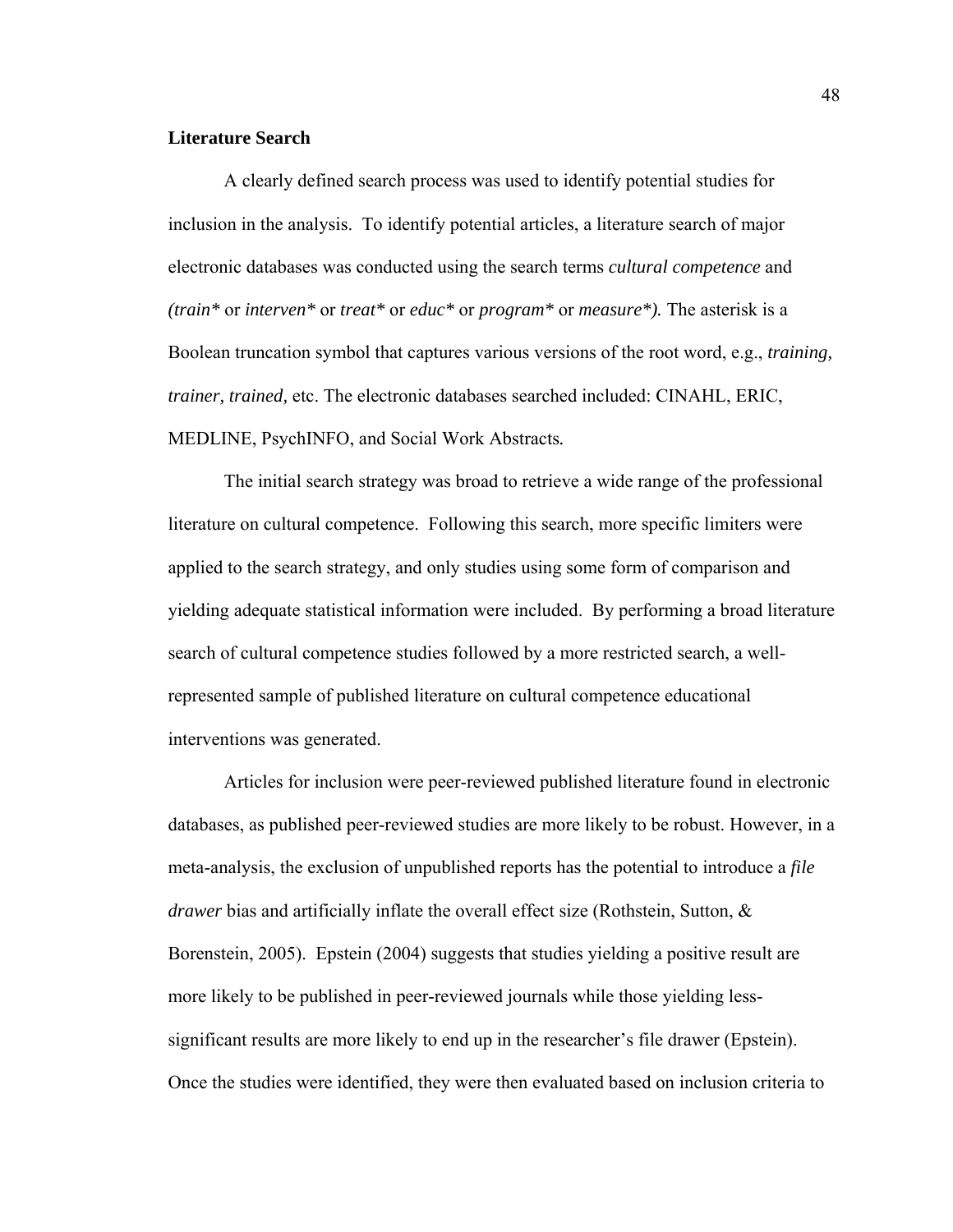be incorporated in the meta-analysis. Initially, abstracts of all articles found in the initial search were reviewed. Articles eliminated in this phase included those that were only theoretical in content or did not describe educating or training professional nurses or nursing students. The remaining articles were then evaluated for quantitative data. The templates used for searching and screening the research studies (Search-Pre-Screen Template and Screen Template) are provided in Appendices A & B. Electronic databases were searched for literature dating from January 1985 through May 2011. A précis of the process is presented in the following section.

#### **Study Selection**

There are no universally prescribed rules for selecting studies for inclusion in a meta-analysis (Borenstein et al., 2009). Rules were developed to identify studies that suited the goals of this study during the search. In a meta-analysis, the study selection and inclusion criteria are a large part of the research and deserve special attention (Petticrew & Roberts, 2006). As with the sampling strategies in primary research, the sampling frame and the decisions as to whether to include or exclude subjects can bias and skew the results (Butters, 2010). The strategy for considering the most appropriate research articles was based on the literature on meta-analytical methodology by Borenstein et al., 2009; Cooper & Hedges, 1994; Durlak & Lipsey, 1991; Lipsey & Wilson, 2001; Littell, Corcoran, & Pillai, 2008; and Petticrew & Roberts.

# **Inclusion Criteria**

 This meta-analysis utilized the study inclusion criteria proposed by Lipsey and Wilson (2001), which delineate seven eligibility parameters for the inclusion of a research article in a meta-analysis. The criteria are as follows: (a) distinguishing features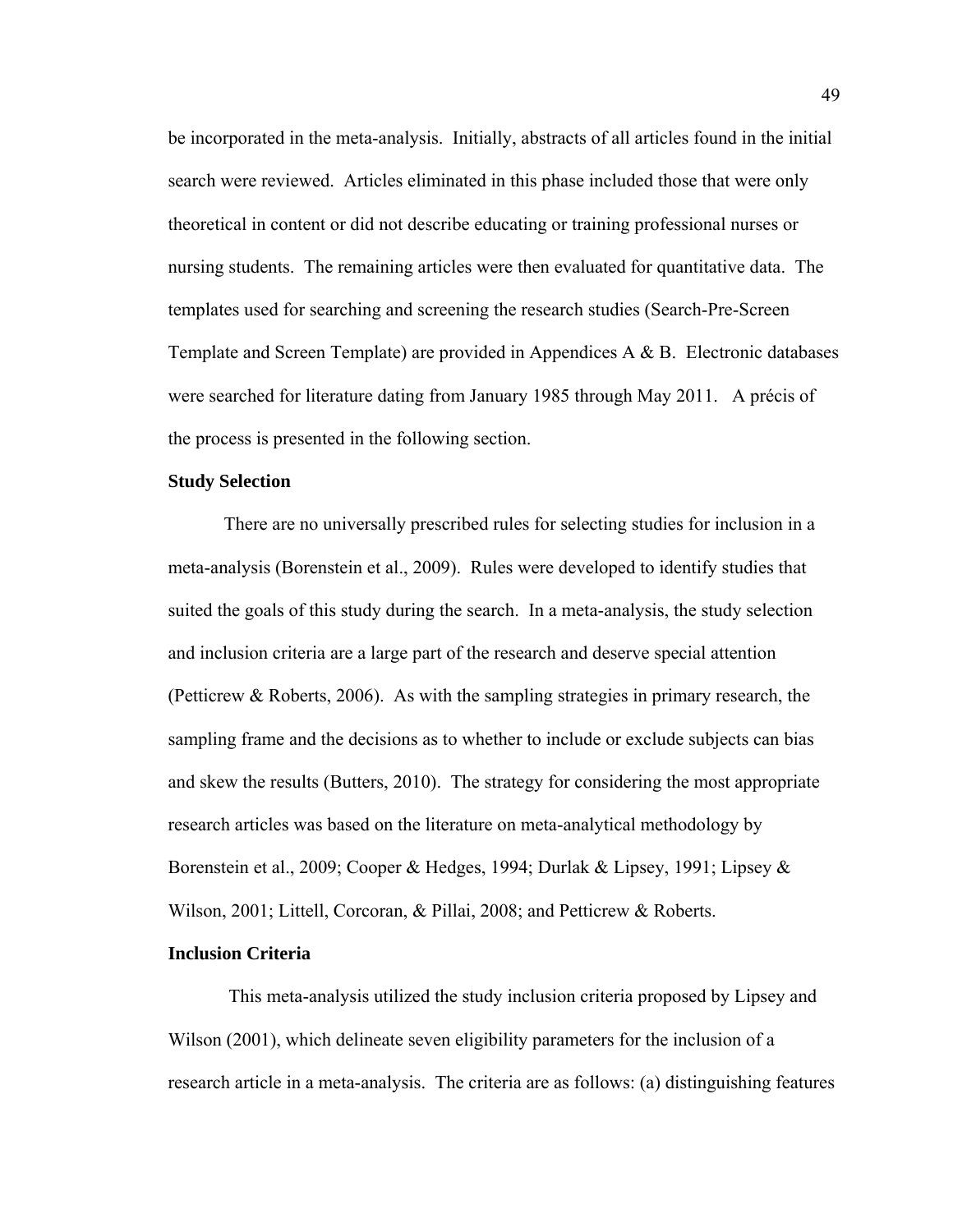of a qualifying study, (b) research respondents, (c) dependent and independent variables, (d) research designs, (e) cultural and linguistic range, (f) time frame, and (g) publication type. Specific details of the study inclusion criteria for this meta-analysis are described below.

**Distinguishing features.** The studies that were eligible for inclusion in this study used cultural competence learning strategies. A cultural competence learning strategy was defined as the process by which cultural competence is conveyed to the professional nurse and nursing student learner. The process is intended to result in an increase of cultural competence knowledge, skills/behaviors and attitudes of the professional nurse and nursing student learner. Cultural competence learning strategies include learning objectives, curricula, information presentation, learning interventions and evaluation (Ekwensi, Moranski, & Townsend-Sweet, 2006).

**Research respondents.** The research participants were professional nurses or nursing students. Studies with fewer than five participants in any treatment condition were excluded.

**Dependent variable.** The literature review revealed numerous and diverse types of measures used to evaluate cultural competence. However, only studies that used a cultural competence measure to generate quantitative results were included. The primary studies needed to report a quantifiable cultural competence score that indicates either a group difference or intervention response score. The scores were then standardized to create an effect size. The effect size is the dependent variable.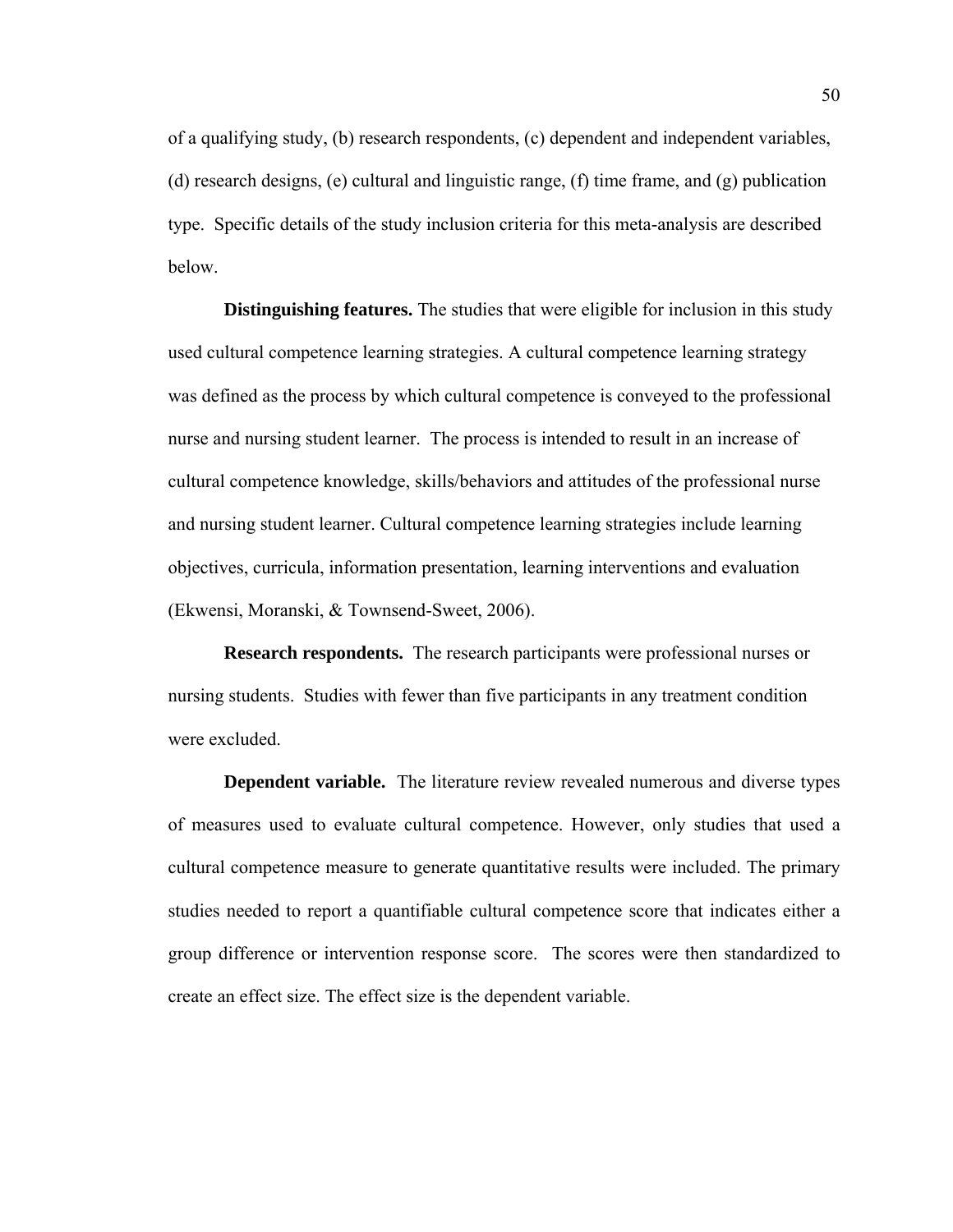**Independent variable.** Cultural competence learning strategies differ. The various types of cultural competence learning interventions were the principal independent variables of interest in this study.

*Independent moderator variables.*A literature search substantiated that there are a variety of learning strategies to increase cultural competence in professional nurses and nursing students. A specific cultural competence learning intervention may result in a different quantifiable cultural competence score under different conditions. These varied conditions are considered moderator variables. Independent moderator variables considered in this study included: characteristics of learning interventions, professional nurse and nursing student characteristics, study quality and measures of cultural competence.

*Learning intervention moderators.* These moderators included the dosage (e.g., weekly, total hours of education), setting (work, home, school, on-line) of the learning intervention and whether the cultural competence intervention was independent or part of a larger learning strategy. Examples of specific intervention include: immersion, role play, movie, etc..

*Professional nurse and nursing student moderators.* The characteristics of age, gender, ethnicity, and nursing education of the professional nurse and nursing students were considered potential moderators.

 *Study quality moderator.* Another moderator variable in meta-analysis is the quality of the research studies to be used. Meta-analysis uses primary studies as the unit of analysis to answer research questions. Therefore, the quality of data generated and interpretation of results in this study depended greatly on the quality of the research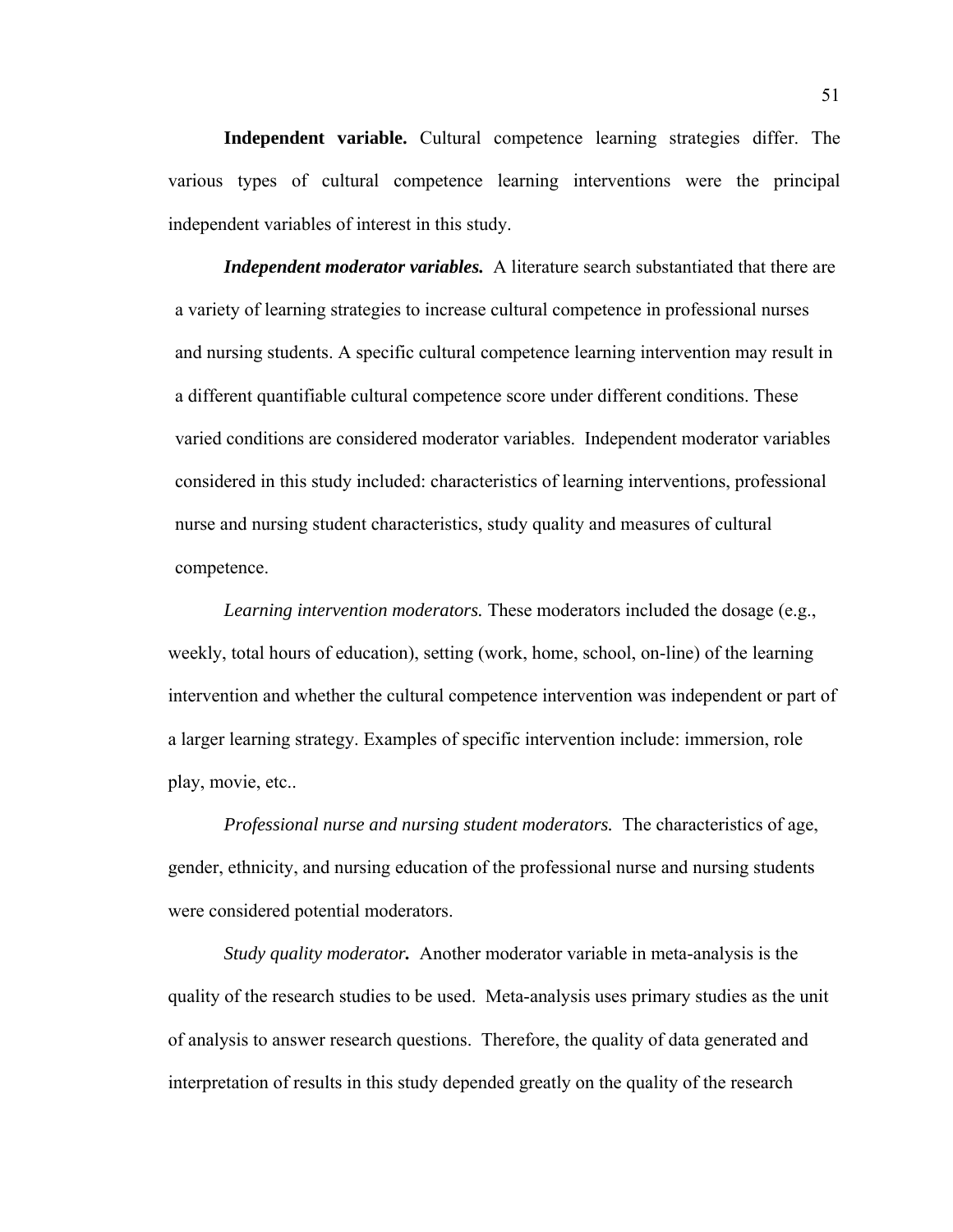conducted in each of the identified studies to be included in the meta-analysis. According to Lipsey & Wilson (2001), sound decision-making on selecting quality primary studies is essential in understanding and interpreting the influence of a study on the overall effect size. Research studies included in this analysis were evaluated for quality and rigor using a study quality rating template developed for this study provided in Appendix D. This template was developed using the Cochrane Handbook for Systematic Reviews of Interventions guidelines regarding the five major types of bias in intervention studies: selection bias, performance bias, attrition bias, detection bias, and reporting bias (Higgins & Green, 2011). This study quality rating template generated rating categories of low, moderate, and high and provided a relative evaluation of the studies' quality.

*Measures moderator.* The soundness of cultural competence measures were also essential for the quality of the data to be generated in this study. The data from the cultural competence measures used in the research studies must be valid and reliable in order to accurately interpret the meta-analysis data. Psychometric evidence for these measures was important to assure that cultural competence was being adequately measured. Therefore, metrics to evaluate cultural competence in professional nurses and nursing students was also considered a moderator variable.

**Research design.** The study designs evaluated for this meta-analysis were prepost and intervention vs. control. Any research studies that did not report quantitative results were excluded from the meta-analysis.

**Cultural and linguistic range**. Cultural competence research studies available in English were included in the meta-analysis. Research studies published in other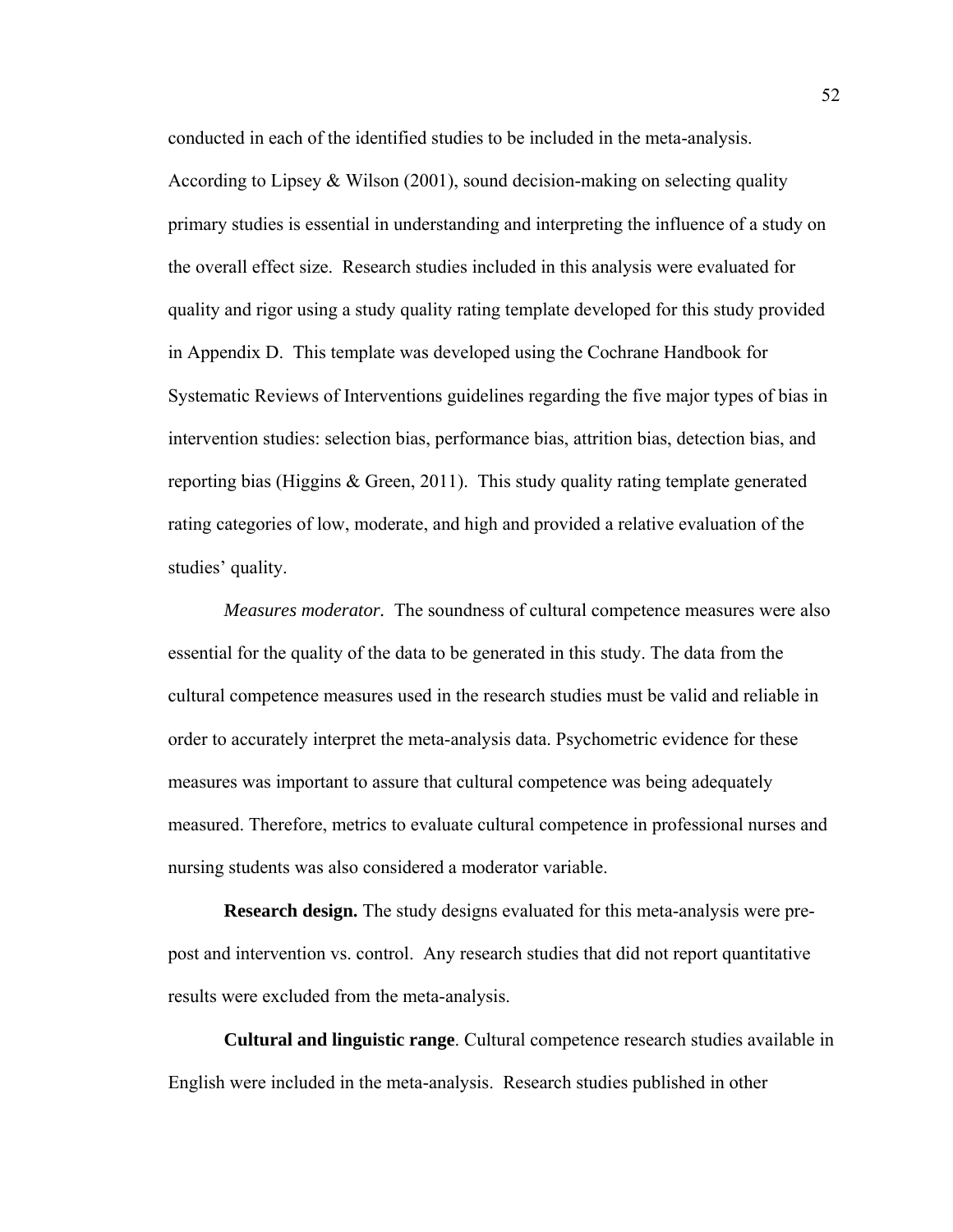languages were not included as the resources necessary to translate studies were prohibitive for this study.

**Time frame.** The concept of cultural competence was first identified in the literature in the mid to late 1980s. Therefore the specified electronic databases (CINAHL, ERIC, MEDLINE, PsychINFO, and Social Work Abstracts) were searched for all studies from January 1985 through March 2011.

**Publication type.** Only published peer-reviewed research was included in the final analyses. All applicable research studies were identified through a systematic search of online academic databases.

**Coding studies.** The researcher coded all the articles selected for inclusion in this study. For the purposes of this study, a coding template was developed to acquire statistical data in addition to study characteristics, learning strategy characteristics, and study participant variables. The coding template is provided in Appendix C.

# **Statistical Procedures**

This section describes the statistical procedures used in this meta-analysis to include the index of effect used to calculate the effect size, the statistical analysis including tests of significance, and the frame and model used for the analysis.

**Effect size statistic.** The construct of cultural competence is defined and evaluated in many ways. Consequently, different measures of cultural competence were used in the 13 research studies using various levels of measurement. Effect size makes meta-analysis possible since it standardizes results across studies (Borenstein et al., 2009). Once standardized, results can be compared across studies. Effect size is essential for meta-analysis and there are many different types of effect size measures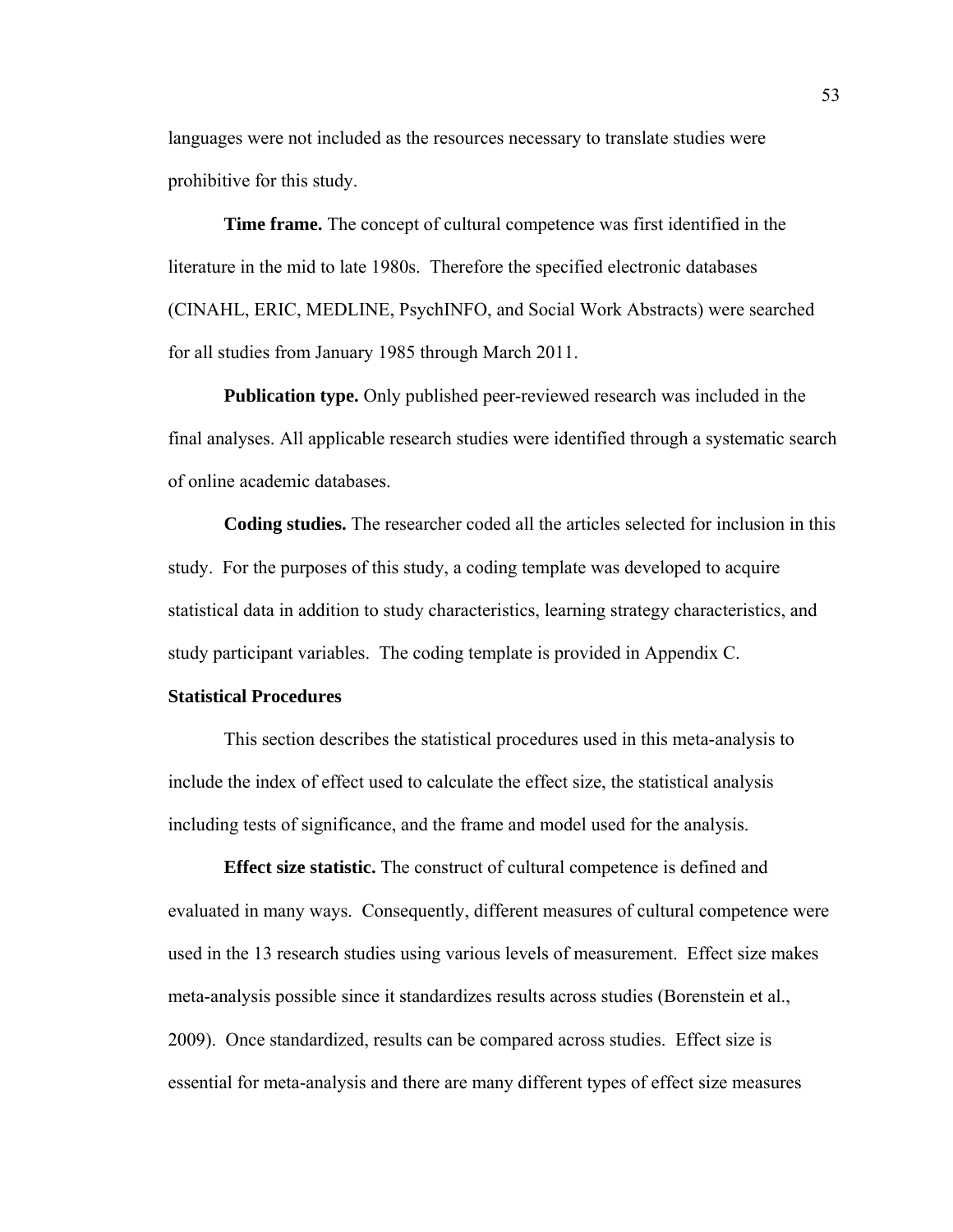(standardized mean difference, odds-ratio, risk ratio, proportion, etc.) and each is best suited for different meta-analytical research situations (Lipsey & Wilson, 2001). The decision to report odds-ratio effect size for this study was made after searching, screening and coding the research articles. There is not a universally accepted construct of cultural competence and consequently, the measures to evaluate cultural competence have been developed utilizing different factors with varied definitions. It was considered prudent then to regard research participants in the identified studies as either culturally competent or not culturally competent as a result of the learning intervention. Thus cultural competence was treated as a dichotomous variable for this meta-analysis. Consequently, odds-ratio effect size was deemed the most appropriate effect size statistic to report for this meta-analysis. Odds-ratio is one type of effect size best used with dichotomous levels of measurement. Odds-ratio effect size weights studies according to the standard error of the effect, also referred to as inverse variance weighting (Lipsey & Wilson, 2001). Cohen identifies odds-ratio effect sizes of 1.50, 2.50, and 4.30 as small, medium and large respectively (Cohen, 1988).

**Statistical analysis.** This study described the basic characteristics of the empirical studies of cultural competence learning strategies. In addition, it addressed three areas with respect to cultural competence learning interventions that are commonly explored by meta-analysis: 1) investigating the combined effect size to assess an overall treatment effect of cultural competence learning interventions, 2) understanding the variance of the overall effect size, and 3) identifying moderators that contribute to or predict the variability (Johnson, Mullen, & Salas, 1995). By utilizing the meta-analytical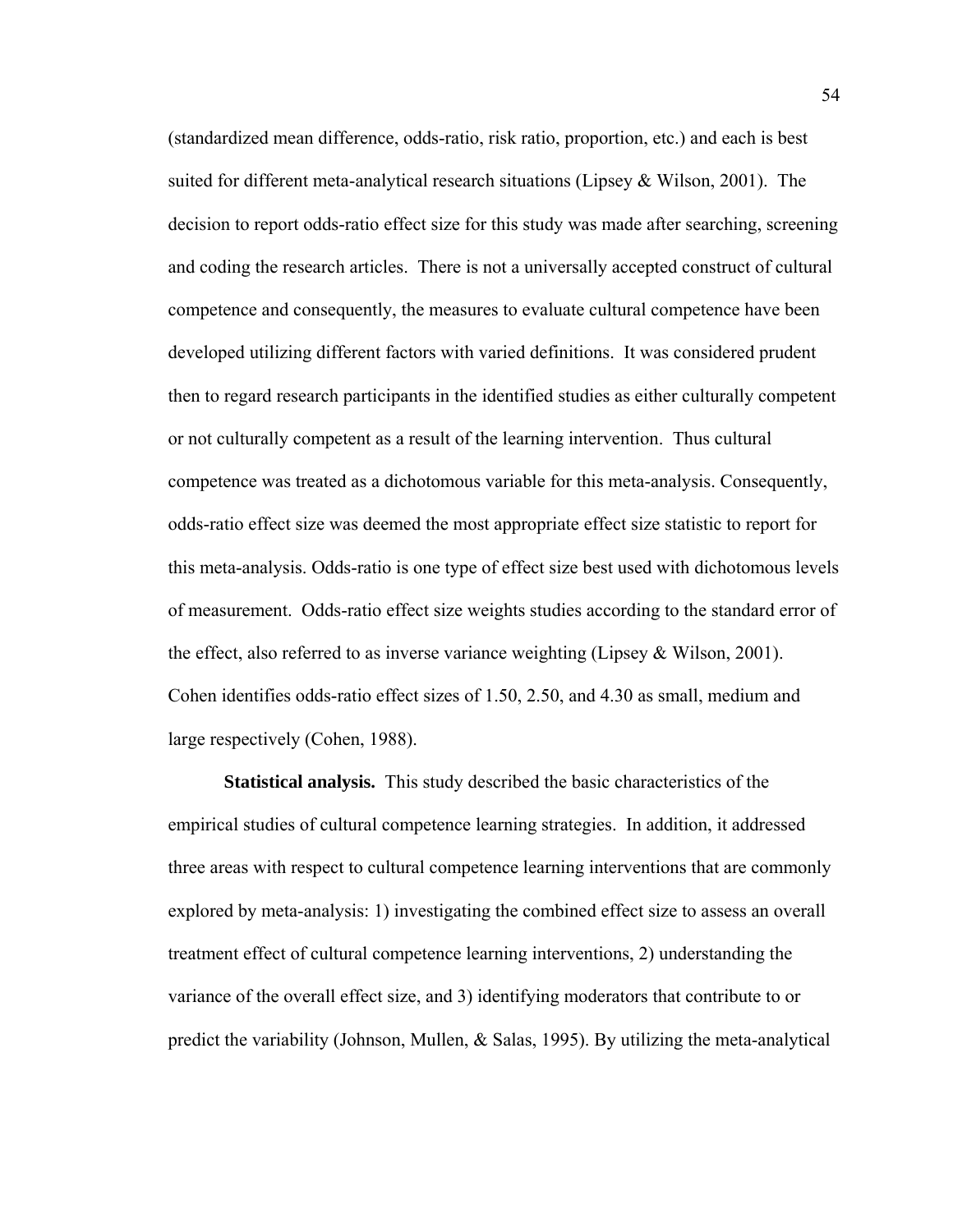approach, assessing the overall effect, analyzing the variability in effect sizes, and then investigating the moderators, this study answered the proposed research questions.

**Model for meta-analysi***s.* The decision to utilize a fixed-effect model for this study was made after searching, screening, coding and evaluating the quality of the research articles. A fixed-model effect was used for this meta-analysis to estimate the combined effect. Fixed-models are best used when making explicit comparisons of one intervention against another. This model assumes that all variables that might influence effect sizes are the same in all the studies and reflect a random error inherent in the individual studies (Borenstein et al., 2009). Given the homogeneity of the population of interest (professional nurses and nursing students) a fixed-model was deemed most appropriate. In addition, a fixed model is more balanced in assigning weights to studies and it allows for the analysis of more diverse studies and outcomes; the study characteristics will partly account for differences in the magnitude of the effect between studies (Borenstein et al., 2009). Grounded in these assumptions of the models for analysis, the fixed- model effects was used for this meta-analysis.

**Frame for analysis***.* Data analysis was conducted using the Comprehensive Meta-Analysis (CMA) 2.0 statistical software (Borenstein, Hedges, Higgins & Rothstein, 2005). The data entry was completed by a statistical assistant. This study included research that reports both significant and non-significant results.

**Publication bias.** Publication bias is considered a type of sampling bias. In metaanalysis, publication bias poses a significant problem. Many meta-analyses utilize only published literature. This can be problematic, since published literature is more likely to have positive results than research that reports non-significant results, thereby inflating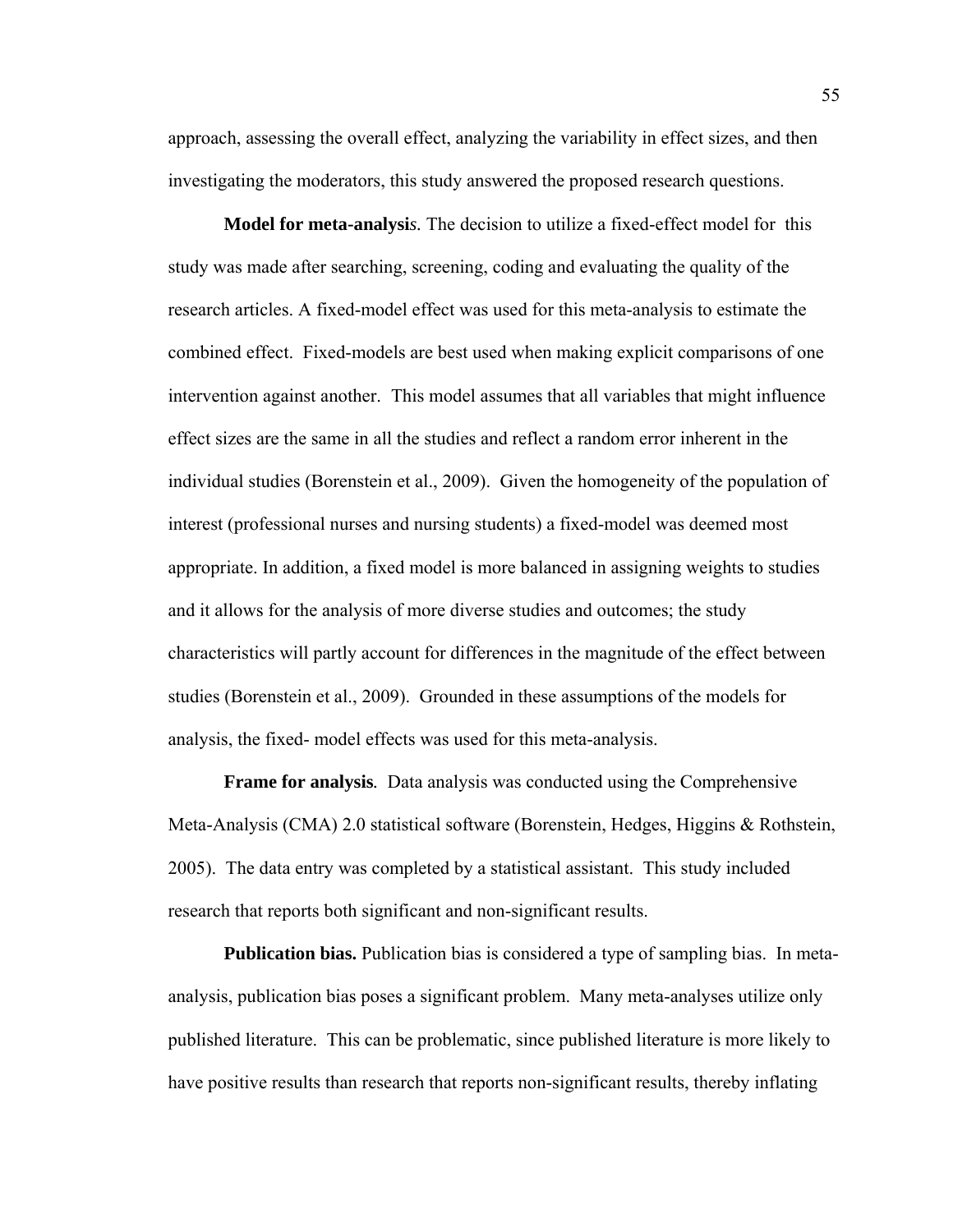the overall effect (Epstein, 2004). However, there are tests to statistically assess for publication bias.

Publication bias was evaluated using three statistical tests. 1) Orwin's Fail-safe *N*  was used to estimate the number of additional studies that might be needed to make the pvalue insignificant, 2) plotting effect size by the standard error of the studies on a funnel plot, and 3) Duval and Tweedie's Trim and Fill which identifies unbalance in the distribution of effects.

This concludes the description of the methodology used to generate data for this meta-analysis of cultural competence education. The following chapter will present the results of the search strategy, the quantitative results of the meta-analysis, moderator analysis, and exploration of the data and the assessment of publication bias.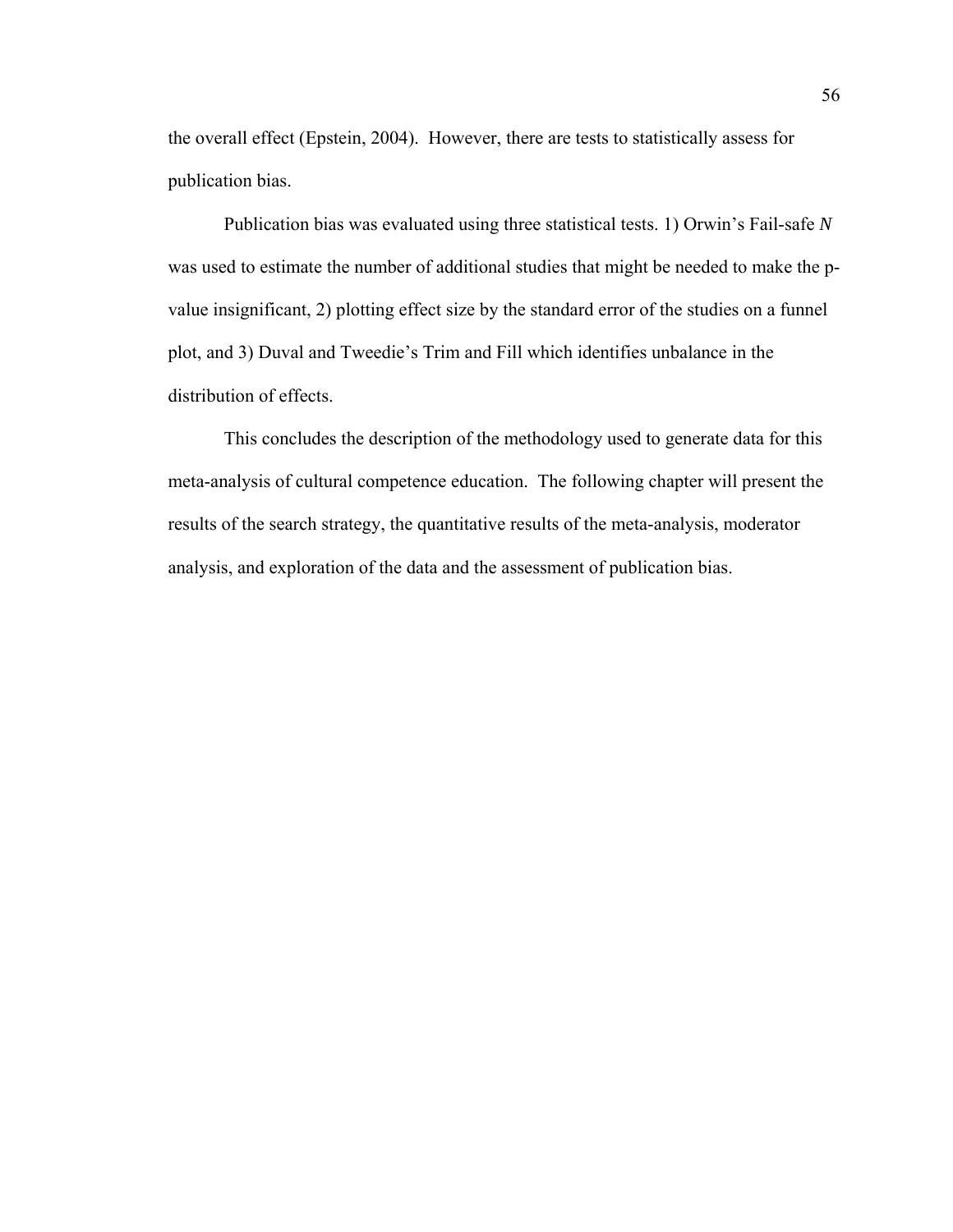#### **Chapter 4: Results**

The purpose of this meta-analysis research study was to determine the presence, direction and magnitude of any effects related to educational interventions to improve cultural competence in professional nurses and nursing students. Ultimately, it was anticipated that this meta-analysis would yield data to determine which learning intervention was most effective as well as identify any influence of moderating variables on outcomes of cultural competence learning interventions. In particular, this analysis sought to address the following specific research questions:

- 1. To what extent do cultural competence learning interventions increase cultural competence in professional nurses and nursing students?
- 2. To what extent is there variation in cultural competence learning interventions outcomes?
- 3. What moderating variables contribute to the effectiveness of cultural competence learning interventions?

The meta-analysis was conducted utilizing reported results from published research studies designed to improve cultural competence in professional nurses and nursing students. The detailed methods for this study were described in Chapter 3.

# **Literature Search and Review Process**

The initial broad search methods via electronic databases yielded 1545 potential articles on cultural competence education. The abstracts of the articles were screened and 174 studies were identified that manipulated cultural competence, included professional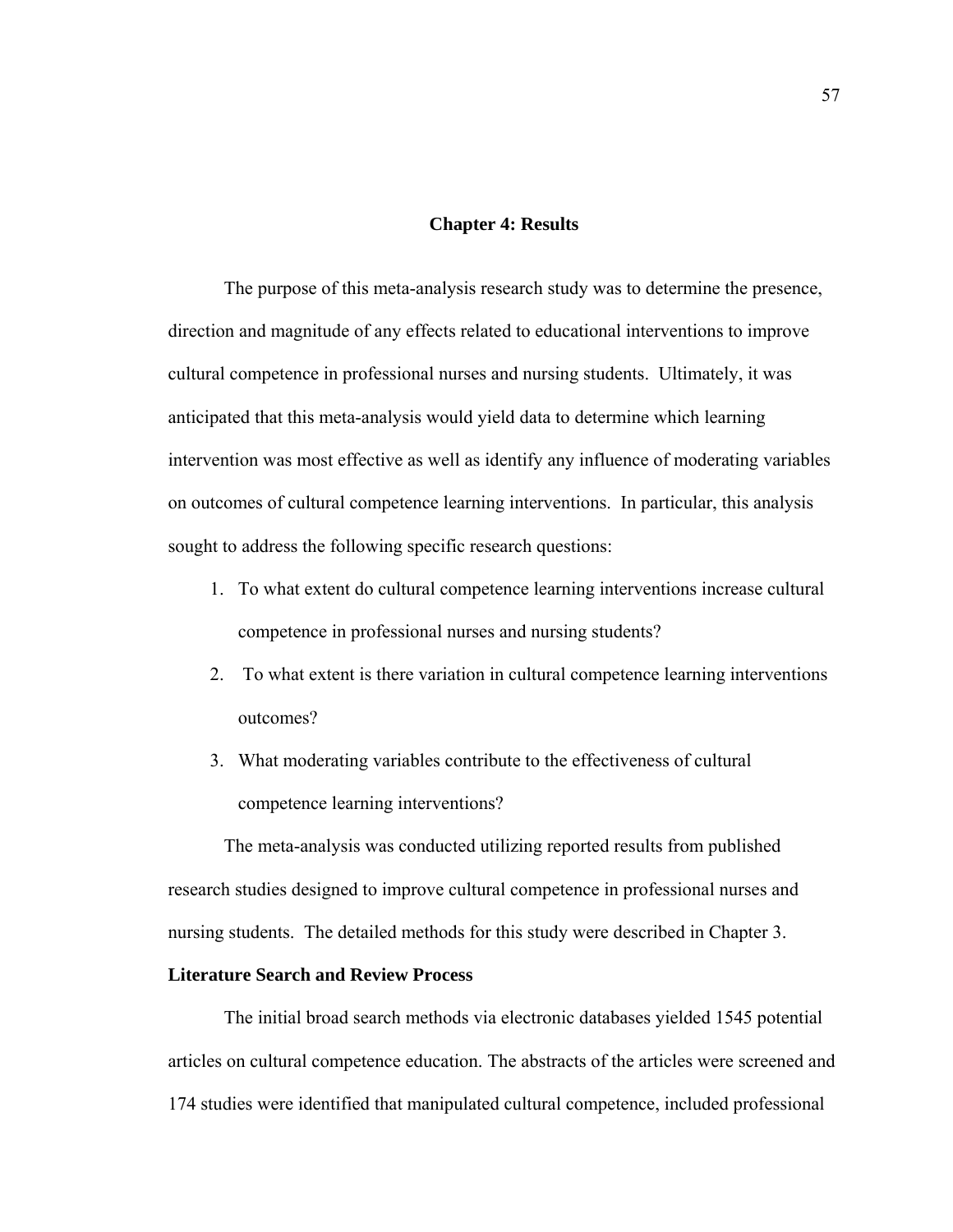nurses or nursing students and were not qualitative. Of the 174 studies, 35 articles were identified that met the additional criteria of study design, quantitative data results and adequate sample sizes. The 35 articles were then evaluated for quality. Of the 35 articles only 13 met the quality ratings of low or moderate. Subsequently, there were 23 articles rejected due to a zero quality rating. After thorough evaluation of the research studies, a total of 13 studies met all inclusion criteria and were included in this meta-analysis research study. Figure 3 summarizes the literature search and review processes.

Appendices A through D include the templates used.



*Figure 3.* Flow Chart of Literature Search and Review Process

Descriptive data of the 13 research studies included in the analyses for this research study are summarized in Table 7 and Table 8. The studies were conducted from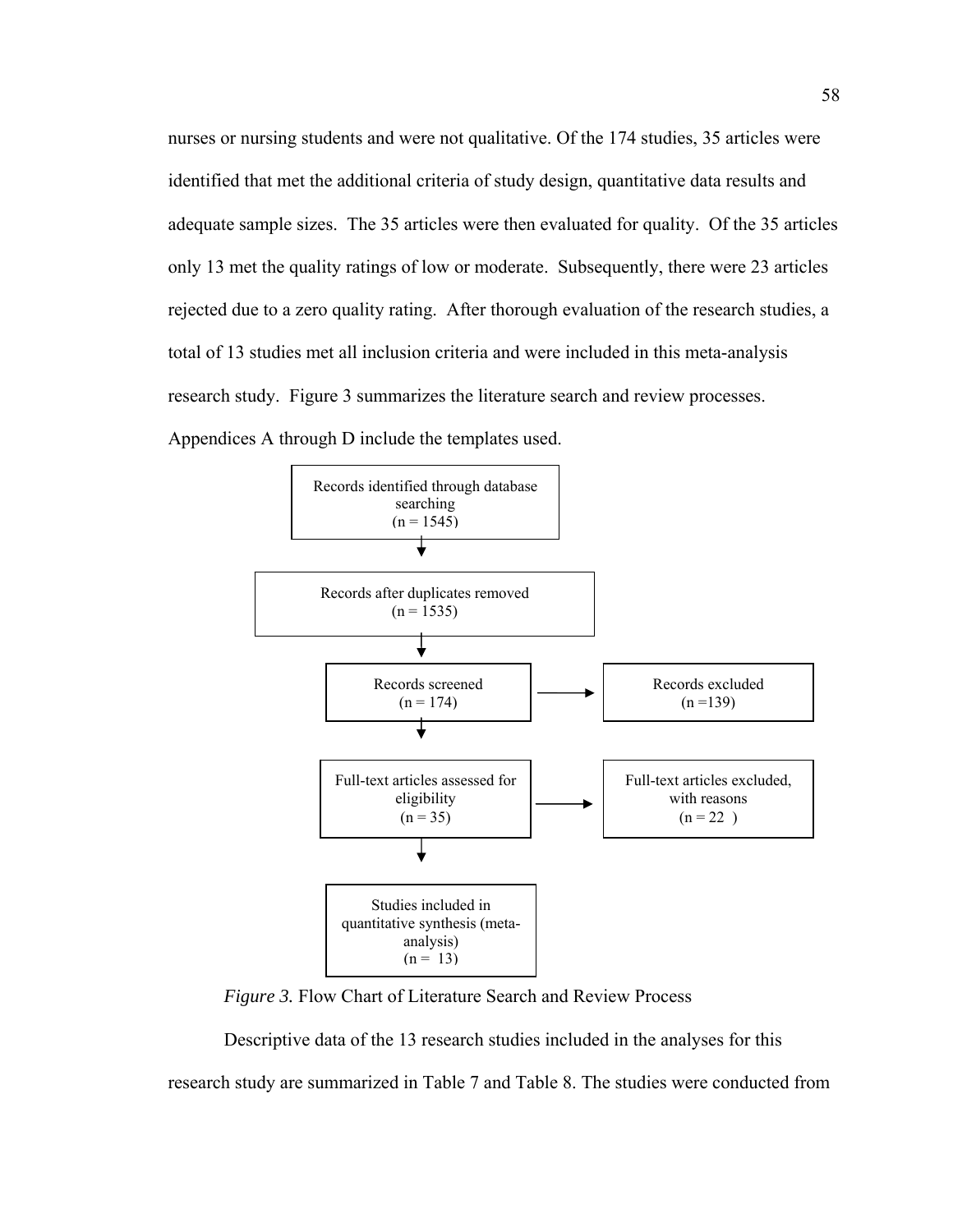1999 to 2010. Five of the studies were a pre-post research design. While four studies used pre-post design with a comparison group, Berlin, Nilsson and Törnkvist (2010) and Smith (2001) utilized pre-post design with intervention and control groups. There were two studies which implemented repeated measures (Cooper-Brathwaite, 2006; Campbell-Heider, Rejman, Austin-Ketch & Sackett, 2006) and one study used a longitudinal design (Jeffreys & Smodlaka, 1999a). The total number of participants for all studies was *N*= 923.

The education level of participants for the identified research studies included either professional nurses or students enrolled in baccalaureate, master and/or doctoral nursing programs. There was only one study (Musolino, Babtiz, Burkhalter, Thompson, Harris, Ward, & Chase-Cantarini, 2009) that did not exclusively target professional nurses or nursing students. Instead, this study was intended for healthcare students that included a group of nursing students.

The curricular content in all of the research studies incorporated either one or more of the general concepts of cultural competence. General concepts of cultural competence included cultural sensitivity, cultural awareness, cultural knowledge, cultural skills and self-efficacy. While it remained unclear if eight of the studies contained education on a specific culture, there were four studies (Amerson, 2010; Hughes & Hood, 2007; Salman, McCabe, Easter, Callahan & Fitzpatrick, 2007; Caffrey, Neander, Markle, & Stewart, 2005) which included cultural competence learning strategies focused on a specific culture. One study (Amerson, 2010) integrated a language learning intervention into the curriculum. The specific ethnic cultures considered in some of the studies were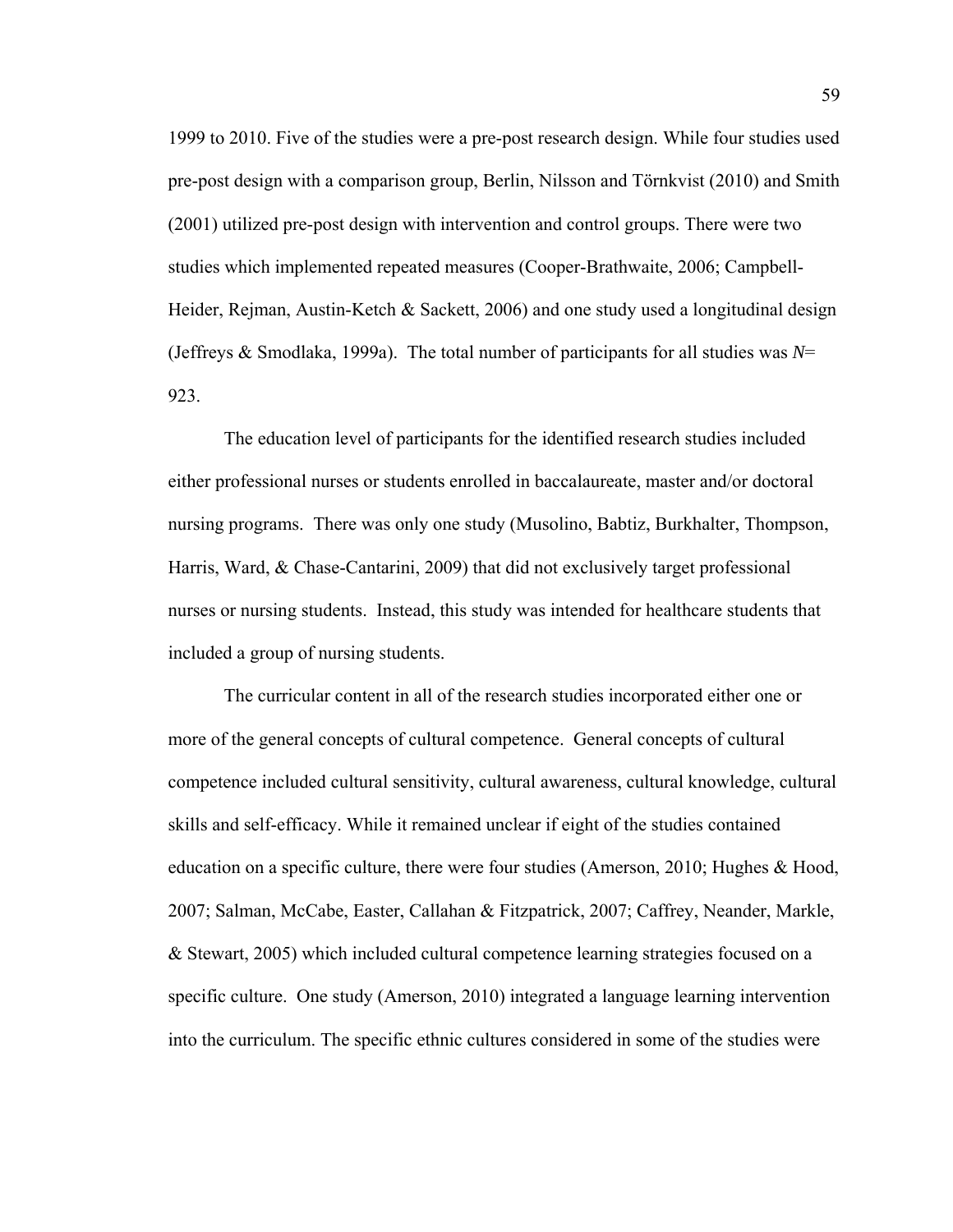African Americans, Latinos, Native Americans and Asians. In addition, elders and parental cultures were included.

The 13 studies varied in terms of contact time. Interventions for professional nurses ranged from a single 8.5-hour didactic session (Smith, 2001) to three days of didactics followed by a 4-week clinical experience (Berlin et al., 2010). Research studies conducted by Hughes and Hood (2007), Campbell-Heider et al. (2006), Caffrey et al. (2004), Hunter & Krantz (2010) and Jeffreys and Smodlaka (1999) integrated the use of interventions within the nursing students' academic curriculum. Of particular interest, there were no studies that implemented the exact same curricula or curricular methods.

**Research studies***.* Before analyzing the 13 research studies through metaanalysis, it is important to first understand the objectives, curricula, interventions, and outcomes in each study. Table 9 summarizes the measures and framework used to evaluate cultural competence in each study. The following sections are divided according to the themes of: service-learning and immersion, professional nurses, intervention-control and academic nursing curriculum.

*Service-learning and immersion.* Amerson (2010) recruited baccalaureate nursing students (N=60) enrolled in a community health nursing course to evaluate selfperceived cultural competence following the completion of service-learning projects with local and international communities. The learning strategies were based on models and frameworks developed by Jacoby (1996), O'Grady (2000), Camphina-Bacote (2002) and Jeffrey's (2000) (as cited in Amerson). Interventions included care planning, reflection, lecture and international and national service-learning experiences. These interventions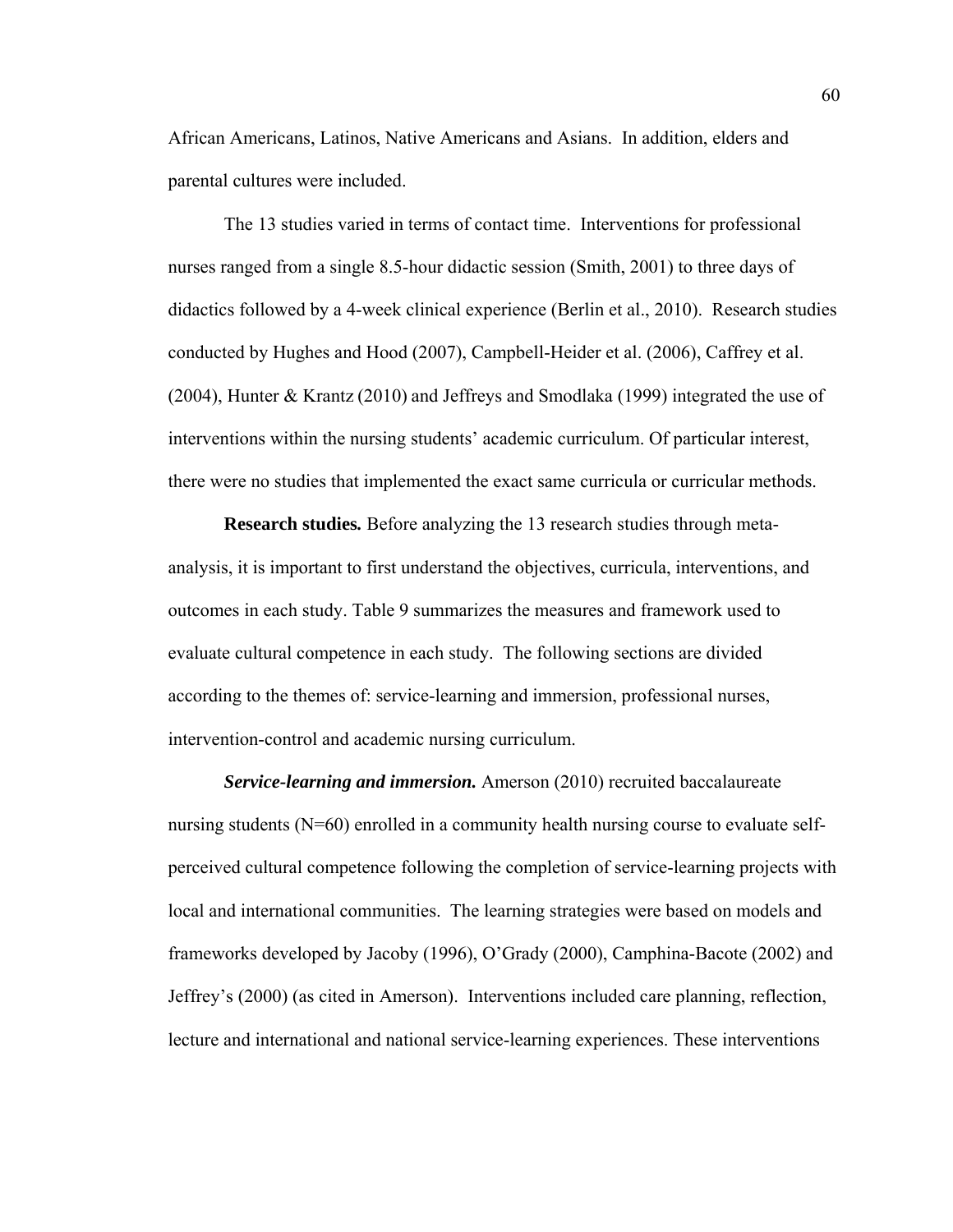were intended to help nursing students become aware of the issues faced by patients in relation to culture and healthcare and to teach culturally appropriate care.

The Transcultural Self-Efficacy Tool (TSET) (Jeffreys, 2000) was used to evaluate self-perceived cultural competence of the baccalaureate nursing students. Although the results did not demonstrate a statistically significant effect, the use of service-learning in this study did increase provider knowledge, skill, attitude, and selfefficacy in terms of cultural competence.

Nokes et al. (2005) used a pre-post design for the 14 participants enrolled in their study. These participants included baccalaureate, master's and doctoral nursing students. Like Amerson (2010), this research study used service-learning as an intervention to increase cultural competence. In addition to evaluating cultural competence, this study also evaluated critical thinking and civic engagement of participants as a result of the service-learning intervention.

Learning strategies were developed based on numerous different models. Interventions included journaling, web-based interactive programs, seminars and servicelearning. Camphina-Bacote's (2002), IAPCC-R was utilized to evaluate cultural competence of participants in a retrospective post-test designed study. However, the results of this research study showed that the post-test scores were worse than the pre-test scores indicating that that the intervention did not increase cultural competence among participants.

Caffrey et al. (2004) utilized a pre-post test comparison research design to examine the effect of integrating cultural content (ICC) in an undergraduate nursing curriculum on students' self-perceived cultural competence, and to determine whether a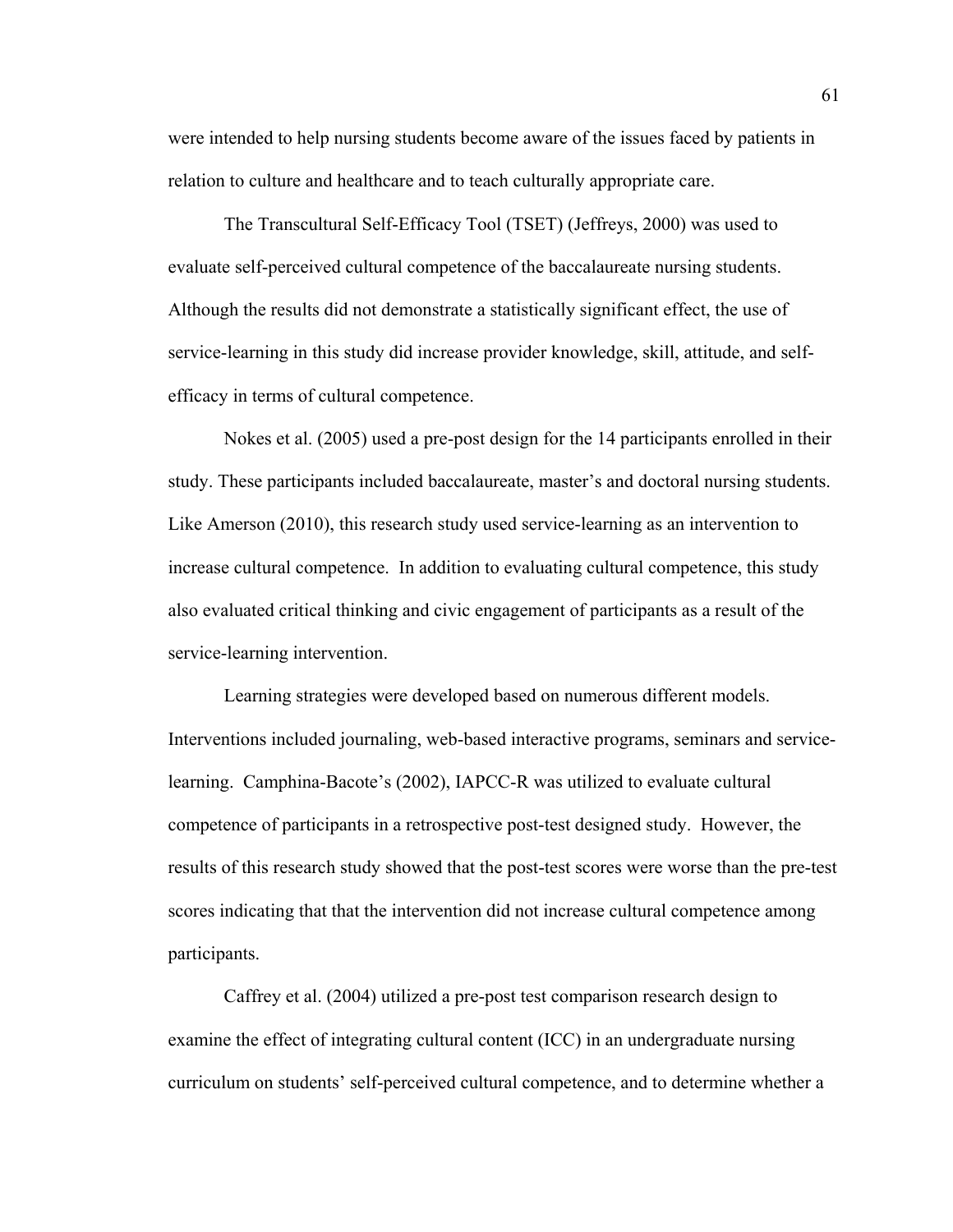5-week clinical immersion in international nursing (ICC Plus) had any additional effect on a subgroup of students' self-perceived cultural competence. The learning strategies were based on constructs of cultural competence outlined by Wells (2000) and St. Clair and McKenry (1999) (as cited in Caffrey, et al.). However, the interventions for the ICC were not clear. The Caffrey Cultural Competence in Healthcare Scale (CCCHS) was used to measure intervention outcomes. The CCCHS was developed based on the cultural competencies expected from students on completion of a baccalaureate nursing program. Cultural competence was measured through self-perceived knowledge, skill, and selfawareness of cultural competence. The 32 participants enrolled in this study showed an increase in cultural competence for the group that utilized the ICC program but there was a bigger effect demonstrated for participants who underwent ICC Plus.

*Professional nurses.*Napholz (1999) utilized a pre-post test comparison research design to ascertain if the addition of an innovative cultural sensitivity intervention into a junior-level clinical nursing course facilitated greater self-perceived cultural competency skills when compared with the traditional method of incorporating cultural diversity. Models or frameworks used for the curriculum or study were not clear. The Ethnic Competency Skills Assessment Inventory (ECSA) was used to collect the responses of 65 baccalaureate nursing students. According to Napholz (1999), the ECSA purports to measure self-perceived cultural competency skills when providing nursing care with culturally different clients. It was determined through this research study that there was an increase in skills of participants when dealing with culturally diverse clients following the addition of the innovative cultural sensitivity intervention.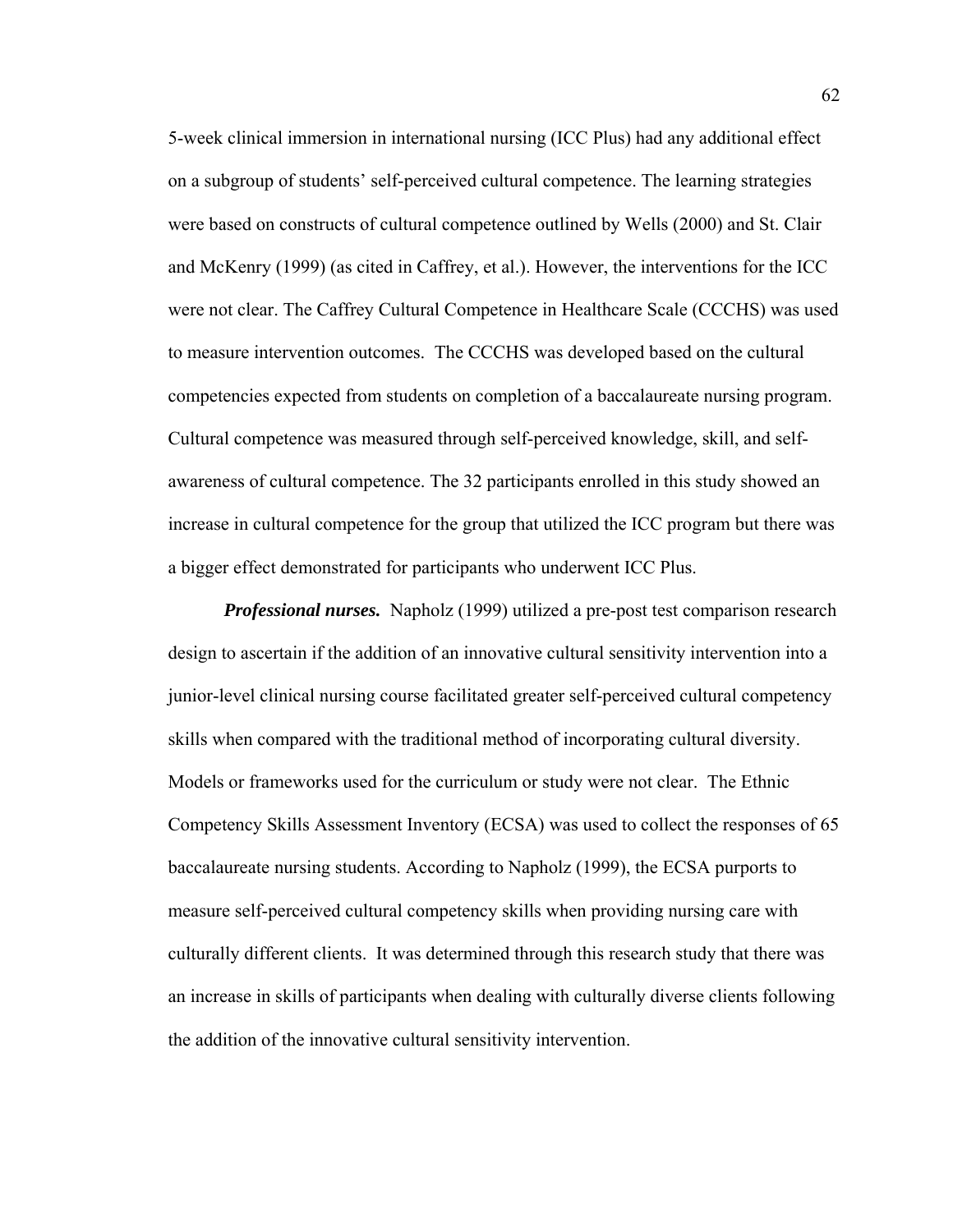Salman et al. (2007) also utilized a pre-post test research design in evaluating the impact of a Family-Centered Geriatric Care Program on professional nurses' cultural awareness and cultural competence. The learning strategies were based on multiple models of ethnogeriatrics and was well outlined; however, specific learning interventions were not discussed. In addition it was not clear which specific ethnicities were incorporated into the curriculum. A total of 199 professional nurses were evaluated using the Cultural Awareness Scale (CAS) (Rew et al.,2003) and the Inventory for Assessing the Process of Cultural Competence Among HealthCare Professionals-Revised (IAPCC-R) (Campinha-Bacote, 2002). It was determined through this research study that the ethnogeriatric training program was an effective means for preparing nurses to deliver culturally sensitive care to elders, specifically in terms of knowledge, attitudes, and skills.

Cooper-Braithwaite (2006) utilized a repeated measures research design to examine the effectiveness of an instructional course to increase public health nurses' level of cultural competence. Camphina-Bacote's (2002) model was used for both curriculum design and framework for the study. Intervention components were not clearly explained. Seventy-six public health nurses were recruited to respond to a demographic questionnaire, the Inventory for Assessing the Process of Cultural Competence- Revised (IAPCC-R), and open-ended questions to examine whether there was an improvement in their knowledge, skills, and attitudes in terms of cultural competency. In this research study, it was determined that there was an overall increase in public health nurses' level of cultural competence as a result of the educational intervention.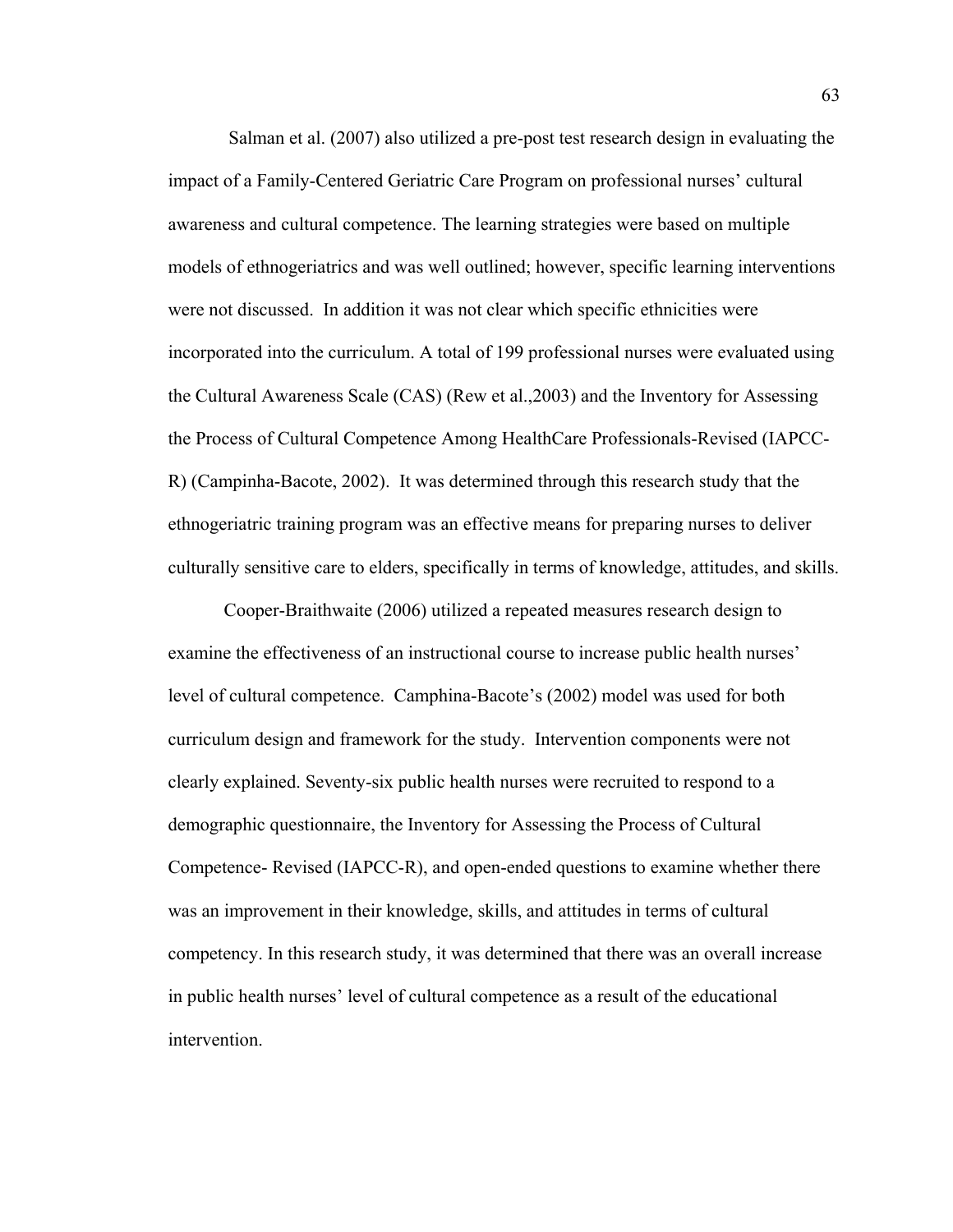*Intervention-control.* Berlin et al. (2010) implemented a randomized pre-post test design study with intervention and control groups to explore the extent to which specific education affected how nurses  $(N=51)$  rated their own cultural competence, difficulties and concerns. The curriculum was based on Camphina-Bacote's (2002) model to include cultural awareness, cultural knowledge, cultural skill, cultural encounters and cultural desire. The Clinical Cultural Competence Training Questionnaire (CCCTQ-PRE) and the Clinical Cultural Competence Training Evaluation Questionnaire (CCCTEQ-POST) were utilized for pre and post intervention evaluation. These two metrics are translated versions of IAPCC-R to Swedish with some modifications. These measures were used to evaluate the impact of clinical experience, case studies, lectures and reflective practice groups on cultural competence of professional nurses. This study was unique in that the curriculum was designed to include a clinical experience component for professional nurses. To date all studies with a clinical experience component in the cultural competence curriculum had been implemented with nursing students. The results of the research study determined that overall the intervention group had significant increases in provider knowledge, skills, attitudes, and desire in terms of cultural competence as compared to the control group.

Smith (2001) used a treatment-control group and a repeated measures research design to examine whether professional nurses who participated in a culture school had improved levels of cultural competence to a greater extent than professional nurses who attended nursing informatics classes. A total of 48 participants were exposed to the intervention program while 46 participants were exposed to informatics classes. The findings showed that there was an increase in knowledge, confidence of knowledge, and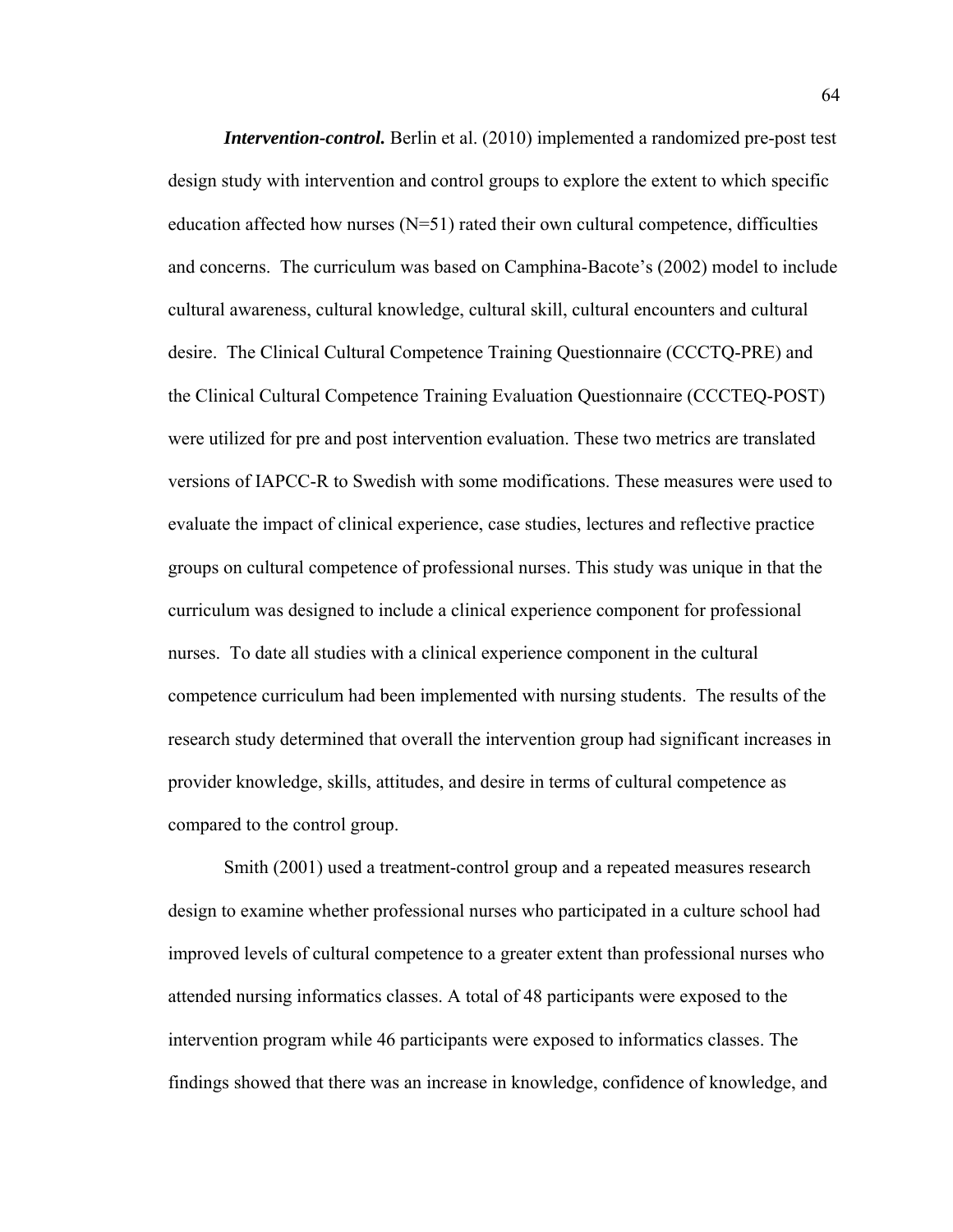confidence of skill in cultural competency for participants who were exposed to the cultural school compared to nurses exposed to informatics classes.

*Academic nursing curriculum.* Hunter and Krantz (2010) developed a graduate course on cultural diversity, based in constructivist theory and structured on the Process of Cultural Competence in the Delivery of Healthcare Services model (p. 1). The course was presented in classroom and online. The study used a quasi-experimental, pretestposttest control group (N=76) design using the IAPCC-R for evaluation of cultural competence. Interventions included a student developed cultural assessment tool, autobiography and client interviews. The researchers reported significant findings (*p* < 0.001) in cultural competence scores for all learners with both classroom and online formats.

Musolino et al. (2009) used a pre-post test research design to analyze the learning outcomes of the Cultural Competency and Mutual Respect in Healthcare Program (CCMR). The framework for the curriculum was based on Camphina-Bacote's (2002) cultural competence model. The curriculum design consisted of relationships and crosscultural conflicts, disparity of care, solutions to cultural clashes and cross-cultural communication. Interventions included video case studies, lecture, and cross-cultural vignettes. This study did not exclusively target nursing students. Participants included healthcare students (nursing, pharmacy, medicine, occupational therapy, physical therapy) at various levels of academic healthcare education. A total of 94 baccalaureate nursing students were initially recruited for the intervention with a greater than 50% attrition rate. The CCMR intervention of four 2-hour sessions was delivered to nursing students over two semesters, while the other healthcare students received the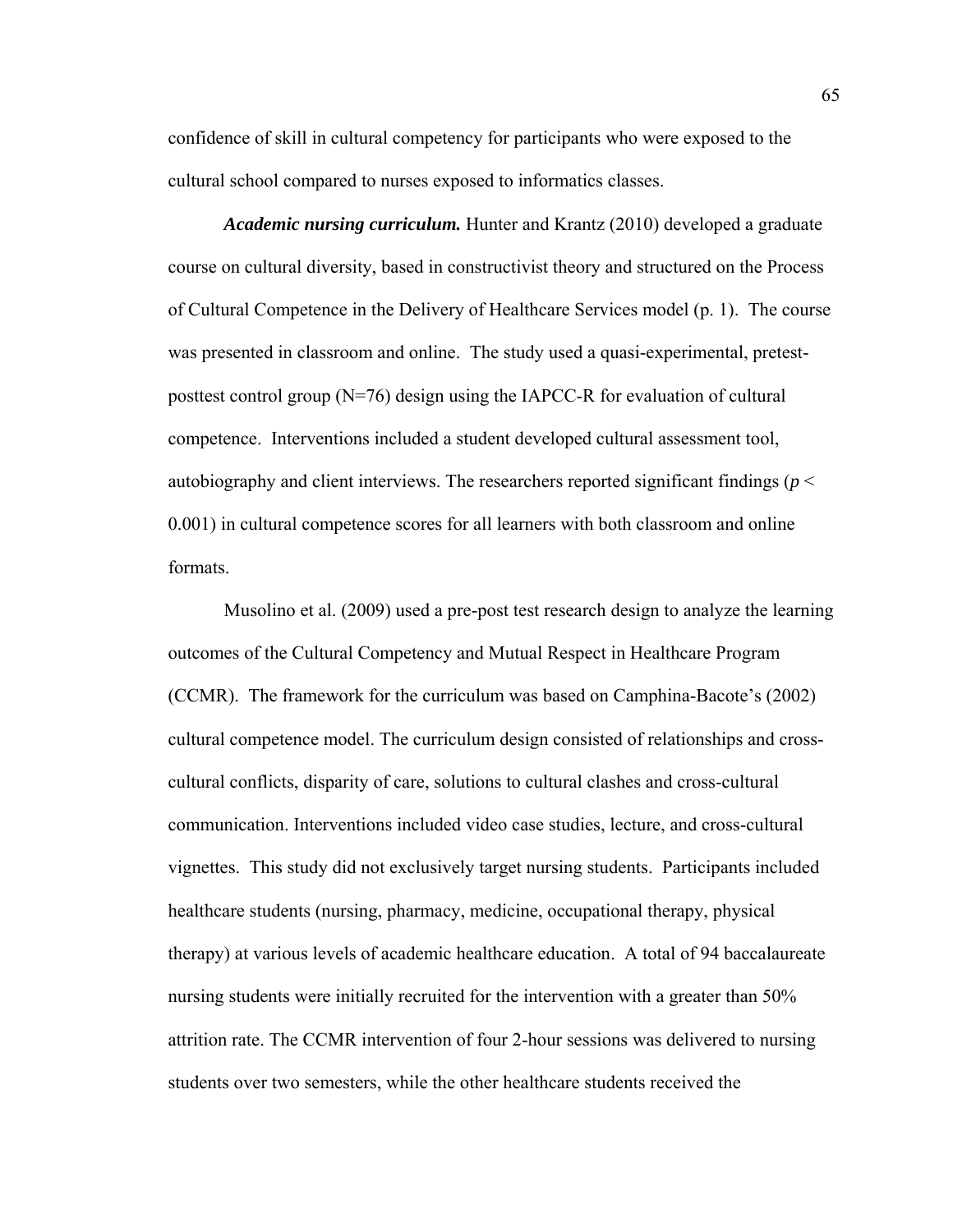interventions within one semester. It was determined through this research study that the nursing students' cultural competence got worse as a result of participation in the learning intervention.

Hughes and Hood (2007) recruited 218 junior level baccalaureate nursing students to assess the impact of a transcultural nursing curriculum on their attitudes and behavioral changes. The curriculum incorporated many theoretical frameworks and models. However, the study framework was not clear. Interventions included role-play, servicelearning, lecture, case studies, care planning, and poster presentations. The Cross-Cultural Evaluation Tool by Freeman (as cited in Hughes & Hood) was utilized to evaluate changes in behaviors and attitudes of nursing students. This measure determined how well the students make culturally sensitive choices (Hughes & Hood, 2007). Through this pre-post test designed study, it was determined that there was an increase in the cross-cultural interaction score of nursing students after undergoing the program. Thus, this implies that nursing students become more culturally competent after completing the program.

 Campbell-Heider et al. (2006) executed a repeated measures design to evaluate the effects of a curriculum specifically designed to educate nurse practitioner students (N=11) to be clinically and culturally competent. Multiple frameworks and models were used for curriculum development. Interventions were presented in general concepts to include immersion, lecture, cultural rounds and seminars. Three separate measures (Cross-Cultural World-Mindedness, Xenophilia Scale and a culture quiz) were used to evaluate students' cultural skills and attitudes. According to the researchers, the results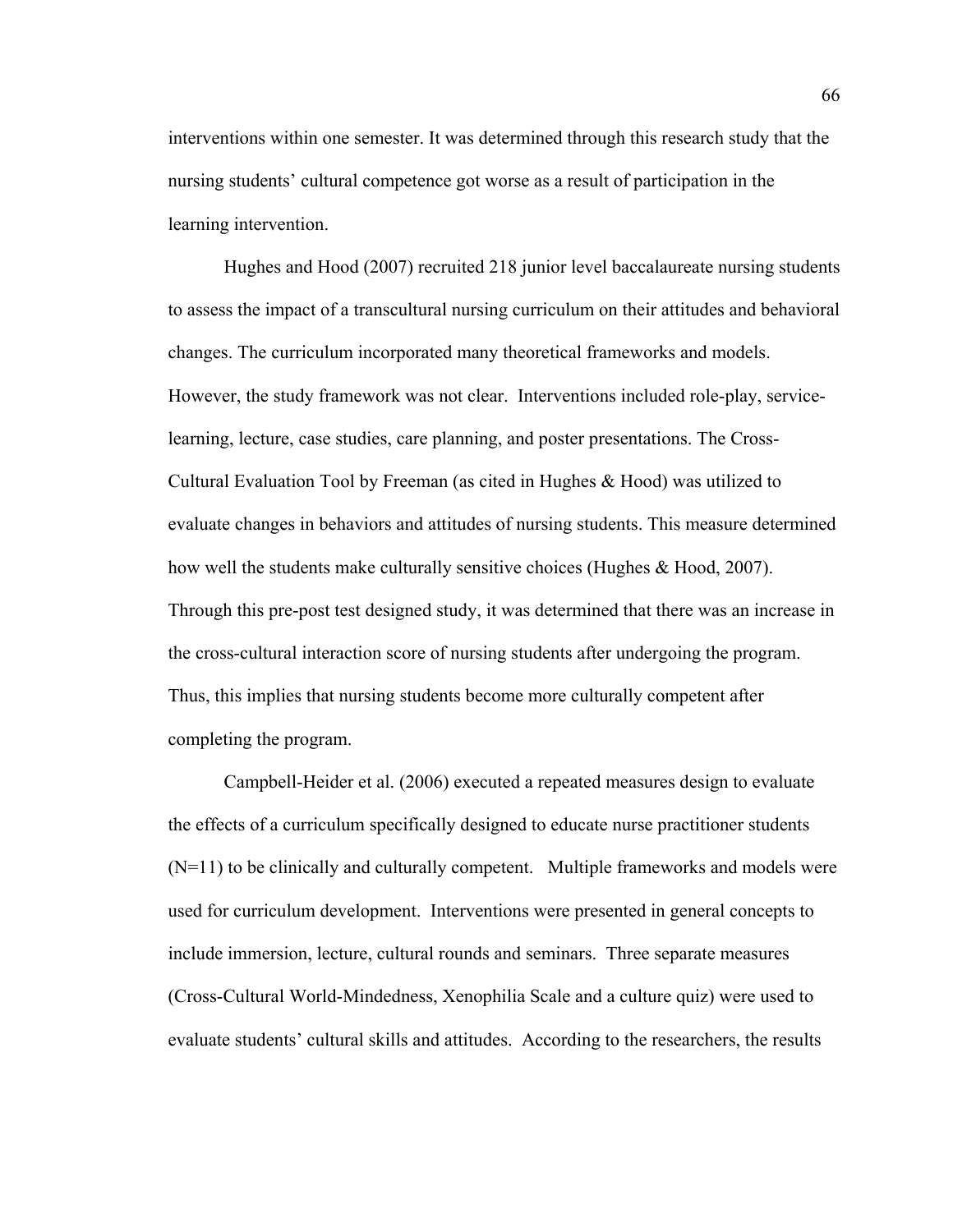of the measures showed that there was an increase in knowledge but not in tolerance or open-mindedness of nurse practitioner students in terms of cultural competency.

 The purpose of Jeffreys and Smodlaka' study (1999a) was to evaluate the confidence of nursing students  $(N=51)$  for performing transcultural nursing skills with culturally diverse clients and to evaluate changes in perceptions following a two-year educational experience that integrated cultural aspects of care. Jeffreys and Smodlaka utilized Bandura's model of self-efficacy and their own model of cultural competence as both study and curriculum framework. A descriptive longitudinal study was conducted using the Transcultural Self–Efficacy Tool (TSET) to evaluate students. The results showed that there was an overall increase in scores of participants for the three subscales of cognitive, practical, and affective cultural competence after completing the program.

**Quality of the studies.** The 13 studies included in this analysis were evaluated for quality using the study quality rating template (Appendix D). Study quality was identified as a potential moderator variable for this study. This template was developed by the researcher using the Cochrane guidelines regarding the five types of bias in intervention studies: attrition bias, reporting bias, selection bias, performance bias and detection bias (Higgins & Green, 2011). The quality rating template provided rating categories of low, moderate, and high based on a continuous rating of 0-20. Coding of this variable was based on the total points awarded to the study; high quality  $= 12{\text -}20$ points, moderate quality = 7-11 points, or low quality < 7 points. All 13 studies were rated as either low or moderate quality. There were no high quality studies utilized in this meta-analysis.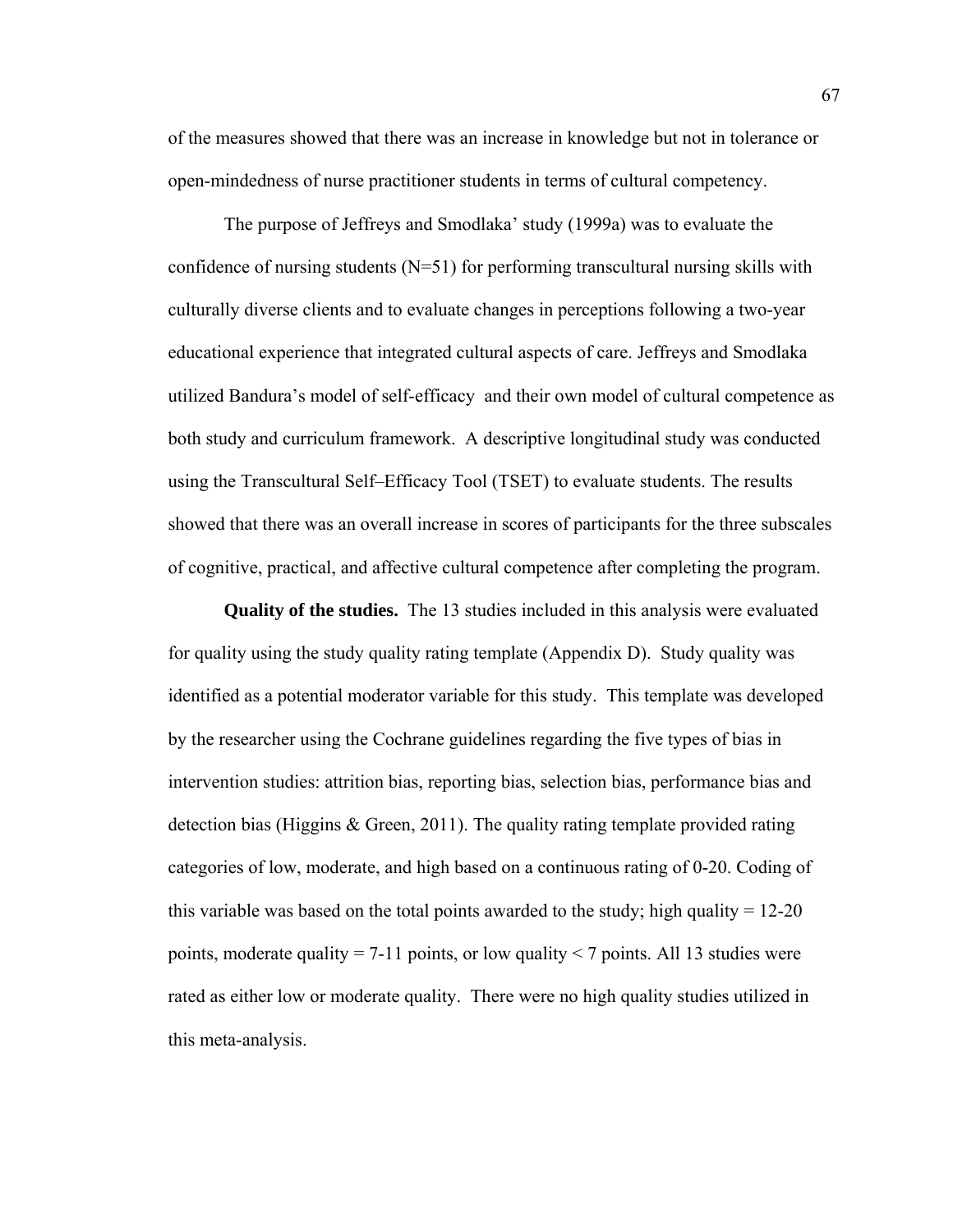Overall attrition rates were adequate for participants in 12 studies which was less than or equal to 30%, while the study by Musolino et al. (2009) was the only study with a greater than 50% attrition rate. Adequate reporting of the data from the studies was also a concern. All studies provided data to calculate effect size but only four of the studies provided data for all the assessed variables in the study.

In addition, selection bias was a concern with nine studies. Berlin et al. (2010), Smith (2001), Cooper-Braithwaite (2006) evaluated the group assignments for preintervention equivalence and reported more than three significant indicators of sample demographics. The remaining studies either did not test for or have equivalent groups or reported inadequate sample demographics.

 Performance bias was assessed utilizing three criteria, evaluating the studies for blinding of the participants, researchers, coders and fidelity to both standardized delivery of educational intervention and adherence to educational intervention. All 13 studies demonstrated performance bias based on all three criteria. Finally, the 13 studies demonstrated detection bias in terms of outcome measurement. Measurement outcomes in all 13 studies were self-report without any independent observer or evaluation.

**Measures in the included studies.** Outcome measures varied considerably among the studies and all metrics were self-report format. Table 9 summarizes the measures and frameworks of the studies and curricula. Eight of the studies used measures that have frequently reported psychometric data in the literature (Amerson, 2010; Copper-Braithwaite, 2006; Hunter & Krantz, 2010; Jeffreys & Smodlaka, 1999; Musolino et al., 2009; Nokes et al., 2009; Salman et al., 2007; Smith, 2001;). Two studies used Transcultural Self-Efficacy Tool (TSET) (Amerson, 2010; Jeffreys &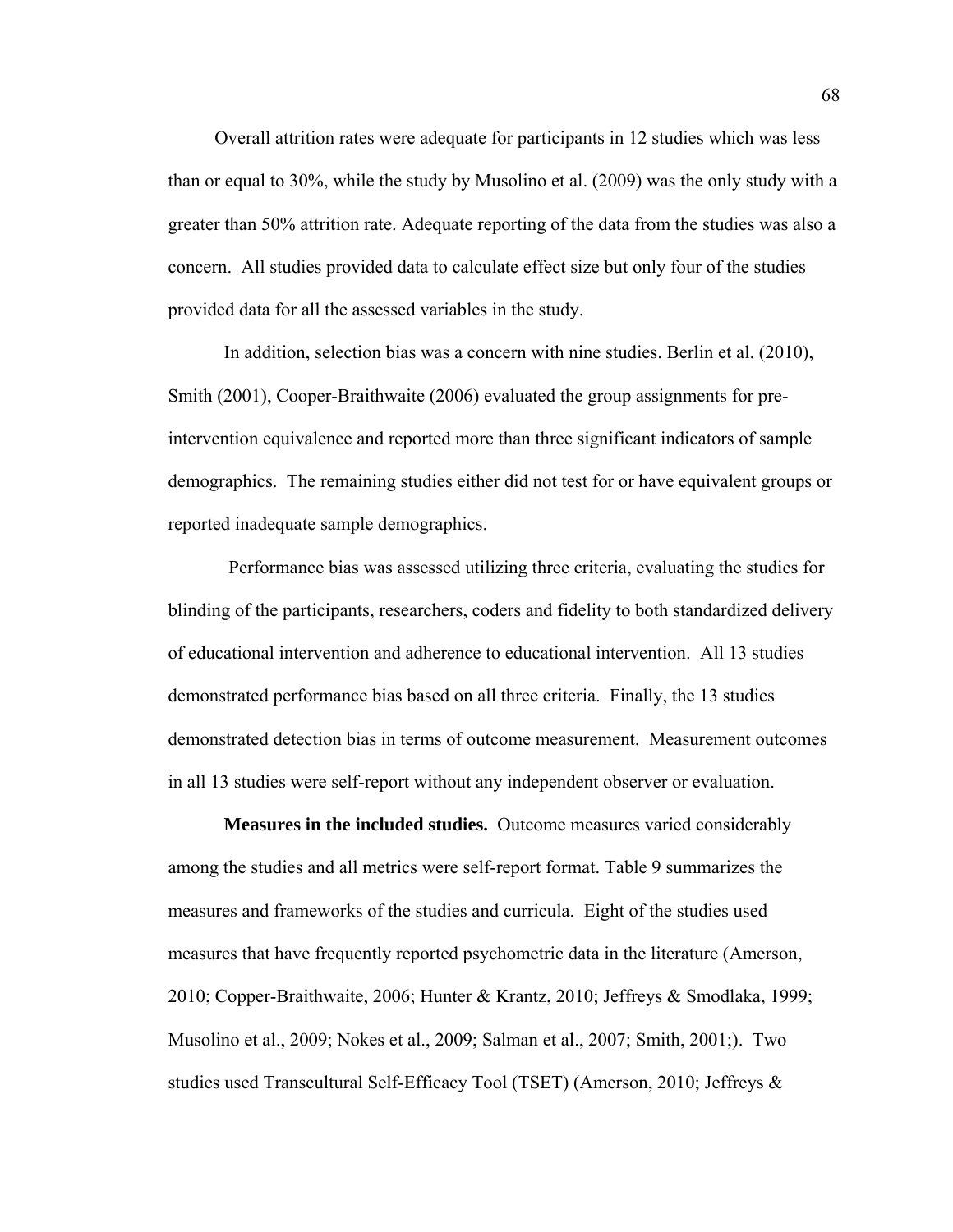Smodlaka, 1999) and five studies utilized Inventory for the Process of Cultural Competence-Revised (IAPCC-R) (Cooper-Braithwaite, 2006; Hunter & Krantz, 2010; Musolino et al., 2009; Nokes et al., 2005; Salman et al., 2007). The seven studies that utilized TSET and IAPCC-R also reported psychometric data generated by their studies. The remaining studies all used different measures to evaluate cultural competence with varying reports of psychometrics of the measures.

 Salman et al. (2007) and Campbell-Heider et al. (2004) used more than one measure to evaluate cultural competence. For example, Campbell-Heider utilized three measures within the study to evaluate cultural competence. Of the three measures, the "cultural quiz" reported no psychometric data. While psychometric data were reported for the XS and CCWM measures, it was not clear if the data were for the current research or was previously identified in the literature. In addition, Campbell-Heider et al. (2004) noted that perhaps the measures used were not appropriate for measuring cultural competence.

Measures used by Berlin et al. (2010) were developed based on the IAPCC-R and translated into Swedish, while Napholz (1999) and Hughes and Hood (2007) used measures not routinely used in healthcare research with minimal psychometrics available. Napholz did not report psychometric data for the measure used within the study but did provide psychometrics for previous studies.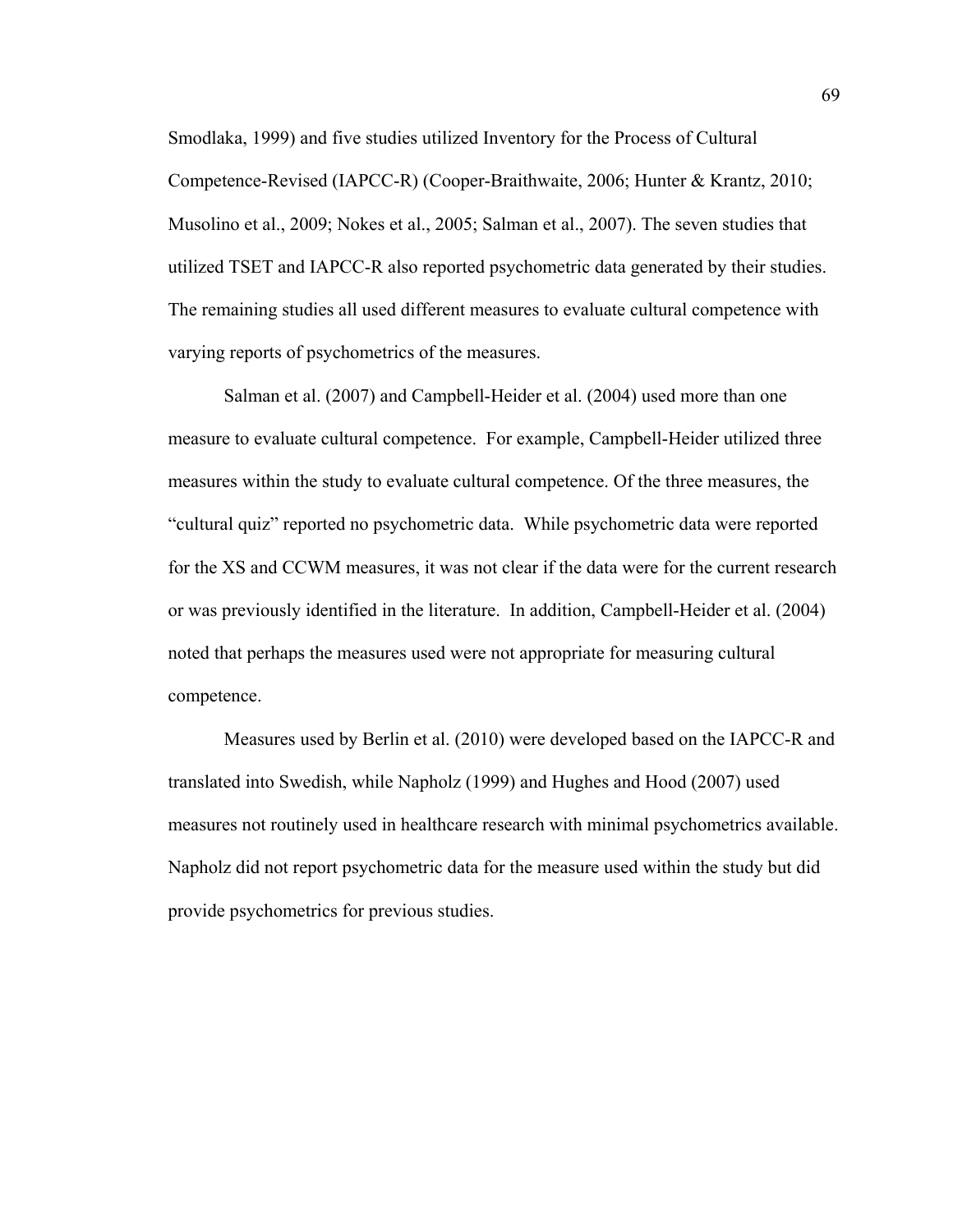#### Table 7

| <b>Author/Year</b>           | <b>Study Design</b>                | <b>Training</b><br>Level | Curricular<br><b>Content</b> | <b>Specific</b><br><b>Culture</b>                                           | <b>Contact Time</b>                                                  | <b>Specific Curricular</b><br><b>Interventions</b>                                                |
|------------------------------|------------------------------------|--------------------------|------------------------------|-----------------------------------------------------------------------------|----------------------------------------------------------------------|---------------------------------------------------------------------------------------------------|
| Amerson, 2010                | Pre-Post;<br>Comparison            | <b>B-NS</b>              | GC, SC, L                    | Latino                                                                      | Semester long<br>community health<br>course & 1-week in<br>Guatemala | Care planning, reflection,<br>international & national<br>service-learning experience,<br>lecture |
| Berlin et al., 2010          | Pre-Post;<br>Treatment-<br>Control | PN                       | GC                           | unclear                                                                     | 3 days & 4 weeks of<br>clinical experience                           | Clinical experience, case<br>studies, lectures, reflective<br>practice groups                     |
| Hunter & Krantz, 2010        | Pre-Post                           | M, NP                    | GC                           | no                                                                          | Semester long course<br>on cultural<br>competence                    | Interview clients, develop<br>own assessment tool, write<br>own autobiography                     |
| Musolino et al., 2009        | Pre-Post                           | $B-NS, O$                | GC                           | unclear                                                                     | $4 - 2$ hour modules<br>over 2 academic<br>semesters                 | Video case studies, lecture,<br>cross-cultural vignettes                                          |
| Hughes & Hood, 2007          | Pre-Post                           | <b>B-NS</b>              | GC, SC                       | African<br>American,<br>Latino,<br>Native<br>American,<br>Asian-<br>Pacific | Integrated throughout<br>baccalaureate<br>curriculum                 | Role-play, service-learning,<br>lecture, case studies, care<br>planning, poster presentations     |
| Salman et al., 2007          | Pre-Post                           | PN                       | GC, SC                       | Elders                                                                      | Unclear:<br>(1-cultural workshop<br>5-ethnogeriatric<br>sessions)    | Not discussed                                                                                     |
| Campbell-Heider et al., 2006 | Repeated<br>Measures               | <b>NP</b>                | GC                           | unclear                                                                     | Integrated in<br>academic curriculum                                 | Immersion, lecture, cultural<br>rounds, seminars                                                  |

 *Description of 13 Studies Evaluating Interventions to Improve Cultural Competence in Professional Nurses and Nursing Students* 

.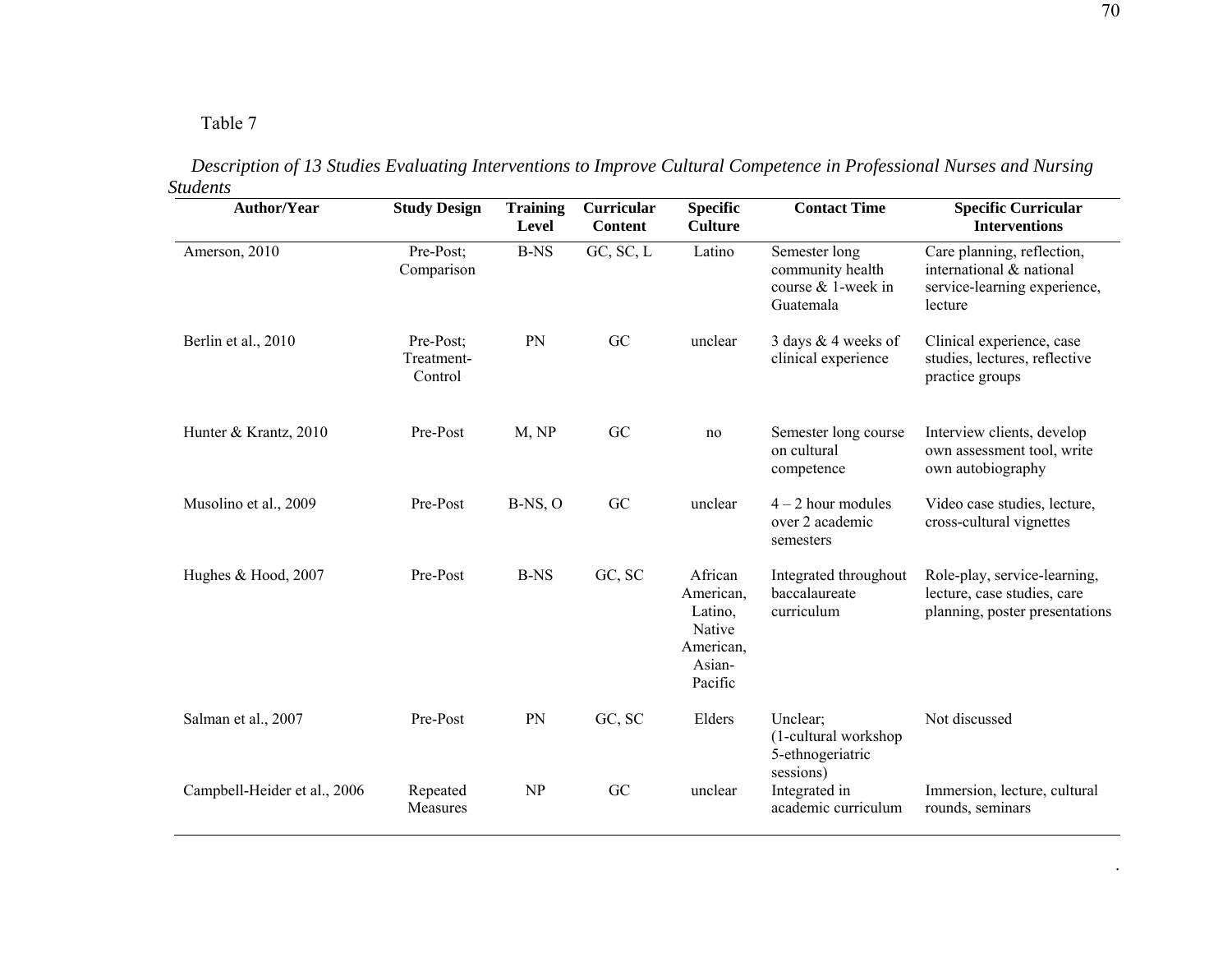| Cooper-Braithwaite, 2006   | Repeated<br><b>Measures</b>        | PN            | GC | unclear  | 5 consecutive 2-hours<br>sessions one week<br>apart followed a<br>month later by a<br>single one hour<br>session. | Games, simulation, role-play,<br>lecture, discussion, reflection,<br>care planning,                                                                          |
|----------------------------|------------------------------------|---------------|----|----------|-------------------------------------------------------------------------------------------------------------------|--------------------------------------------------------------------------------------------------------------------------------------------------------------|
| Nokes et al., 2005         | Pre-Post                           | B-NS,<br>M, D | GC | unclear  | $1 - 6$ -hour classroom<br>intro seminar, 7-hour<br>internet interactive<br>program, 2-hour<br>summary seminar    | Journaling, web-based,<br>seminar, national service-<br>learning                                                                                             |
| Caffrey et al., 2005       | Pre-Post,<br>Comparison            | <b>B-NS</b>   | GC | Hispanic | Integrated in<br>baccalaureate<br>curriculum & 5-week<br>immersion                                                | Case studies, immersion                                                                                                                                      |
| Smith, 2001                | Pre-Post;<br>Treatment-<br>Control | PN            | GC | unclear  | $1 - 8.5$ hour session                                                                                            | Not discussed                                                                                                                                                |
| Napholz, 1999              | Pre-Post,<br>Comparison            | <b>B-NS</b>   | GC | unclear  | Semester long<br>nursing course;<br>$2 - 3$ hour sessions<br>clinical sessions                                    | Care planning, cultural self-<br>assessment, lecture, weekly<br>anecdotal records                                                                            |
| Jeffreys & Smodlaka, 1999a | Longitudinal                       | A-NS          | GC | unclear  | Integrated throughout<br>associate degree<br>nursing curriculum                                                   | Reading assignments,<br>discussions, test questions,<br>care planning, written<br>assignments, clinical<br>evaluations, clinical<br>experiences, conferences |

 *Note: A-NS= associate nursing students, B-NS = baccalaureate nursing student, PN=professional nurses, NP=nurse practitioner student, =master's student, D=doctoral student, O=allied health students; GC=general concepts, SC=specific culture, L=language* 

.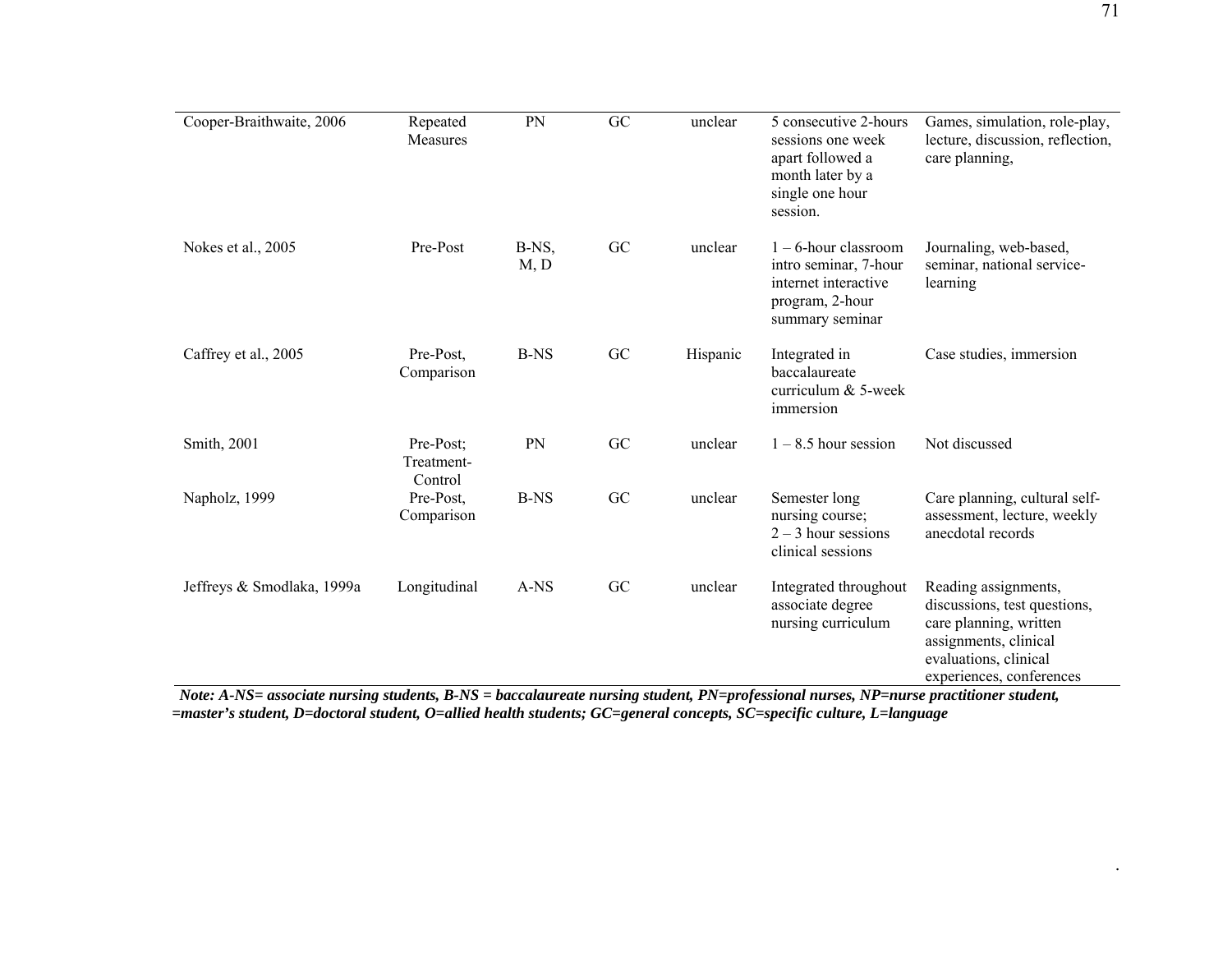## Table 8

| 1999-2010<br><b>Dates</b>                    | <b>Number</b>           | <b>Studies</b>                                                                                                                                             |
|----------------------------------------------|-------------------------|------------------------------------------------------------------------------------------------------------------------------------------------------------|
| <b>Setting</b>                               |                         |                                                                                                                                                            |
| US                                           | 10                      | Amerson; Caffrey et al.; Campbell-Heider et al.; Hughes<br>& Hood; Hunter & Krantz; Jeffreys & Smodlaka;<br>Musolino et al.; Napholz; Salman et al.; Smith |
| Non-US                                       | $\overline{2}$          | Berlin et al.; Cooper-Braithwaite                                                                                                                          |
| Not reported<br><b>Learners</b>              | 1                       | Nokes et al.                                                                                                                                               |
| Professional Nurses                          | $\overline{4}$          | Berlin et al.; Cooper-Braithwaite; Smith;<br>Salman et al.,                                                                                                |
| Nursing Students:                            |                         |                                                                                                                                                            |
| Associate degree                             | 1                       | Jeffreys & Smodlaka                                                                                                                                        |
| Baccalaureate degree                         | 6                       | Amerson; Caffrey et al.; Hughes & Hood; Musolino et<br>al.; Napholz; Nokes et al.,                                                                         |
| Master's                                     | 3                       | Nokes et al., Campbell-Heider et al.; Hunter & Krantz;                                                                                                     |
| Doctoral                                     | 1                       | Nokes et al.                                                                                                                                               |
| <b>Participant Characteristics</b>           |                         |                                                                                                                                                            |
| Nursing Students                             |                         |                                                                                                                                                            |
| None reported                                | $\overline{4}$          | Campbell-Heider et al.; Hughes & Hood; Hunter &<br>Krantz; Napholz,                                                                                        |
| Age                                          | $\overline{4}$          | Amerson; Caffrey et al.; Jeffreys & Smodlaka; Nokes et<br>al.                                                                                              |
| Gender                                       | 4                       | Amerson; Caffrey et al.; Jeffreys & Smodlaka; Nokes et<br>al.                                                                                              |
| Ethnicity                                    | 5                       | Amerson; Caffrey et al.; Jeffreys & Smodlaka; Musolino<br>et al.; Nokes et al.                                                                             |
| First language<br><b>Professional Nurses</b> | $\overline{2}$          | Amerson; Jeffreys & Smodlaka                                                                                                                               |
| None reported                                | $\boldsymbol{0}$        |                                                                                                                                                            |
| Age                                          | $\overline{c}$          | Cooper-Braithwaite; Smith                                                                                                                                  |
| Gender                                       | 1                       | Smith                                                                                                                                                      |
| Ethnicity                                    | 3                       | Berlin et al.; Salman et al.; Smith                                                                                                                        |
| First language                               | $\overline{\mathbf{c}}$ | Berlin et al.; Cooper-Braithwaite                                                                                                                          |
| Nursing education                            | $\overline{c}$          | Cooper-Braithwaite; Smith                                                                                                                                  |
| Years as professional nurse                  | $\overline{2}$          | Cooper-Braithwaite; Smith                                                                                                                                  |
| Practice setting                             | $\overline{2}$          | Cooper-Braithwaite; Smith                                                                                                                                  |
| Previous CC training                         | 1                       | Berlin et al.                                                                                                                                              |
| Learning style                               | 1                       | Cooper-Braithwaite                                                                                                                                         |
|                                              |                         |                                                                                                                                                            |
| <b>Curricular Content*</b>                   |                         |                                                                                                                                                            |
| General concepts                             | 13                      |                                                                                                                                                            |
| Specific cultures                            | 4                       | Amerson; Caffrey et al.; Hughes & Hood; Salman et al.                                                                                                      |
|                                              |                         |                                                                                                                                                            |
| Language                                     | 1                       | Amerson                                                                                                                                                    |

*Summary of 13 Studies Evaluating Interventions to Improve Cultural Competence in Professional Nurses and Nursing Students*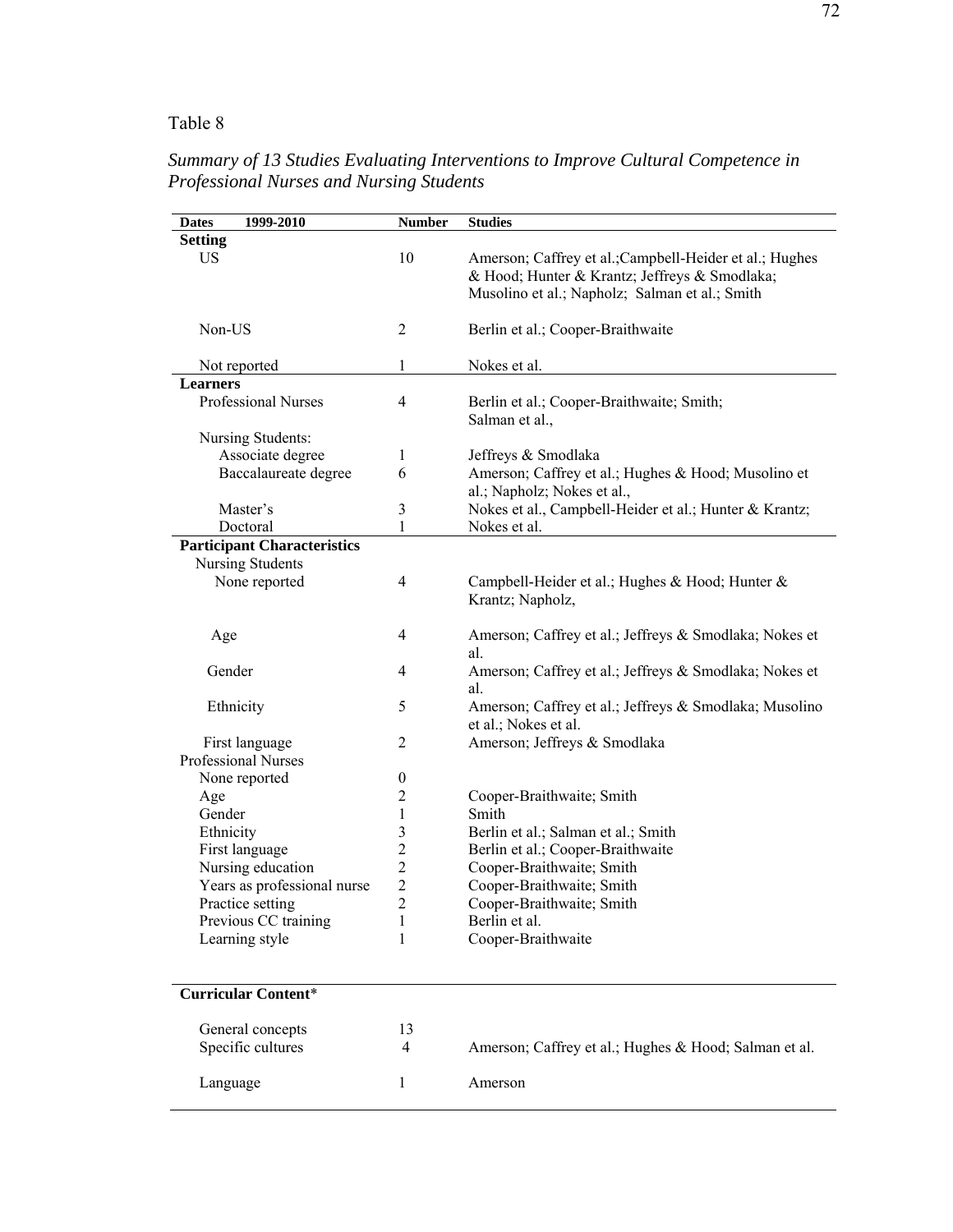| <b>Sample Size</b><br>$N = 5-50$ | 3        | Caffrey et al.; Campbell-Heider et al.; Nokes et al.,                                                                                        |
|----------------------------------|----------|----------------------------------------------------------------------------------------------------------------------------------------------|
| $N = 51 - 99$                    | 8        | Amerson; Berlin et al.; Cooper-Braithwaite; Hunter &<br>Krantz; Jeffreys & Smodlaka; Musolino et al.; Napholz;<br>Smith                      |
| N > 100                          | 2        |                                                                                                                                              |
|                                  |          | Hughes & Hood; Salman et al.                                                                                                                 |
| <b>Study Quality</b>             |          |                                                                                                                                              |
| Low                              | 8        | Campbell-Heider et al.; Hughes & Hood; Hunter $\&$<br>Krantz; Jeffreys & Smodlaka; Musolino et al.; Napholz;<br>Salman et al.; Nokes et al., |
| Moderate                         | 5        | Amerson; Berlin et al.; Caffrey et al.; Cooper-<br>Braithwaite; Smith                                                                        |
| High                             | $\theta$ |                                                                                                                                              |

Table 9

# *Measures and Frameworks to Evaluate Cultural Competence*

| <b>Study name</b>     | Measure*           | <b>Study/Learning Strategy</b>                                          |
|-----------------------|--------------------|-------------------------------------------------------------------------|
|                       |                    | Framework                                                               |
| Amerson, 2010         | <b>TSET</b>        | Study: Jeffreys(2000), Camphina-Bacote                                  |
|                       |                    | (2002), O'Grady (2000), Jacoby, (1996)                                  |
|                       |                    | Learning strategy: Jeffreys(2000), Camphina-                            |
|                       |                    | Bacote (2002), O'Grady (2000), Jacoby,                                  |
|                       |                    | (1996)                                                                  |
| Berlin et al., 2010   | CCCTQ-PRE,         | Study: Camphina-Bacote (2002)                                           |
|                       | <b>CCCTEQ-POST</b> |                                                                         |
|                       |                    | <i>Learning strategy:</i> Camphina-Bacote (2002)                        |
|                       |                    |                                                                         |
|                       |                    |                                                                         |
| Hunter & Krantz, 2010 | <b>IAPCC-R</b>     | <b>Study:</b> Constructivist learning theory;<br>Camphina-Bacote (2002) |
|                       |                    |                                                                         |
|                       |                    | <b>Learning strategy:</b> Constructivist learning                       |
|                       |                    | theory; Camphina-Bacote (2002)                                          |
| Musolino et al., 2009 | <b>IAPCC-R</b>     | Study: unclear                                                          |
|                       |                    | <i>Learning strategy: unclear</i>                                       |
|                       |                    |                                                                         |
| Hughes & Hood, 2007   | <b>CCET</b>        | Study: unclear                                                          |
|                       |                    | Learning strategy: multiple                                             |
| Salman et al., 2007   | CAS, IAPCC-R       | <i>Study</i> : unclear                                                  |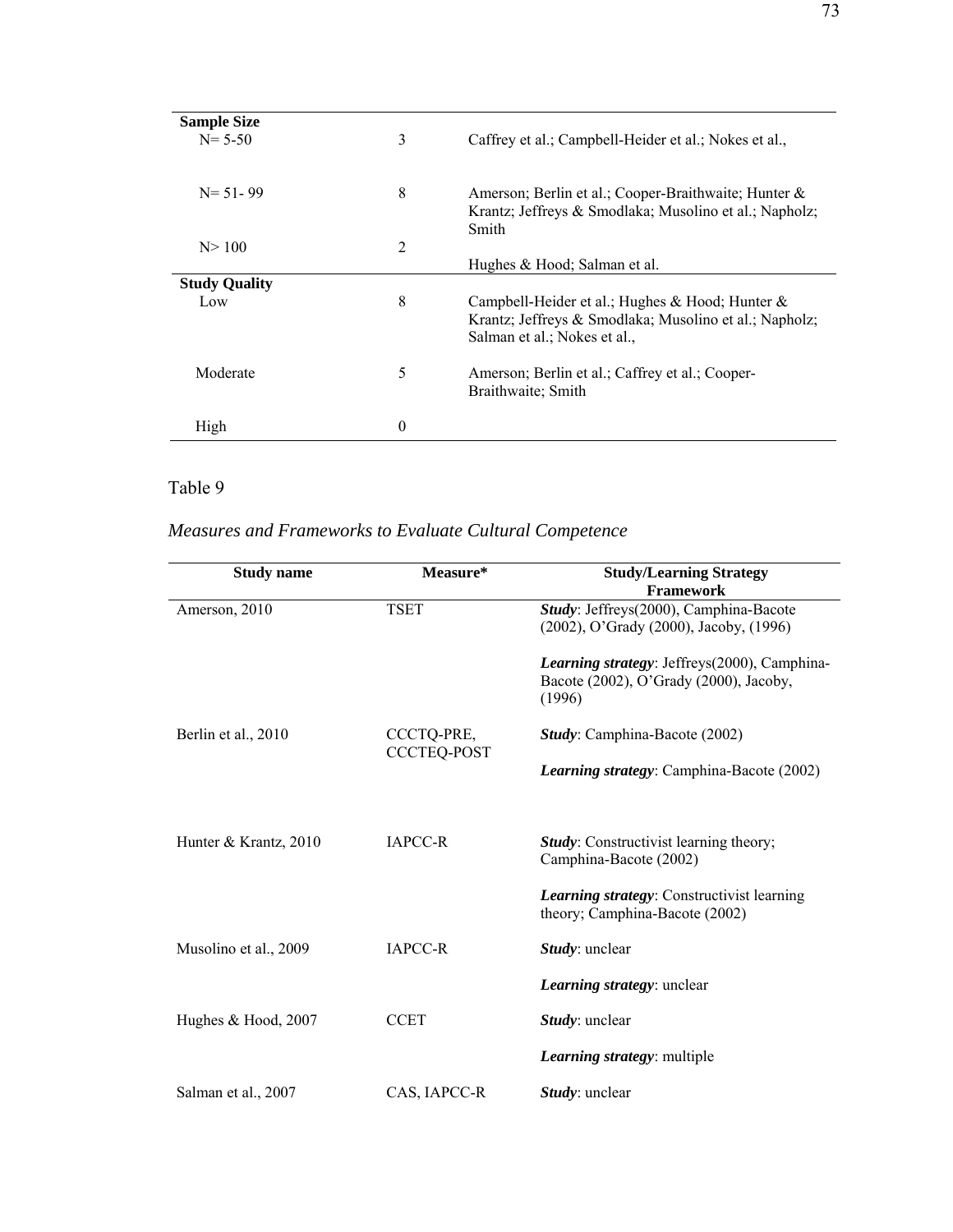| Campbell-Heider et al., 2006 | CQ, XS, CCWM   | Learning strategy: unclear<br><i>Study</i> : unclear                       |
|------------------------------|----------------|----------------------------------------------------------------------------|
|                              |                | Learning strategy: Benner (1999)                                           |
| Cooper-Braithwaite, 2006     | <b>IAPCC-R</b> | Study: Camphina-Bacote (2002)                                              |
| Nokes et al., 2005           | <b>IAPCC-R</b> | <i>Learning strategy:</i> Camphina-Bacote (2002)<br>Study: unclear         |
|                              |                | <i>Learning strategy:</i> multiple                                         |
| Caffrey et al., 2004         | <b>CCCHS</b>   | Study: unclear                                                             |
|                              |                | Learning strategy: Wells (2000), St. Clair &<br>McKenry(1999)              |
| Smith, 2001                  | <b>CSES</b>    | Study: Giger & Davidhizar (1995)                                           |
| Napholz, 1999                | <b>ECSA</b>    | <b>Learning strategy:</b> Giger & Davidhizar<br>(1995)<br>Study: unclear   |
|                              |                | <i>Learning strategy: unclear</i>                                          |
| Jeffreys & Smodlaka, 1999a   | <b>TSET</b>    | Study: Bandura (1986), Jeffreys & Smodlaka<br>(1996, 1998, 1999)           |
|                              |                | Learning strategy: Bandura (1986), Jeffreys<br>& Smodlaka (1996,1998,1999) |

*\*Note: CAS=Cultural Awareness Scale, CCCHS=Caffrey Cultural Competence in Healthcare Scale, CCCTEQ-POST= Clinical Cultural Competence Training Evaluation Questionnaire-post, CCCTQ-PRE=Clinical Cultural Competence Training Questionnaire-pre, CCET=Cross-Cultural Evaluation Tool, CCTDI=California Critical Thinking Disposition Inventory, CCWM=Cross-Cultural World-Mindedness, CE=Civic Engagement, CQ=Culture Quiz, CSES=Cultural Self-Efficacy Scale, ECSA=Ethnic Competency Skills Assessment Inventory, IAPCC-R=Inventory for Assessing the Process of Cultural Competence- Revised, TSET=Transcultural Self–Efficacy Tool, XS=Xenophilia Scale* 

The next section will describe the results of the meta-analysis. The section discusses

meta-analysis results in a logical sequence: publication bias, meta-analysis and moderator

variables.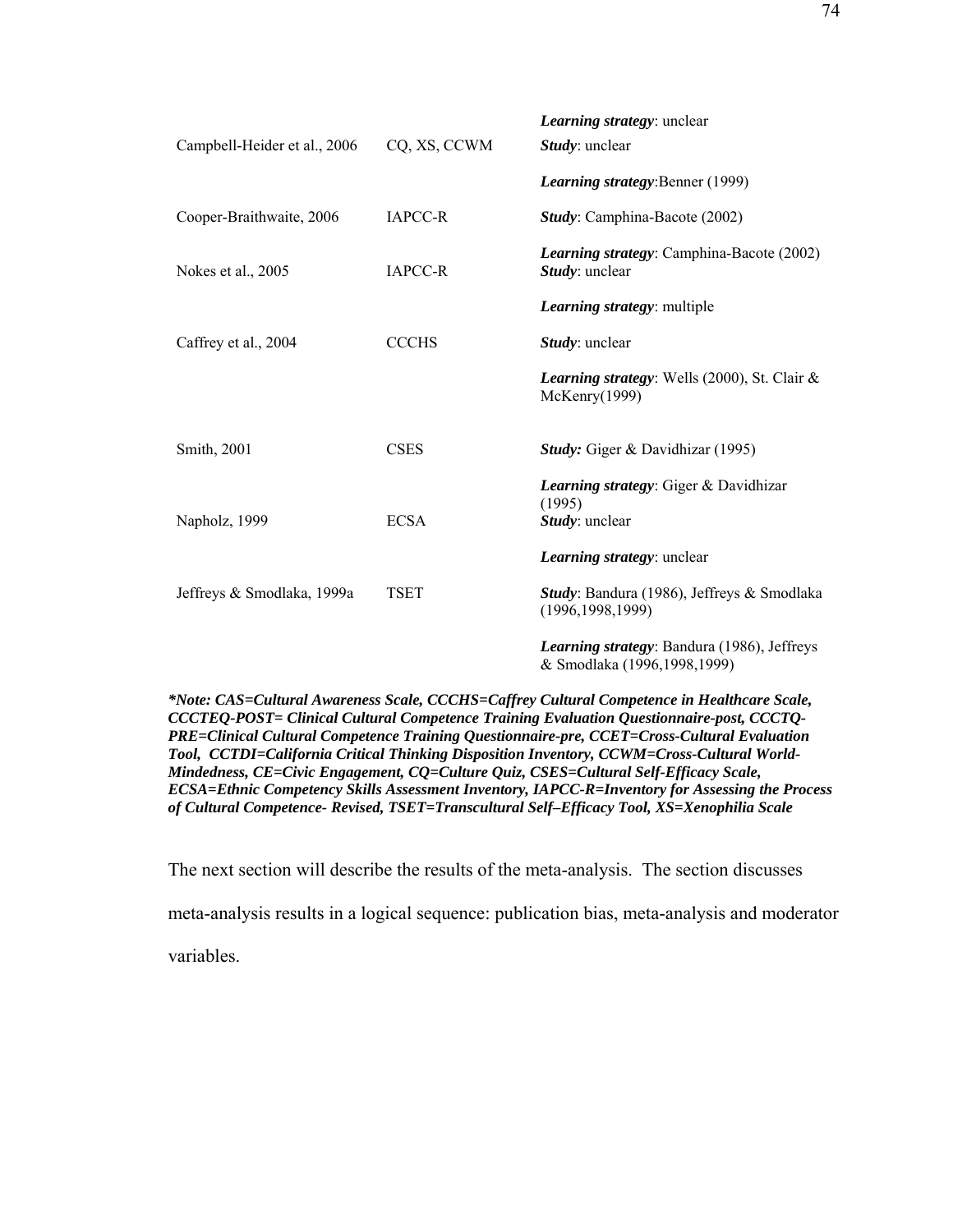## **Meta-Analysis**

 **Publication bias.** Prior to conducting the meta-analysis, it was important to test whether there was publication bias involved in the included research studies. Publication bias is the tendency for positive and significant results of research to be published compared to studies with results that are negative or inconclusive (Borenstein et al., 2009). Considerable publication bias can influence results of any meta-analysis by over estimating effect size (Borenstein et al., 2009). Publication bias was assessed using three methods: 1) funnel plot, 2) Duval and Tweedie's Trim and Fill and

3) Orwin's Fail-safe *N.* 

The results of the funnel plot and Duval and Tweedies' Trim and Fill investigating the possibility of publication bias are presented in Figure 4. The funnel plot graphs study size (standard error) on the Y-axis as a function of effect size (odds-ratio) on the X-axis. Large studies are at the top of the graph and group near the mean effect size. Smaller studies appear toward the bottom of the graph, and (since there is more sampling variation in effect size estimates in the smaller studies) will be dispersed across a range of values (Borenstein et al., 2009). The majority (11) of the plots in Figure 4 are clustered symmetrically toward the top of the plot around the combined effect size. In the absence of publication bias it would be expected that the studies are distributed symmetrically about the combined effect size (Borenstein et al.). There are two studies toward the bottom of the funnel plot. If publication bias was present then the bottom of the plot would show a higher concentration of studies (smaller sample sizes) on one side of the mean than on the other (Borenstein et al.). This would reflect the fact that smaller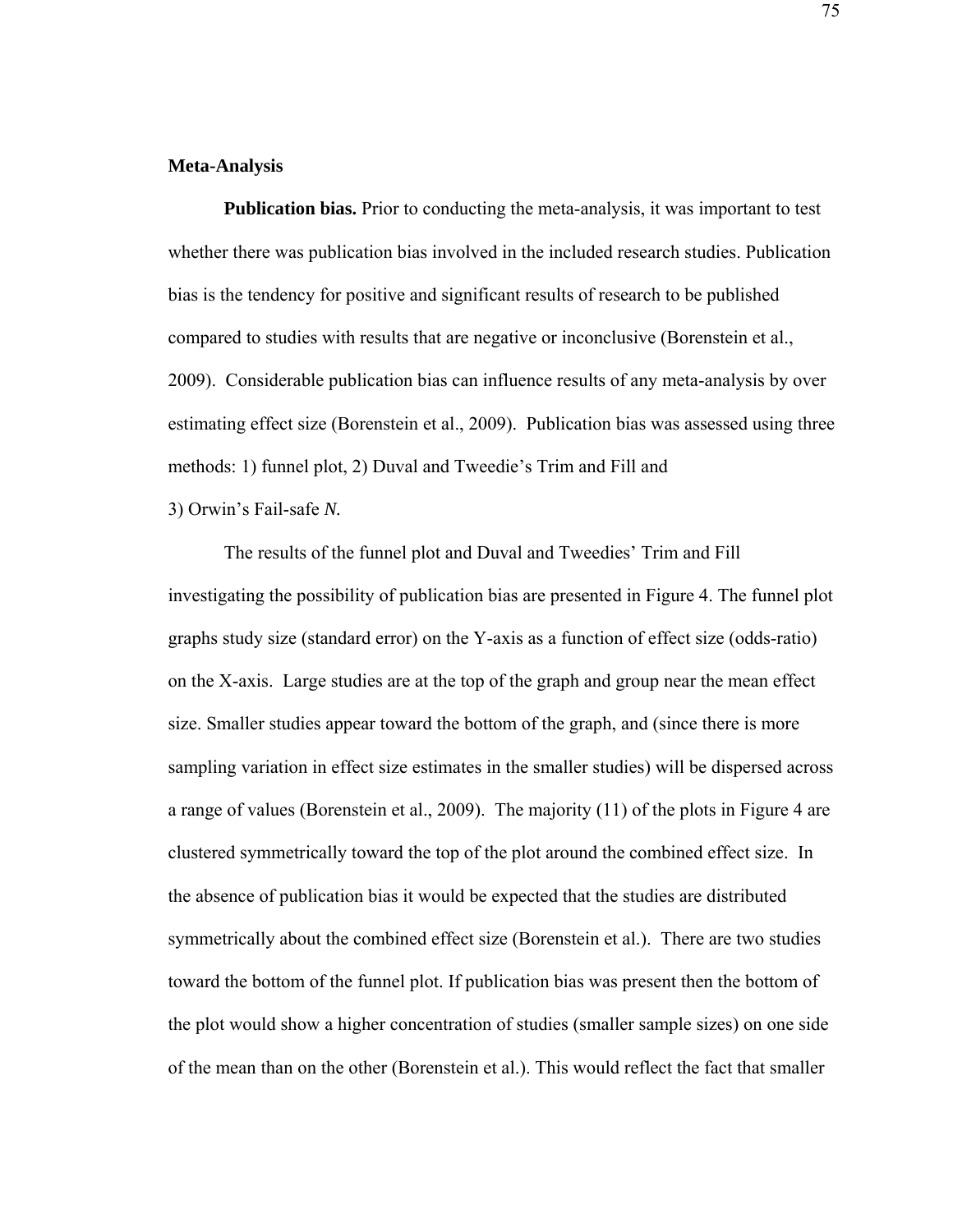studies (which appear toward the bottom) are more likely to be published if they have larger than average effects, which makes them more likely to meet the criterion for statistical significance (Borenstein et al.). This funnel plot provided supporting evidence that publication bias was not a concern in the included studies considered in this research.

Duval and Tweedie's Trim and Fill builds on the funnel plot. The Trim and Fill imputes missing studies and provides an estimate of effect size after the possible publication bias has been taken into account (Bornstein et al., 2005). In this study, the Trim and Fill method looked for missing studies based on a fixed effect model to the left



*Figure 4.* Funnel Plot of Standard Error by Log Odds-Ratio.

side of the mean effect. Using these parameters the method suggested that no studies were missing, resulting in no studies trimmed or deleted from the analysis. Under the fixed effect model the point estimate and 95% confidence interval for the combined studies is 4.208 (3.469, 5.104). Thus, trim and fill complements the funnel plot for evaluating publication bias*.*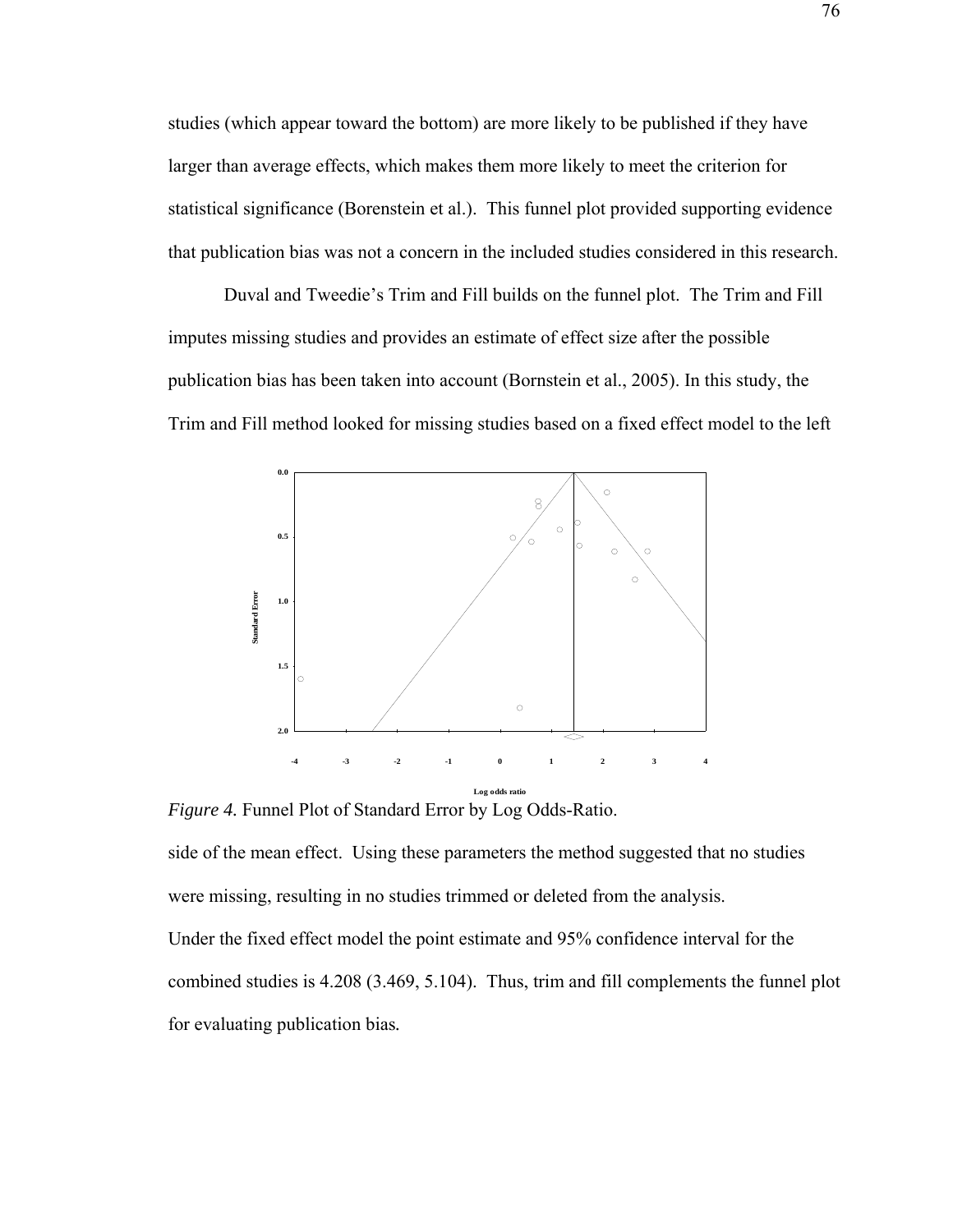To further assure the meta-analysis was free of publication bias, Orwin's fail-safe *N* was calculated. The results of the calculations are shown in Table 10. Orwin's failsafe *N* looks for missing studies in a meta-analysis (Borenstein et al., 2009). Through this analysis, it was determined that Orwin's fail-safe *N* is 392, assuming a mean oddsratio of 1.0 in the missing studies, with a "trivial" effect defined as an odds-ratio of 1.00. There would need to be over 392 additional studies with a mean odds-ratio of 1.0 added to the meta-analysis before the overall effect would become 'trivial' making the metaanalysis insignificant. This meta-analysis was only able to identify 13 eligible studies for inclusion on cultural competence learning interventions in nursing students and professional nurses; it is unlikely that nearly 392 studies were missed.

Table 10

*Orwin's Fail-safe N* 

| <b>Element</b>                                        | Values |
|-------------------------------------------------------|--------|
| Odds-ratio in observed studies                        | 4.208  |
| Criterion for a 'trivial' odds-ratio                  | 1 00   |
| Mean odds-ratio in missing studies                    | 1 00   |
| Number missing studies need to bring odds-ratio under |        |
| 1 00                                                  | 392    |

**Meta-analysis.** The aim of meta-analysis is to reach a conclusion about the magnitude of the effect of an intervention in a population (Borenstein et al., 2009). Effect size was reported in terms of odds-ratio and Table 11 summarizes the metaanalysis results. Using the fixed effect model for the meta-analysis, the combined effect size for this study is 4.208. This means that the estimated odds that cultural competence learning interventions increase cultural competence is 4.208 times the estimated odds that no learning intervention would increase cultural competence. The associated  $p =$ 0.000 ( $p \le 0.05$ ) and Z = 14.584 ( $z \pm 1.96$ ) suggest moderate evidence to support that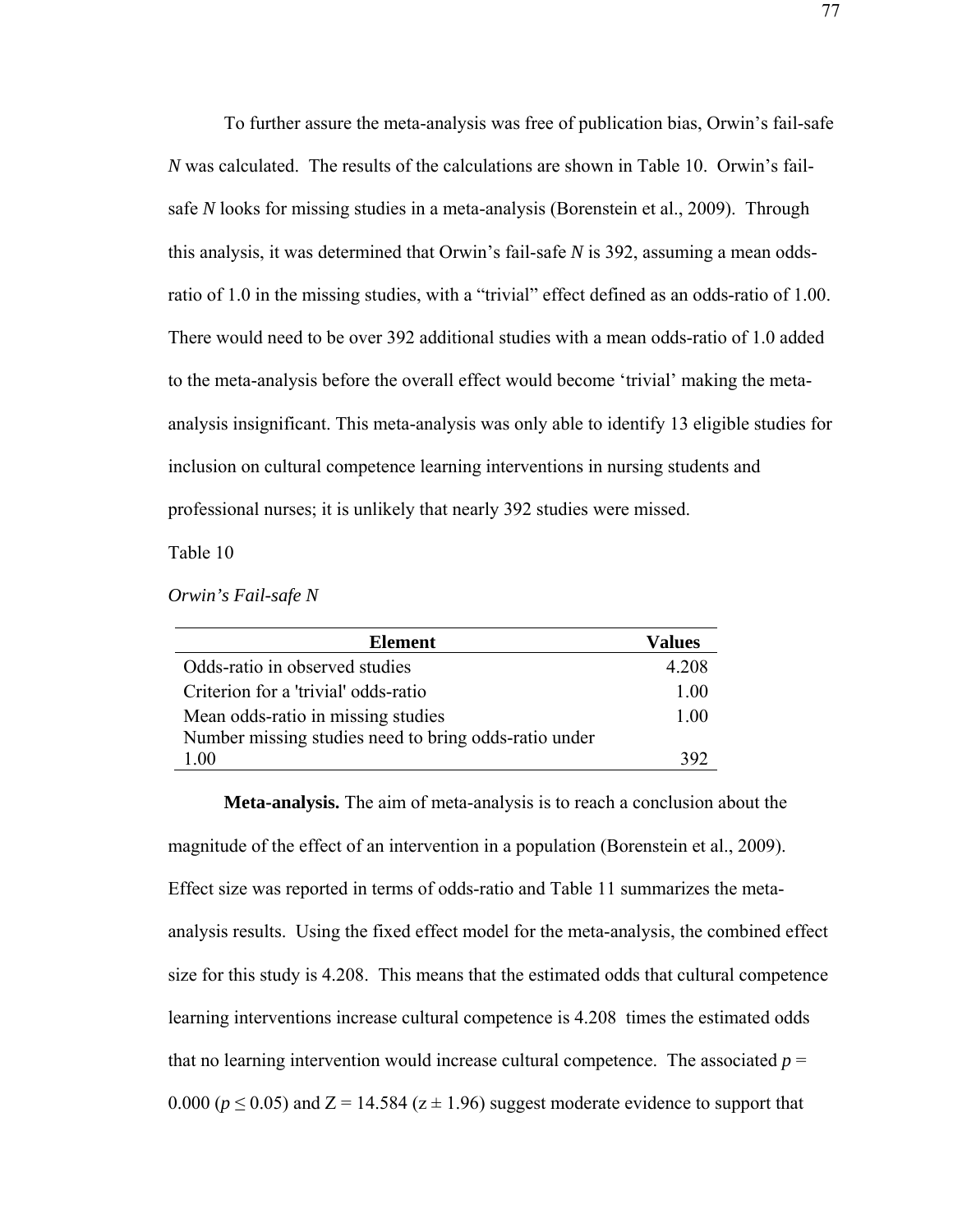4.208 effect size did not occur by chance. The magnitude of the effect is the main focus in a meta-analysis and a *p*-value is not considered interchangeable with effect size. A *p*value in meta-analysis is often misinterpreted and findings should be reported with caution (Borenstein et al., 2009). According to Borenstein et al. "because we work with the effect size directly we avoid the problem of interpreting non-significant *p*-values to indicate the absence of effect (or of interpreting significant *p*-values to indicate a large effect)" (p. 300). A statistically significant *p*-value is used only to determine the probability that the effect exists and not the importance of the effect. In addition, the calculated confidence interval (3.469-5.104) then demonstrates that there is a 95% probability that the mean effect of professional nurses and nursing students participating in a cultural competence learning interventions would fall between the estimated population mean of 3.469 and 5.104. Therefore, while the actual effect size of cultural competence learning interventions may be smaller than reported, it is unlikely to be one. The individual odds-ratio results in table 11 show a total of six individual studies that demonstrated large effect size ( $ES > 4.30$ ) with p-values  $\leq 0.05$  (Amerson, 2010; Berlin et al., 2010; Hughes & Hood, 2007; Caffrey et al., 2004; Smith, 2001; Jeffreys & Smodlaka, 1999). Four studies demonstrated a small (1.50) to moderate (2.50) effect size (Cooper-Braithwaite, 2006; Hunter & Krantz, 2010; Napholz, 1999; Salman et al, 2007), while the studies by Musolino et al. (2009), Campbell-Heider et al. (2006) and Nokes et al. (2005) demonstrated trivial to no effect as a result of their learning interventions.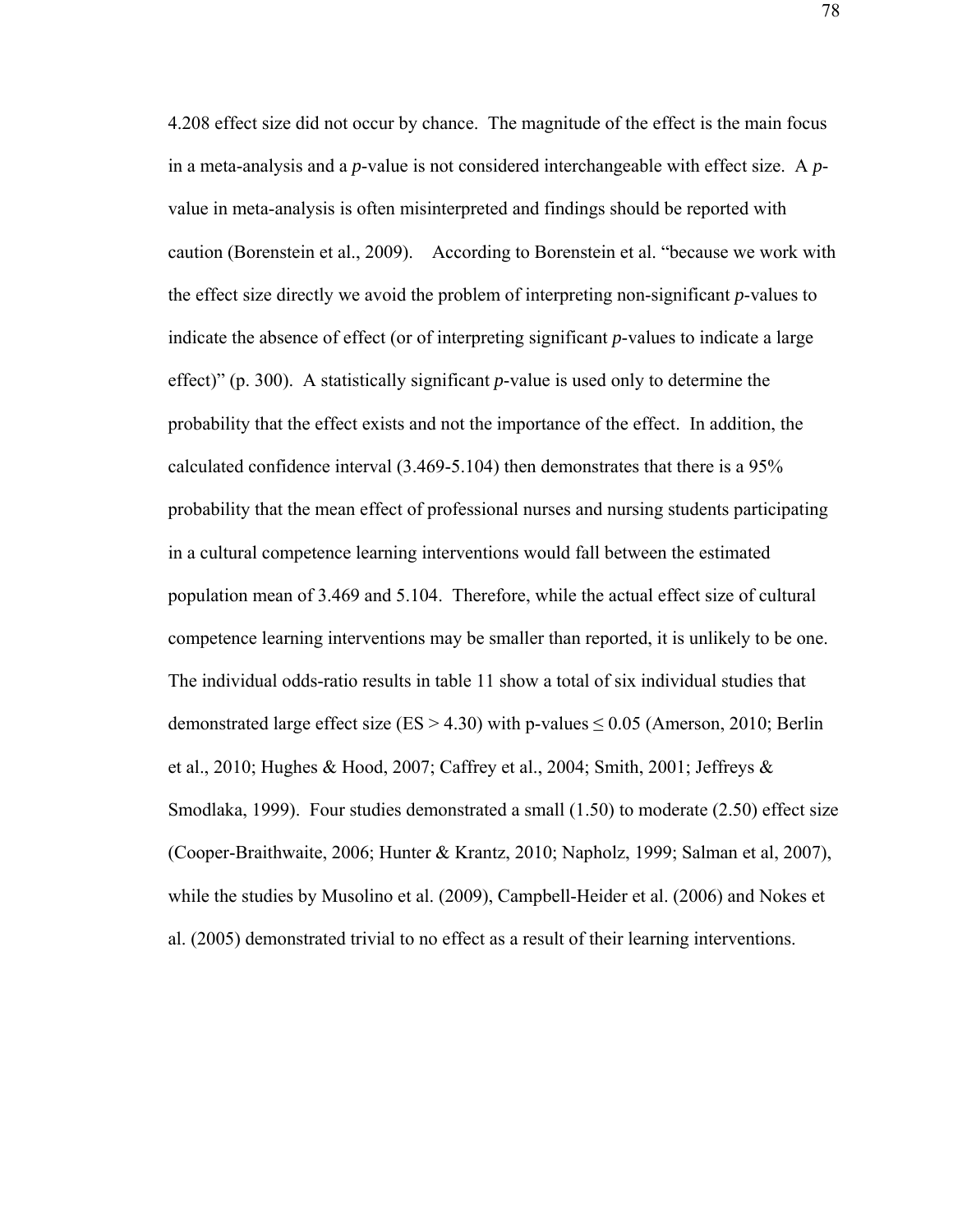## Table 11

## *Meta-Analysis Results*

| <b>Study name</b>                              | Odds-ratio | <b>Lower limit</b> | <b>Upper limit</b> | Z-Value  | p-Value |
|------------------------------------------------|------------|--------------------|--------------------|----------|---------|
| Amerson, 2010                                  | 17.709     | 5.326              | 58.884             | 4.688    | 0.000   |
| Berlin et al., 2010                            | 4.700      | 1.540              | 14.344             | 2.719    | 0.007   |
| Hunter & Krantz, 2010                          | 2.107      | 1.353              | 3.279              | 3.301    | 0.001   |
| Mussolino et al., 2009                         | 1.290      | 0.475              | 3.499              | 0.500    | 0.617   |
| Hughes & Hood, 2007                            | 8.042      | 5.897              | 10.968             | 13.169   | 0.000   |
| Salman et al., 2007<br>Campbell-Heider et al., | 2.130      | 1.268              | 3.578              | 2.856    | 0.004   |
| 2006                                           | 1.476      | 0.041              | 52.703             | 0.213    | 0.831   |
| Cooper-Braithwaite, 2006                       | 3.209      | 1.339              | 7.691              | 2.614    | 0.009   |
| Nokes et al., 2005                             | 0.021      | 0.001              | 0.478              | $-2.421$ | 0.015   |
| Caffrey et al., 2004                           | 13.877     | 2.717              | 70.884             | 3.161    | 0.002   |
| Smith, 2001                                    | 4.539      | 2.104              | 9.790              | 3.857    | 0.000   |
| Napholz, 1999                                  | 1.849      | 0.642              | 5.325              | 1.139    | 0.255   |
| Jeffreys & Smodlaka, 1999                      | 9.317      | 2.792              | 31.084             | 3.630    | 0.000   |
| <b>Fixed Model</b>                             | 4.208      | 3.469              | 5.104              | 14.584   | 0.000   |
| <b>Random Model</b>                            | 3.592      | 2.118              | 6.094              | 4.743    | 0.000   |

Figure 5 represents a forest plot of the effects of learning interventions on cultural competence. The forest plot visually displays confidence intervals of the observed effect. Each study corresponds with a horizontal line and represents the 95% confidence interval of the effect observed in a specific study. A vertical line representing no effect is also plotted. If the confidence intervals for individual studies overlap the vertical line (oddsratio = 1), it supports that at the 95% level of confidence their effect sizes do not differ from no effect for the individual study. The same applies for the combined measure of effect: if the diamond overlaps the line of no effect, then the overall combined effect result cannot be said to differ from no effect at the 95% level of confidence. The studies by Amerson (2010), Caffrey et al. (2004) and Jeffreys and Smodlaka (1999) show wide confidence intervals which may indicate inadequate precision in these studies. Inadequate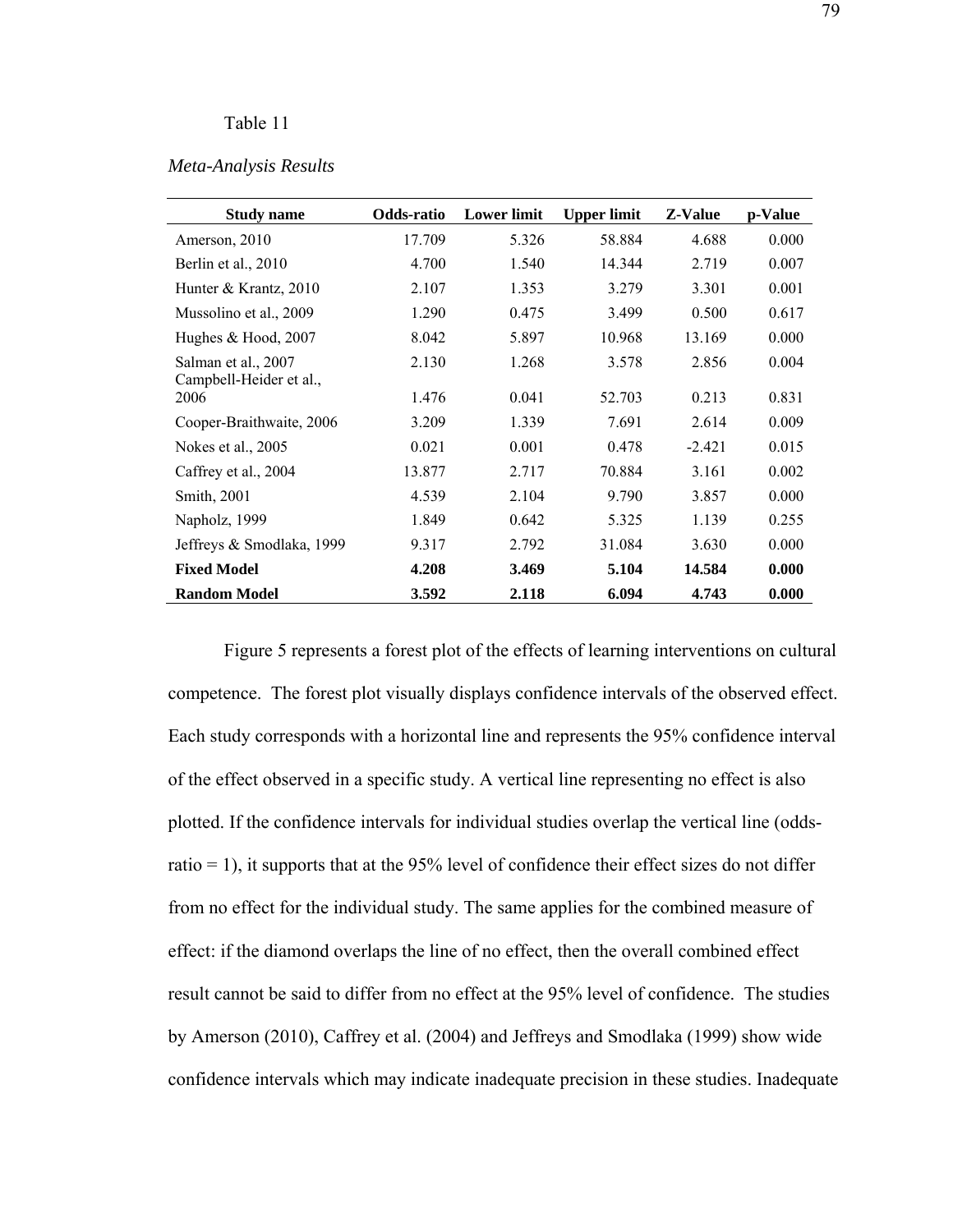precision may be a result of small sample size and/or independent group study design. However, the confidence intervals do not include an odds-ratio of one suggesting that the learning interventions do have an effect. The studies by Campbell-Heider et al. (2006), Mussolino (2009) and Napholz (1999) show wide confidence intervals that includes an odds-ratio of one. This may suggest that there is insufficient or no evidence that the learning intervention has an effect.



*Figure 5.* Forest Plot of Effects of Learning Interventions on Cultural Competence Overall the meta-analysis results imply that cultural competence education increases cultural competence scores in professional nurses and nursing students in 10 of the 13 studies. It can be concluded that the educational interventions have a significant positive effect on cultural competence scores in professional nurses and nursing students. Moreover, regardless of the intervention type and contact time, this research study concludes that cultural competence education increases cultural competence scores. The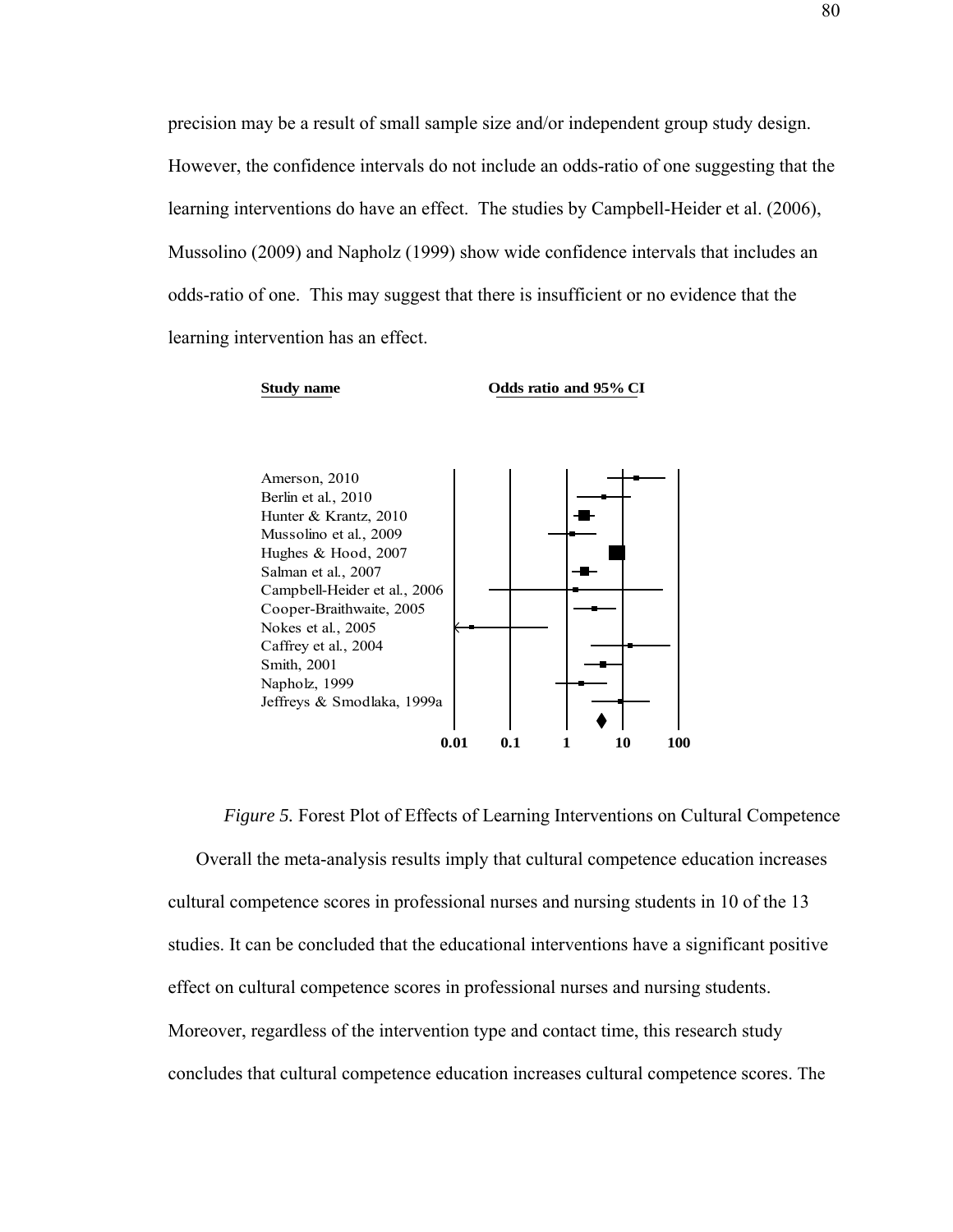combined effect size reflects a large magnitude of the association between the independent variable of learning interventions and the dependent variable of effect size. In other words, cultural competence learning interventions have a large impact on improving cultural competence in professional nurses and nursing students. However, the results should be interpreted with caution. Further analyses should be conducted when additional studies are available.

**Effect size heterogeneity**. Meta-analysis also attempts to identify variances of the overall *true* effect size that is the effect size of the population. If variance of effect size is low between studies, then the overall effect size may be a good estimate of the *true* effect of the intervention in context of all the included studies. Thus, the Q statistic is used to test heterogeneity *within* a group of effect sizes. A significant *Q* statistic suggests a probability that the individual effect sizes are not homogeneous and the overall effect cannot be interpreted as representative of the effect of all cultural competence learning interventions for nursing students and professional nurses. Table 12 summarizes the test for heterogeneity. The meta-analysis revealed significant heterogeneity in the true effect size,  $Q(12, k=13) = 61.41$ ,  $p = 0.000$  and  $I^2 = 80.461$  of the included studies. If significant heterogeneity exists further moderator analyses should be calculated. If heterogeneity results are insignificant then the combined effect can be accepted as representative of the included studies (Borenstein et al., 2009). Thus further moderator analysis is needed to account for the variation.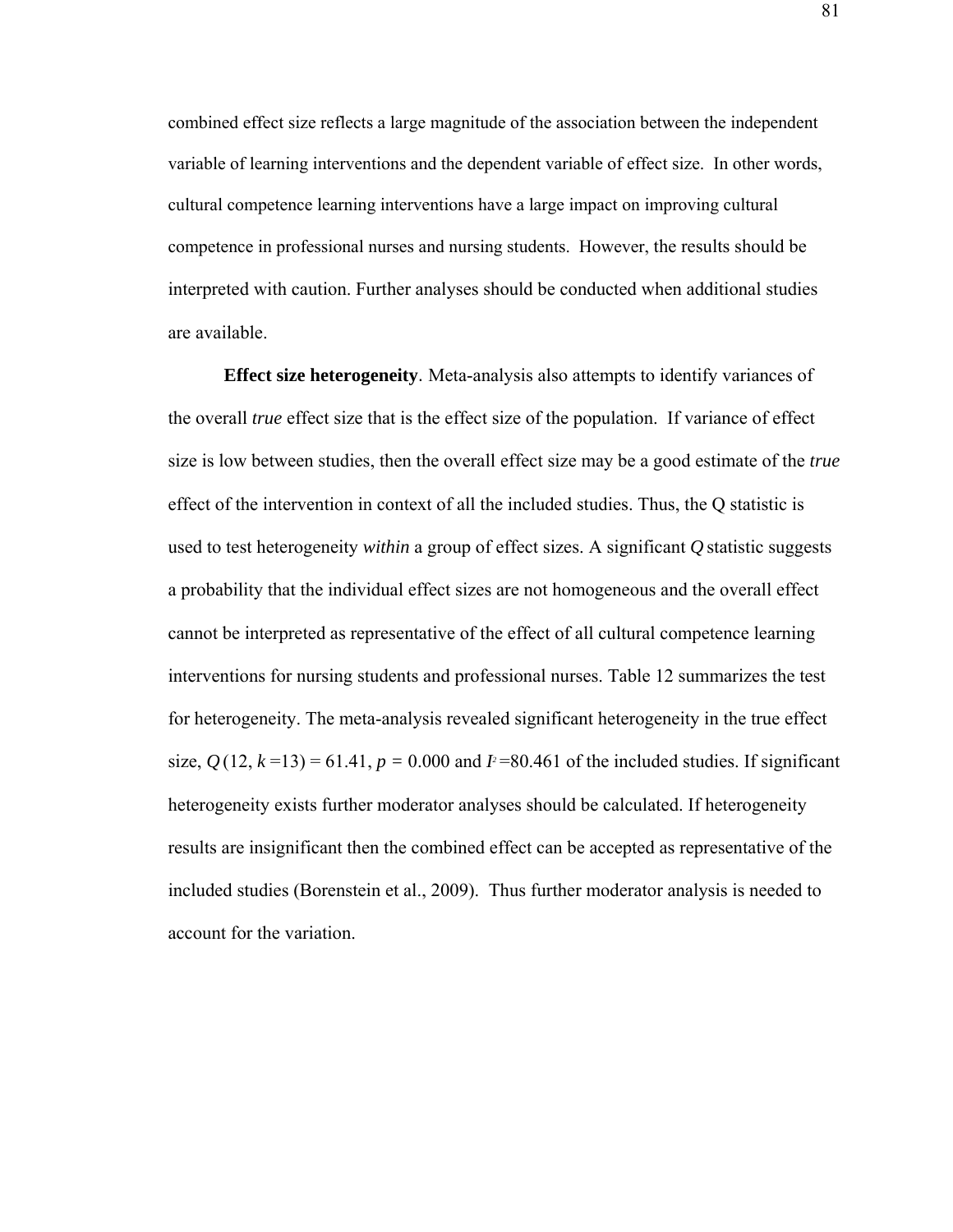## Table 12

|  |  | <b>Test for Heterogeneity</b> |  |
|--|--|-------------------------------|--|
|--|--|-------------------------------|--|

|        |                          | <b>Fixed Effect</b> |                       |                   | <b>Random Effects</b> |                |         | т2     |
|--------|--------------------------|---------------------|-----------------------|-------------------|-----------------------|----------------|---------|--------|
|        | Point<br><b>Estimate</b> | Lower<br>Limit      | <b>Upper</b><br>Limit | Point<br>Estimate | Lower<br>Limit        | Upper<br>Limit | O value | value  |
| Values | 4.208                    | 3.469               | 5.104                 | 3.592             | 2.118                 | 6.094          | 61.41   | 80.461 |

**Moderator variables.** A specific cultural competence learning intervention may result in different quantifiable cultural competence scores under different conditions. These varied conditions or characteristics are considered moderator variables. In a metaanalytical study it is recommended that these independent moderator variables are analyzed (Borenstein et al., 2009; Higgins & Green, 2011). A moderator analysis involves directly testing "the influences of variables or moderators on the mean effect" (Littell et al., 2008, p. 120). A moderator analysis can also be used to explore possible sources of heterogeneity when study effects are combined. However, a likelihood of a type I error increases from testing a number of variables and can be analogous to fishing for results*.* This may yield a significant *p*-value when there is no real difference. The analysis of multiple moderators within an individual study also has the potential to violate the assumption of independence. In addition, when conducting a moderator analysis, ten studies for each moderator are recommended to be included in the analysis (Littell et al.). This study did not meet the criteria of the minimum number of required studies to perform a moderator analysis as only 13 studies were used in this metaanalysis. Given the inconsistent reporting and inadequately described moderator variables (characteristics of learning interventions, professional nurse and nursing student characteristics, study quality and measures of cultural competence) within the 13 studies (Tables 7 & 8), moderator analyses was not deemed appropriate.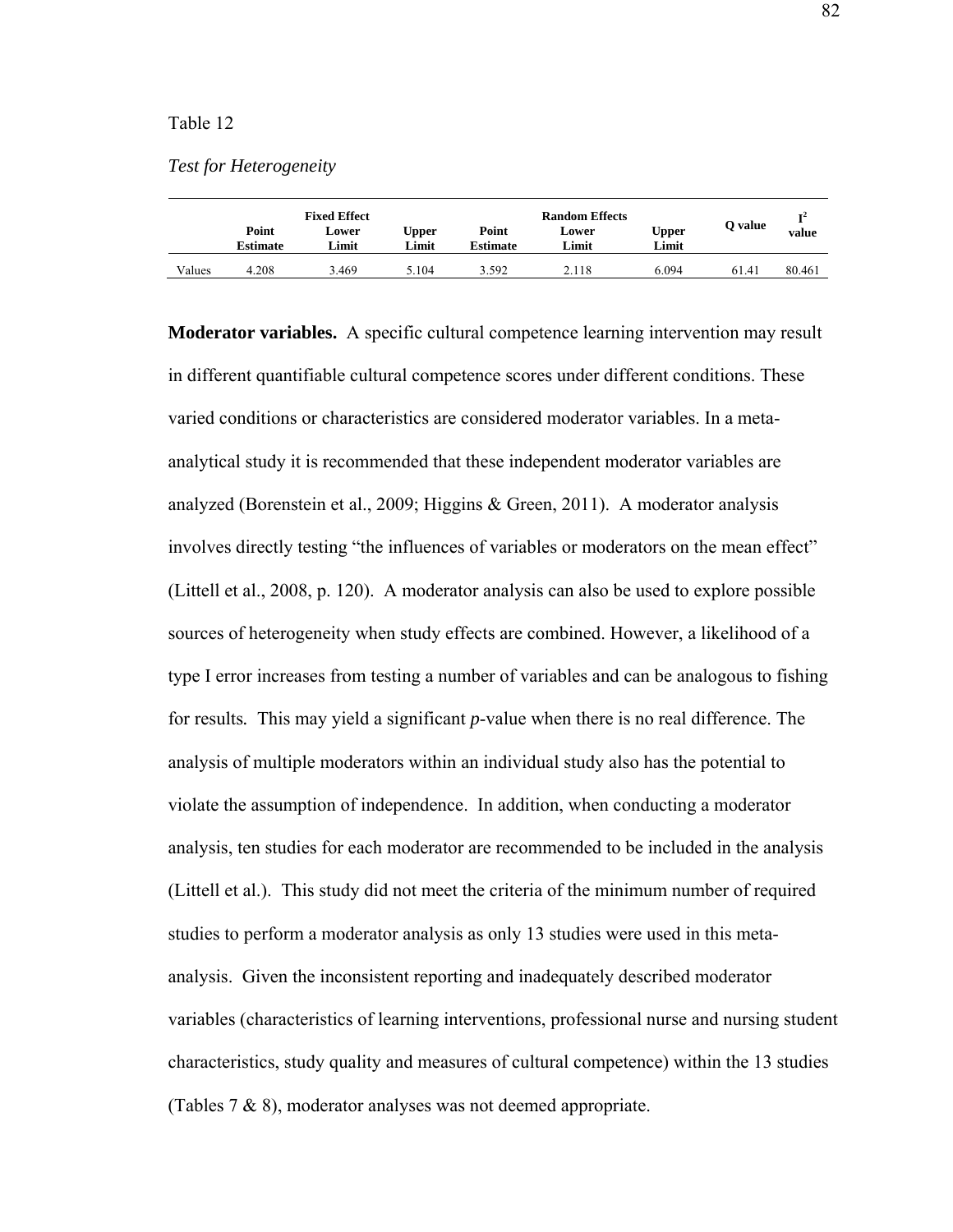## **Summary of Findings**

 A meta-analysis was conducted to examine the individual and combined presence, direction and magnitude of effect of cultural competence learning interventions on professional nurses and nursing students. A total of 13 studies were included in this research study and reveal a moderate positive combined effect of learning interventions on increasing cultural competence. The studies in the analysis did not indicate publication bias. Tests of heterogeneity of the effects reveal significant differences in effect among programs. Ten of the 13 studies demonstrated statistically significant small to large effects of cultural competence learning interventions on improving the cultural competence of nursing students and professional nurses. The eligible studies had small sample sizes, moderate to low study quality, no replicated studies and a paucity of descriptive information on moderator variables. Thus, moderator analysis could not be undertaken to identify if one learning intervention was better at improving cultural competence than another.

 The following section will discuss the implications of the study results. In addition, recommendation for future research will be identified.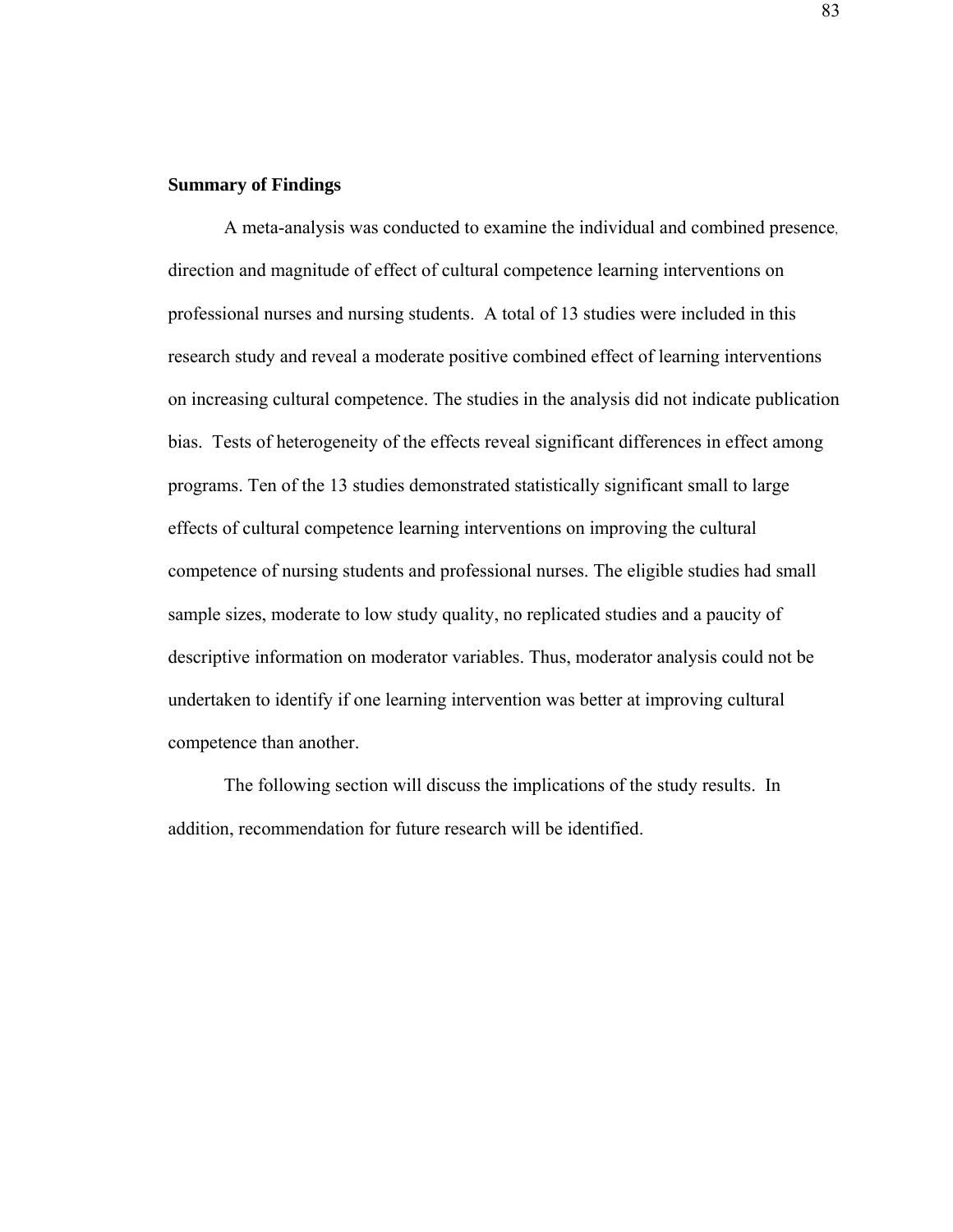## **Chapter 5: Discussion**

Cultural competence learning interventions have been suggested to positively improve knowledge, attitudes, and behaviors in both professional nurses and nursing students. A meta-analysis was used to examine the effectiveness of learning interventions designed to increase the cultural competence in professional nurses and nursing students. More explicitly, the meta-analysis was to determine the presence, direction and magnitude of an effect related to educational interventions to improve cultural competence in professional nurses and nursing students. In addition, it was anticipated that this meta-analysis would yield objective data to determine which learning intervention was most effective while considering moderating variables. This chapter will discuss the findings involving cultural competence learning interventions in professional nurses and nursing students, examine the limitations of the study and provide recommendations for future research and practice.

#### **Summary of Results**

The meta-analysis was done using 13 research studies on cultural competence educational interventions from 1999 to 2010 that were published peer-reviewed literature found in electronic databases. Analyses were computed using a fixed-effect model and effect size data reported in terms of odds-ratio. The Comprehensive Meta-Analysis [Version 2] statistical software was used for the meta-analysis. Results of Orwin's failsafe *N*, funnel plot and Duval and Tweedie's Trim and Fill revealed no evidence of publication bias. The meta-analysis demonstrated that seven of the 13 studies' individual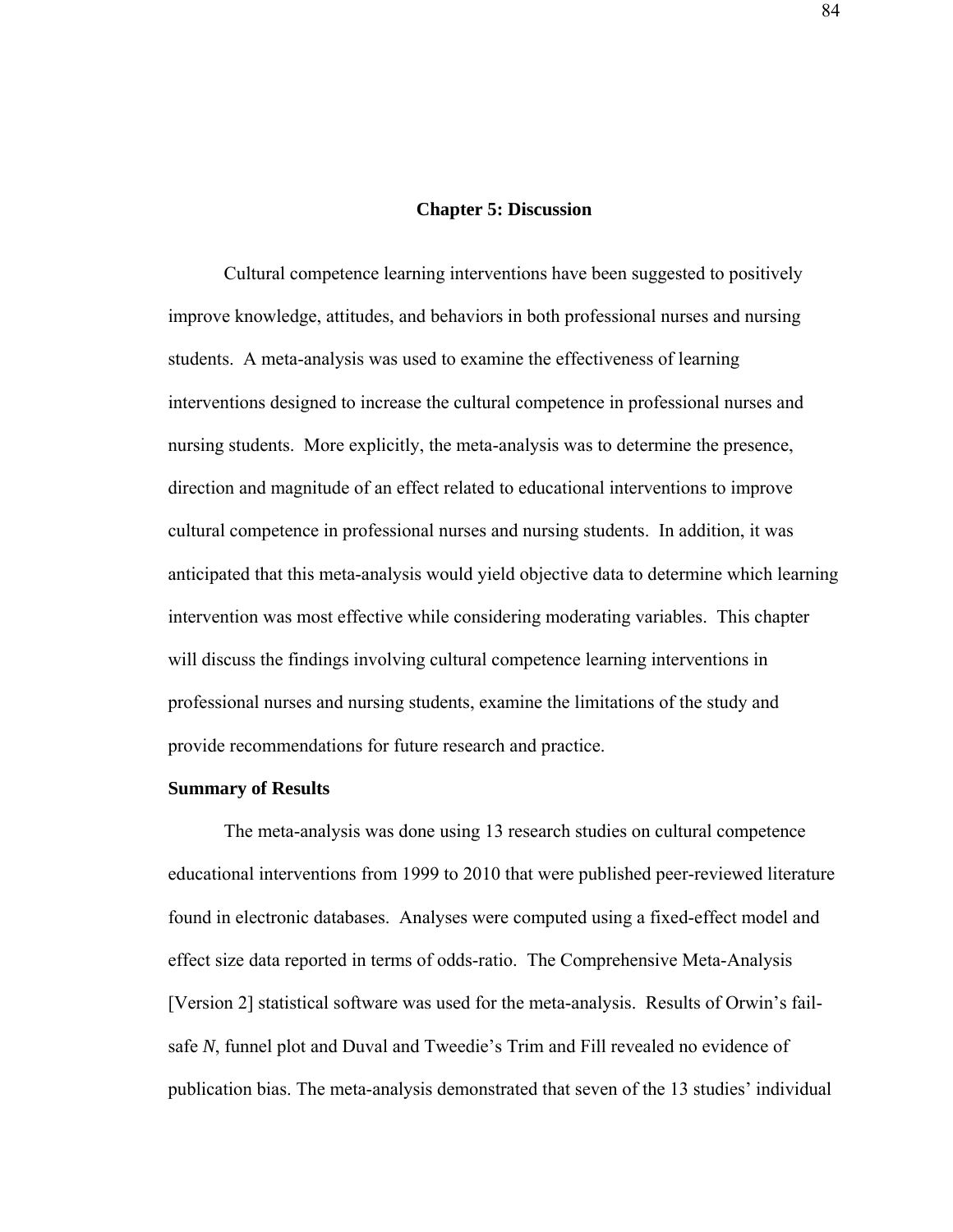educational interventions had a significant positive effect on improving cultural competency of nursing students and professional nurses. In addition, a moderate positive combined effect of the 13 studies implied a variety of cultural competence learning interventions result in improving cultural competence in professional nurses and nursing students. Stated another way, cultural competence learning interventions are significantly more effective than no treatment at all. However, a simple statement that cultural competence learning interventions increase cultural competence in professional nurses and nursing students is not fully supported by the meta-analysis and the results of this study should be interpreted with caution.

## **Meta-Analysis Model**

Generally, there are two models distinguished in meta-analysis: fixed-effect model and random-effects model. This meta-analysis was based on the fixed-effect model. This model assumes that all factors that could influence the effect size are the same in all the studies. Fixed models are best used when making explicit comparisons of one intervention against another (Borenstein et al., 2009). The focus of this metaanalysis compared the cultural competence scores (dependent variable) among the different learning interventions (independent variable). The fixed-effect model assumes that all variables that might influence effect sizes are the same in all the studies and reflect a random error inherent in the individual studies (Borenstein et al., 2009). Given the homogeneity of the population of interest (professional nurses and nursing students) a fixed model was deemed most appropriate. In addition, a fixed model is more balanced in assigning weights to studies and it allows for the analysis of more diverse studies and outcomes; the study characteristics will partly account for differences in the magnitude of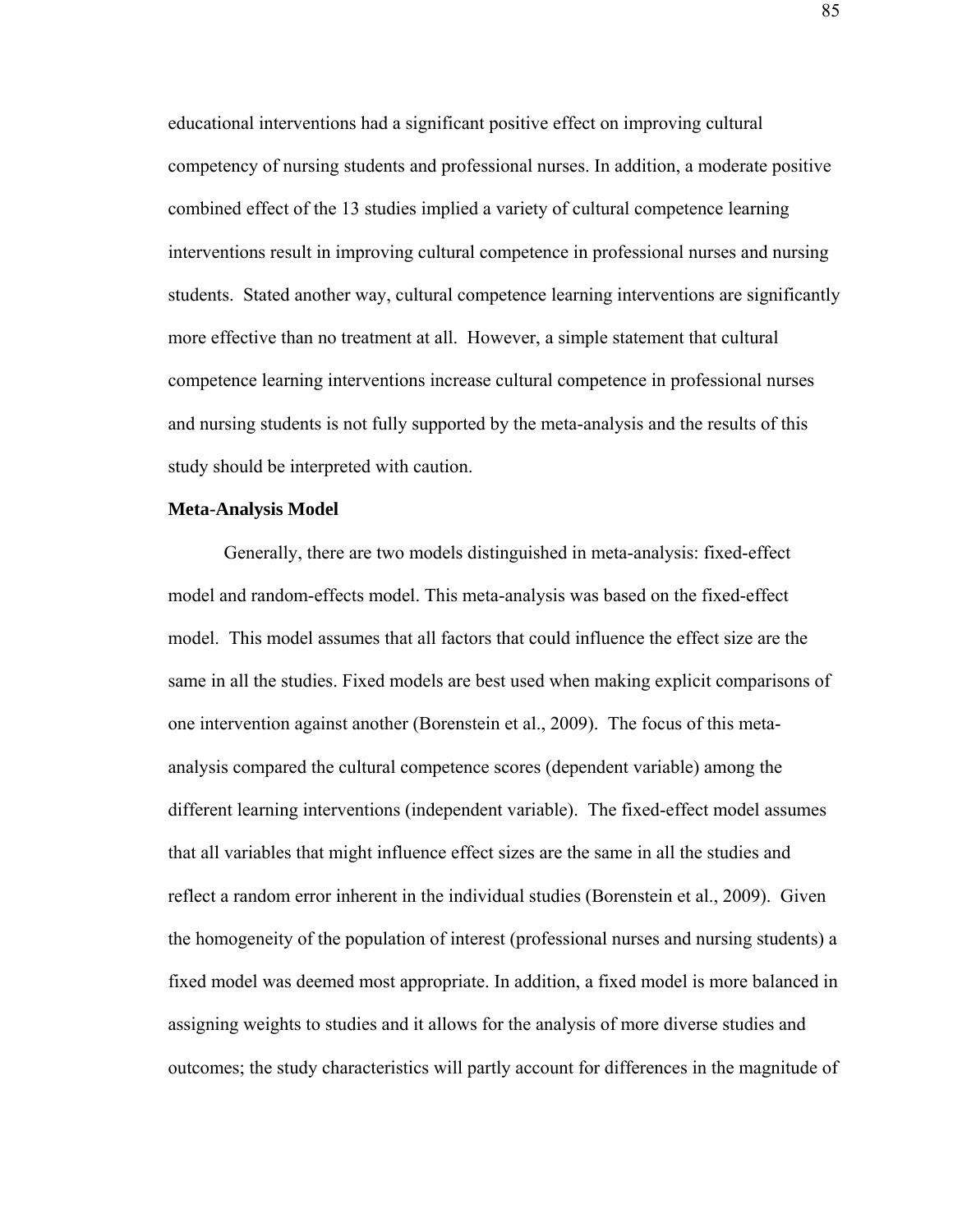the effect between studies (Borenstein et al., 2009). The studies by Hughes and Hood (2007) and Salman et al. (2007) were rated as low quality studies but both had large sample sizes (218 and 197 respectively). More weight was assigned to these studies when calculating effect size and perhaps falsely inflated the cumulative effect. Despite the individual studies' deficiencies and grounded in these assumptions of the models for analysis, the fixed- model effects was used for this meta-analysis.

In contrast, using a random-effects model to analyze the data assumes that random samples were drawn from a larger population (Borenstein et al., 2009). Unlike the fixed model, the random model assumes that the mean effects vary (allows for covariates), are normally distributed and not one true effect. The random-effects model weights individual studies by both within-group variance and between-group variance. Thus, the variance terms of the dependent variable is important and provides information about the larger population. Random-effects modeling focus more on the influence of and controlling for the moderator variables and not the specific differences in the independent variables (Borenstein et al., 2009).

The inferences that can be made are the main difference between the two models (Borenstein et al., 2009). A fixed-effect analysis can only make an inference about the actual participants in the studies, thereby limiting generalizability, while a random-effects analysis allows inference about the population (Borenstein et al.). A fixed-effect model was applied as generalizing results to the population was not considered prudent due to the weak quality of studies in this meta-analysis. The analysis included a small number of studies (13) of low to moderate quality and varied learning strategies that were inadequately described and utilized a variety of evaluation metrics. Findings from this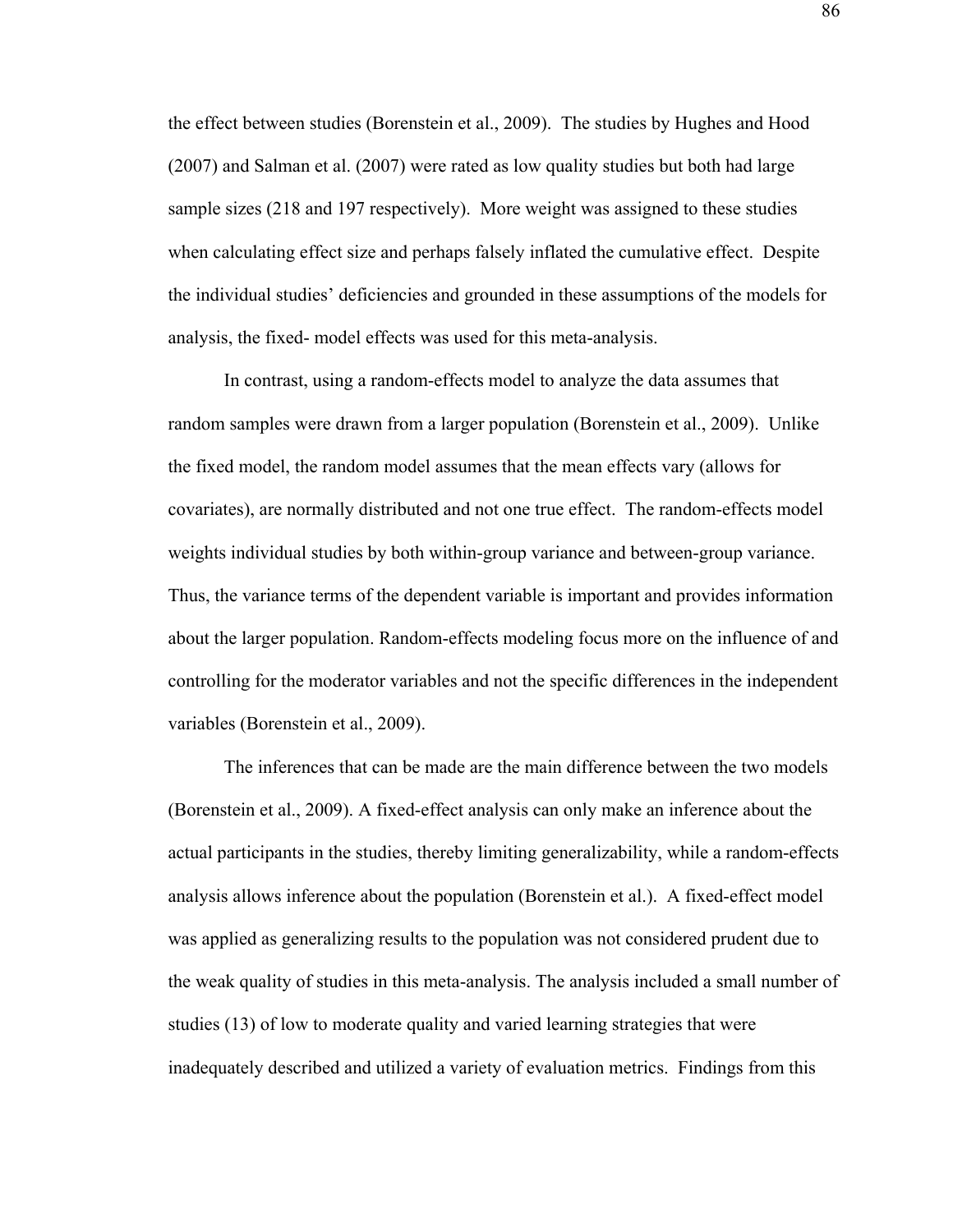study should not be generalized to the population of professional nurses and nursing students. However, results of fixed-effect model versus random-effects model did not significantly change effect size in this study. In fact, applying the random-effects model demonstrated effect size results of  $OR = 3.592$  while the fixed-effect models demonstrated OR= 4.208. Therefore, the answer to the first research question of "To what extent does cultural competence education increase cultural competence in professional nurse and nursing students?" is clear. There is a positive effect of cultural competence learning interventions on the cultural competence of professional nurses and nursing students.

## **Cultural Competence Construct**

The lack of consensus on a definition and the failure thus far to agree on a model of cultural competence are obstacles to developing, implementing, and evaluating the effectiveness of learning interventions to achieve cultural competence. It is not unusual that the term *cultural competence* is used interchangeably with *cultural sensitivity, cultural awarenes*s, *cultural proficiency, and cultural congruency* (Burchum, 2002; Suh, 2004). Effective learning methods and their subsequent evaluation cannot be achieved without clear and precise explanation of the cultural competence construct (Betancourt et al., 2003, 2010; Capell et al., 2007). As evidenced by the results of this study and the literature review, a universally agreed upon distinct construct of cultural competence does not exist, although many of the existing models and frameworks of cultural competence do share some common domains and factors. Further refinement of the construct is necessary.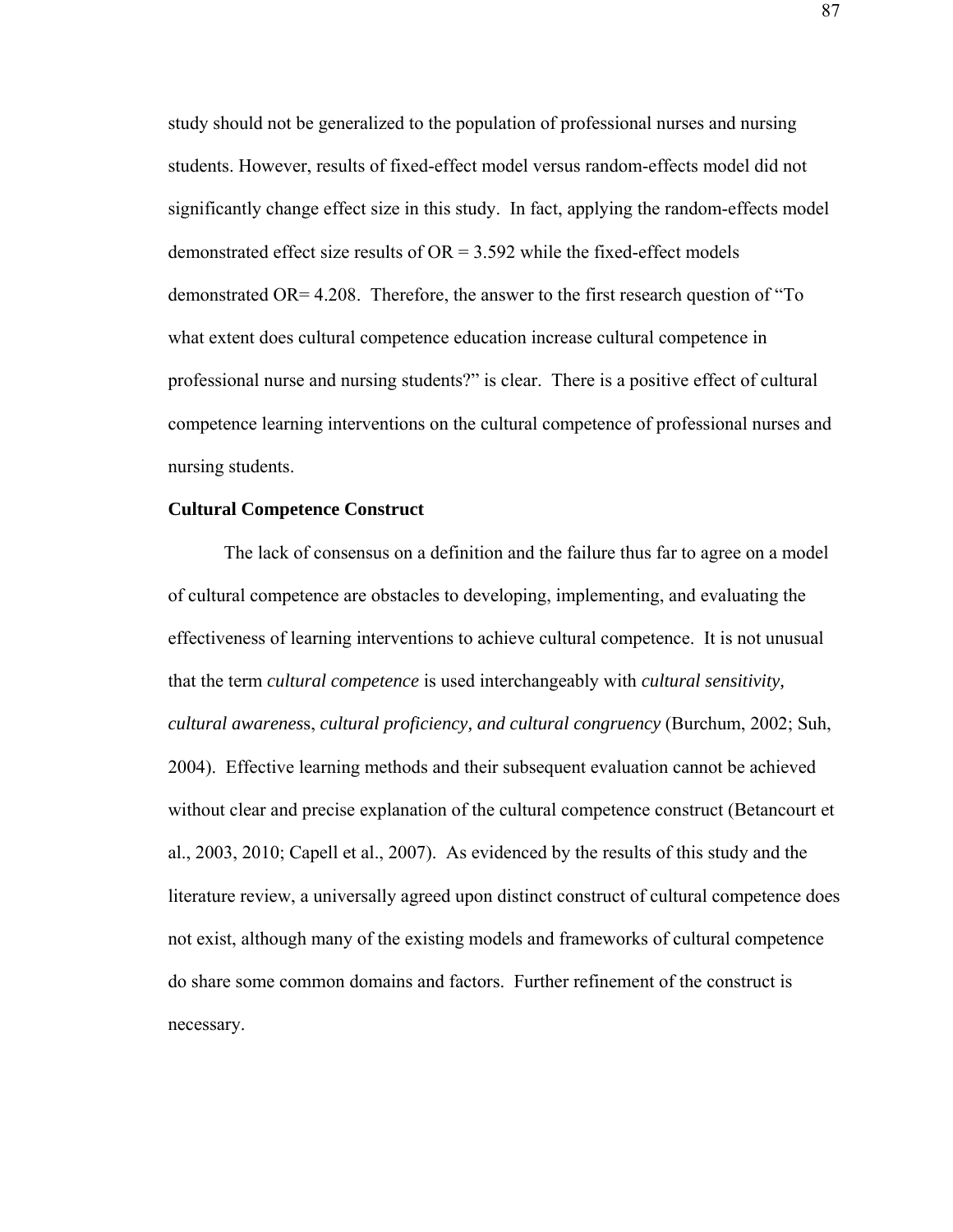Many of the current models and frameworks explain and measure the *cultural competence* construct only in context of a healthcare provider's outcomes, attitudes, knowledge and behaviors. To this end, cultural competence learning interventions and subsequent evaluations are directed towards improving healthcare provider's attitudes, knowledge and behaviors. Health and healthcare disparities exist unequivocally and cultural competence is considered part of the solution to close the disparity gap. In addition, there is a socially mandated interconnection between healthcare provider, especially the nurse and patient, and the client. It seems to reason then that the construct of *cultural competence* should extend beyond healthcare provider factors to include patient-related factors as well. Strengthening and broadening the construct will facilitate development of sound learning interventions directed towards cultural competence that will result in robust measures across the construct. The realization of the benefits to client health and healthcare from cultural competency education in nursing may be a result of deficiency in development of the construct. Insufficient empirical evidence exists to support the argument that education and training in cultural competence translates into culturally competent care or that it leads to improved client health outcomes (Gozu et al., 2007; Harper, 2008; Lie et al., 2011).

## **Moderator Variables**

The second research question asks "To what extent is there variation in cultural competence education outcomes?" In fact, significant variation exists in the outcomes of cultural competence learning strategies  $(I_2 = 80.461)$ . This suggests that the overall effect size is not reflective of all cultural competence learning interventions. This leads to exploration of the moderator variables. This study expected to explore the influence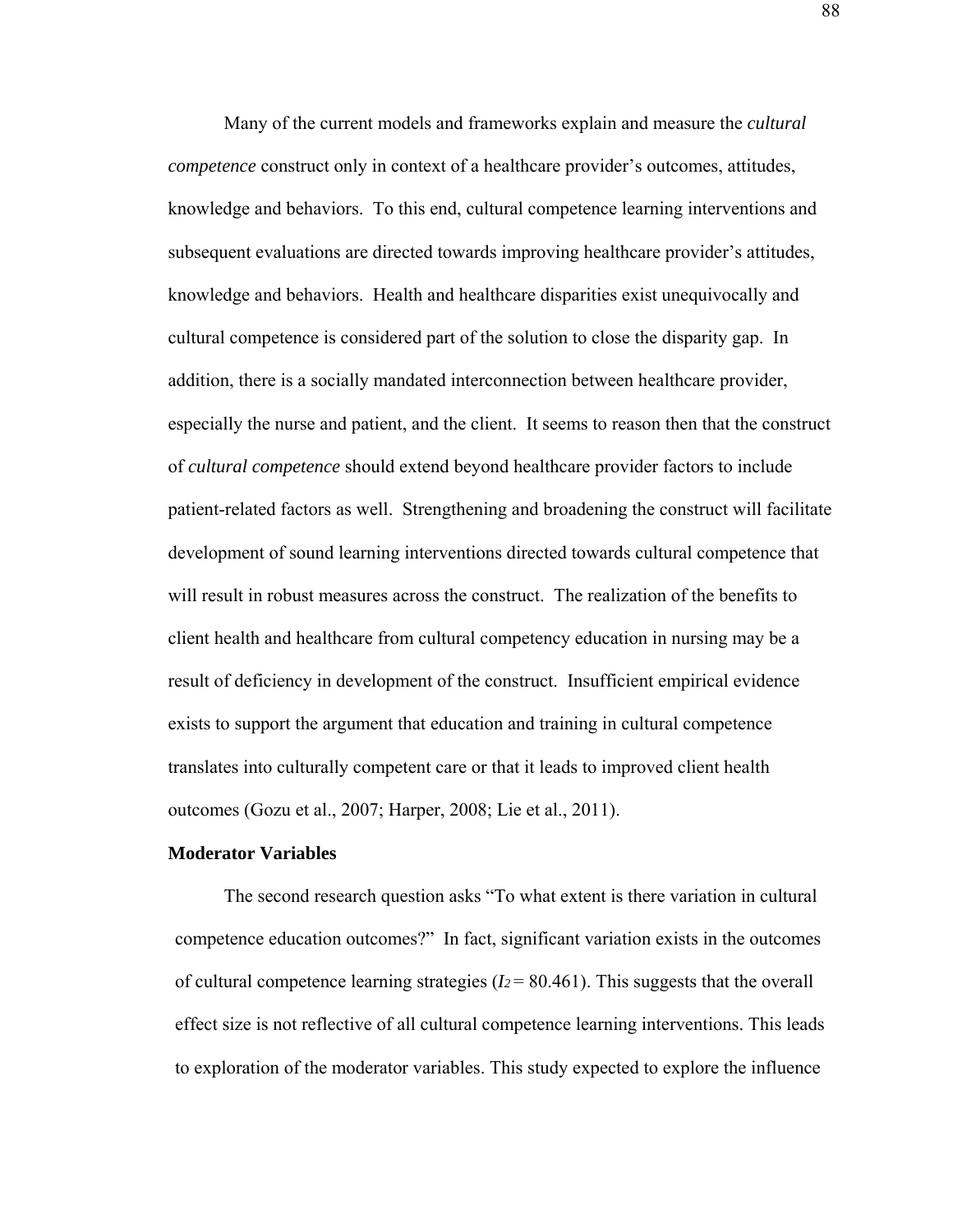of moderator variables that accounted for any variance in the effect size (dependent variable). The independent moderator analysis of characteristics of learning interventions, professional nurse and nursing student characteristics, study quality and measures of cultural competence would elucidate what makes cultural competence education effective. However, there were numerous hurdles that interfered with successful moderator analysis resulting in a different answer than anticipated to the third research question, "What moderating variables contribute to the effectiveness of cultural competence education?" Overall, there was a lack of sufficient detailed descriptions of characteristics of educational strategies and professional nurse and nursing student characteristics along with the number and quality of studies to allow for statistical quantitative meta-analysis of theses moderator variables. However, qualitative analysis of the moderator variables revealed important implications.

**Study quality.** Research studies included in this analysis were evaluated for quality in context selection bias, performance bias, attrition bias, detection bias, and reporting bias (Higgins & Green, 2011). As such, study quality was categorized as low, moderate, or high. The process was explained in chapter 3 and results in chapter 4. All studies were low to moderate quality. In addition, more than half of the studies that qualified for inclusion had little or no validity and reliability reports on the measured scores. Most of the eligible studies faced threats to external validity that included: lack of detailed descriptions of the learning interventions (performance bias), lack of detailed characteristics of the participants and multiple objectives of the study. The analysis included a small number of studies (13) of moderate to low quality, varied curricula and methodology that generally was inadequately described and utilized a variety of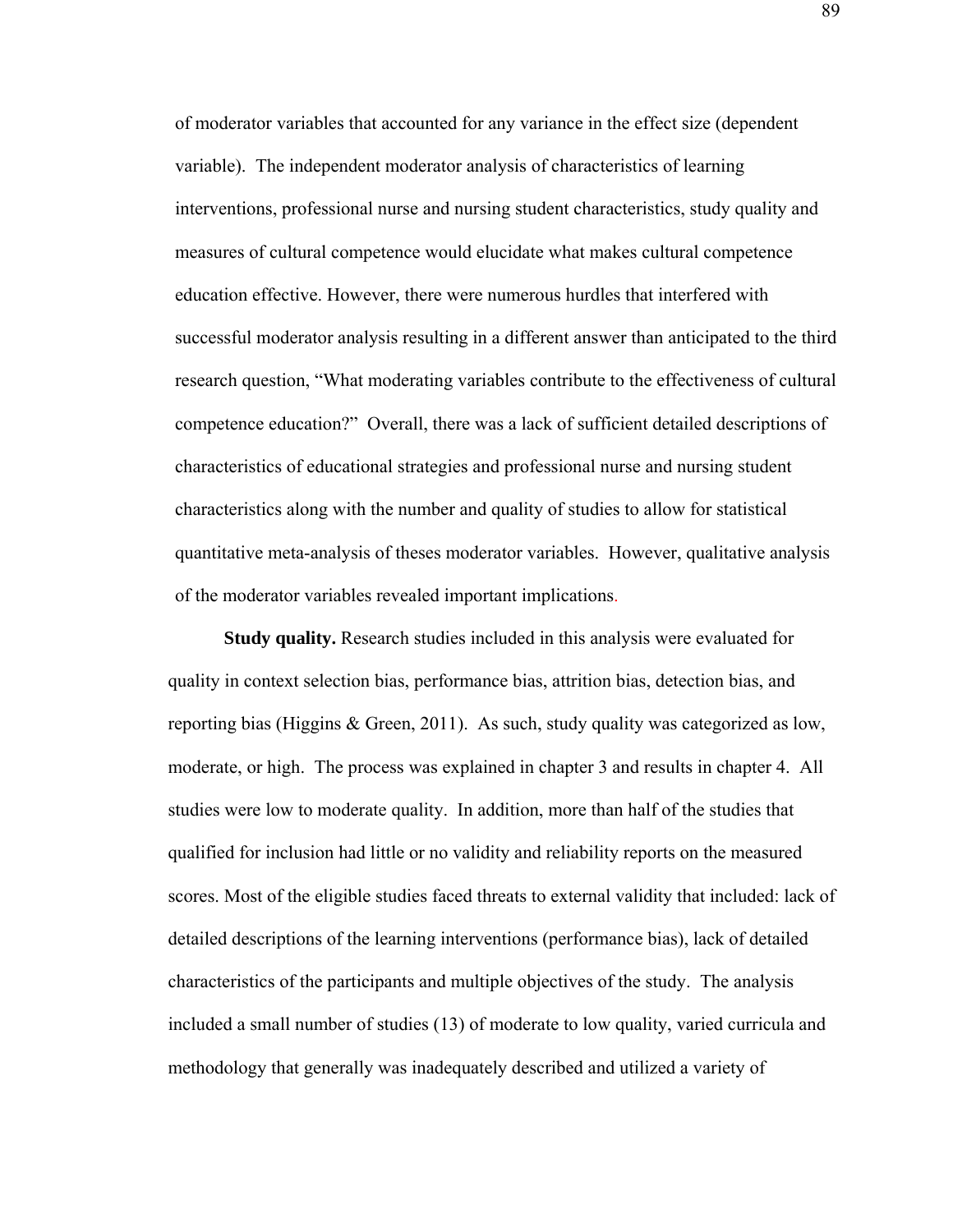evaluation metrics. Findings from this study should not be generalized to the population of professional nurses and nursing students. Moderate to high quality studies need to be generated for more meaningful meta-analysis. The quality of the results of a metaanalysis is inextricably linked to the quality of the included studies. Therefore, if previous studies are inadequate then meta-analysis results must be interpreted cautiously. Third, there were 13 studies that were eligible for inclusion in the meta-analysis. However, most studies were graded as weak (low to moderate quality) in terms of small sample sizes and no two studies replicating the same learning intervention. If the primary studies were conducted poorly or have significant methodological flaws, then the findings of the primary research and any subsequent analysis of the research is suspect (Butters, 2010). Quality of a study is correlated to the effect size. Inadequate studies may report larger effect sizes. Therefore, the effect sizes for this study may be over estimated.

**Learning interventions and participant characteristics.** The moderator variable of learning interventions was of particular interest in this study. This metaanalysis was expected to identify which specific learning strategies may increase cultural competence more than others. In general, the combined effect result suggests that cultural competence can be promoted equally using many different interventions. General learning strategies were reported in some studies as well as general learning interventions. In addition, the studies did not consistently report learning outcomes. Learning interventions included role-play, games, care planning, service learning, immersion, and poster presentations. However, learning strategies (curricula, learning methods, evaluation metrics) were not adequately described in detail in the individual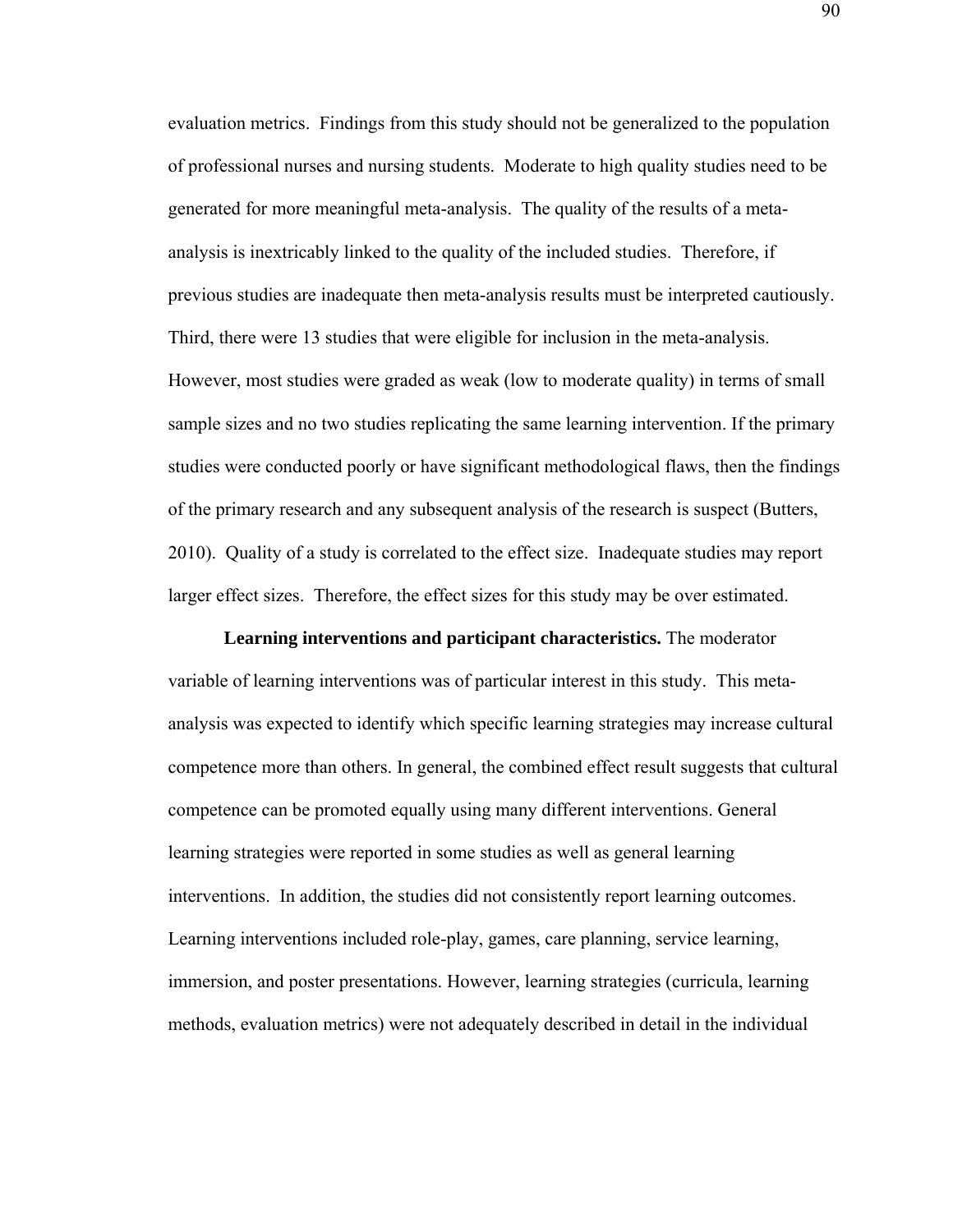studies to distinguish one learning intervention as better than another at improving cultural competence than another.

 Likewise, participant characteristics were inadequately described. The study conducted by Smith (2001) was the only included study that reported detailed information on the participants. There were some studies that either reported general participant characteristics (Hughes & Hood, 2007) or no characteristics (Campbell-Heider et al. 2006; Hunter & Krantz, 2010; Napholz, 1999).

#### **Cultural Competence Evaluation Metrics**

The metrics used to evaluate cultural competence varied across studies. This finding raises interesting questions about how cultural competence is measured and the construct of cultural competence. As a consequence of an imprecise construct, any metrics developed ultimately generate suspect data (Butters, 2010). As a result, strong metrics to evaluate learning interventions for cultural competence education are lacking. All measures utilized in the individual studies are self-report. Only a few eligible studies for this research used measures with reported validity and reliability information. The use of subjective self-report measures may prevent convincing research conclusions. On the other hand, the self-report instruments may reflect less bias and more direct cultural competence learning strategy effects. A self-report paper and pencil test may not have the same performance issues as an observed evaluation and the participant may feel more comfortable to report affective, cognitive and behavioral changes in cultural competence (Butters, 2010). The variety of measures with minimal associated psychometrics and selfreport format is cause for concern when interpreting the meta-analysis findings. It is likely that effect size may be artificially inflated due to the weakness of the metrics.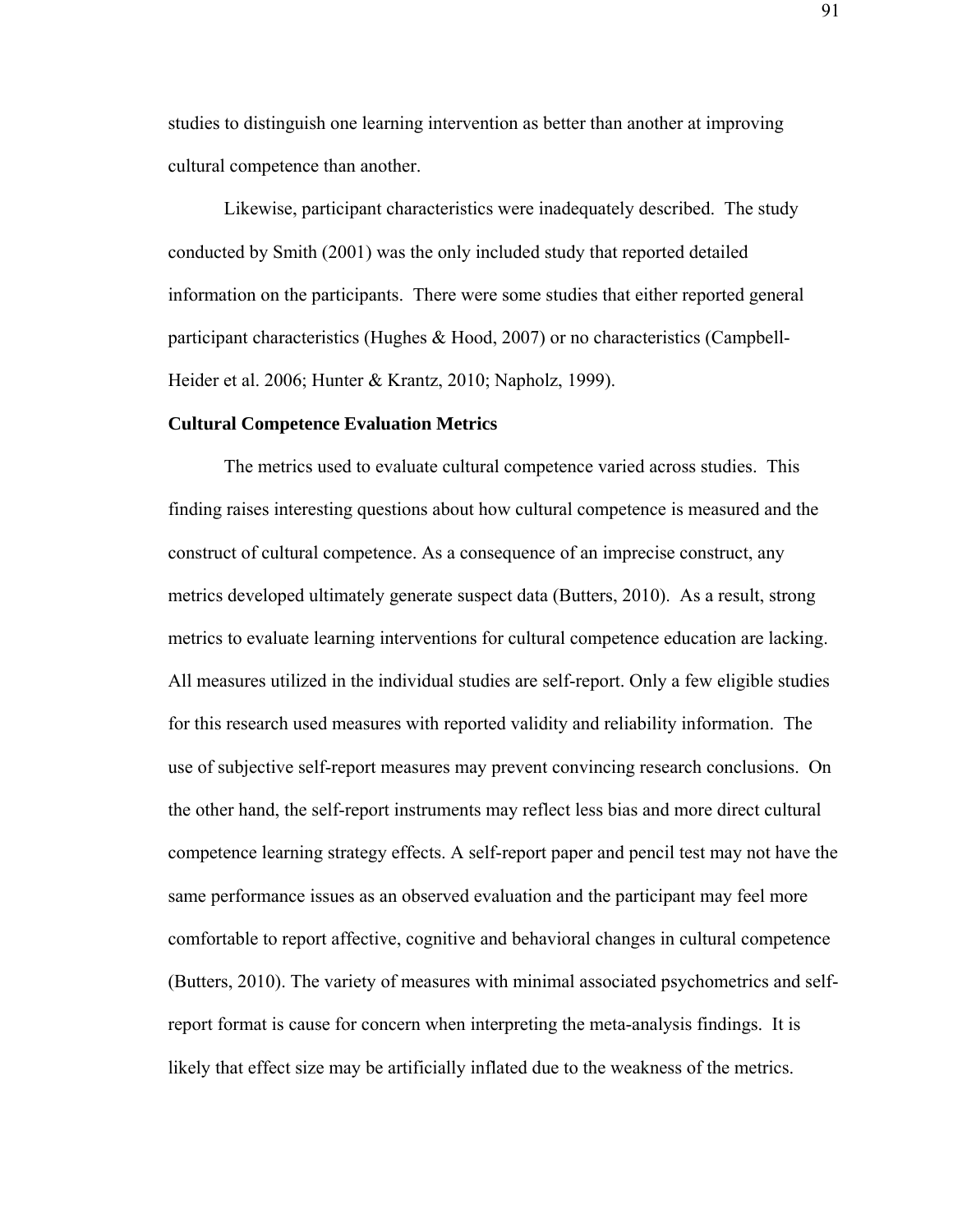The different evaluation instruments further prevented evaluation of effects of moderator variables. There may also exist a difference between evaluation of cultural competence learning interventions that use self-report outcome measures and more objective measures that might rely on observers to rate cultural competence. The lack of a robust dependent variable suggests that the way cultural competence is measured is important. Self-reported outcomes could be the effects of *social desirability bias* (Rubin, 2008)*.* This effect could be an *artifact,* or an uncontrolled bias in the studies that can limit the confidence of results (David, 2008). The desire to appear socially desirable could also impact the outcomes as participants select more cultural competent responses on the selfreport measures.

## **Limitations of this Study**

The most significant limitation to the present study is the weakness of the individual studies included in the meta-analysis. In addition to concerns already discussed, other limitations exist. First, only studies that were published, peer-reviewed and searchable in electronic data bases were considered for this study. Even though publication bias was not supported by the meta-analysis, literature searches by hand and dissertations were excluded. However, it remains that published studies as well as those found in electronic data bases are more likely to report positive results of cultural competence training and some research may have been overlooked. In addition, the majority of the identified research was published in English and done in the United States and Canada. The concept of cultural competence may be developed and evaluated differently in other countries. The validity of the study is also limited to learning interventions discussed in literature in the years ranging from 1999-2011 across 13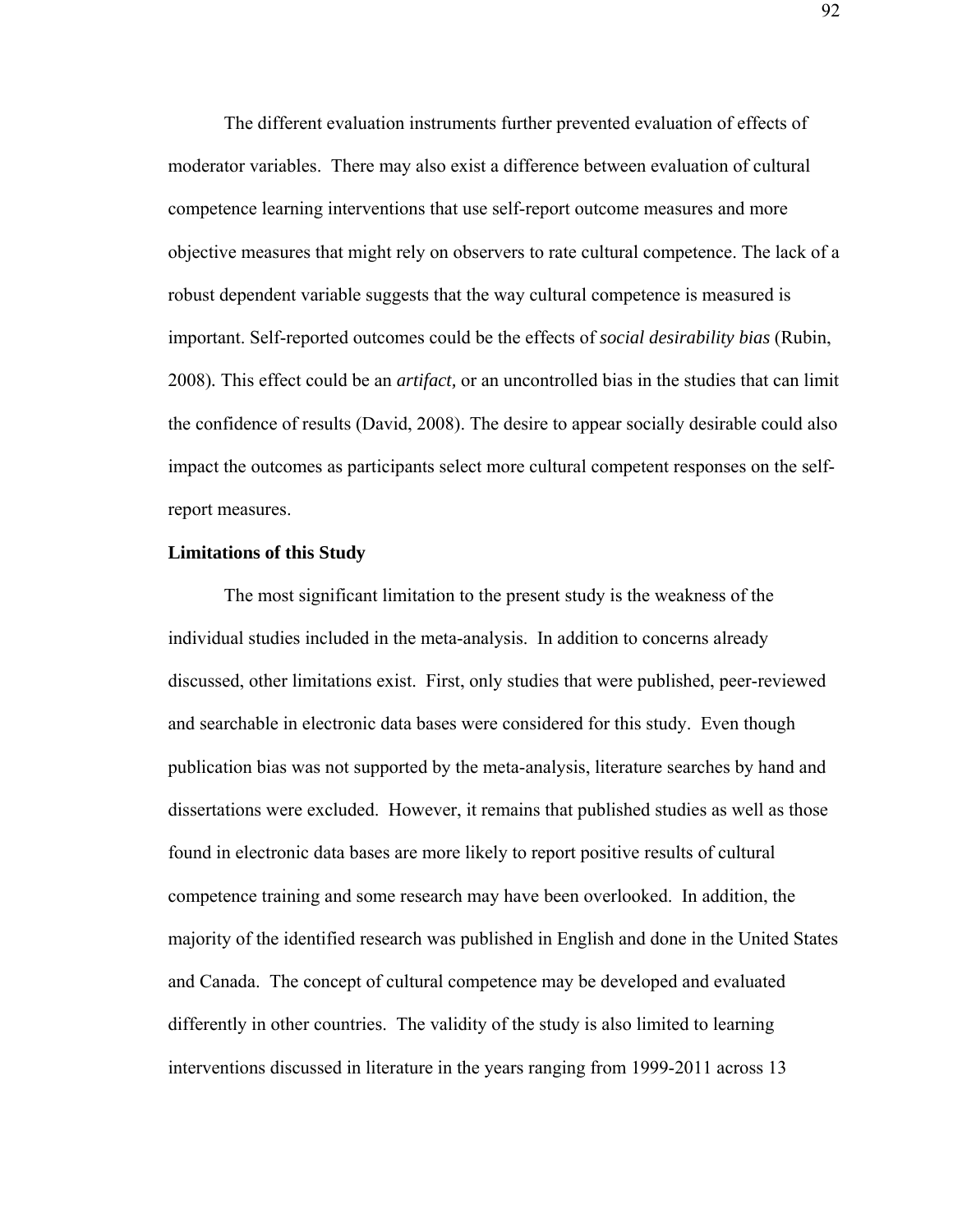studies. This means that the findings from the data analysis cannot represent the totality of learning interventions that may date back before 1999.

## **Recommendations for Future Research**

 Future cultural competence learning intervention research should focus on improving designs and increasing quality and rigor of future studies. For example, most of the studies in this meta-analysis did not provide enough detailed description of curricula, participants, interventions (resources, faculty, cost, time, etc.) and all measures were self-report. In addition, future studies should describe any concomitant cultural competence interventions being instituted at the organizational level during the study.

Curricula specifics are essential to allow for replication of studies. Replication of studies by other researchers is necessary to demonstrate that study results were not aberrations or due to an error caused by the original researcher. The more the same results can be generated through study replication, the more confidence can be placed in the research conclusions. In addition, further improvement of the cultural competence construct is necessary. Perhaps, a consensus conference including public and private national nursing organizations, nurse researchers, educators and those providing service who are experts in cultural competence might explore the feasibility of identifying an accepted definition of cultural competence.

Future meta-analyses should consider analyzing the studies in both fixed and random models as subtleties of moderator variables may be revealed as well as different moderators may emerge. Participant information was also inadequately described in most studies which compromised research quality. Besides professional nurse and nursing student demographics, description of participants should include: past cultural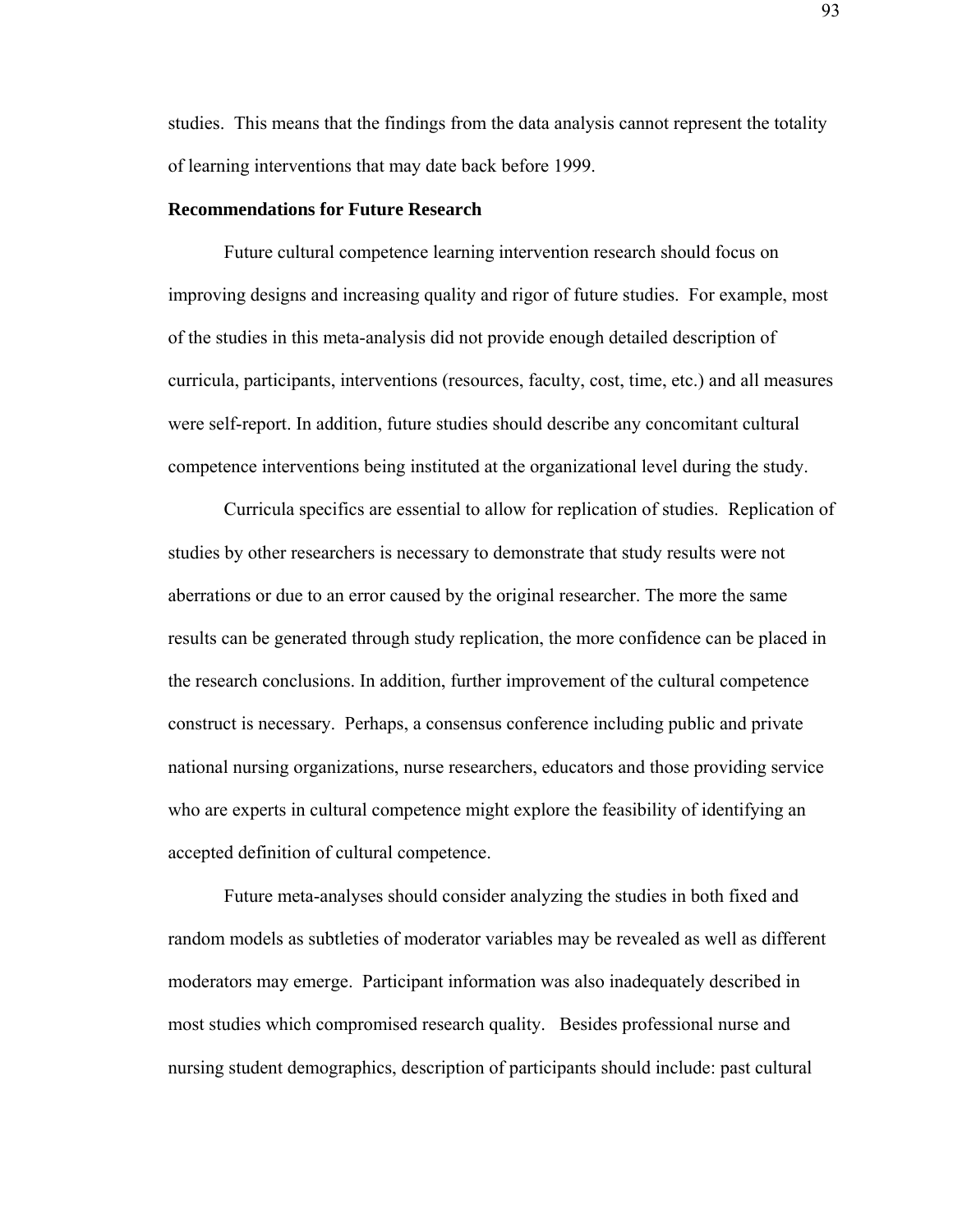competence education or training, culture background and baseline skills, attitudes and knowledge. Detailed description of learning strategies and participants within studies may reveal if specific characteristics of curricula, objectives, evaluation metrics, learning interventions and participants moderate the relation between the learning intervention and cultural competence. Adequate sample size within studies is also necessary for improving study quality. Sample size affects the results of any research. If the number of participants within the individual studies or the number of studies included in the metaanalysis is too small then the inferences drawn will not be valid. A larger sample size can confidently represent a more general theme or practice.

Thus, for future studies on cultural competence education, it is recommended that the sample size be increased within studies to ensure representation of participants. Collaboration between educational institutions may be an option to increase sample size.

Future research should also be directed towards development of more objective measures. For example, independent, objective rater metrics and patient healthcare outcome measures should be developed in addition to self-report evaluations. Future nurse researchers interested in cultural competence education can design more rigorous studies to improve study quality, address power and sample size. Better designed quality studies with adequate power may generate different results.

This study has expanded nursing knowledge by quantitatively revealing the paucity of quality empirical studies and quantitatively supporting the need for further research in cultural competence education. Although this study got different answers to the study questions than was expected, it is significant in that it provides a clear direction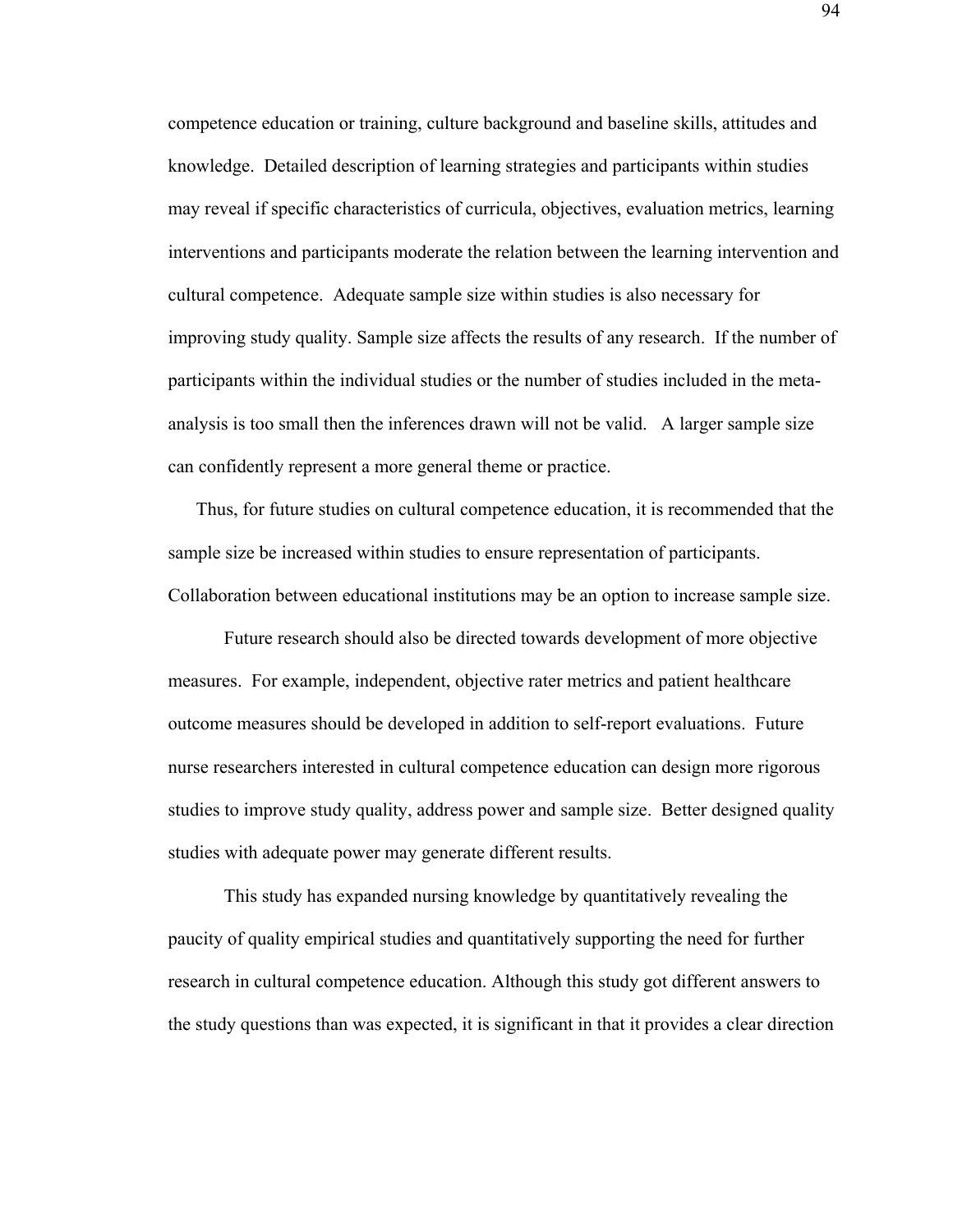for research to improve cultural competence education in professional nurses and nursing students.

 In addition to providing statistical evidence to support the positive effects of learning interventions of cultural education to cultural competence on nursing students and nurses, this study also developed a procedure, set of rules to filter research studies, as well as several criteria for selecting research studies for meta-analysis. The assessment of publication bias of the literature selected, using the researcher developed procedure, showed that the researcher developed procedure is very effective in that no significant publication bias was found, as well as no additional literature was required for the metaanalysis of the selected literature to meet the confidence level. As the developed procedure has proven to be effective, this may be used in future studies to collect the literature for meta-analysis in any discipline.

The study was able to determine from the meta-analysis literature that overall, learning interventions of cultural competence in nurses and nursing students significantly translates to a positive effect on the self-perceived cultural competency of nurses and nursing students in terms of knowledge, skills, attitudes, and self-efficacy regardless of intervention type and contact time. However, there is insufficient empirical evidence to support the argument that education and training in cultural competence translates into culturally competent care or that it leads to improved client health outcomes, particularly in nurses and nursing students.

The overall benefit to increasing nursing knowledge is that this study extended research that was empirical and had quantitative results. This is an important finding for the discipline of nursing as well as health and healthcare of minority groups. Regardless

95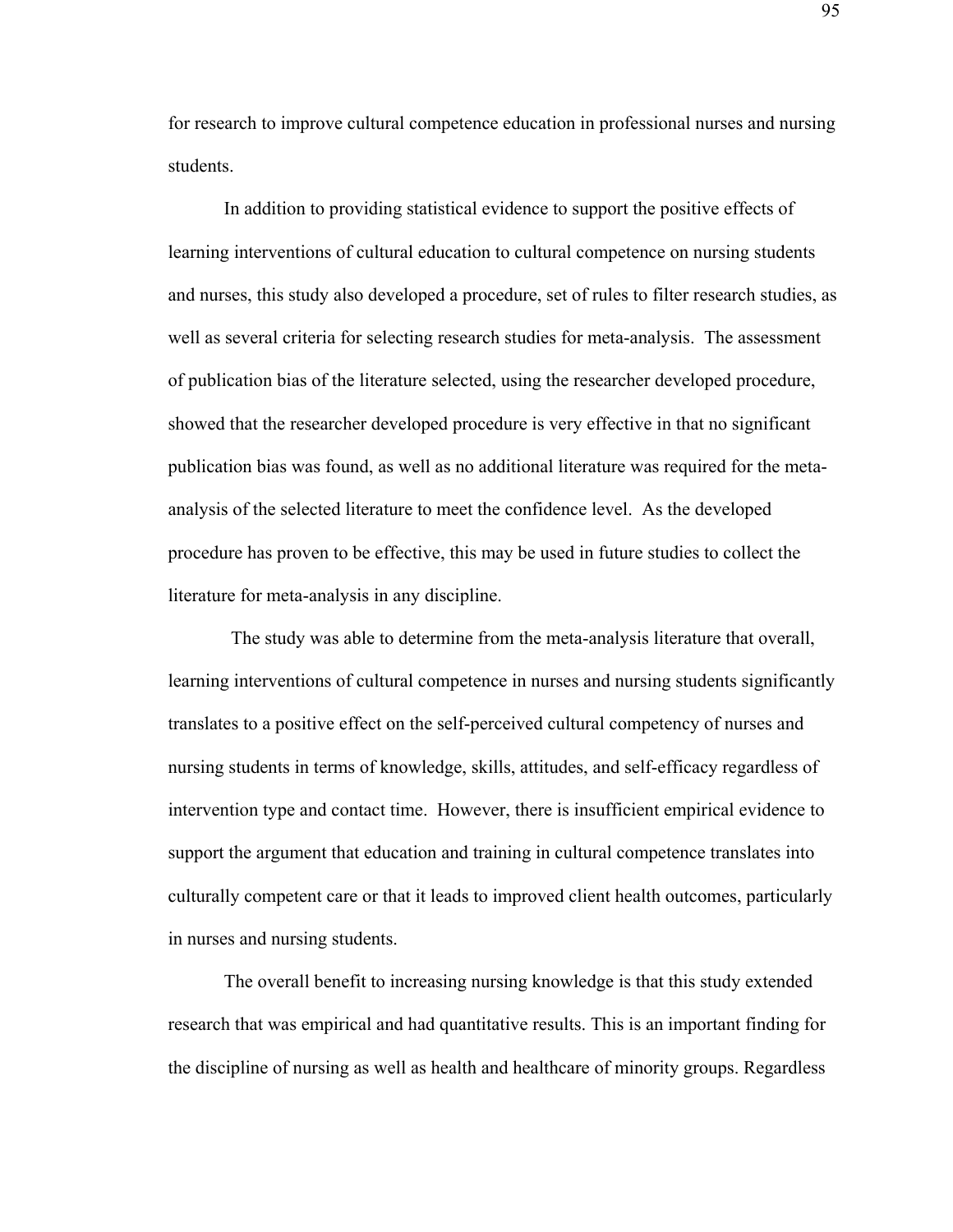of the specific vulnerable population experiencing poor health and healthcare, cultural competence is considered an important objective in the quest to minimize and even eliminate health and healthcare disparities in all diverse patient groups (IOM, 2003, 2006; USDHHS, 2011c, 2011d, 2011e). Given these additional limitations, it is recommended that future analysis include published peer-reviewed articles that have not been part of the literature selection criteria including learning interventions for healthcare and nursing students not covered in this study's selected literature. As there are many common practices in the different healthcare services which nursing is a part of, it is recommended that future studies take into account other disciplines so as to be able to support the intervention for learning of cultural education to other disciplines introducing a more general or more specific strategy depending on the findings.

## **Conclusion**

 This is the first known meta-analysis of studies on cultural competence learning interventions in professional nurses and nursing students. The findings suggest that cultural competence learning interventions have a positive effect on increasing self-report cultural competence in professional nurses and nursing students. The limitations of this meta-analysis were probably its most noteworthy contribution to the discipline of nursing and future research efforts. In addition, the method developed for screening literature in this study was also a noteworthy contribution. Developing, identifying and implementing educational strategies to improve cultural competence are essential for professional nurses and nursing students. This has implications for the discipline of nursing which extend beyond the nursing student, professional nurse, nurse educator and nurse researcher and includes potential benefits in terms of client health and healthcare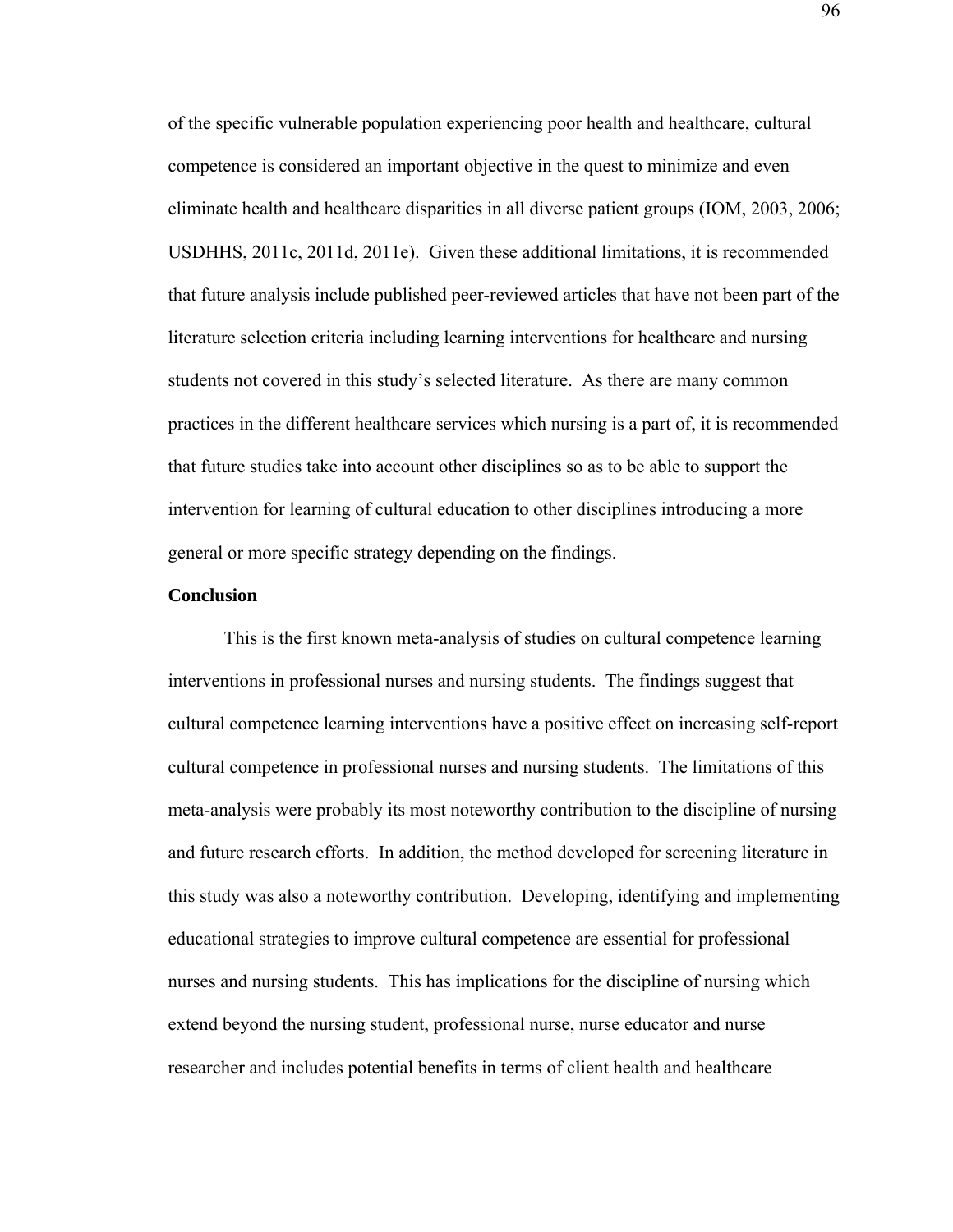outcomes. For health disparities to be eliminated, care must be client centered and effective cultural competence education for professional nurses and nursing students must be better understood.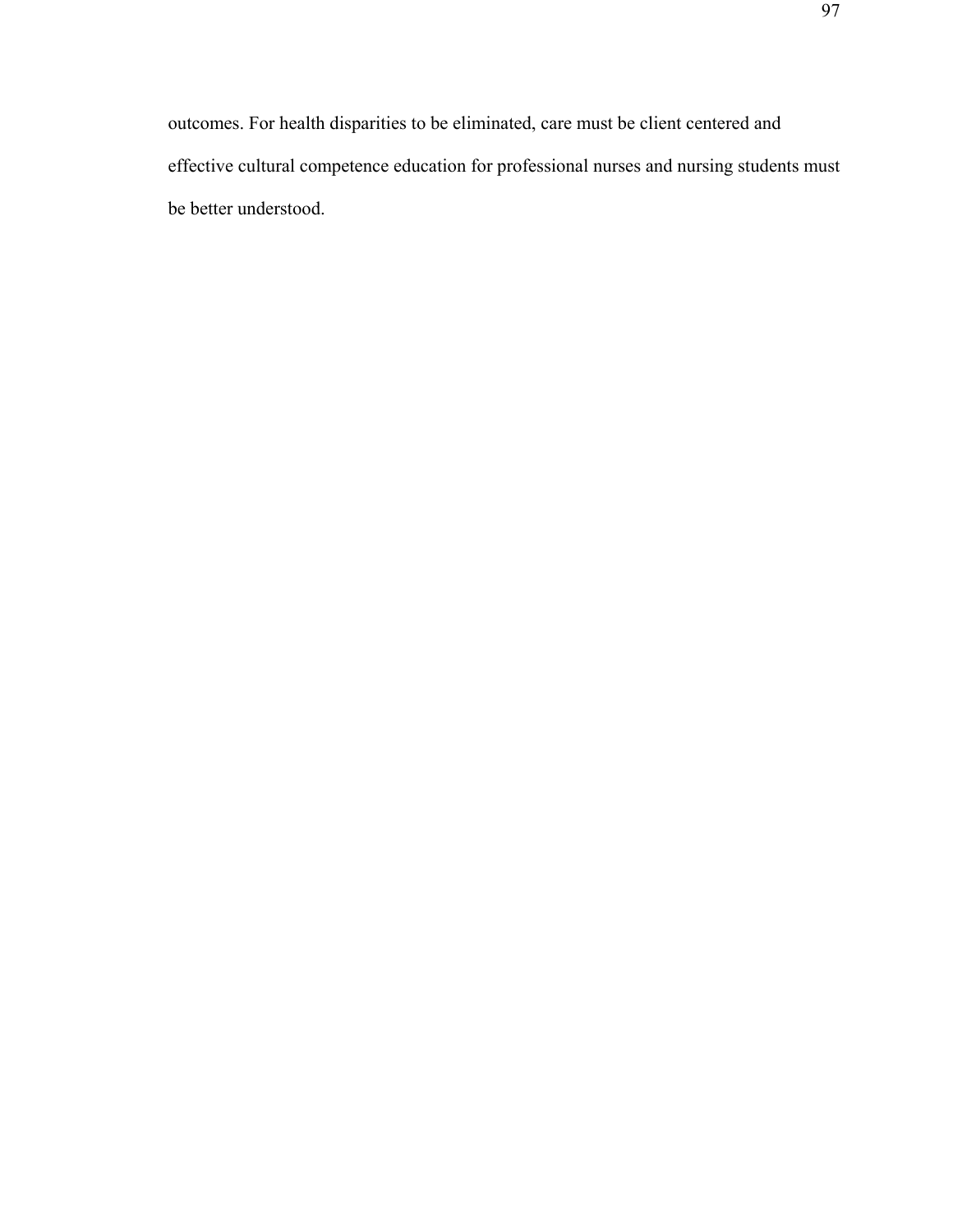## **References**

- American Academy of Nursing. (2008). *Nurses help Americans cross the quality chasm: A position paper*. Retrieved from American Academy of Nursing website: http://www.aannet.org/i4a/pages/index.cfm?pageid=3308.
- American Association of Colleges of Nursing. (2005). Nurse reinvestment act at a glance. Retrieved from http://www.aacn.nche.edu/media/nraataglance.htm
- American Association of Colleges of Nursing. (2008). *Cultural competency in baccalaureate nursing education.* Retrieved from

http://www.aacn.nche.edu/Education/pdf/competency.pdf

- American Psychological Association. (2002). *Guidelines on multicultural education, training, research, practice and organizational change for psychologists.*  Retrieved from http://www.apa.org/pi/oema/resources/policy/multiculturalguidelines.aspx
- American Public Health Association. (2008, November). *Evaluating the economic causes and consequences of racial and ethnic health disparities.* Washington, DC: Retrieved from http://www.apha.org/NR/rdonlyres/EF3D92F8-4758-4E49-85A1- D6EB8AD8CA89/0/Econ2 Disparities Final.pdf
- \*Amerson, R. (2010). The impact of service-learning on cultural competence. *Nursing Education Research, 13*(1) 18-22.
- Andrews, M. A., & Boyle, J.S. (2002). *Transcultural concepts in nursing care* (4th ed.). Philadelphia, PA: Lippincott Williams & Wilkins.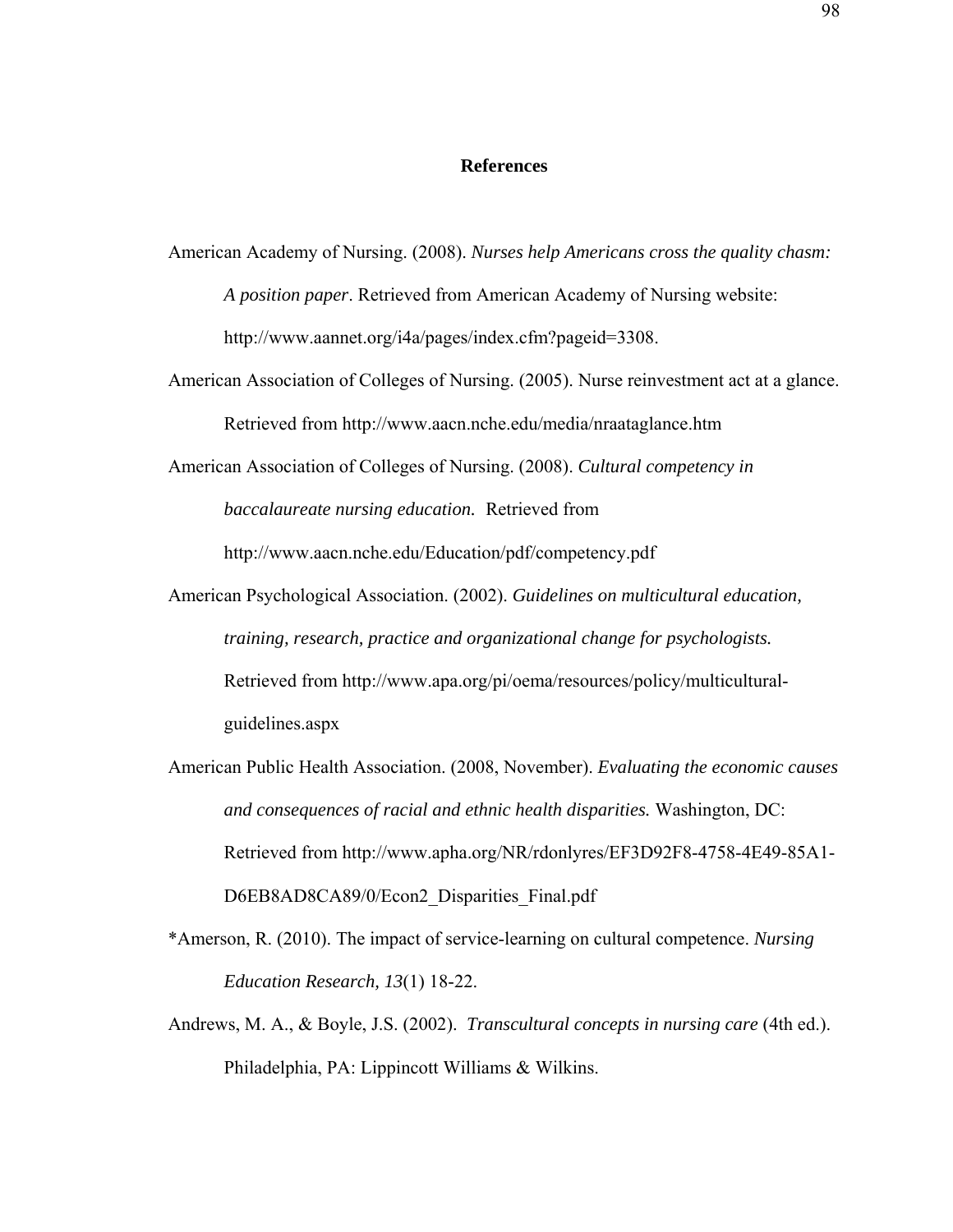- Baldwin, D. (2003). Disparities in health and health care: Focusing efforts to eliminate unequal burdens. *Online Journal of Issues in Nursing, 8*(2). Retrieved from http://www.nursingworld.org/MainMenuCategories/ANAMarketplace/ANAPerio dicals/OJIN/TableofContents/Volume82003/No1Jan2003/DisparitiesinHealthand HealthCare.aspx
- Barzansky, B., Jonas, H. S., & Etzel, S. I. (2000). Educational programs in U.S. medical schools, 1999-2000. *Journal of the American Medical Association, 284*(9), 1114- 1120.
- Beach, M., Price, E., Gary, T., & Robinson, K. (2005). Cultural competence: A systematic review of health care provider educational interventions. *Medical Care, 43*(4), 356-373.
- Bennett, L. W., & Finger, D. R. (2000). Psychology and culture. In M. L. Kelley and V.M. Fitzsimons (Eds.), *Understanding cultural diversity: Culture, curriculum, and community in nursing*. Sudbury, MA: Jones and Barlett.
- Berlin, A., Nilsson, G. and Törnkvist, L. (2010), Research Article: Cultural competence among Swedish child health nurses after specific training: A randomized trial. *Nursing & Health Sciences*, 12: 381–391. doi: 10.1111/j.1442-2018.2010.00542.x
- Bernal, H., & Froman, R. (1987). The confidence of community health nurses caring for ethnically diverse populations. *Journal of Nursing Scholarship, 19*(4), 201-203.
- Betancourt, J. R., & Green, A. L. (2010). Commentary: Linking cultural competence training to improved health outcomes: Perspectives from the field. *Academic Medicine, 85*(4). 583-585.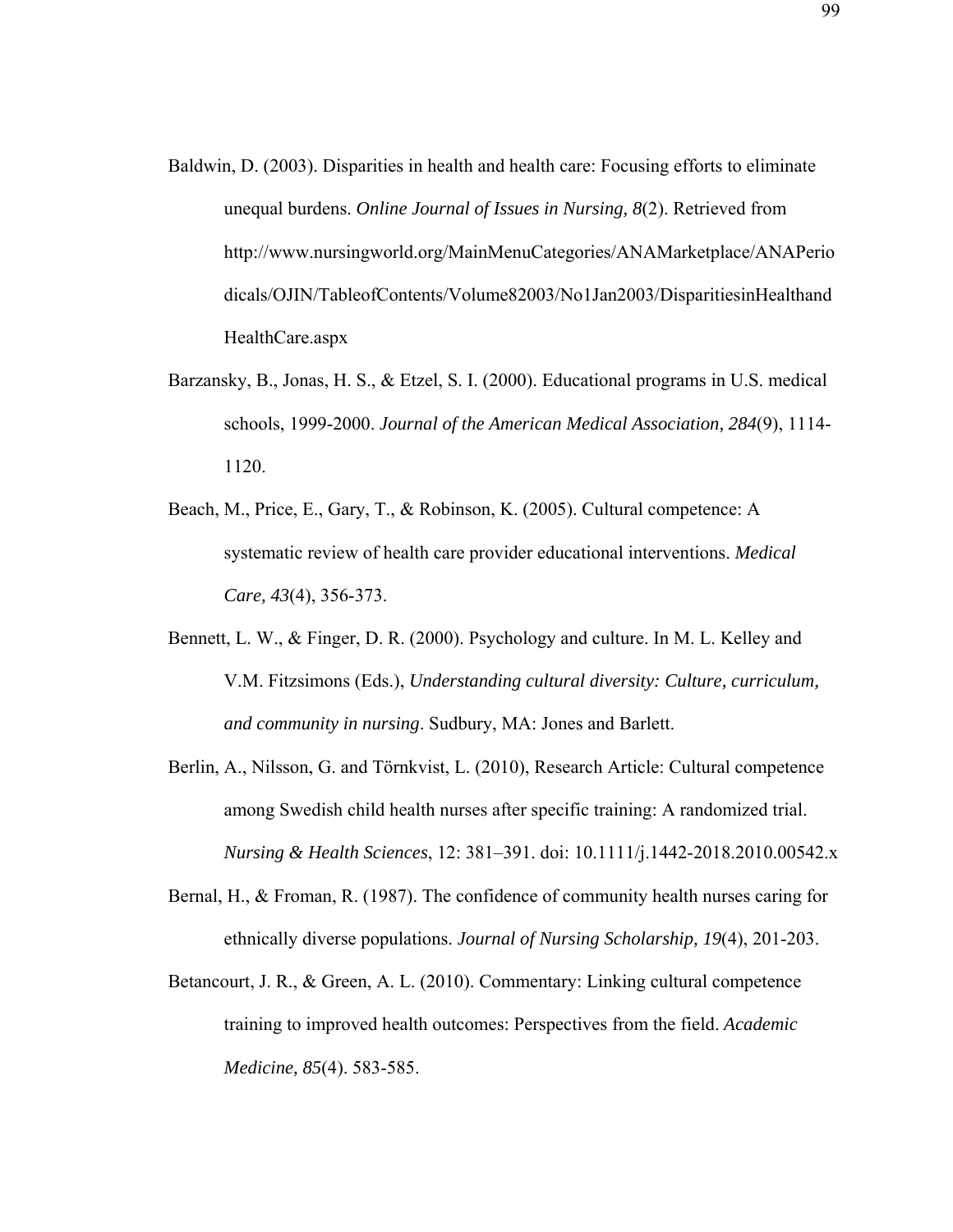- Betancourt, J. R., Green, A. R., Carillo, J. E., et al. (2003). Defining cultural competence: A practical framework for addressing racial/ethnic disparities. *Public Health Report*, *118*(4), 293-302.
- Borenstein, M., Hedges, L. V., Higgins, J., & Rothstein, H. (2005). Comprehensive metaanalysis (Version 2) [Computer software]. Englewood, NJ: Biostat.
- Borenstein, M., Hedges, L. V., Higgins, J., & Rothstein, H. (2009). *Introduction to metaanalysis.* West Sussex, England: Wiley & Sons.
- Boyle, D.P.& Springer, A. (2001). Toward a cultural competence measure for social work with specific populations. *Journal of Ethnic And Cultural Diversity in Social Work,*9(3-4), 53-71. doi: 10.1300/J051v09n03\_03
- Burchum J. L. (2002). Cultural competence: An evolutionary perspective. *Nursing Forum*; *37,* 5-15.
- Butters, R.P. (2010). A meta-analysis of empathy training programs for client populations (Doctoral Dissertation). Retrieved from Proquest.
- \*Caffrey, R., Neander, W., Markle, D., & Stewart, B. (2005). Improving the cultural competence of nursing students: Results of integrating cultural content in the curriculum and an international immersion experience. *Journal of Nursing Education, 44*(5), 234-240.
- \*Campbell-Heider, N., Rejman, K., Austin-Ketch, T., & Sackett, K. (2006). Measuring cultural competence in a family nurse practitioner curriculum. *Journal of Multicultural Nursing & Health, 12*(3), 24-34.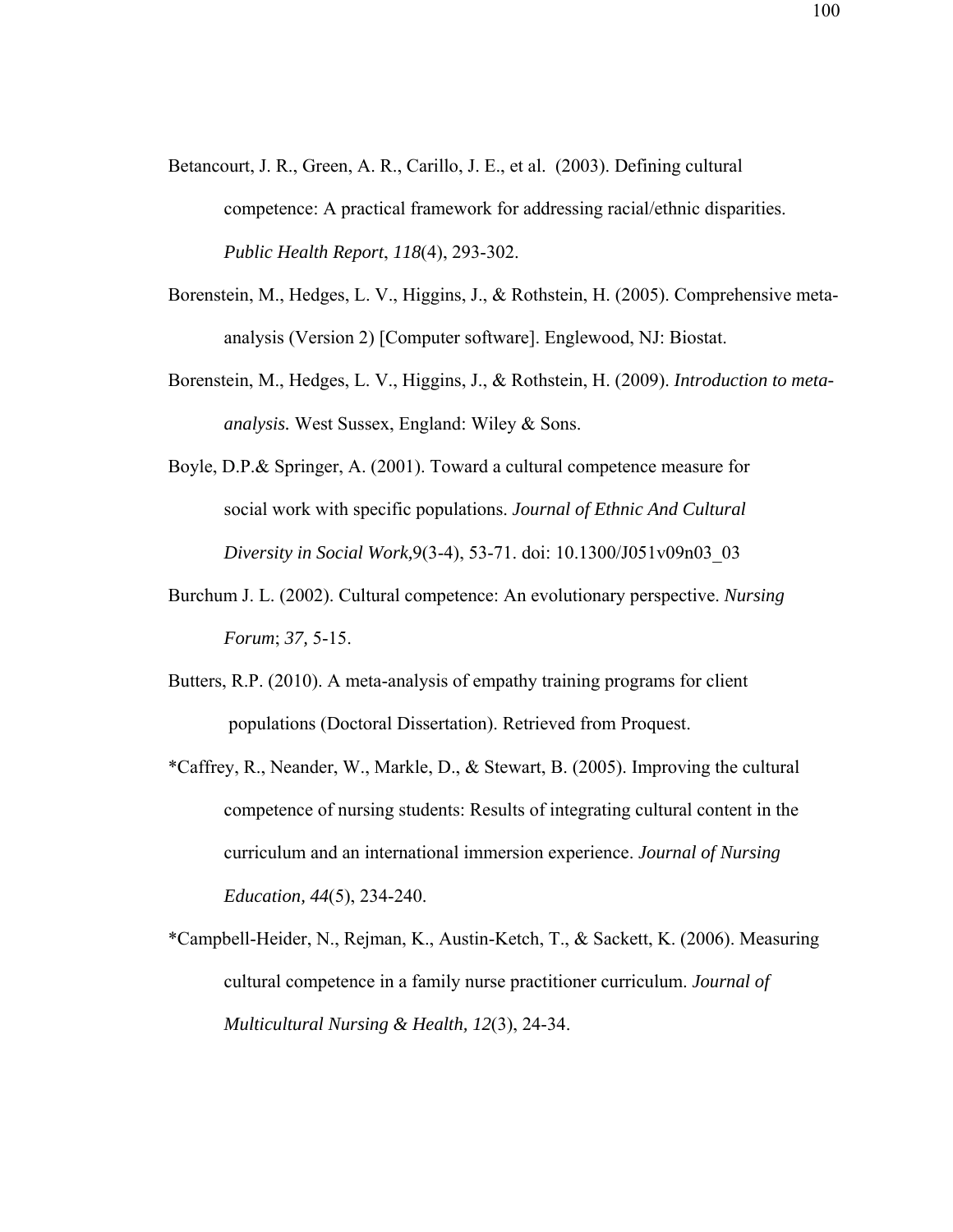- Campinha-Bacote, J. (2002). The process of cultural competence in the delivery of healthcare services: A model of care. *Journal of Transcultural Nursing, 3*, 181- 184.
- Campinha-Bacote, J. (2003). *The process of cultural competence in the delivery of health care services: A culturally competent model of care.* Cincinnati, OH: Transcultural C.A.R.E. Associates.
- Campinha-Bacote, J. (2007). *The process of cultural competence in the delivery of health care services: The journey continues.* Cincinnati, OH: Transcultural C.A.R.E. Associates.
- Campinha-Bacote, J. (2010). An integrative review of American nurses' perceived cultural self-efficacy. *Nurse Scholarship, 36*(2), 180-185.
- Campinha-Bacote, J. (2011a). About the IAPCC-R. *Trancultural C.A.R.E. Associates*. Retrieved from http://www.transculturalcare.net/
- Campinha-Bacote, J. (2011b). About the IAPCC-SV. *Trancultural C.A.R.E. Associates*. Retrieved from http://www.transculturalcare.net/
- Capell, J., Veenstra, G & Dean, E. (2007). Cultural competence in healthcare: Critical analysis of the construct, its assessment and implications. *Journal of Theory Construction and Testing, 11*(1) 30-37.
- Carter-Pokras, O. & Baquet, C. (2002). What is a "health disparity"?. *Public Health Reports,* 117, 426-434.
- Chitty, K. K., & Black, B. P. (2010). *Professional nursing: Concepts and challenges*. Philadelphia: Saunders.
- Coffman, M., Shellman, J., & Bernal, H. (2004). An integrative review of American nurses' perceived cultural self-efficacy. *Journal of Nursing Scholarship, 36*(2), 180-185.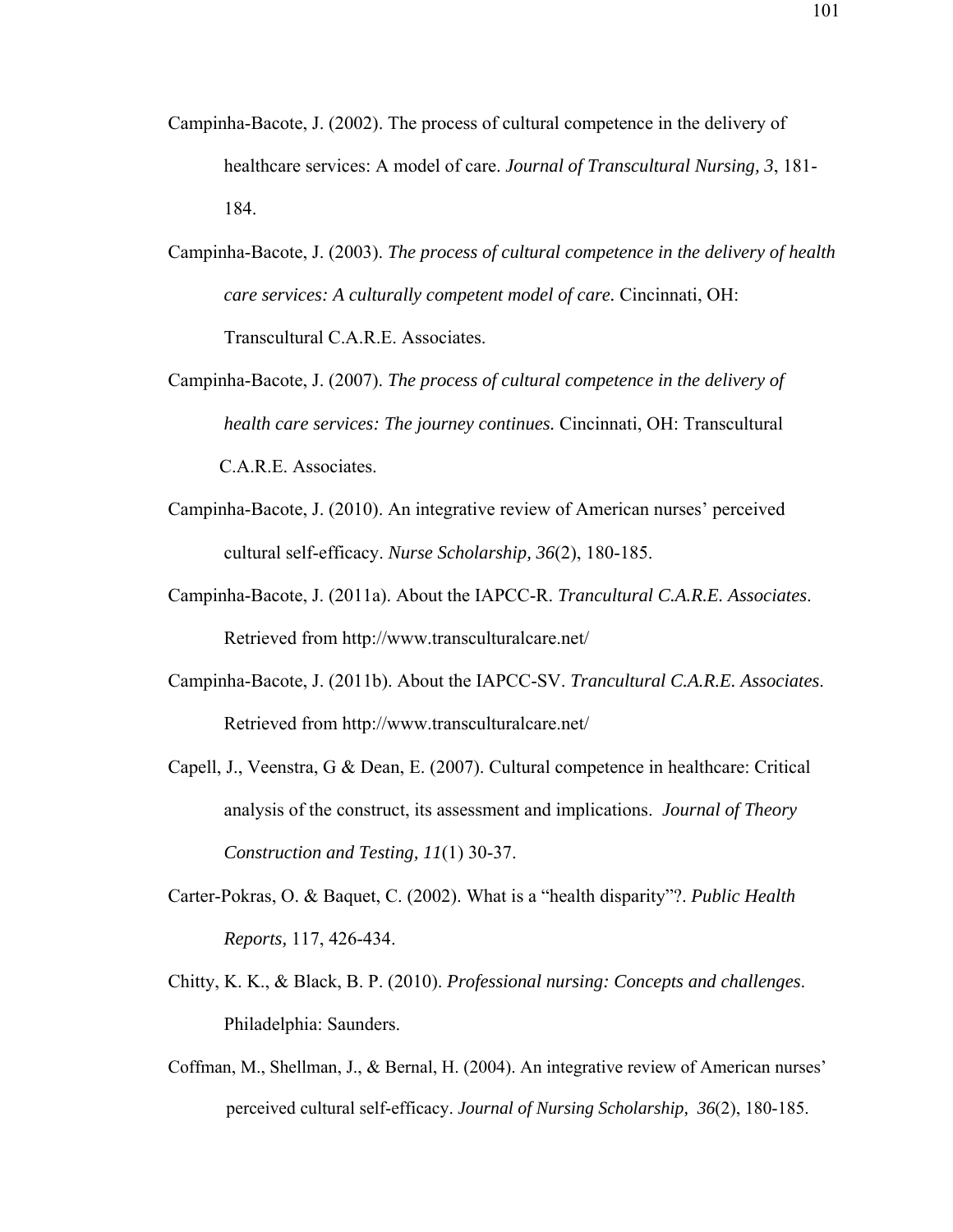- Cohen, J. (1988). *Statistical power analysis for the behavioral sciences* (2nd ed.). Hillsdale, NJ: Erlbaum.
- Cooper, H., & Hedges, L. (1994). *The handbook of research synthesis*. New York: Russell Sage Foundation.
- \*Cooper-Brathwaite, A. (2006). Influence of nurse characteristics on the acquisition of cultural competence. *International Journal of Nursing Education Scholarship*, *3*(1), 1-10.
- Cross, T., Bazron, B., Dennis, K., &Isaacs, M. (1989). *Towards a culturally competent system of care: A monograph on effective services for minority children who are severely emotionally disturbed.* Washington, DC: Georgetown University Press.
- David, B. S. (2008). Research artifacts and the social psychology of psychological Experiments. *Social and Personal Psychology Compass, 2,* 861-877.
- DeCoster, J. (2004). *Meta-analysis notes.* Retrieved from http://www.stathelp.com/notes.html
- Doorenbos, A., Schim, S., Benkert, R., & Borse, N. (2005). Psychometric evaluation of the cultural competence assessment instrument among healthcare providers. *Nursing Research, 54*(5), 324-331.
- Dreher, M., & MacNaughton, N. (2002). Cultural competence in nursing: Foundation or fallacy? *Nursing Outlook, 50*(5)*,* 181-186*.*
- Durlak, J. A., & Lipsey, M. W. (1991). A practitioner's guide to meta-analysis. *American Journal of Community Psychology, 19,* 291-332.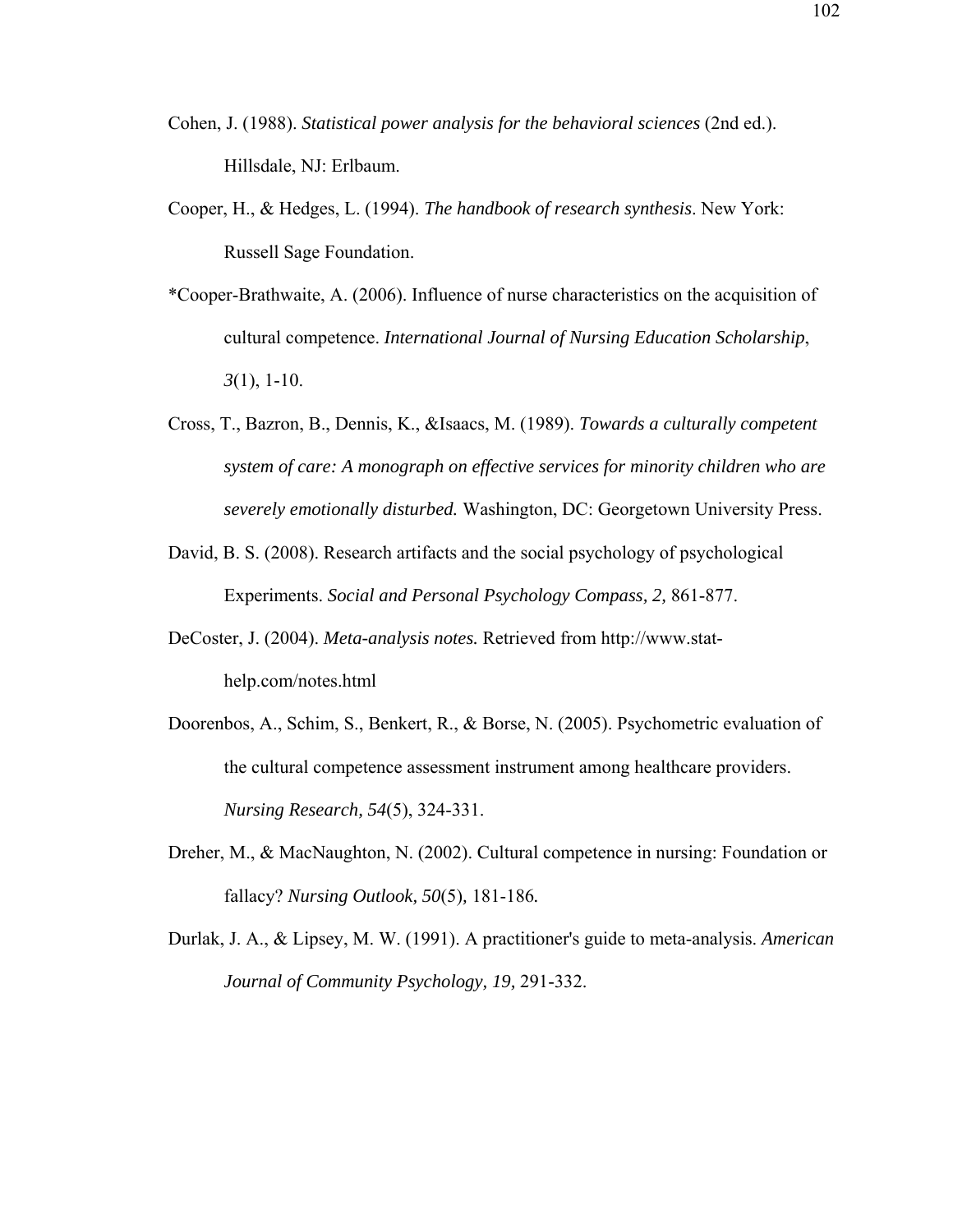- Engebretson, J. (2011). Clinically applied medical ethnography: Relevance to cultural competence in patient care. *Nursing Clinics of North America*, 46, 149-154. Retrieved from http://info.theclinics.com/mdconsult/pdf/Nursing\_Clinics sample article.pdf
- Engebretson, J., & Littleton, L. Y. (2001). Cultural negotiation: a constructivist-based model for nursing practice. *Nursing Outlook*, *49*, 223–30.
- Epstein, W. (2004). Confirmational response bias and the quality of the editorial processes among American social work journals. *Research on Social Work Practice, 14,* 450-458.
- Ervin, N., Bickes, J., & Schim, S. (2006). Environments of care: A curriculum model for preparing a new generation of nurses. *Journal of Nursing Education*, *45*(2), 75- 81.
- Ekwensi, F. Moranski, J., & Townsend-Sweet, M., (2006). *E-learning concepts and techniques*. Bloomsburg University of Pennsylvania's Department of Instructional Technology. 5.1 Instructional Strategies for Online Learning. Retrieved: http://iit.bloomu.edu/Spring2006\_eBook\_files /ebook\_spring2006.pdf
- Fahrenwald, N., Boysen, R., Fischer, C., & Maurer, R. (2001). Developing cultural competence in the baccalaureate nursing student: A population-based project with the Hutterites. *Journal of Transcultural Nursing*, *12*(1), 48-55.
- Fouad, N.A. & Arrodondo, P. (2006). *Becoming culturally oriented: Practical advice for psychologists and educators.* Washington, DC: American Psychological Association.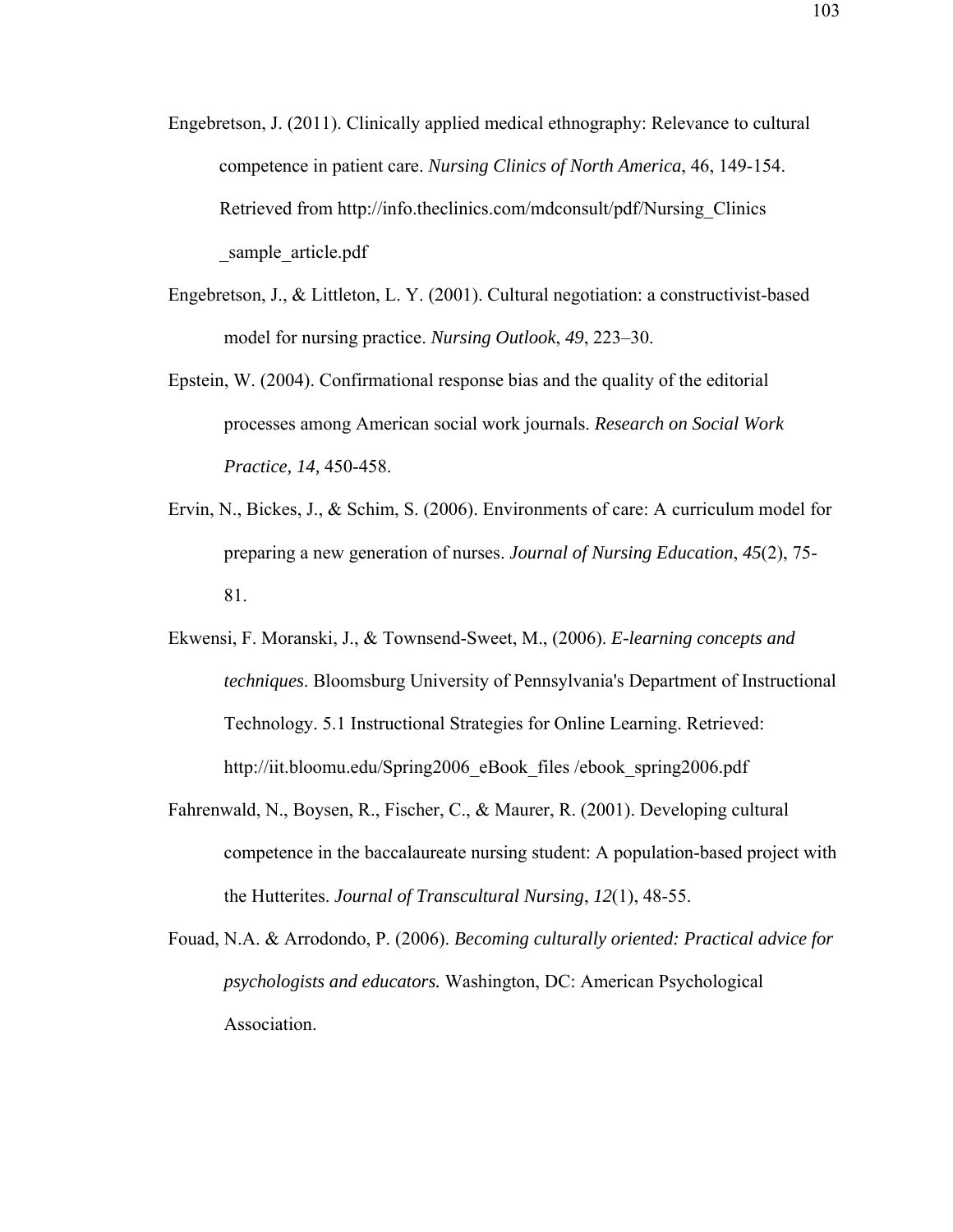- Genao, I., Bussey-Jones, J., Brady, D., Branch, W. T. Jr., & Corbie-Smith, G. (2003). Building the case for cultural competence. *American Journal of the Medical Sciences, 326*(3), 136-140.
- Giger, J., & Davidhizar, R. (2008). *Transcultural nursing: Assessment and intervention*   $(5<sup>th</sup>$  ed.). S.t Louis: Mosby.
- Glass, G.V. (1976). Primary, secondary and meta-analysis of research. *Educational Researcher, 10,* 3-8.
- Gozu, A., Beach, M., Price, E., Gary, T., Robinson, K., Palacio, A., . . . Cooper, L. (2007). Self-administered instruments to measure cultural competence of health professionals: A systematic review. *Teaching and Learning in Medicine*, *19*(2), 180-190.
- Grant, L., & Letzring, T. (2003). Status of cultural competence in nursing education: A literature review. *Journal of Multicultural Nursing & Health, 9*(2), 6.
- Green-Hernandez, C., Quinn, A., Denman-Vitale, S., Falkenstern, S., & Judge-Ellis, T. (2004). Making nursing care culturally competent. *Holistic Nursing Practice, 18*(4), 215-218.
- Hagman, L. W. (2004). New Mexico nurses' cultural self-efficacy: A pilot study. *Journal of Cultural Diversity, 11*(4), 146-149.
- Hagman, L. W. (2006). Cultural self-efficacy of licensed registered nurses in New Mexico. *Journal of Cultural Diversity, 13*(2), 105-112.
- Han, P. K. J., & Arnold, R. M. (2001). The right time for end-of-life care. *American Journal of Medicine, 111* (5), 414–416.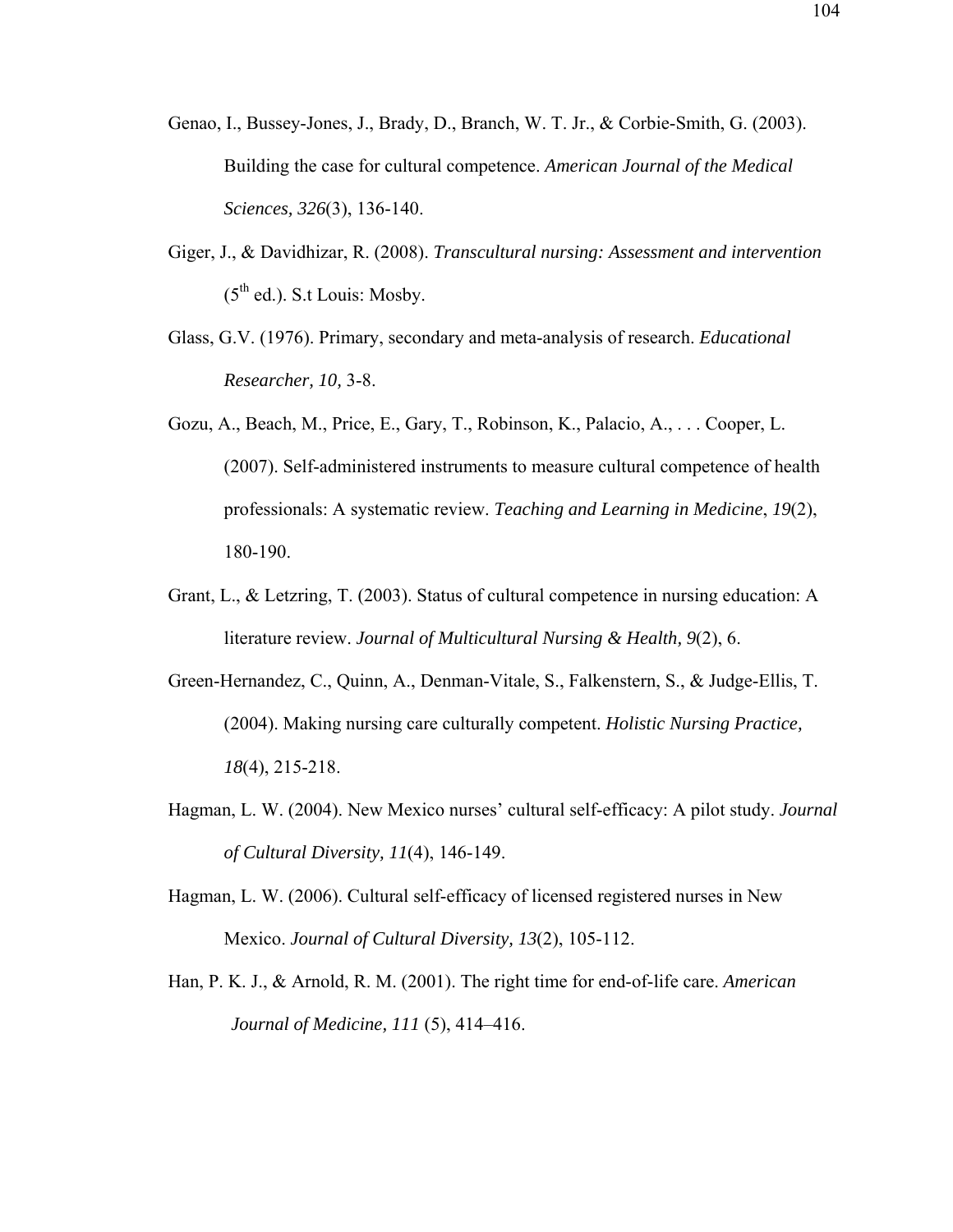- Harper, M. G. (2008). Cultural competence as an educational outcome for nurses: A systematic review. *Southern Online Journal of Nursing Research*, 8(2), 23-26.
- Hedges, L., & Olkin, I. (1985). *Statistical methods for meta-analysis*. San Diego, CA: Academic Press.
- Higgins, J.P.T., & Green, S. (editors). *Cochrane Handbook for Systematic Reviews of Interventions* Version 5.1.0 [updated March 2011]. The Cochrane Collaboration, 2011. Available from www.cochrane-handbook.org.
- \*Hughes, K. H., & Hood, L. J. (2007). Teaching methods and an outcome tool for measuring cultural sensitivity in undergraduate nursing students. *Journal of Transcultural Nursing, 18*(1), 57-62.
- Hunt, R. J., & Swiggum, P. (2007). Being in another world: Transcultural student experiences using service learning with families who are homeless. *Journal of Transcultural Nursing, 18*(2), 167-174. Retrieved from http://www.tcn.sagepub.com
- \*Hunter, J.L. & Krantz, S. (2010). Constructivism in cultural competence education. *Journal of Nursing Education*, 49(4), 207-214
- Institute of Medicine of The National Academies, Committee on Institutional and Policy Level Strategies for Increasing the Diversity of the U.S. Healthcare Workforce. (2004). *In the nation's compelling interest: Ensuring diversity in the health care workforce*. Retrieved from The National Academies Press website: http://www.nap.edu/openbook.php?record\_id=10885&page=R1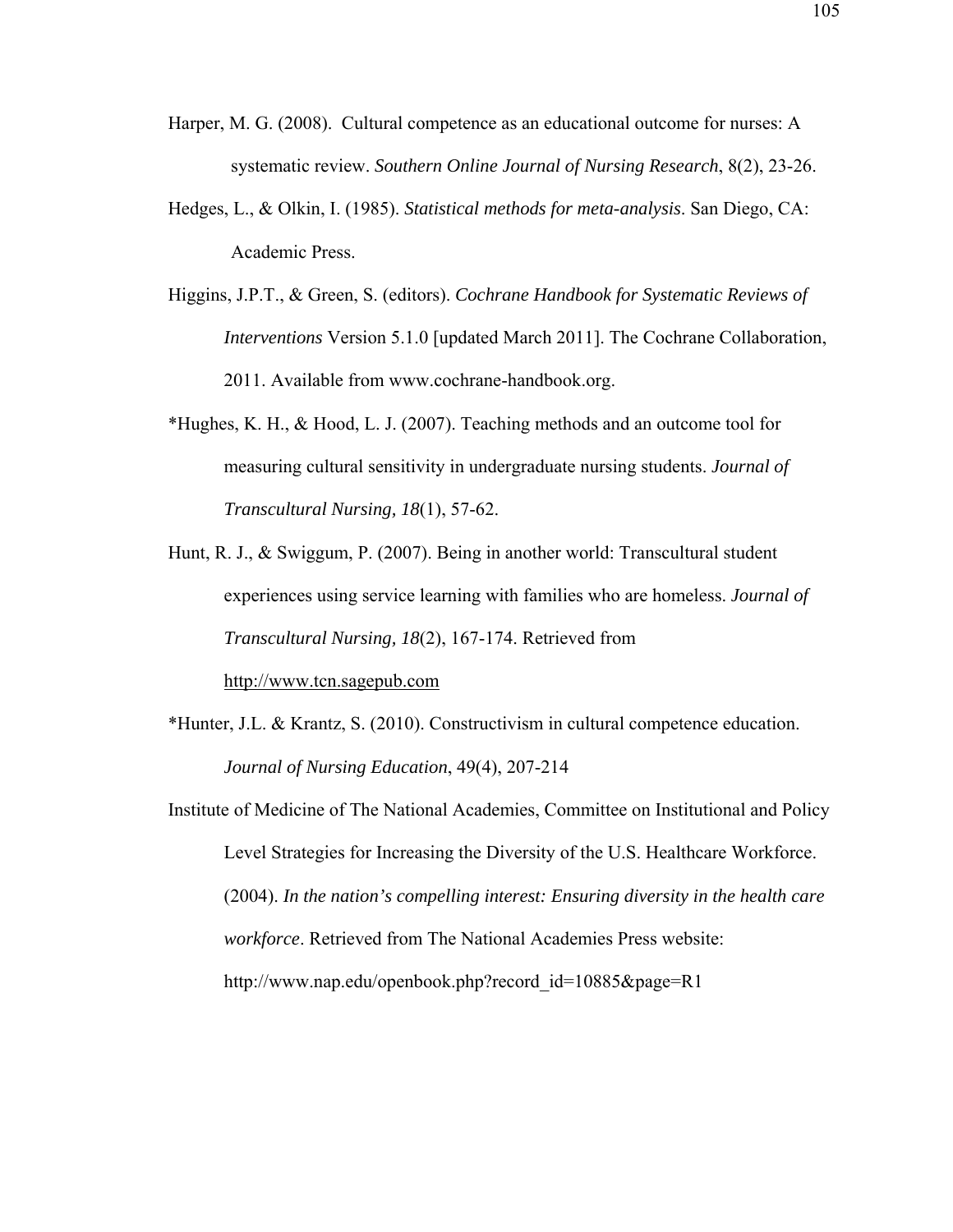Institute of Medicine of The National Academies, Committee on the Review and Assessment of the NIH's Strategic Research Plan and Budget to Reduce and Ultimately Eliminate Health Disparities. (2006). *Examining the health disparities research plan of the National Institutes of Health: Unfinished business.* Retrieved from The National Academies Press website:

http://www.nap.edu/catalog.php?record\_id=10260#toc

- Institute of Medicine of The National Academies, Committee on the Robert Wood Johnson Foundation Initiative on the Future of Nursing, at the Institute of Medicine. (2010). A *summary of the February 2010 forum on the future of nursing education.* Retrieved from The National Academies Press website: http://books.nap.edu/openbook.php?record\_id=12894
- Institute of Medicine of The National Academies, Committee on Understanding and Eliminating Racial and Ethnic Disparities in Health Care. (2003). *Unequal treatment: Confronting racial and ethnic disparities in health care.* Retrieved from The National Academies Press website: http://www.nap.edu/catalog.php?record\_id=10260#toc
- Jeffreys, M. (1999). Changes in students' transcultural self-efficacy perceptions following an integrated approach to culture care. *Journal of Multicultural Nursing and Health, 5*(2), 6-12.
- Jeffreys, M.. (2000). Development and psychometric evaluation of the transcultural selfefficacy tool: A synthesis of findings. *Journal of Transcultural Nursing, 11*(2), 127-136.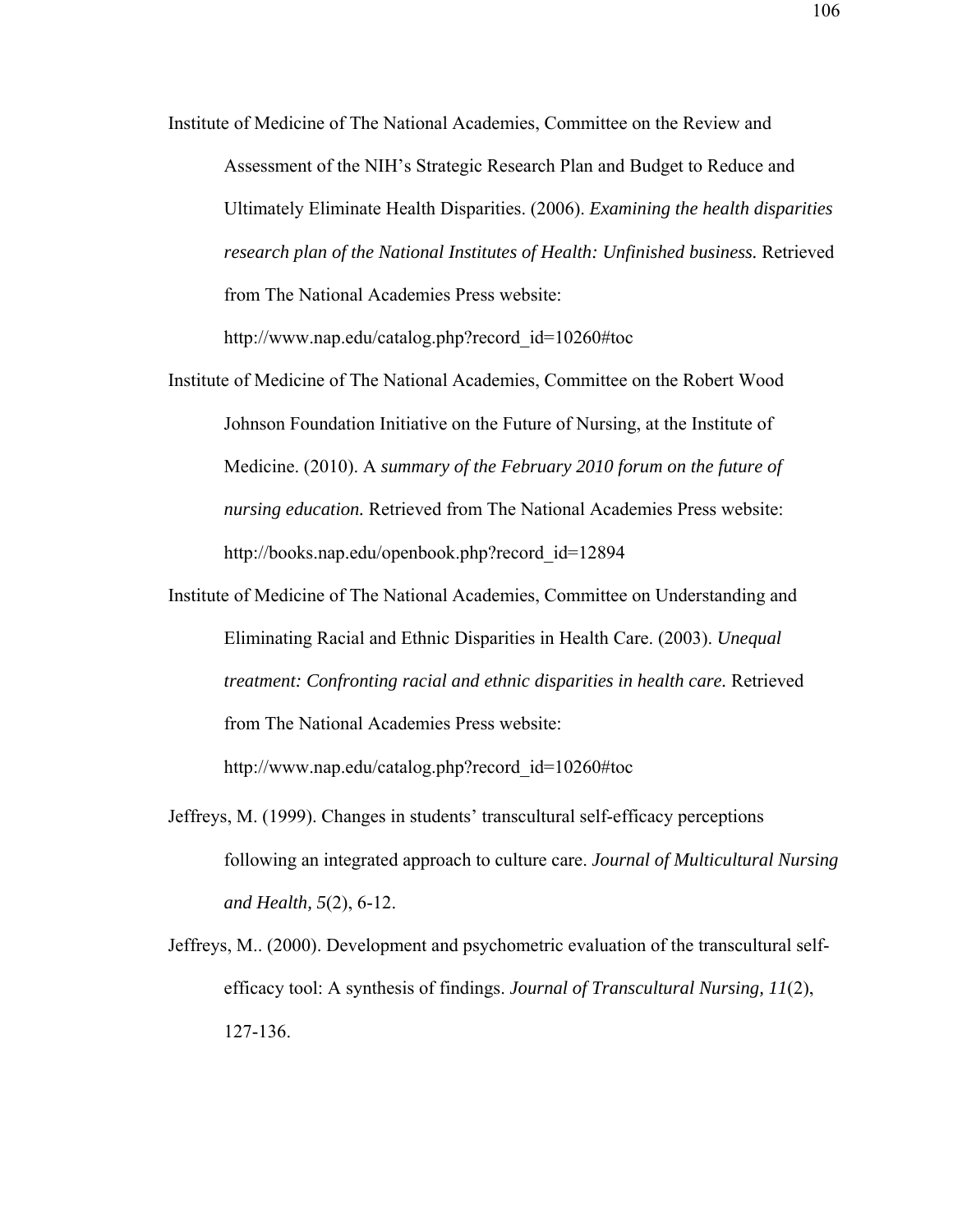- Jeffreys, M. (2005). Clinical nurse specialists as cultural brokers, change agents, and partners in meeting the needs of culturally diverse populations. *Journal of Multicultural Nursing & Health, 11*(2), 41-48.
- Jeffreys, M. (2006). *Teaching cultural competence in nursing and health care.* New York, NY: Springer.
- \*Jeffreys, M., & Smodlaka, I., (1999a). Changes in students' transcultural self-efficacy perceptions following an integrated approach to cultural care. *Journal of Multicultural Nursing & Health, 5*(2), 6-12.
- Jeffreys, M., & Smodlaka, I. (1999b). Construct validation of the transcultural selfefficacy tool. *Journal of Nursing Education, 38*(5), 222-227.
- Johnson, B., Mullen, B., & Salas, E. (1995). Comparison of three major meta-analytic approaches. *Journal of Applied Psychology*, 80, 94-106.
- Jones, S. G. (2005). The Caribbean/West Indies cultural competency program for Florida nurses: implications for HIV/AIDS prevention and treatment. *Journal of Multicultural Nursing & Health, 11*(1), 77-83.
- Kardong-Edgren, S. (2007). Cultural competence of baccalaureate nursing faculty. *Journal of Nursing Education, 46*(8), 360-366.
- Kerlinger, F. N., & Lee, H. B. (2000). *Foundations of behavioral research.* Orlando, FL: Harcourt.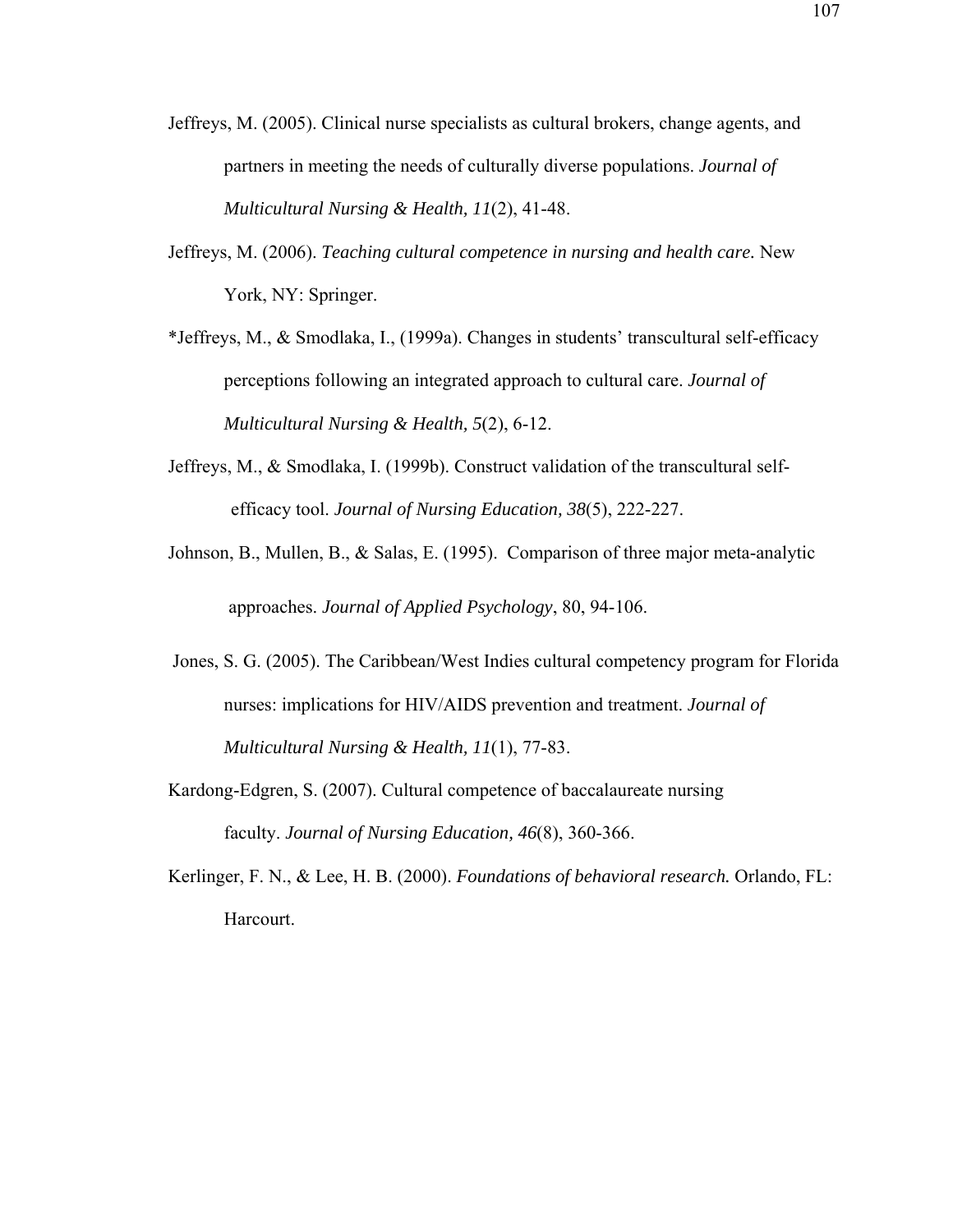- Kligler, B., Maizes, V., Schachter, S., Park, C. M.,...Remen, R.N. (2004). Core competencies in integrative medicine for medical school curricula: A proposal. *Academic Medicine, 79*(6), 521-531.
- Krainovich-Miller, B., Yost, J. M., Norman, R. G., Auerhahn, C., Dobal, M., Rosedale, M.,. . . . Moffa, C. (2008). Measuring cultural awareness of nursing students: A first step toward cultural competency. *Journal of Transcultural Nursing, 19*(3), 250-258.
- Kuman-Tan, Z., Beagan, B., Loppie, C., MacLeod, A., & Frank, B. (2007). Measures of cultural competence: Examining hidden assumptions. *Academic Medicine, 82*(6), 548-557. Retrieved from http://www.healthsystem.virginia.edu/internet/surgeryclerkship/Measures-of-Cultural-Competency-June-2007.pdf
- Lee, C. A., Anderson, M. A., & Hill, P. D. (2006). Cultural sensitivity education for nurses: A pilot study. *The Journal of Continuing Education in Nursing, 37*(3), 137-141.
- Leininger, M. M. (2004). *Culture care diversity and universality: A theory of nursing.* Sudbury, Massachusetts: Jones & Bartlett.
- Leveist, T. A., Gaskin, D. J., & Richard, P. (2009). *The economic burden of health inequalities in the United States*. Retrieved from The Joint Center for Political and Economic Studies website: http://www.jointcenter.org/hpi/sites/all/files/ Burden Of Health FINAL 0.pdf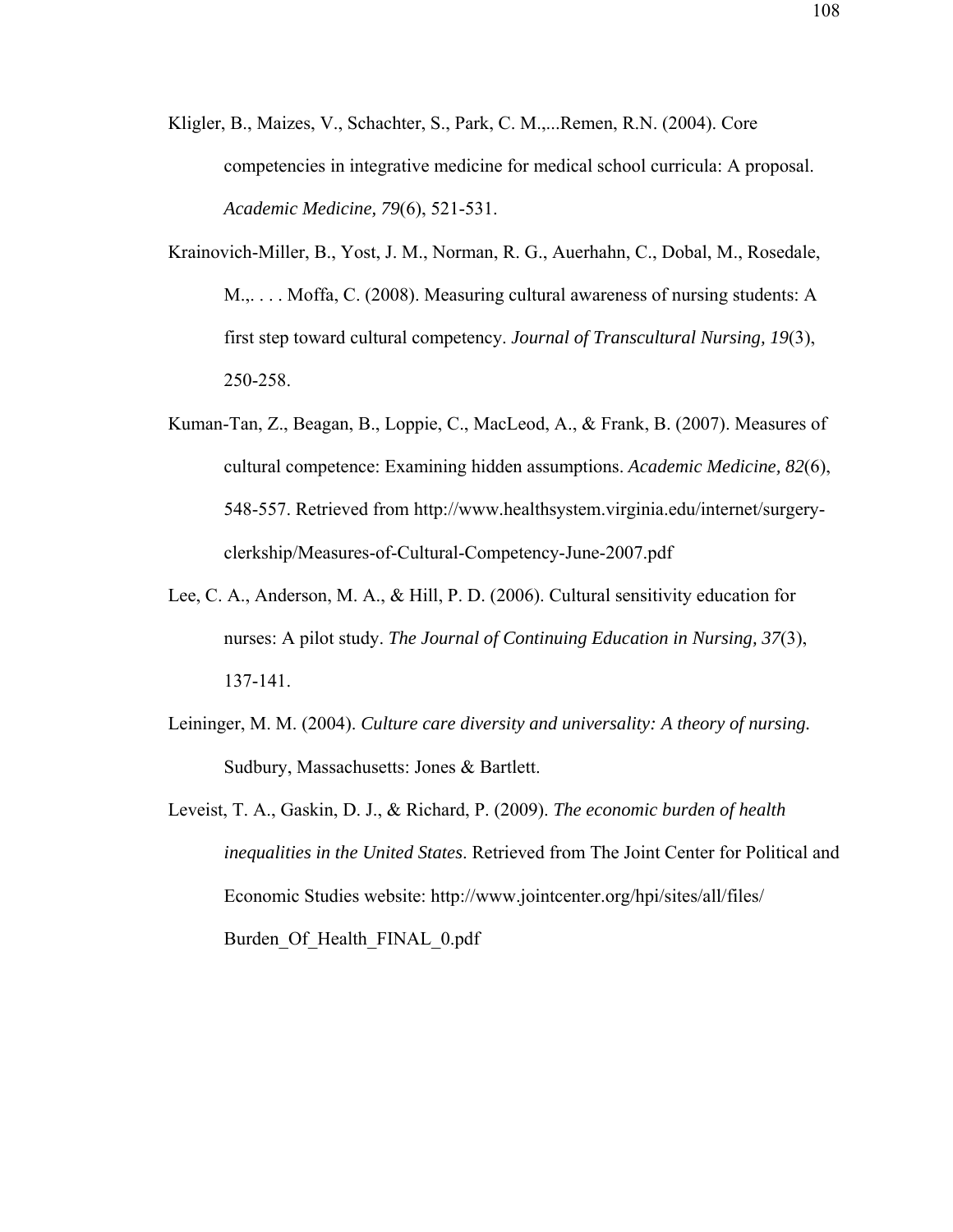- Lie, D. A., Lee-Rey, E., Gomez, A., Bereknyei, S., & Braddock, C. H. (2011). Does cultural competency training of health professionals improve patient outcomes? A systematic review and proposed algorithm for future research. *Journal of General Internal Medicine, 26*(3), 317–25. doi: 10.1007/s11606-010-1529-0
- Lipsey, M. W., & Wilson, D. B. (2001). *Practical meta-analysis.* Thousand Oaks, CA: Sage.
- Lipson, J. G. & Desantis, L. S., (2007). Current approaches to integrating elements of cultural competence in nursing education. *Journal of Trascultural Nursing,* 18(1). 10S-20S. doi: 10.1177/1043659606295498
- Littell, J. H., Corcoran, J., & Pillai, V. (2008). *Systematic reviews and meta-analysis*. Oxford, England: Oxford University Press.
- Liu, L., Mao, C. L., & Barnes-Willis, L. E. (2008). Cultural self-efficacy of graduating baccalaureate nursing students in a state funded university in Silicon Valley. *Journal of Cultural Diversity, 15*(3), 100-107.
- Majumdar, B., Browne, G., Roberts, J., & Carpio, B. (2004). Effects of cultural sensitivity training on health care provider attitudes and patient outcomes. *Journal of Nursing Scholarship,* Second Quarter, 161-166.
- \*Musolino, G.M., Babitz, M., Burkhalter, S.T., Thompson, C., Harris, R., Ward, R.S., Chase-Cantarini,S. (2009). Mutual respect in healthcare: Assessing cultural competence

for the University of Utah Interdisciplinary Health Sciences. *Journal of Allied Health*, 38(2), 54-62.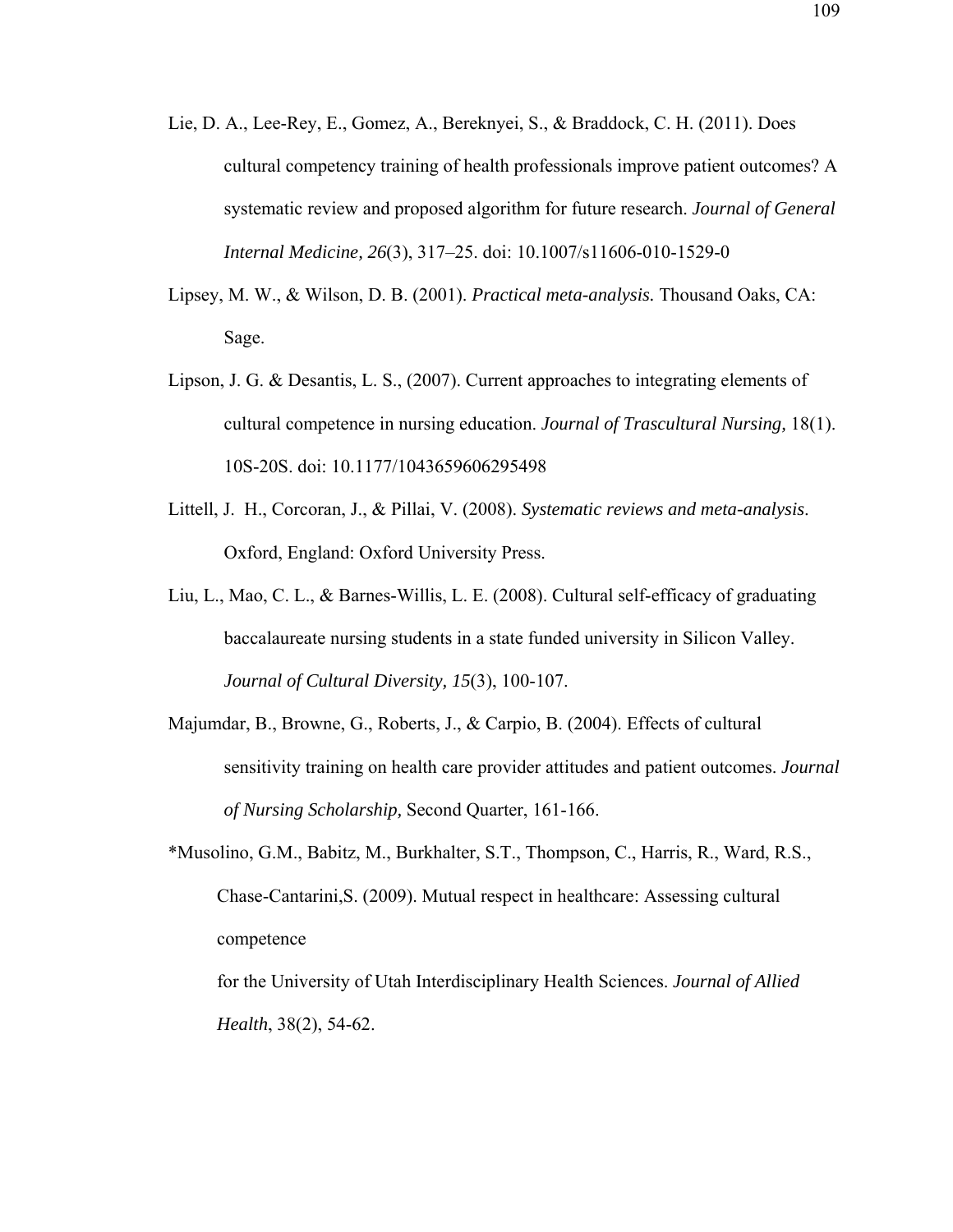- \*Napholz, L. (1999). A comparison of self-reported cultural competency skills among two groups of nursing students: Implications for nursing education. *Journal of Nursing Education,* 38 (2), 81-83.
- National Association of Social Workers Standards for Cultural Competence in Social Work Practice (2001). Retrieved from http://www.socialworkers.org/practice/.
- National League for Nursing. NLNAC accreditation manual (2008 edition), (2011). Retrieved from National League for Nursing Accrediting Commission, Inc. website: http://www.nlnac.org/manuals/NLNACManual2008.pdf
- National League for Nursing. (2005). *Position statement: Transforming nursing education.* Retrieved from http://www.nln.org/aboutnln/ PositionSTatements/transforming052005.pdf
- National League for Nursing. (2011). *Excellence initiatives.* Retrieved from http://www.nln.org/excellence/
- \*Nokes,K.M., Nickitas, D.M., Keida, R. Neville, S. (2005). Does service-learning increase cultural competency, critical thinking, and civic engagement. *Journal of Nursing Education*, 44(2), 65-70.
- Petticrew, M., & Roberts, H. (2006). *Systematic reviews in the social sciences: A practical guide.* Oxford, England: Blackwell.
- Purnell, L. (2002). The purnell model for cultural competence. *Journal of Transcultural Nursing, 13,193*–196.
- Reeves, J. S., & Fogg, C. (2006). Perceptions of graduating nursing students regarding life experiences that promote culturally competent care. *Journal of Transcultural Nursing, 17*(2), 171-178. Retrieved from http://tcn.sagepub.com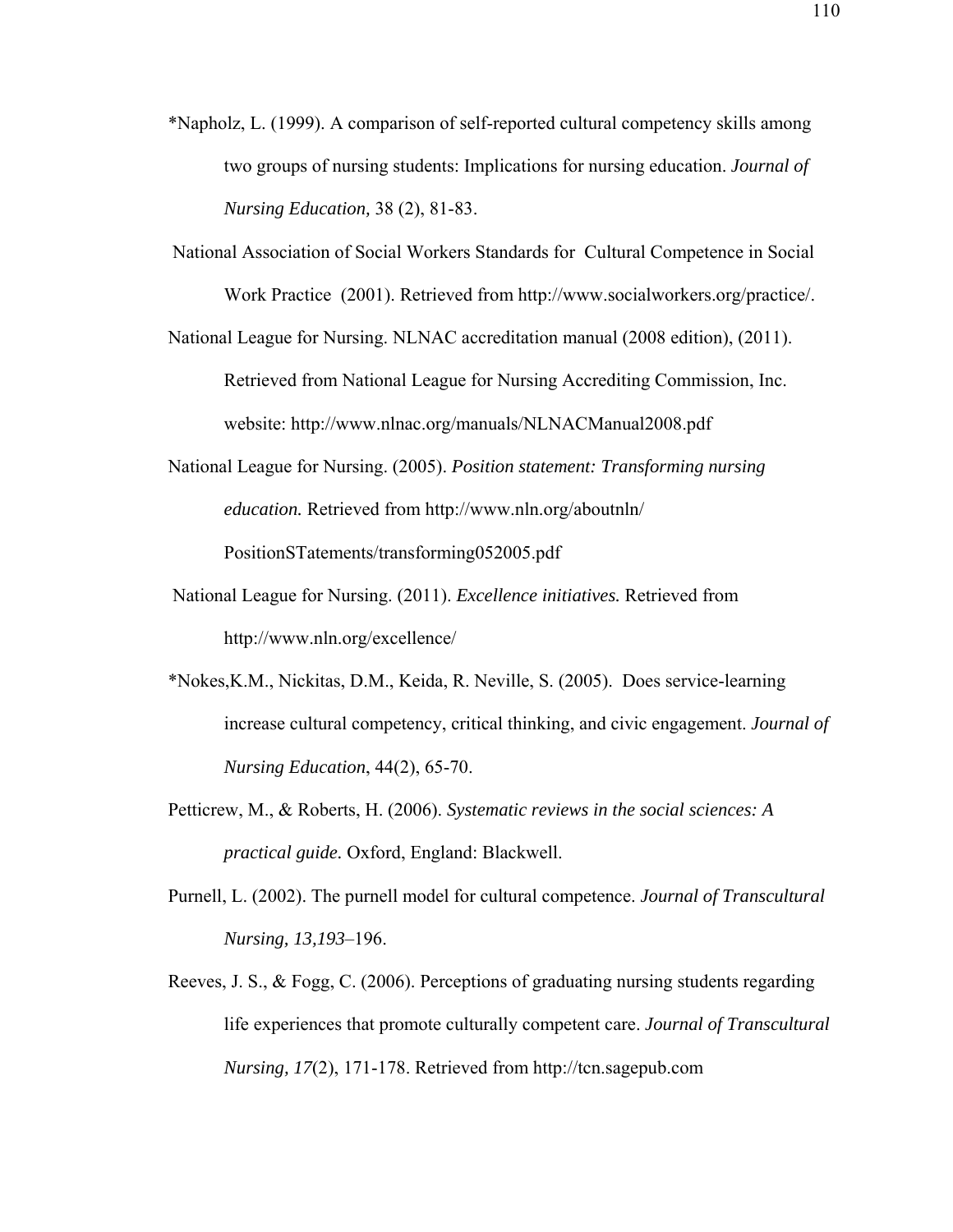- Rew, L., Becker, H., Cookston, J., Khosropour, S., & Martinez, S. (2003). Measuring cultural awareness in nursing students*. Journal of Nursing Education, 42*(6), 249- 257.
- Rothman, J. (2007). *Cultural competence in process and practice: Building bridges*. Boston: Pearson, Allyn & Bacon.
- Rothstein, H. R., Sutton, A. J., & Borenstein, M. (Eds.). (2005). *Publication bias in metaanalysis: Prevention, assessment and adjustments.* Sussex, England: John Wiley and Sons.
- Rubin, A. (2008). *Practitioner's guide to using research for evidence-based practice*. Hoboken, NJ: John Wiley & Sons.
- Rudner, L., Glass, G., Everett, D., & Emery, P. (2002). *A user's guide to the metaanalysis of research studies*. ERIC Clearinghouse on Assessment and Evaluation. Retrieved from: http://www.eric.ed.gov/ERICWebPortal/search/ detailmini.jsp? nfpb=true& &ERICExtSearch\_SearchValue\_0=ED471519&ERI CExtSearch SearchType 0=no&accno=ED471519
- Rudy, E., Davidson, L., Daly, B., Clochesy, J., Sereika, S., & Baldisseri, M. (1998). Care activities and outcomes of patients cared for by acute care nurse practitioners, physician assistants, and resident physicians: A comparison. *American Journal of Critical Care, 7*, 267–281.
- Rutledge, C. M., Barham, P., Wiles, L., & Benjamin, R. S. (2008). Integrative simulation: A novel approach to educating culturally competent nurses. *Contemporary Nurse, 28*(1-2), 119-128.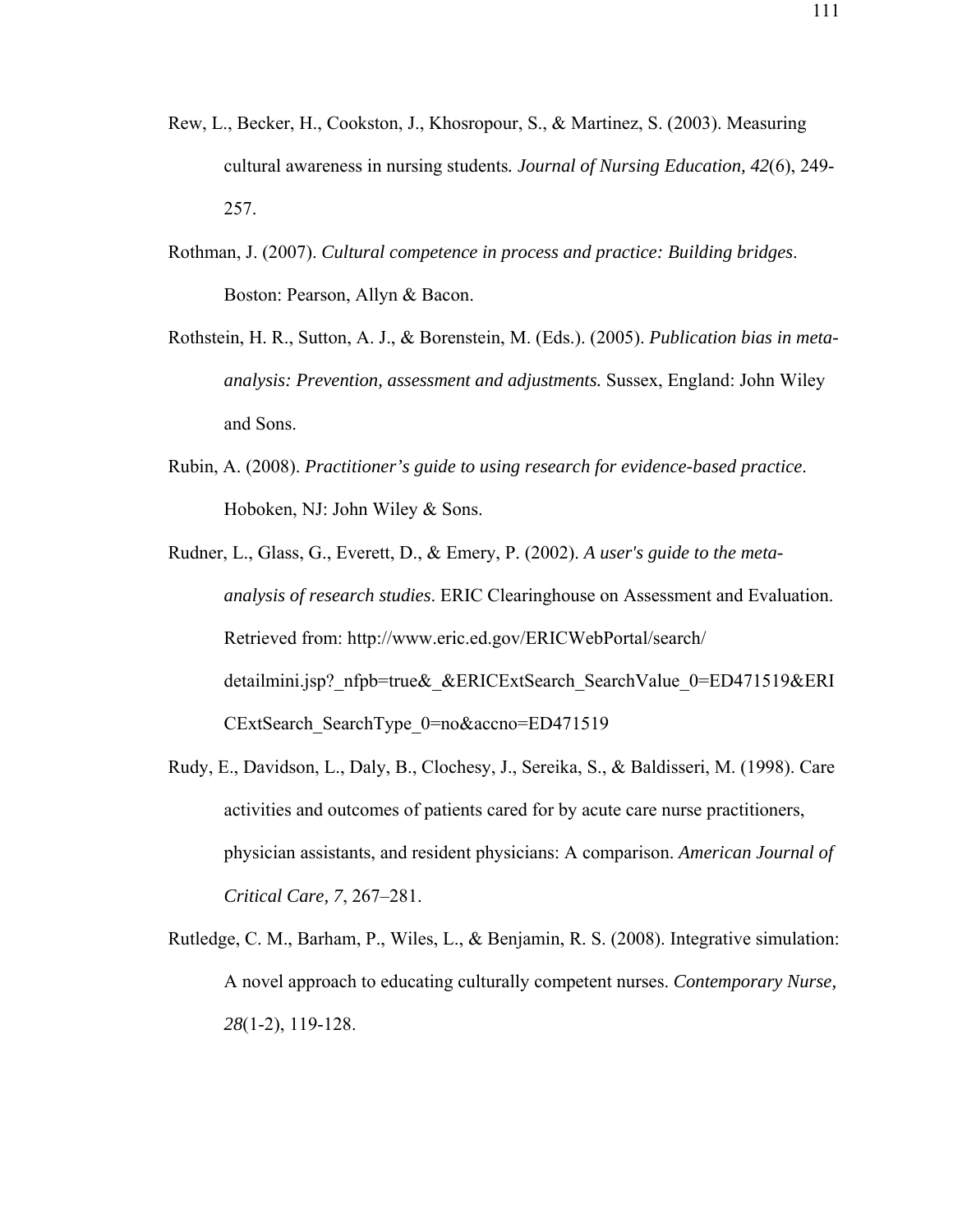- \*Salman, A., McCabe, D., Easter, T., Callahan, B…Fitzpatrick, J. (2007). Cultural competence among staff nurses who participated in a family-centered geriatric care program. *Journal for Nurses in Staff Development*, 23(3), 103-111.
- Schaef, A. W. (2009). Inventory for assessing the process of cultural competence among healthcare professionals-student version (IAPCC-SV). Retrieved from www.transculturalcare.net/iapcc-sv.htm
- Schim, S., Doorenbos, A., & Borse, N. (2005). Cultural competence among Ontario and Michigan healthcare providers. *Nursing Scholarship, 37*, 354-360.
- Schim, S., Doorenbos, A., & Borse, N. (2006). Cultural competence among hospice nurses. *Journal of Hospice and Palliative Nursing, 8*(5), 302-307.
- Schim, S., Doorenbos, A., Miller, J., & Benkert, R. (2003). Development of a cultural competence assessment instrument. *Journal of Nursing Measurement*, *11*(1), 29- 40.
- Siantz, M. L., & Meleis, A. I. (2007). Integrating cultural competence into nursing education and practice: 21st century action steps. *Journal of Transcultural Nursing, 18*(1), 86S-90S.
- \*Smith, L. (2001). Evaluation of an educational intervention to increase cultural competence among registered nurses. *Journal of Cultural Diversity, 8*(2), 50-63.
- Smith, W.R., Betancourt, J. R., Wynia, M.K., Bussey-Jones, J., Stone, V.,…Bowles, J. (2007). Recommendations for teaching about racial and ethnic disparities in health and health care. *Annals of Internal Medicine, 147*(9), 654-665*.*
- Suh, E. (2004). The model of cultural competence through an evolutionary concept analysis. *Journal of Transcultural Nursing, 15*(2), 93-102.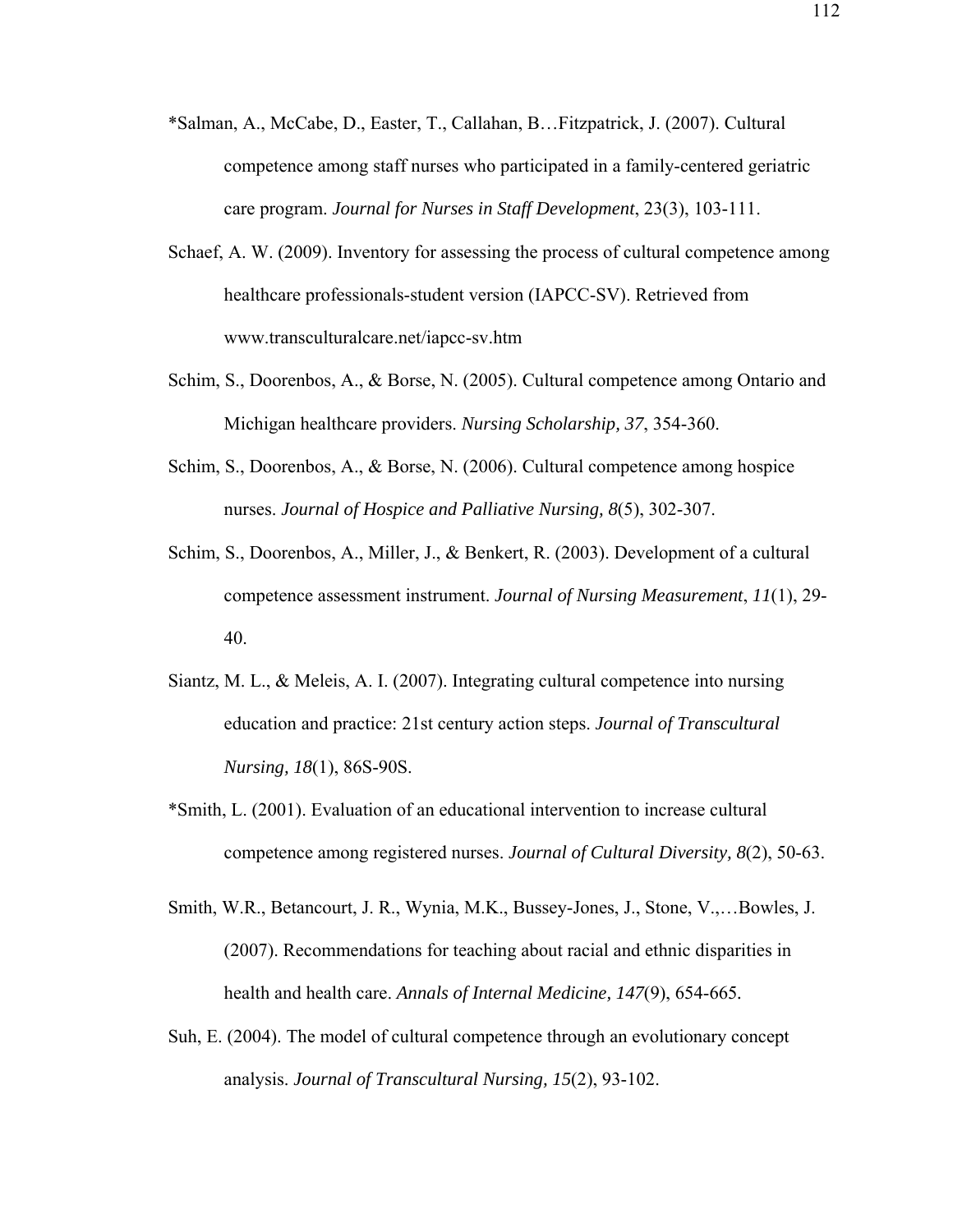- Truman, B. I., Smith, C. K., Roy, K., Chen, Z., Moonesinghe, R., Zhu, J., … Zaza, S., (2011). Rationale for regular reporting on health disparities and inequalities—United States. *Morbidity and Mortality Weekly Report,* 60(1),3- 10.
- United States Census Bureau. (2009). 2006–2008 American community survey 3-year estimates (Data file). Retrieved from http://factfinder.census.gov/ servlet/ACSSAFFFacts? sse=on& submenuId=factsheet 1& ci\_nbr=&gr\_name  $=ds$  name= $®=&industry$
- United States Census Bureau. (2011). Population distribution and change, 2000 to 2010: 2010 census briefs. Retrieved from http://www.census.gov/prod/cen2010/ briefs/c22010br-01.pdf
- U.S. Department of Health and Human Services, Agency for Healthcare Research and Quality. (2011a). *2010 National healthcare quality report* (AHRQ Publication No. 11-0004). Retrieved from Agency for Healthcare Research and Quality website: www.ahrq.gov/qual/qrdr10.htm
- U.S. Department of Health and Human Services, Agency for Healthcare Research and Quality. (2011b). *2010 National healthcare disparities report* (AHRQ Publication No. 11-0005). Retrieved from Agency for Healthcare Research and Quality website: www.ahrq.gov/qual/qrdr10.htm
- U. S. Department of Health and Human Services. (2011c). *Action plan to reduce racial and ethnic health disparities: A nation free of disparities in health and healthcare*. Retrieved from /npa/templates/content.aspx?lvl=1&lvlid=33&ID=285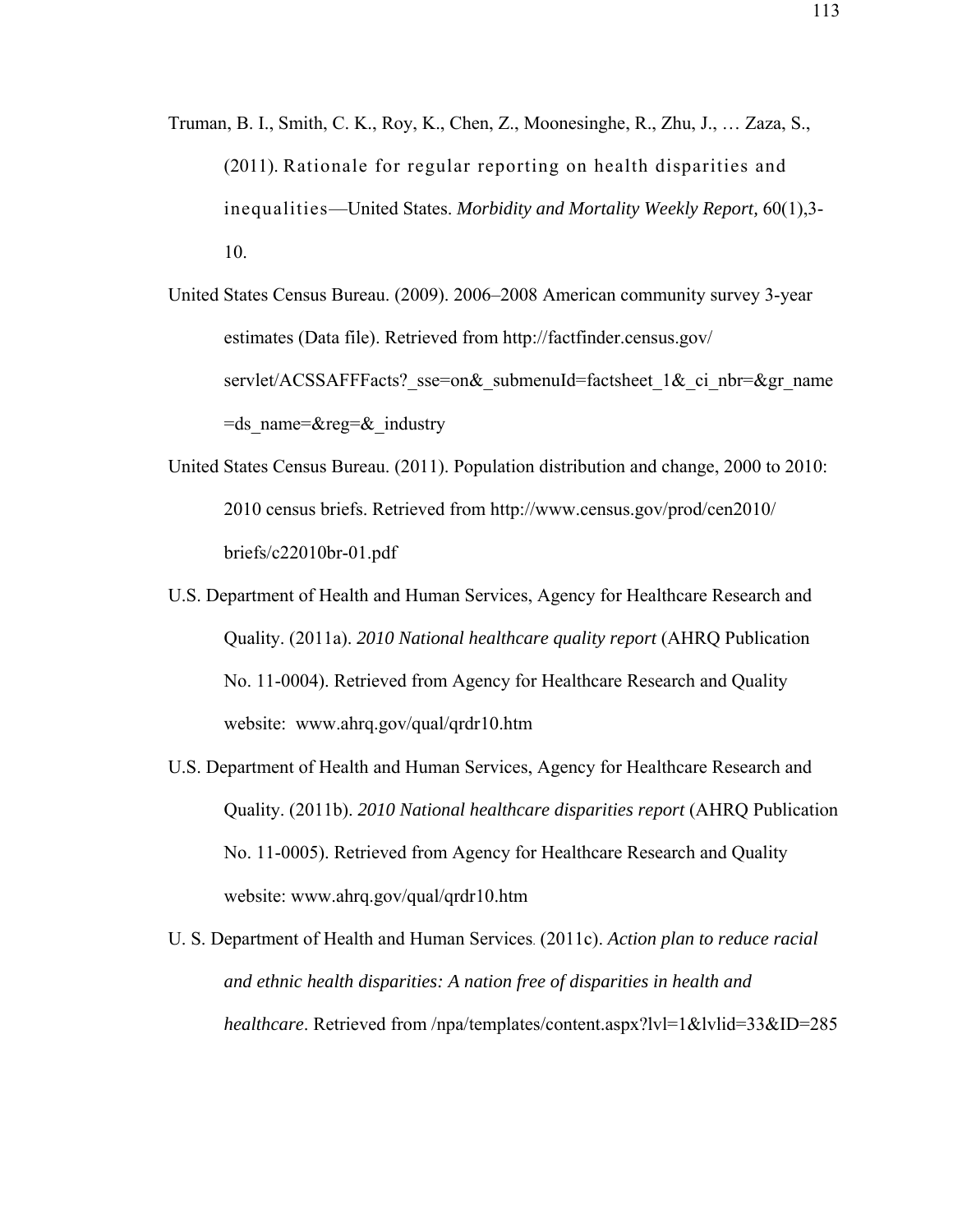- U. S. Department of Health and Human Services, Office of Disease Prevention and Health Promotion. (2011d). *Healthy people 2020*. Retrieved from http://www.healthypeople.gov/2020/about/new2020.aspx 1
- U. S. Department of Health and Human Services, Office of Minority Health (2011e). *National stakeholder strategy for achieving health equity*. Retrieved from http://www.minorityhealth.hhs.gov/npa/templates/content.aspx?lvl=1&lvlid=33& ID=286
- U. S. Department of Health and Human Services, Health Resources and Services Administration, National Advisory Council on Nurse Education and Practice (2001c). *Nurse education and practice.* Retrieved from Health Resources and Services Administration website: http://www.hrsa.gov/advisorycommittees/ bhpradvisory/nacnep/Reports/firstreport.pdf
- U. S. Department of Health and Human Services, Health Resources and Services Administration, National Advisory Council on Nurse Education and Practice. (2008). *Meeting the challenges of the new millennium.* Retrieved from Health Resources and Services Administration website: http://www.hrsa.gov/ advisorycommittees/bhpradvisory/nacnep/Reports/sixthreport.pdf
- U. S. Department of Health and Human Services, Health Resources and Services Administration, National Advisory Council on Nurse Education and Practice. (2010). *Addressing new challenges facing nursing education.* Retrieved from http://www.hrsa.gov/advisorycommittees/bhpradvisory/nacnep/Reports/eighthrep ort.pdf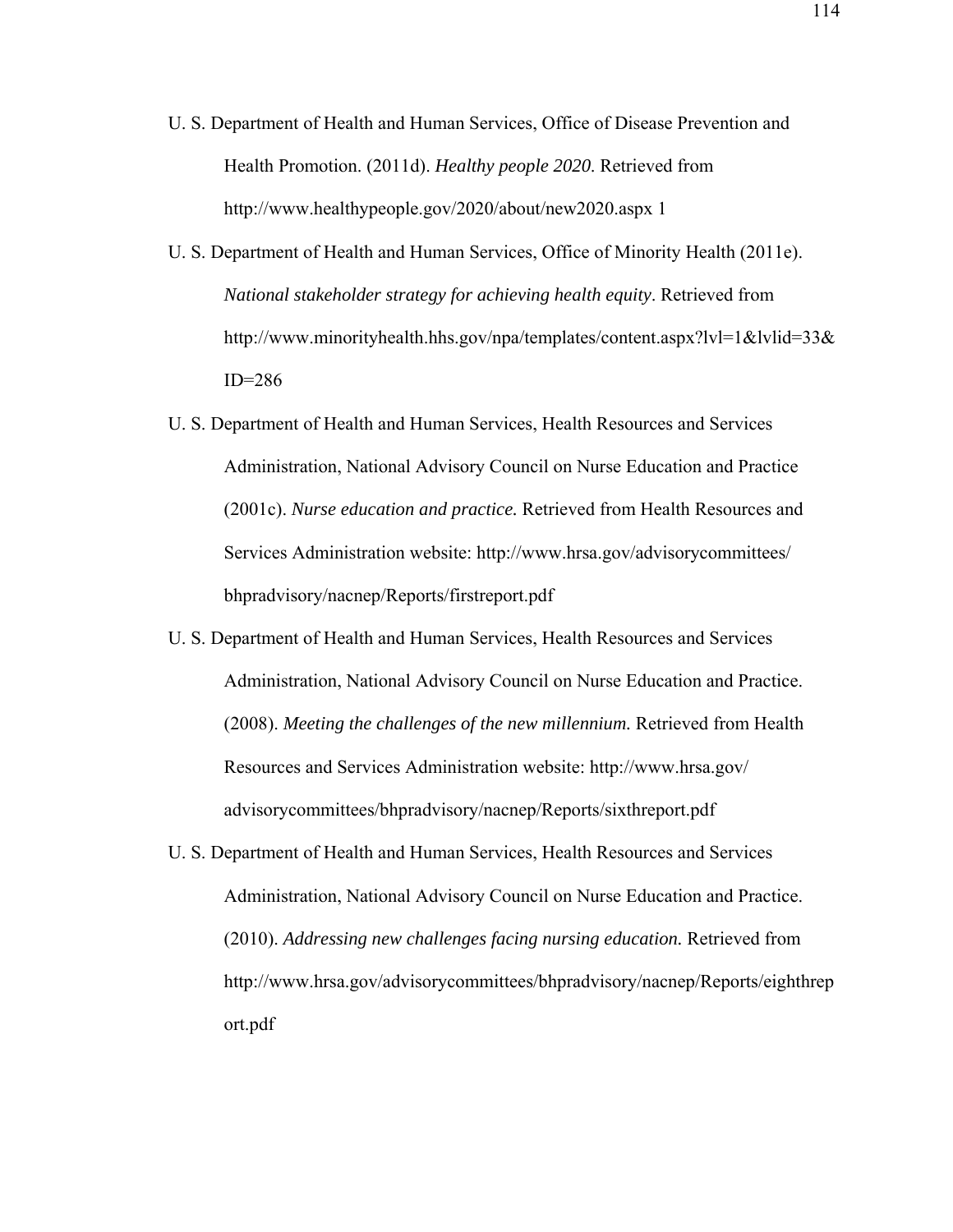- U. S. Department of Health and Human Services, Office of Minority Health, (2001a). *National standards on culturally and linguistically appropriate services (CLAS) in healthcare.* Retrieved from Office of Minority Health website: http://minorityhealth.hhs.gov/assets/pdf/checked/finalreport.pdf
- U. S. Department of Health and Human Services, Office of Minority Health, (2001b). *National standards on culturally and linguistically appropriate services in healthcare: Executive summary.* Retrieved from Office of Minority Health website: http://minorityhealth.hhs.gov/assets/pdf/checked/executive.pdf
- U. S. Department of Health and Human Services, Office of Minority Health. (2004). *Cultural competency and nursing: A review of current concepts, policies, and practices*. Retrieved from Office of Minority Health website: http://thinkculturalhealth.org/ccnm/documents/CCNMEnvironmentalScanFINAL 2004.pdf
- U. S. Department of Health and Human Services, Office of Minority Health. (2005). *What's cultural competency?* Retrieved from Office of Minority Health website:http://minorityhealth.hhs.gov/templates/browse.aspx?lvl=2&lvlID=11
- Upvall, M., & Bost, M. (2007). Developing cultural competence in nursing students through their experiences with a refugee population. *Journal of Nursing Education, 46*(8), 380-383.
- Waidmann, T. (2009). Estimating the cost of racial and ethnic health disparities. Retrieved from The Urban Institute website:http://www.urban.org/ publications/411962.html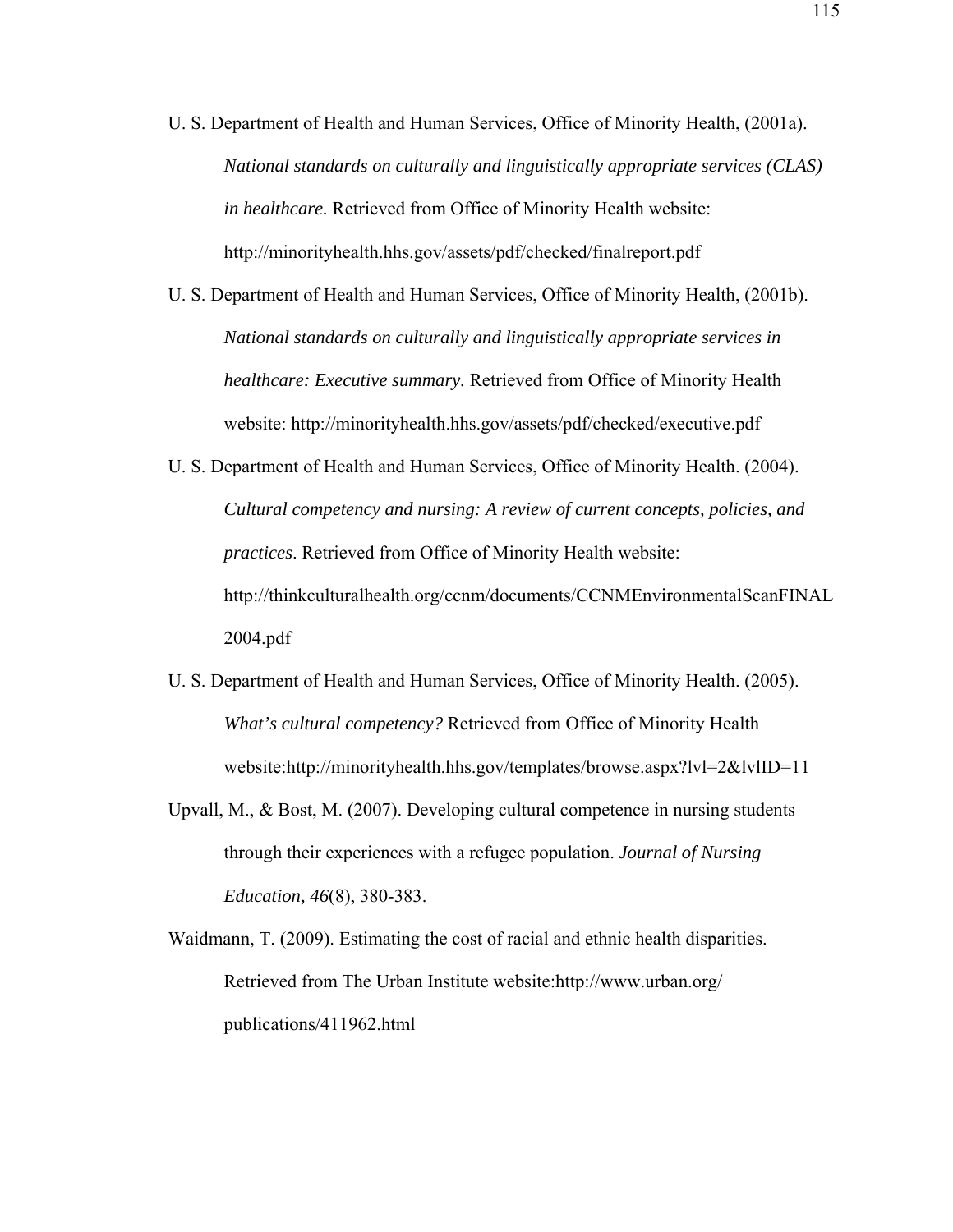- Waite, R. & Calmaro, C. (2010). Cultural competence: A systemic challenge to nursing education, knowledge exchange, and the knowledge development process*. Perspectives in Psychiatric Care,* 46(1) 74-80.
- Weisburd, D., Lum, C. M., & Petrosino, A. (2001). Does research design affect study outcomes in criminal justice? *Annals of the American Academy of Political and Social Science, 578*, 50–70.
- Yali, A. M., & Revenson, T. A. (2004). How changes in population demographics will impact health psychology: Incorporating a broader notion of cultural competence into the field. *Health Psychology, 23*(2), 147-155. doi: 10.1037/0278- 6133.23.2.147
- Zupancic, J., & Richardson, D. (2002). Characterization of neonatal personnel time inputs and prediction from clinical variables: A time and motion study. *Journal of Perinatology, 22*, 658–663.

\* Studies included in meta-analysis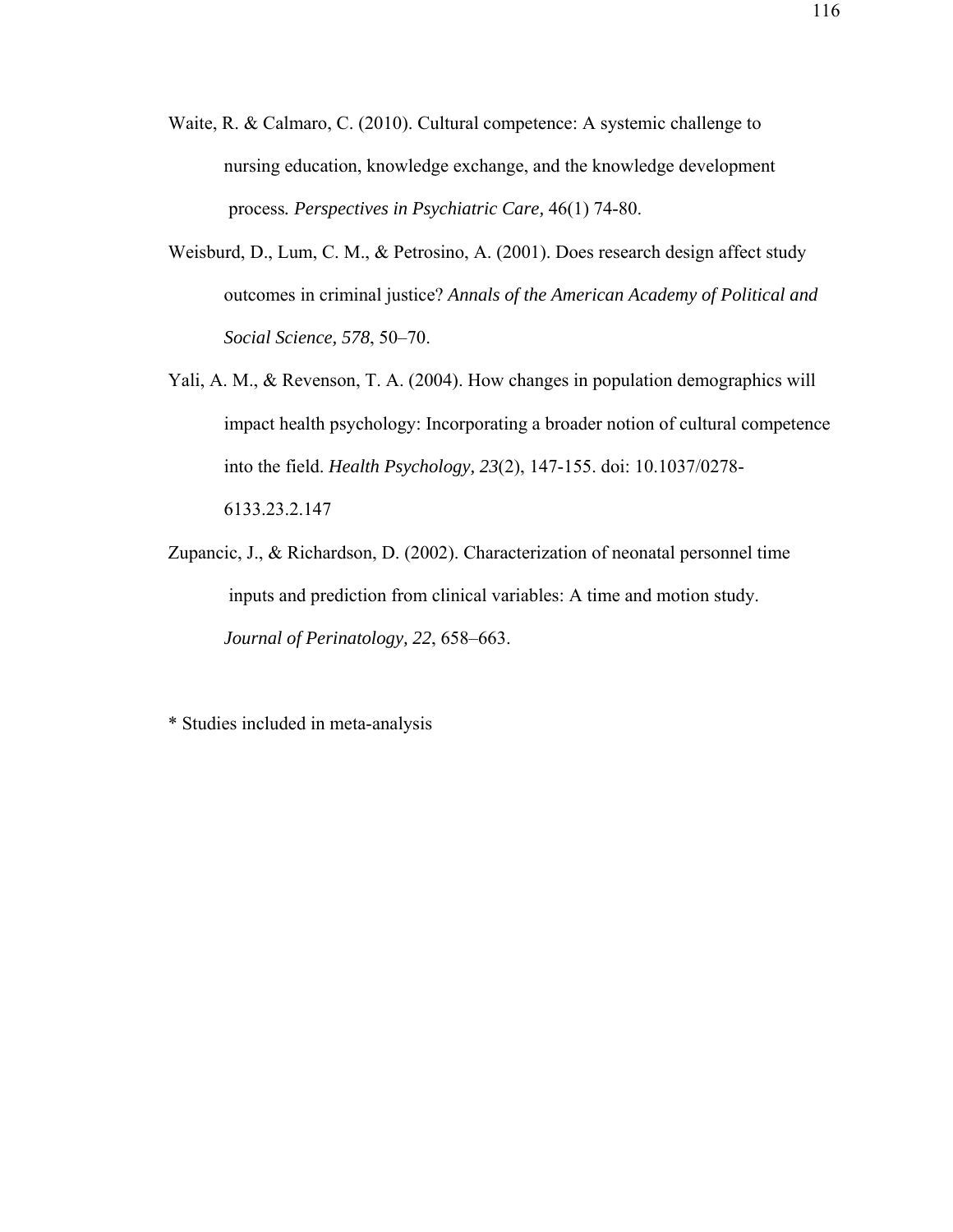Appendices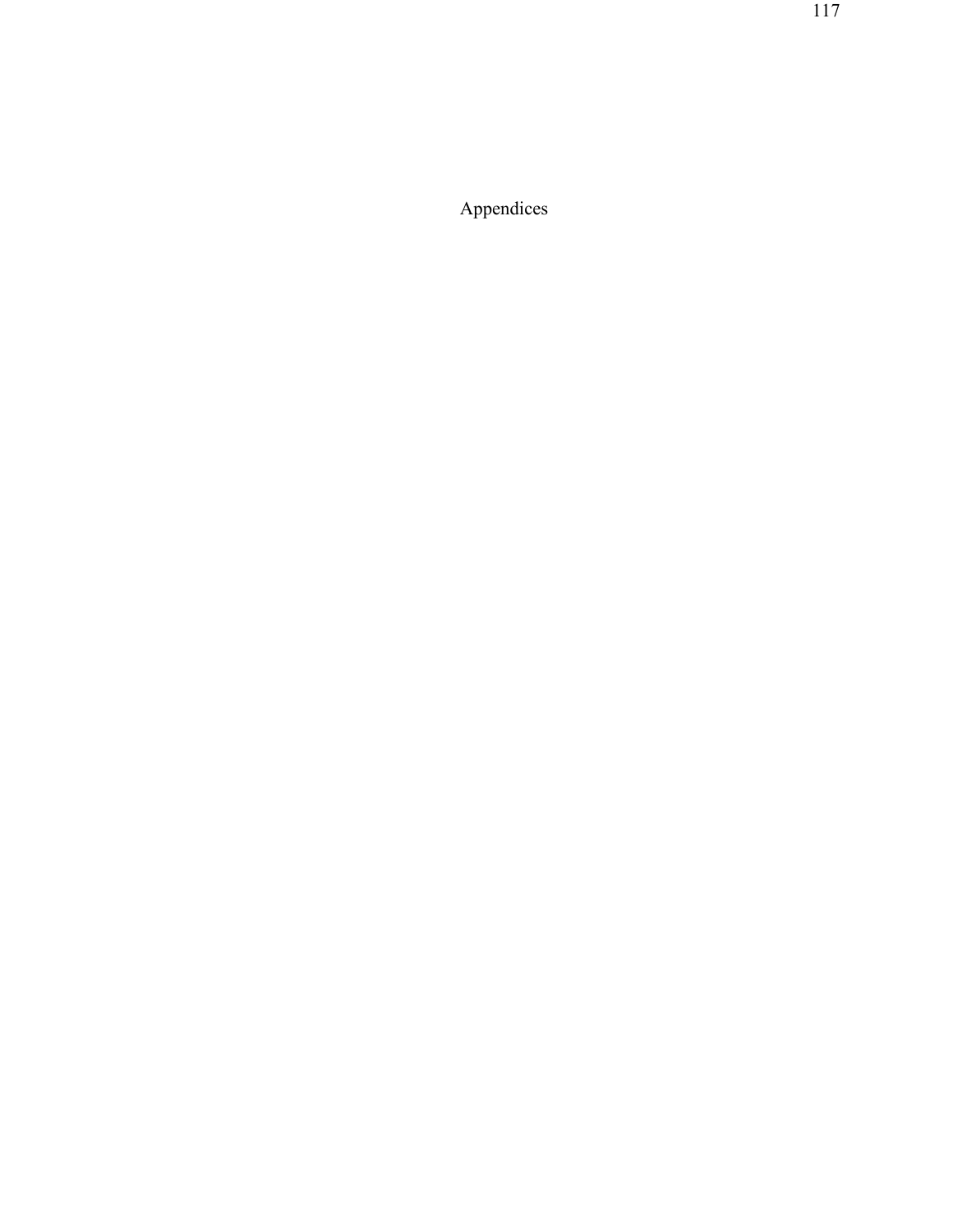## APPENDIX A SEARCH PRE-SCREEN TEMPLATE

Search terms: cultural competenc\*and nurs\* and (train\* or interven\* or treat\* or educ\* or program\* or measure\*).

Limiters: human, English language*,* peer-reviewed, January 1985- May 31, 2011 Date of Search: 05/31/2011

## SEARCH:

- 1. Databases to search:
	- a. PsycINFO
	- b. MEDLINE
	- c. CINAHL
	- d. ERIC
	- e. Social Work Abstracts
- 2. Method
	- a. Organize articles by database

# PRE-SCREEN RESEARCH STUDY:

- 1. At the abstract level:
	- a. Cultural competence manipulated?
		- i. If yes, get the full text
		- ii. If no, reject
- 2. If it manipulated cultural competence
	- a. Included professional nurses or nursing students?
		- i. If yes, go to step 3
		- ii. If no, reject
- 3. Review full text for: study reports adequate data for statistical analysis.
	- a. Results section include: frequency, M, SD, t-value,  $\chi$ chi<sup>2</sup>, etc.
		- i. If yes, keep the article
	- ii. If no, reject
		- iii. If in doubt, keep for now and decide later

#### ARTICLES:

- 1. Save all citations
- 2. Maintain electronic copy of article
- 3. Print and organize by publication date
- 4. Track # of articles found/eliminated at each step.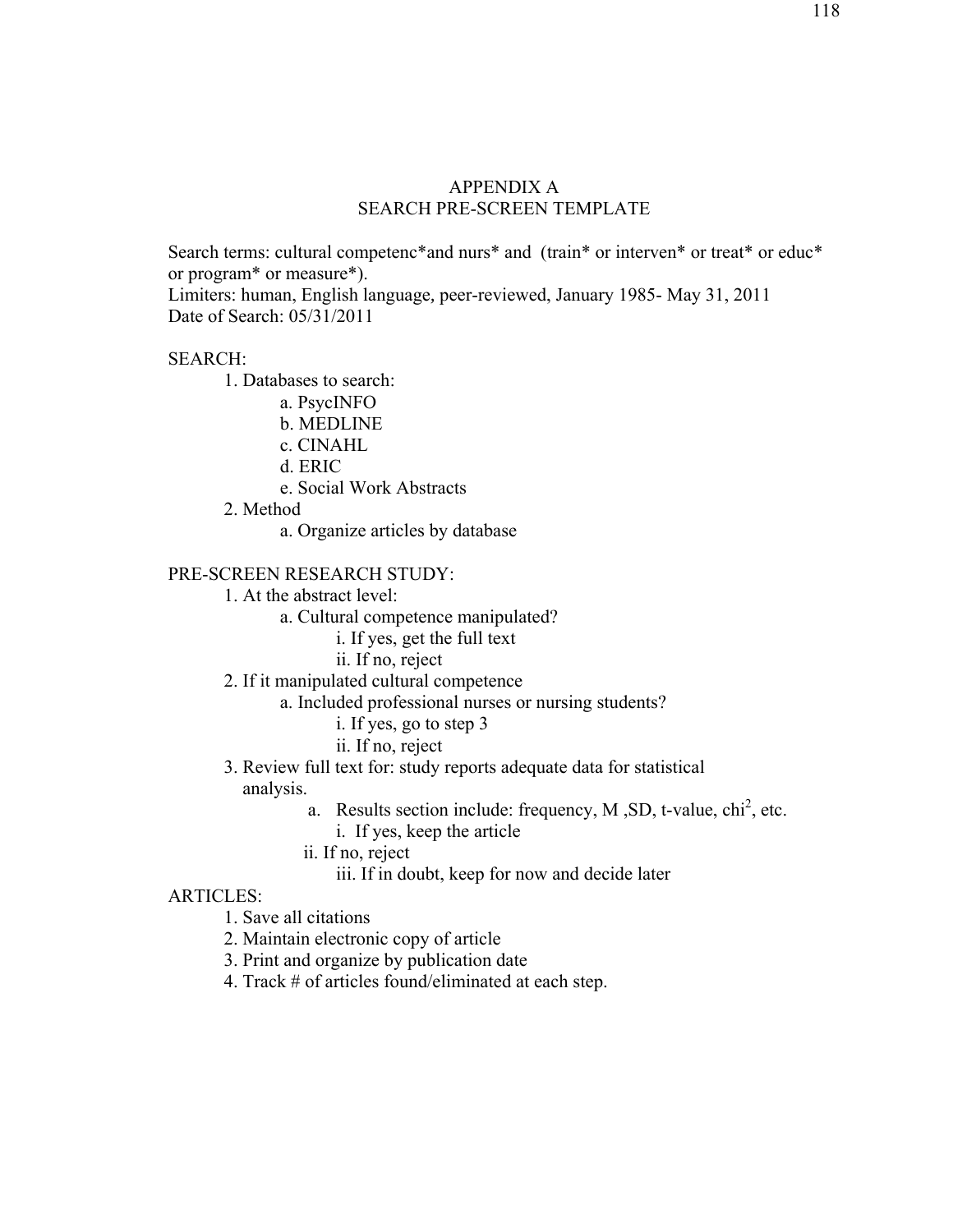# APPENDIX B SCREEN TEMPLATE

## 1. *Screen I*: (abstract)

- a. Screen abstracts of found articles for preliminary inclusion criteria:
	- i. Research design: Study must be: a pre-post design,
		- comparison groups, or treatment vs. control
	- ii. Must be a cultural competence intervention study
	- iii. Qualitative studies excluded
	- iv. Study must have at least 5 subjects in each treatment group
	- v. Research subjects must include professional nurses/nursing students
	- vi.If in doubt about design, study data, or population, keep study for further investigation.
- b. Identify articles (kept at this step) by name of author(s), publication date & database.
- 2. *Screen II*: (full text screen)
	- a. Read full text of articles from first screen.
	- b. Focus on method section to verify Screen I criteria.
	- c. Dependent variable must be cultural competence measure.
		- i. Ensure there are at least 5 subjects in each treatment group
		- ii. Must report quantitative data
		- iii. Quantitative statistics reported: means, SD, frequencies etc.
		- iv. Need enough raw data to calculate group differences OR statistical tests reported.
	- d. List articles kept through this screening step.
	- e. Code identified articles using:
		- i. coding template
		- ii study quality rating template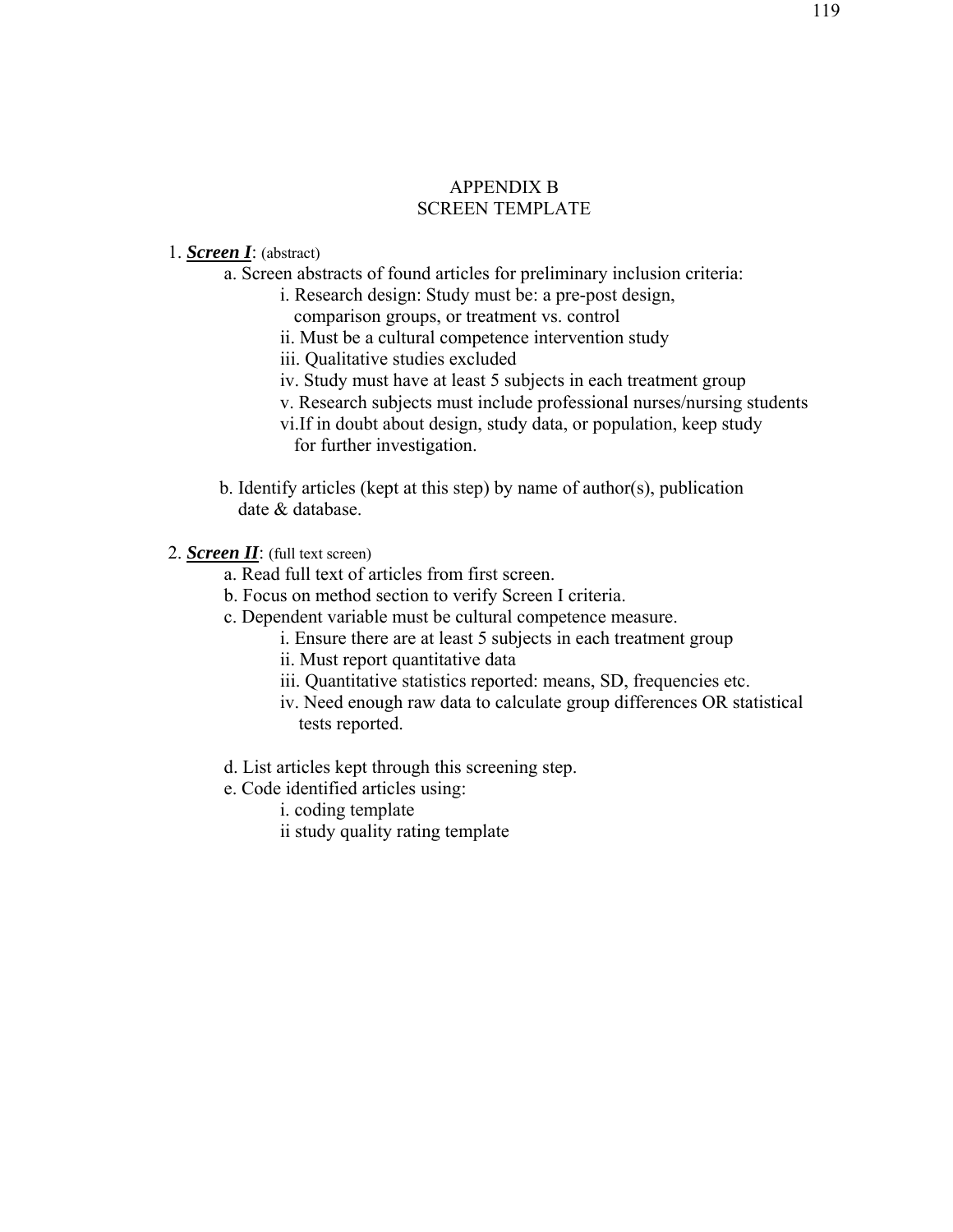## APPENDIX C CODING TEMPLATE

## *Cultural Competence Education Information*

1. Name of Author(s) \_\_\_\_\_\_\_\_\_\_\_\_\_\_\_\_\_\_\_\_\_\_\_\_\_\_\_\_\_\_\_\_\_\_\_\_\_\_\_\_\_\_\_\_\_\_\_\_\_\_

2. Date (year) of Publication \_\_\_\_\_\_\_\_\_\_\_\_\_\_\_\_\_

3. Program dosage Rx group 1 Rx group 2 Control a. number of weeks start to finish  $\frac{1}{\sqrt{1-\frac{1}{n^2}}}$ 

- b. number of sessions total  $\qquad \qquad \qquad$
- c. total contact hours  $\qquad \qquad \qquad$
- d. unable to determine  $\qquad \qquad \qquad$

4.

| Education interventions to increase | Rx <sub>1</sub> | Rx2 | Control |
|-------------------------------------|-----------------|-----|---------|
| cultural competence                 |                 |     |         |
| Role-play                           |                 |     |         |
| Video                               |                 |     |         |
| Immersion                           |                 |     |         |
| Service-learning                    |                 |     |         |
| Independent reading materials       |                 |     |         |
| Simulation                          |                 |     |         |
| Lecture                             |                 |     |         |
| On-line                             |                 |     |         |
| Teleconferencing                    |                 |     |         |
| Webinars                            |                 |     |         |
| Other                               |                 |     |         |

 $\mathcal{L}_\text{max}$  , and the contribution of the contribution of the contribution of the contribution of the contribution of the contribution of the contribution of the contribution of the contribution of the contribution of t  $\mathcal{L}_\mathcal{L} = \mathcal{L}_\mathcal{L} = \mathcal{L}_\mathcal{L} = \mathcal{L}_\mathcal{L} = \mathcal{L}_\mathcal{L} = \mathcal{L}_\mathcal{L} = \mathcal{L}_\mathcal{L} = \mathcal{L}_\mathcal{L} = \mathcal{L}_\mathcal{L} = \mathcal{L}_\mathcal{L} = \mathcal{L}_\mathcal{L} = \mathcal{L}_\mathcal{L} = \mathcal{L}_\mathcal{L} = \mathcal{L}_\mathcal{L} = \mathcal{L}_\mathcal{L} = \mathcal{L}_\mathcal{L} = \mathcal{L}_\mathcal{L}$ 

Operational definitions of cultural competence:

- 5. Cultural Competence Measure :
	- a. IAPCC-R
	- b. TSET
	- c.
	- d.
	- e.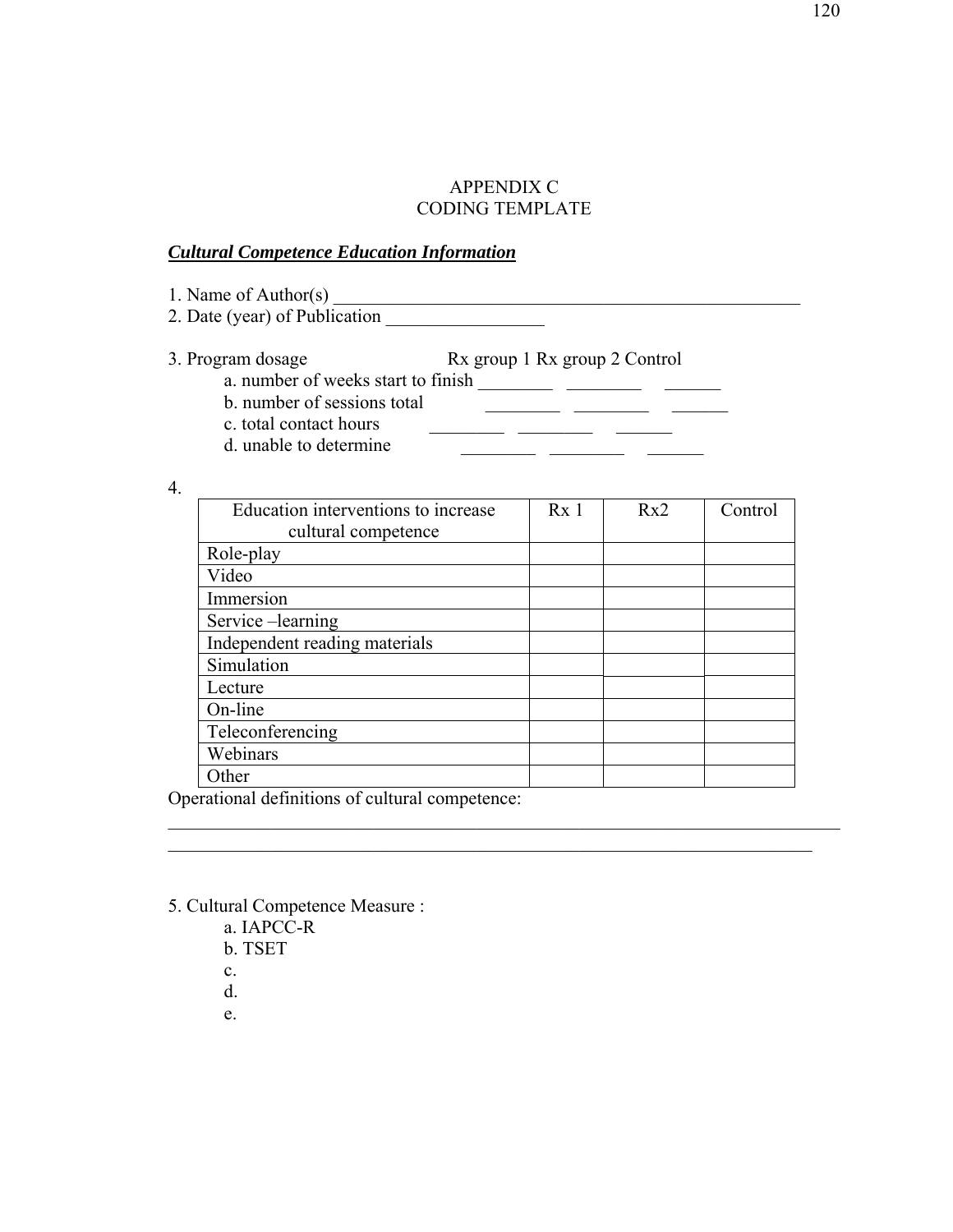# *Participant Information*

| 1. Reported mean age in years:                          |                                                 |                                           |                    |
|---------------------------------------------------------|-------------------------------------------------|-------------------------------------------|--------------------|
| Rx Group 1                                              | Rx group 2                                      |                                           | Control Group      |
| a. Young adult 19-29                                    |                                                 | a. Young Adult 19-29 a. Young Adult 19-29 |                    |
| b. Adult $>29 - 60$                                     | b. Adult >29- $\leq 60$ b. Adult >29- $\leq 60$ |                                           |                    |
| c. Senior $61+$                                         |                                                 | c. Senior $61+$ c. Senior $61+$           |                    |
| No age reported                                         |                                                 |                                           |                    |
| 2. Setting of program                                   |                                                 |                                           |                    |
| a. 4-yr college/university, pre-licensure               |                                                 |                                           |                    |
| b. 2-yr college, pre-licensure                          |                                                 |                                           |                    |
| c. post-licensure                                       |                                                 |                                           |                    |
| d. other                                                |                                                 |                                           |                    |
| 3. Gender                                               | Tx <sub>1</sub>                                 | Tx <sub>2</sub>                           | Control            |
| a. male                                                 | Y                                               | Y                                         | Y                  |
| b. female                                               | Y                                               | Y                                         | Y                  |
| c. mixed gender                                         | Y                                               | Y                                         | Y                  |
| d. If provided $(\#$ ,%male/female) $\_\_\_\_\_\_\_\_\$ |                                                 |                                           |                    |
| 4. Race/Ethnicity                                       | Control                                         |                                           | Treatment Combined |
| (Circle one or more, #, % if provided)                  |                                                 |                                           |                    |
| a. White/Caucasian(non-hispanic/non-latino)             |                                                 |                                           |                    |
| b. Hispanic/Latino                                      |                                                 |                                           |                    |
| c. African American                                     |                                                 |                                           |                    |
| d. Asian                                                |                                                 |                                           |                    |
| e. Native American                                      |                                                 |                                           |                    |
| f. Pacific islander                                     |                                                 |                                           |                    |
| g. Other                                                |                                                 |                                           |                    |
| h. Not reported                                         |                                                 |                                           |                    |

5. Effect Sizes

| Outcome Name &<br>Description | <b>Effect Size Value</b> | Number of<br>participants in<br>study (Treatment<br>groups $&$ control) | Notes: table that<br>data reported, page<br>number, other ID<br>info |
|-------------------------------|--------------------------|-------------------------------------------------------------------------|----------------------------------------------------------------------|
|                               |                          |                                                                         |                                                                      |

6. Psychometrics for measure: Current study:

Previous reports: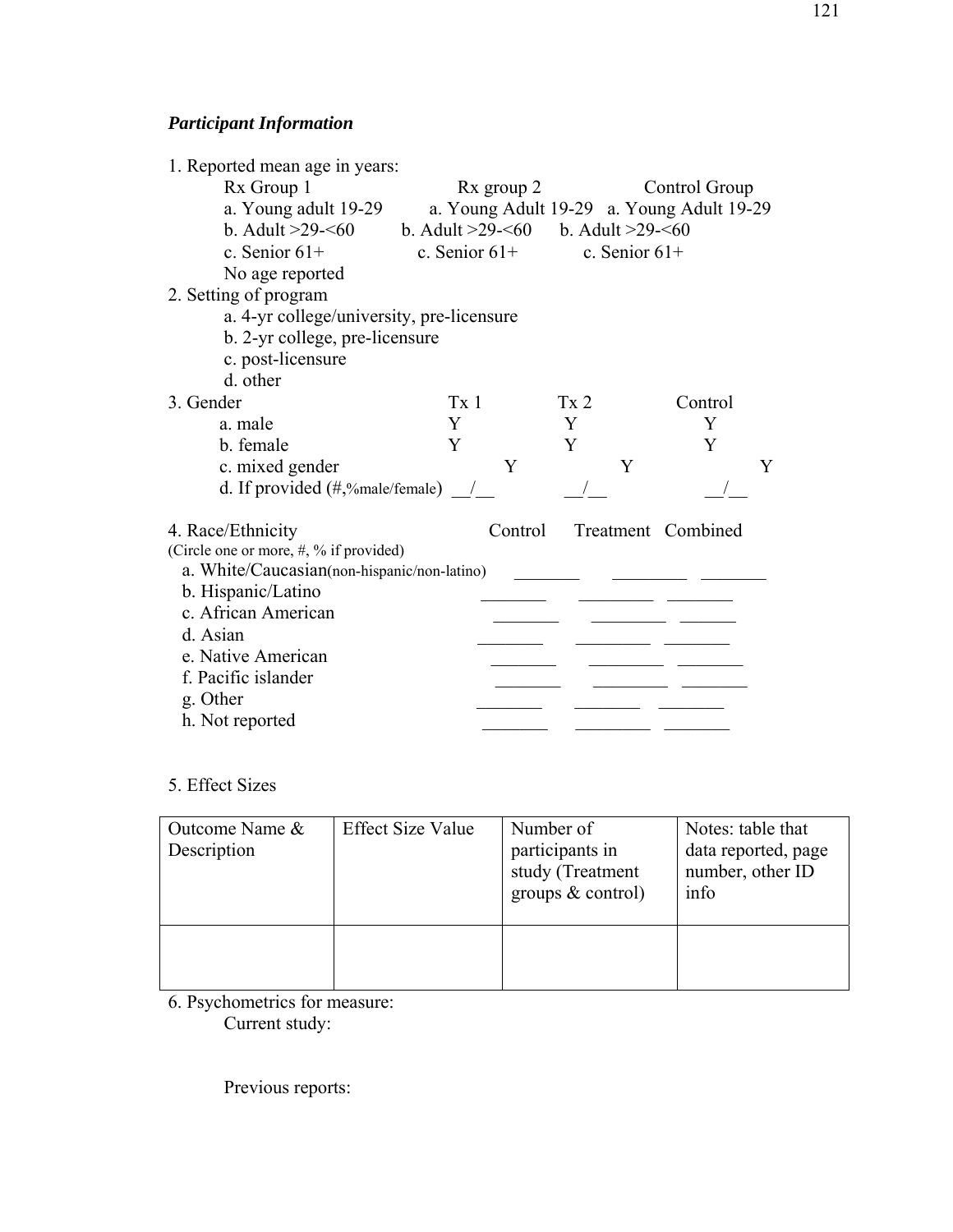ADDITIONAL INFORMATION: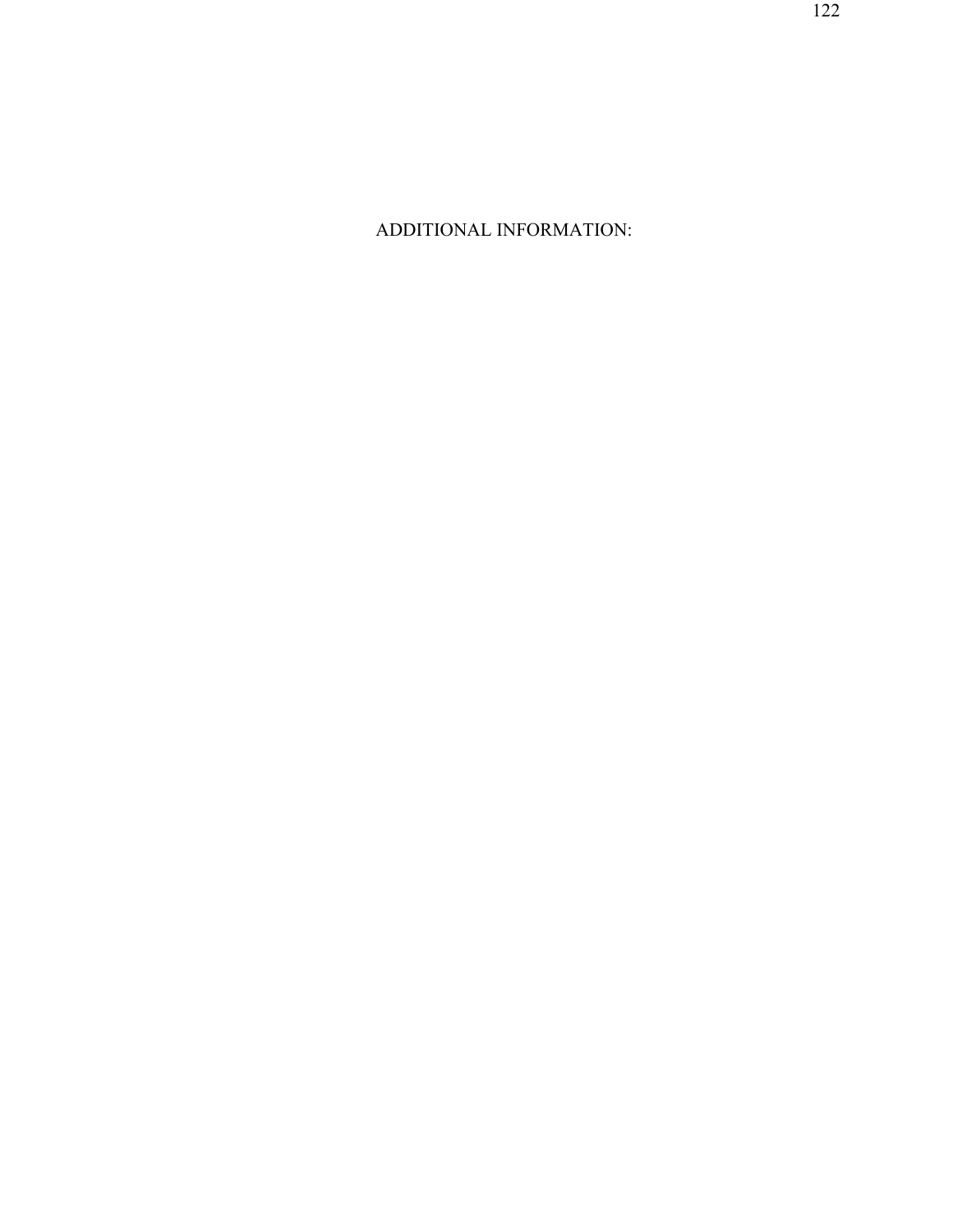#### APPENDIX D

#### STUDY QUALITY RATING TEMPLATE

| Name, first author |  |
|--------------------|--|
| Year published     |  |
| Title of article   |  |

#### *Selection Bias*

Group Assignment:

 $3$  = True randomization

 $2 =$ Matched group or case control

 $1$  = Pre-treatment equivalence

 $0 = No$  randomization, nonequivalent

Indicators of population demographics

 $1 =$ Reported 5 or more

 $0 =$ Reported 3 or fewer

#### *Performance Bias*

 Fidelity in cultural competence learning intervention delivery/manualization of program

 $1 = CCI$  standardized: manual, specific training

 $0 = No$  evidence of standardized delivery/training

Fidelity/adherence to cultural competence learning intervention

2 = Assessed: High Fidelity or *Supervision* 

- 1 = Assessed: Moderate fidelity
- $0 = No$  mention of fidelity or supervision

#### Blinding

2 = Participants and researchers

1= Participants/researchers/coders blinded

 $0 = No$  blinding of participants/researchers/coders

#### *Attrition Bias*

Attrition assessed?

 $1 = yes$ 

 $0 = no$ 

 Completion rate of participants  $2 = >85\%$ 

 $1 = 70\%$  to 84.9%